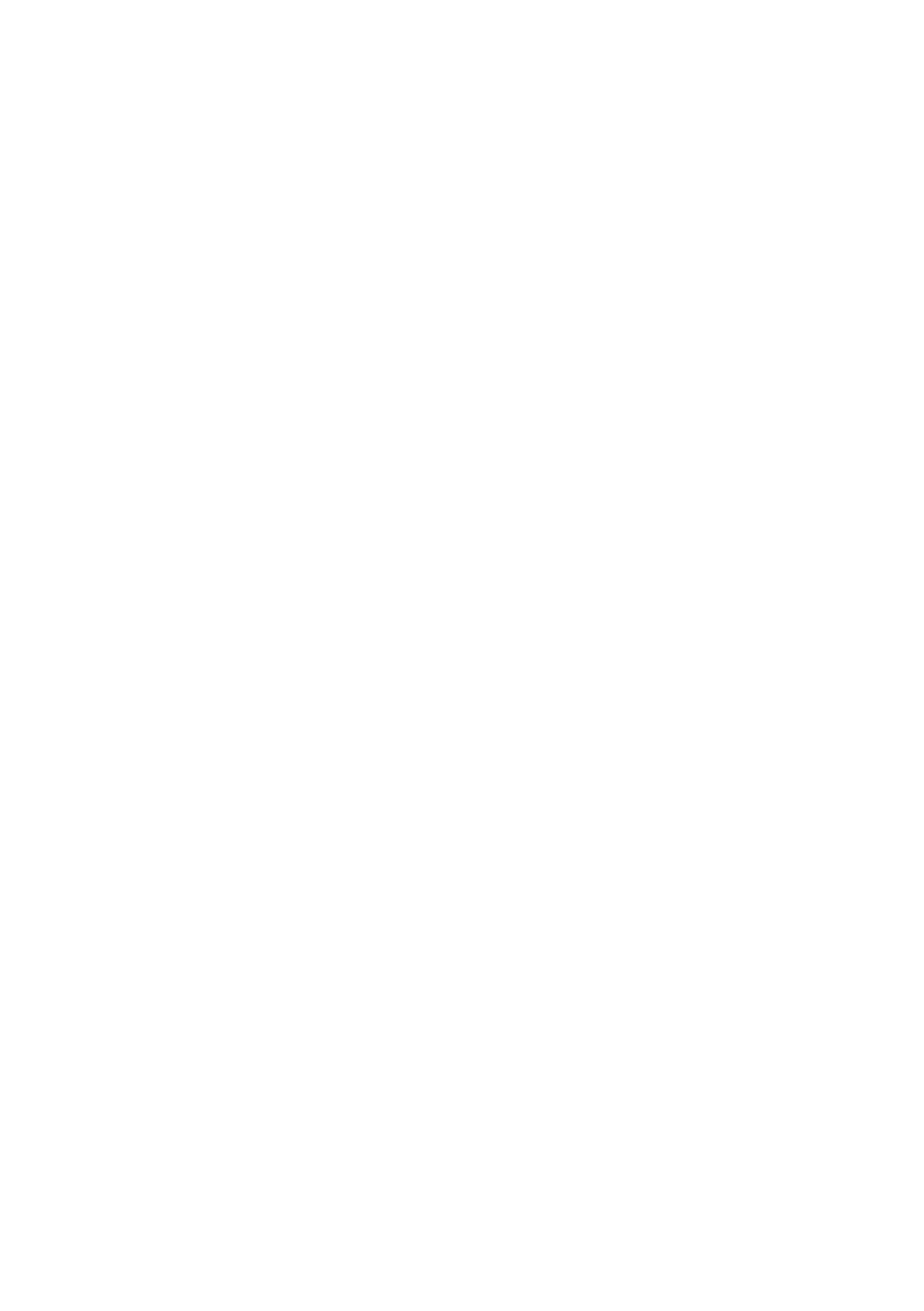### **Power For Abundant Living**

### **by Victor Paul Wierwille**

Since the second century, Christians as a whole have been almost totally unaware of any special power to be used in everyday living. Yet the promise of Jesus Christ in John 10:10 is that He came so His followers "might have life and that they might have it more abundantly." Why then are Christians so frequently not evidencing the more-than-abundant life? Dr. Wierwille, the author of this book, attributed Christians's physical, mental, financial and all other problems to one underlying cause - and that is lack of using their spiritual abilities.

Why don't Christians prosper? Dr. Wierwille says, "It begins with the problem that the Bible is not understood when read. The Bible is not understood because we have never been taught how to understand it." Not having been taught the basic keys to tap into the power promised by the Word of God, many people remain unread, unlearned, perhaps very skeptical certainly powerless.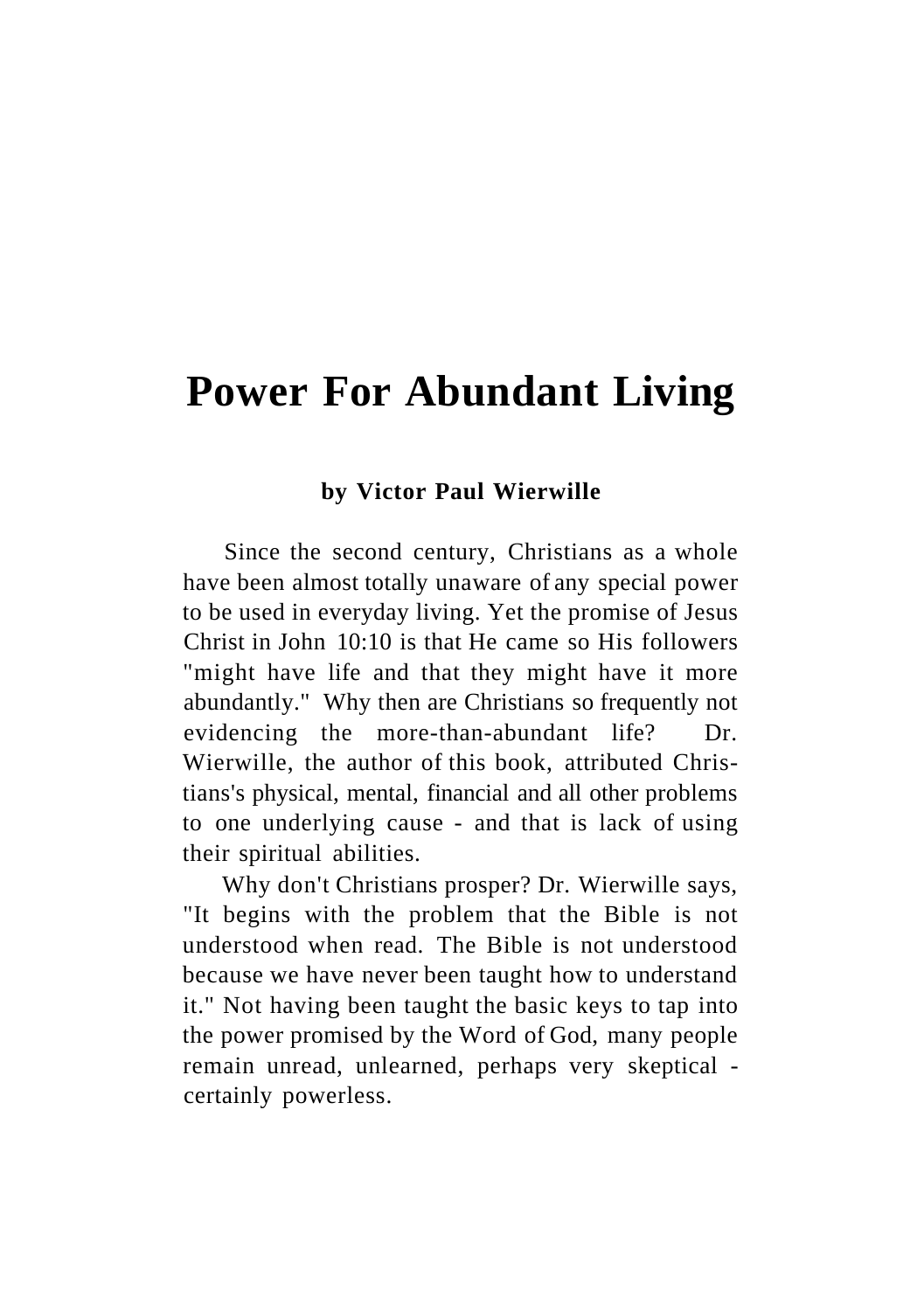What's the truth about evolution? Can there be contradiction in the Bible? Is Christianity really practical? What is the purpose of my life? How can we overcome fear and worry? What is the unforgivable sin?

The author has not always held the position that the Bible is *the Word of God.* "At one point I believed that the Word of God was full of myths. At one point I could have quoted you numerous theologians, but I could not have quoted you the accuracy of God's Word." Yet gradually Dr. Wierwille began seeing how the Bible fits together, and that it is not riddled with errors and contradiction when the original revelation is understood in its entirety.

This book sets forth in written form a twelvesession class (also called "Power for Abundant Living") which Dr. Wierwille has taught to thousands of people - Christians and non-Christians, believers, doubters and skeptics - across the United States and elsewhere around the world.

The Scripture used throughout this book is quoted from the King James Version unless otherwise noted. All explanatory insertions by the author within a Scripture verse are enclosed in brackets. All Greek words are italicized and printed with English letters.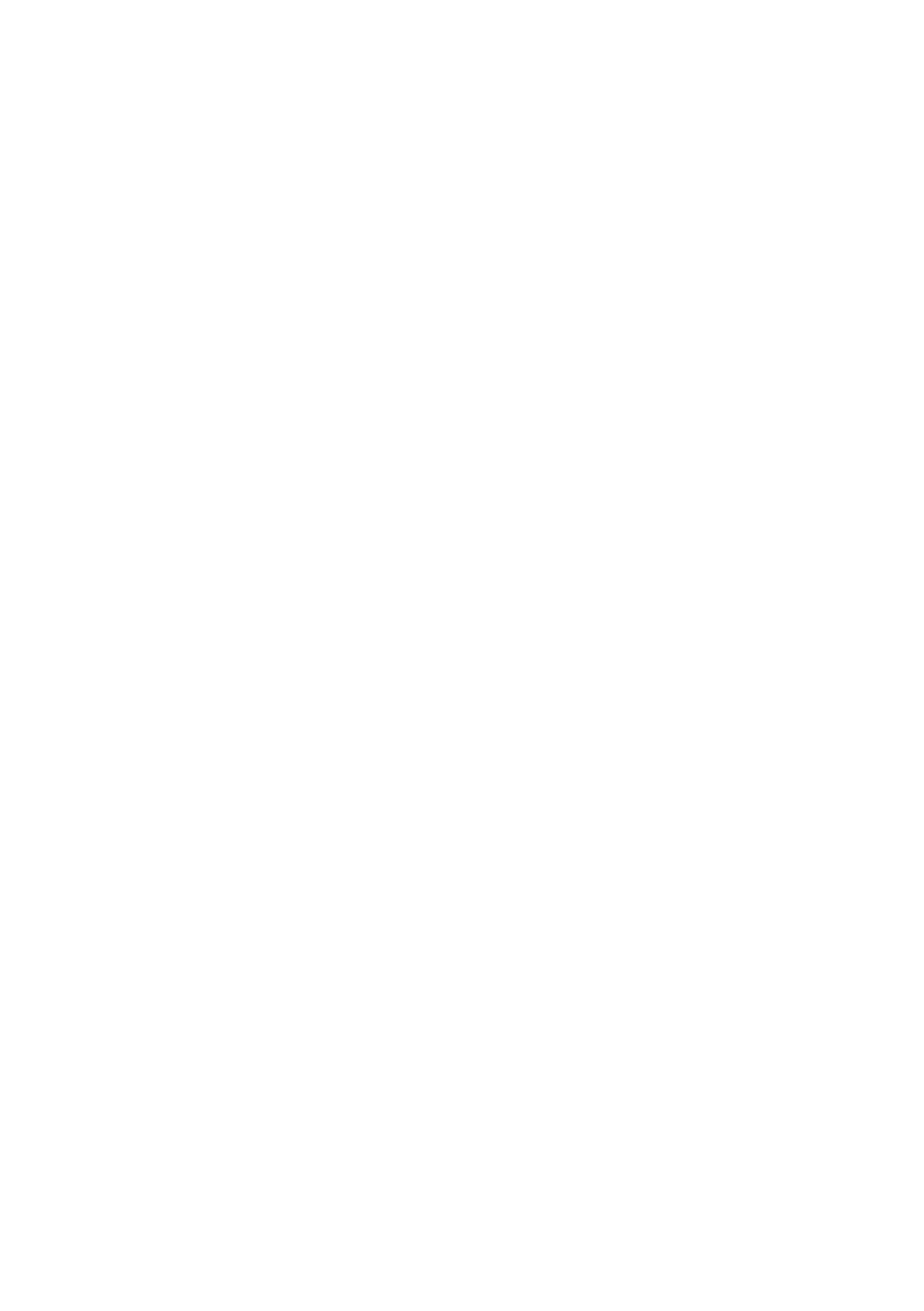# **Powe r for abundant living**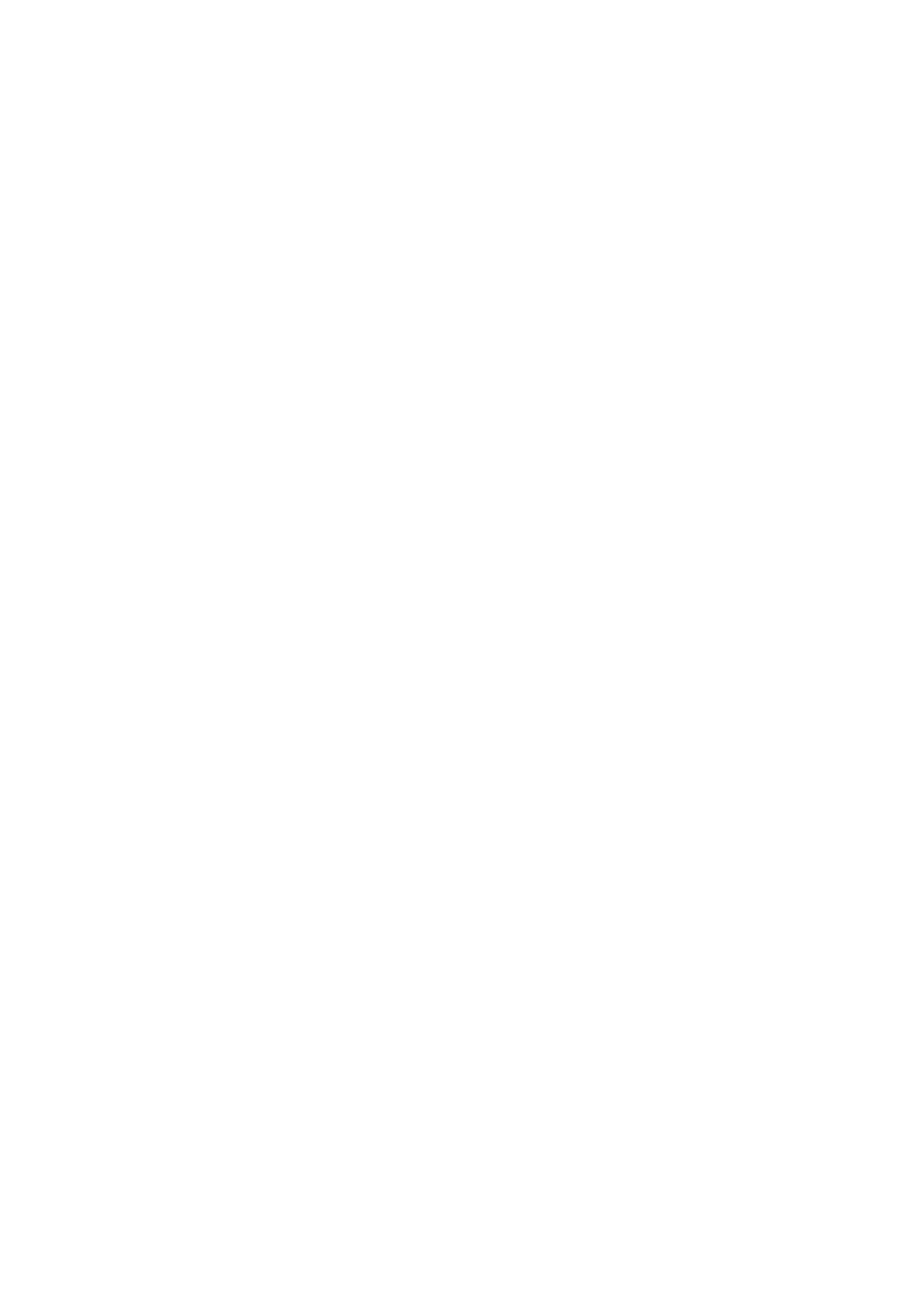# **powe r for abundant living**

## **The Accuracy of the Bible**

# **Victor Paul Wierwille**

**American Christian Press The Way International New Knoxville, Ohio 45871**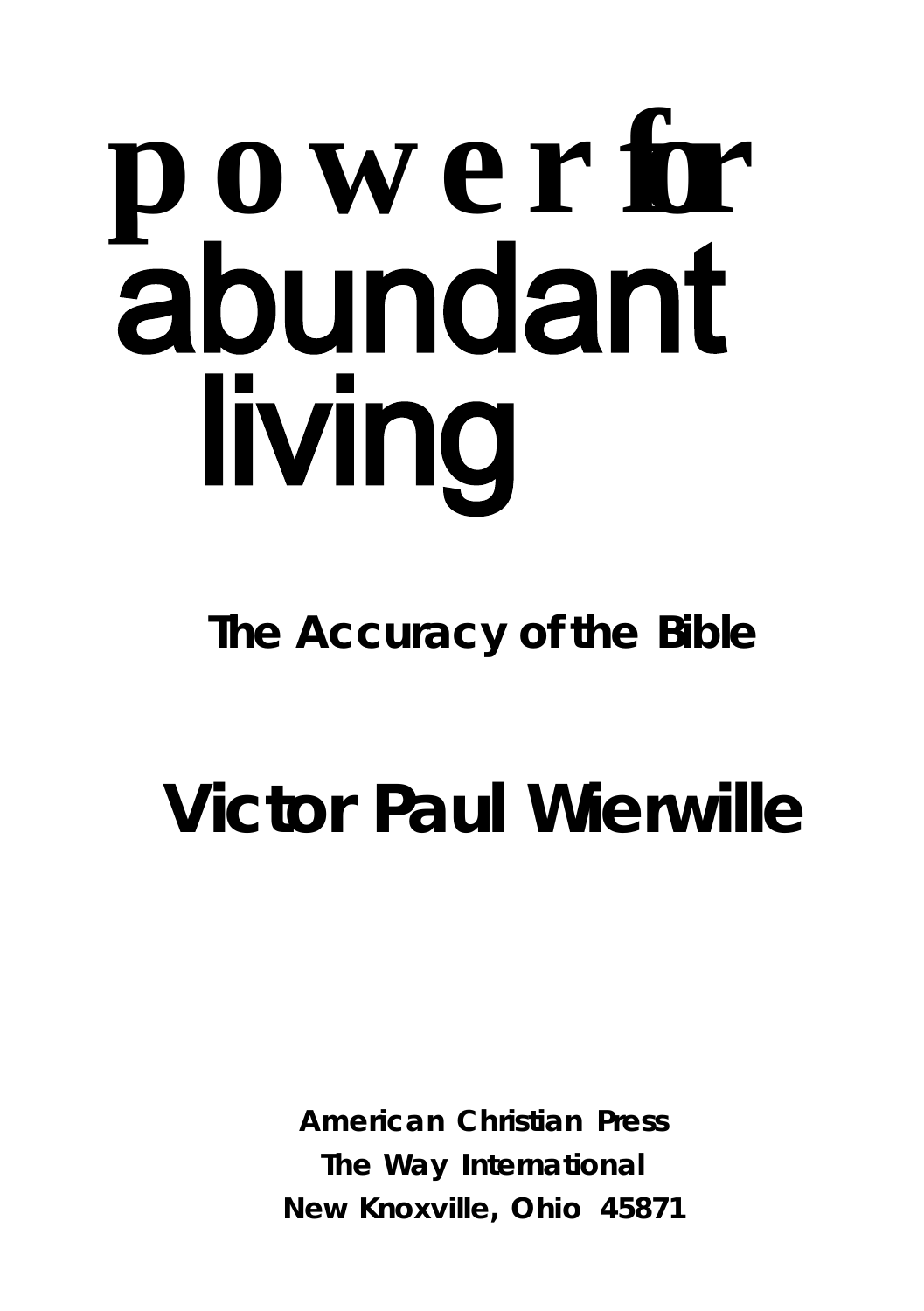Other books by Victor Paul Wierwille

*Receiving The Holy Spirit Today The Bible Tells Me So Volume I, Studies in Abundant Living The New, Dynamic Church Volume II, Studies in Abundant Living The Word's Way Volume III, Studies in Abundant Living Are the Dead Alive Now? Jesus Christ Is Not God* 

Standard Book Number ISBN 0-910068-01-1 Library of Congress Catalog Card Number 72-164674 American Christian Press © 1971 by The Way, Inc. All rights reserved New Knoxville, Ohio 45871 Fifth impression 1976 Printed in the United States of America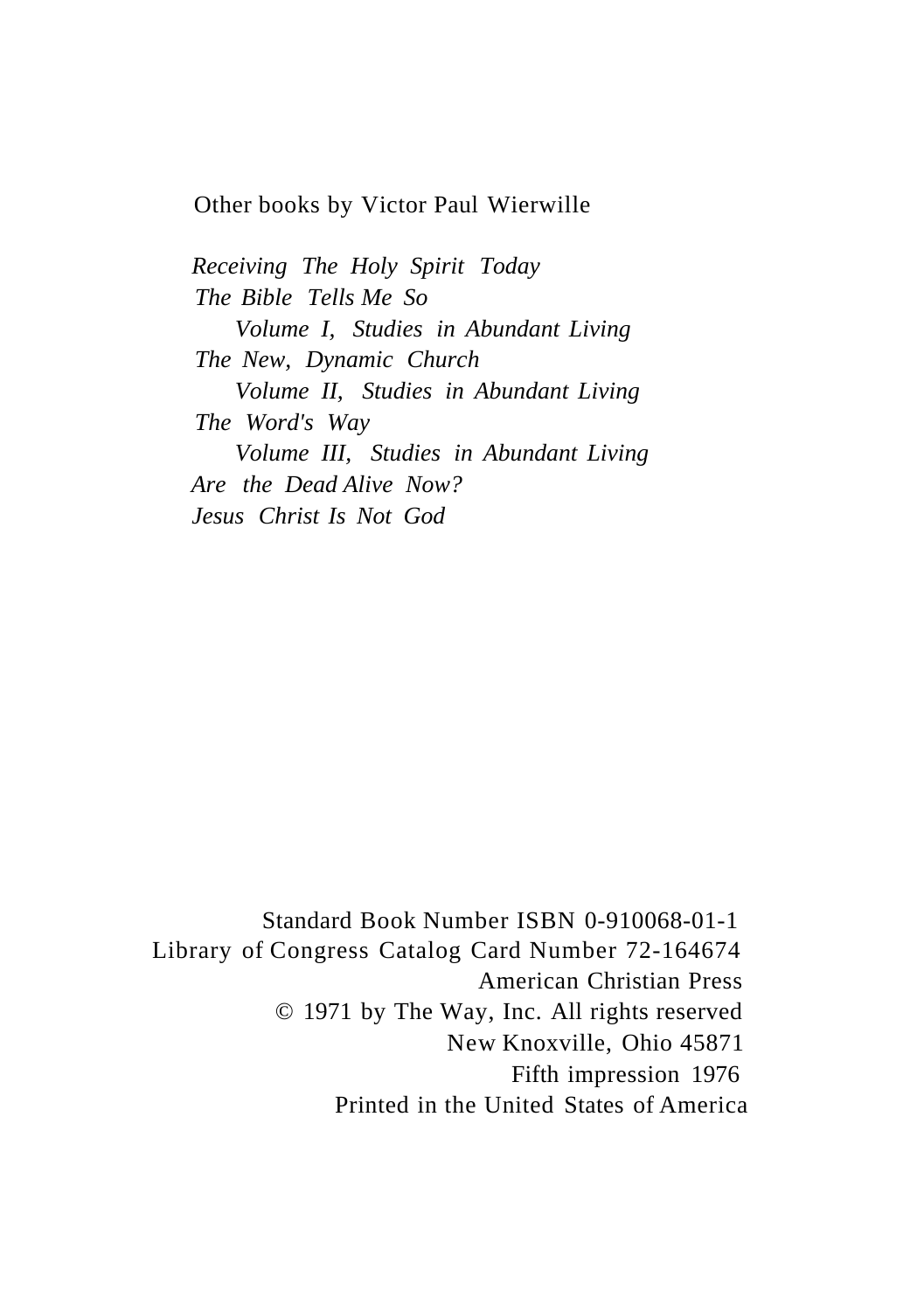### **CONTENTS**

### Part I The Power of Believing

| Introduction |  |                                           |  |  |  |            |
|--------------|--|-------------------------------------------|--|--|--|------------|
|              |  | 1. The Fountain of Living Waters          |  |  |  | $\sqrt{5}$ |
|              |  | 2. Availability, Receivability, Usability |  |  |  | 11         |
|              |  | 3. Believing Equals Receiving             |  |  |  | 25         |
|              |  | 4. Believing: Faith and Fear              |  |  |  | 37         |

### Part II The Bible is the Word of God

| 5. | The God-breathed Word                    | 65  |
|----|------------------------------------------|-----|
|    | 6. That Man May Be Perfect               | 81  |
|    | 7. Man Shall Not Live By Bread Alone     | 93  |
| 8. | In the Beginning Was The Word            | 101 |
|    | 9. Mightily Grew the Word of God         |     |
|    | Prevailed<br>and.                        | 107 |
|    | 10. The Rightly-divided Word             | 115 |
|    | 11. The Translations of the Word of God  | 127 |
|    | Part III How the Bible Interprets Itself |     |
|    | 12. In Its Verse                         | 145 |
|    | 13. In Its Context                       | 183 |
|    | 14. In Its Previous Usage                | 199 |
|    | 75. To Whom The Word is Written          | 207 |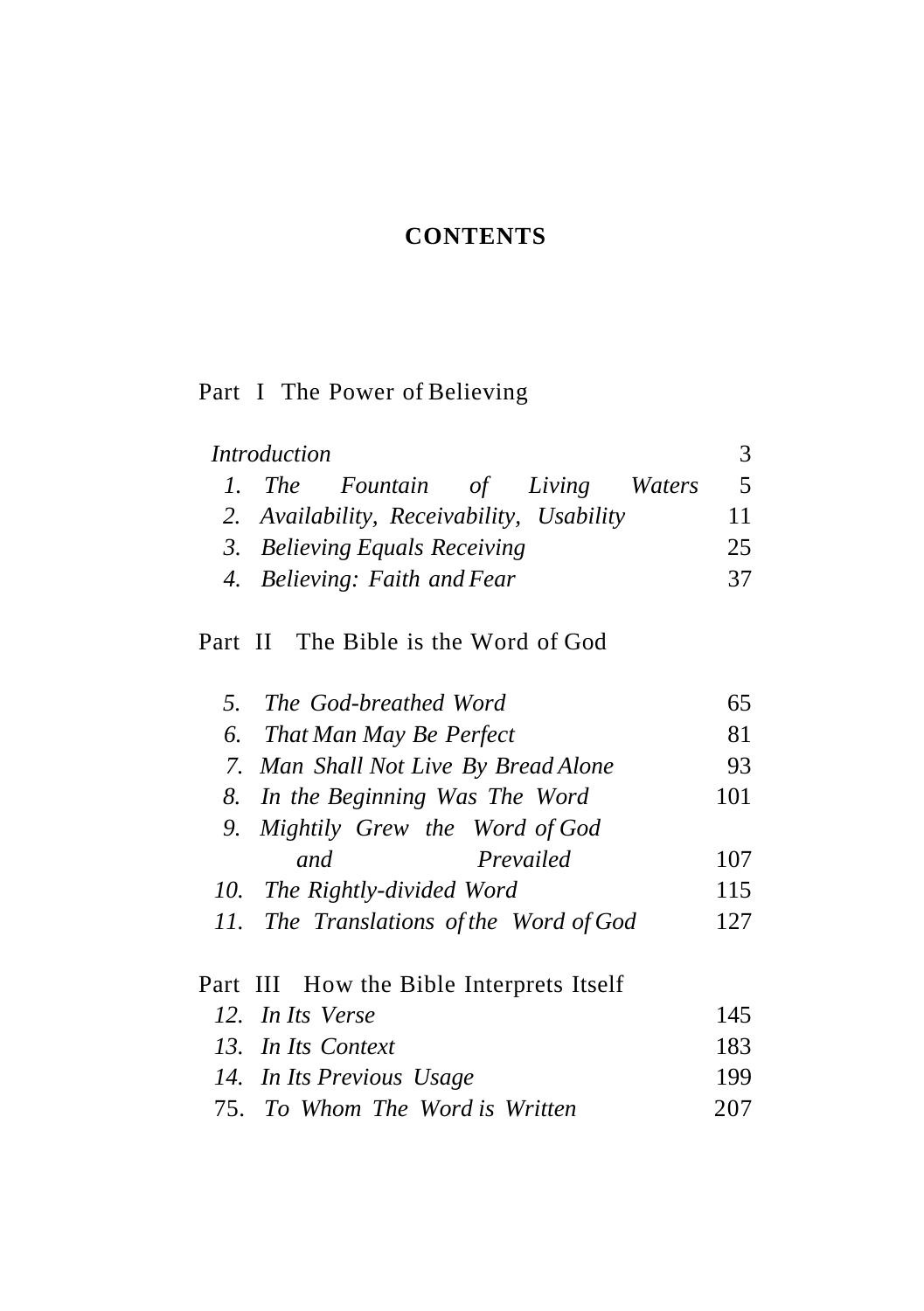### Part IV The New Birth

| 16. Body, Soul, Spirit-              |     |
|--------------------------------------|-----|
| Formed, Made, Created                | 229 |
| 17. "Thou Shalt Surely Die"          | 249 |
| 18. Faith Comes by Hearing           |     |
| <i>the</i> Word of<br>God            | 269 |
| 19. Born Again of Incorruptible Seed | 289 |
| 20. Remission and Forgiveness of Sin | 305 |
| 21. The Unforgivable Sin             | 317 |

### Part V Power in Christ Jesus

| 22. Renewing One's Mind               | 327 |     |        |     |
|---------------------------------------|-----|-----|--------|-----|
| 23. Knowing One's Sonship Rights      |     |     |        |     |
| 24. The Five Ministries in the Church |     |     |        |     |
| 25. The Holy Spirit and               |     |     |        |     |
| Fruit                                 | of  | the | Spirit | 357 |
| Epilogue                              |     |     |        | 365 |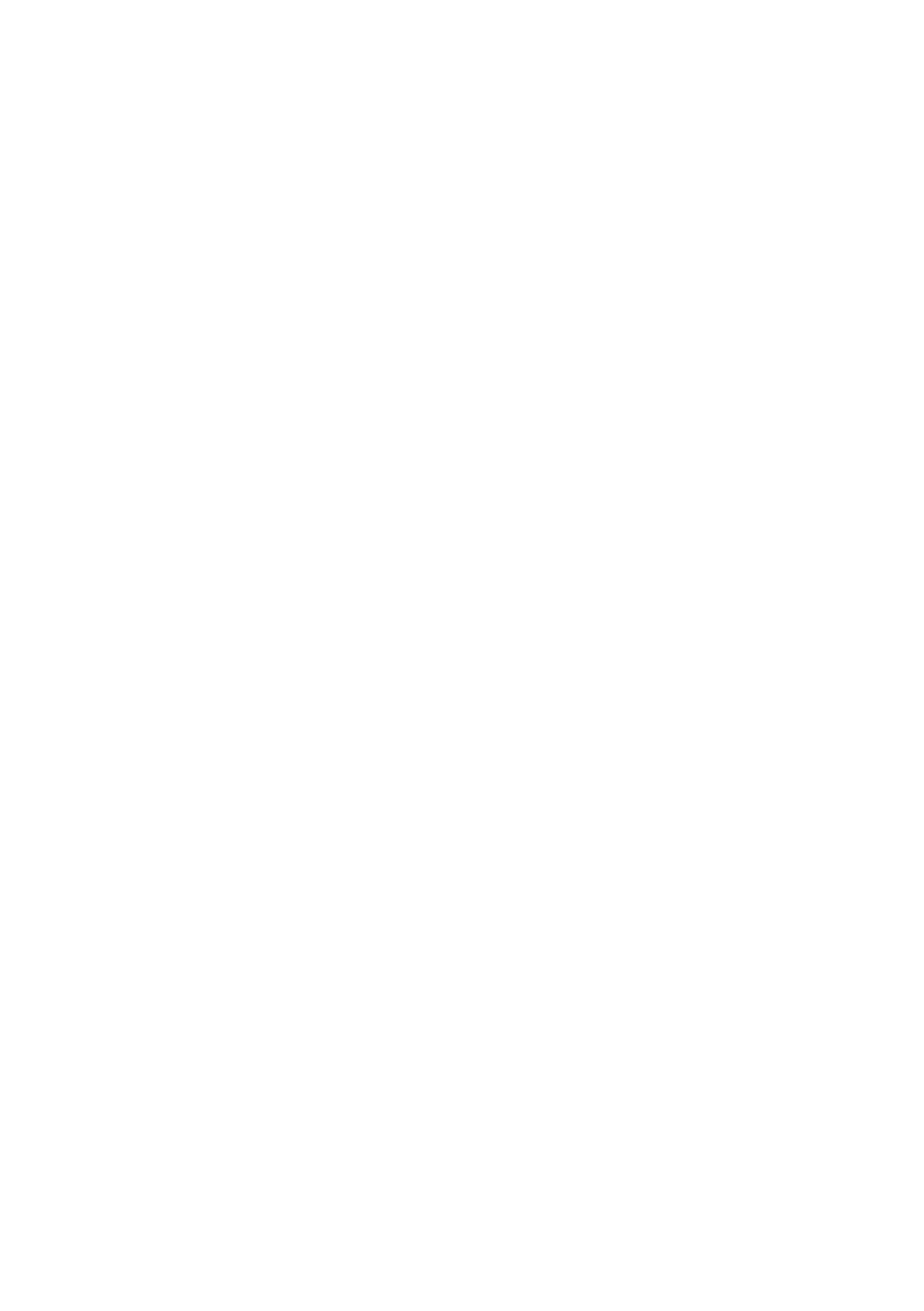# *Part I*

# *The Power of Believing*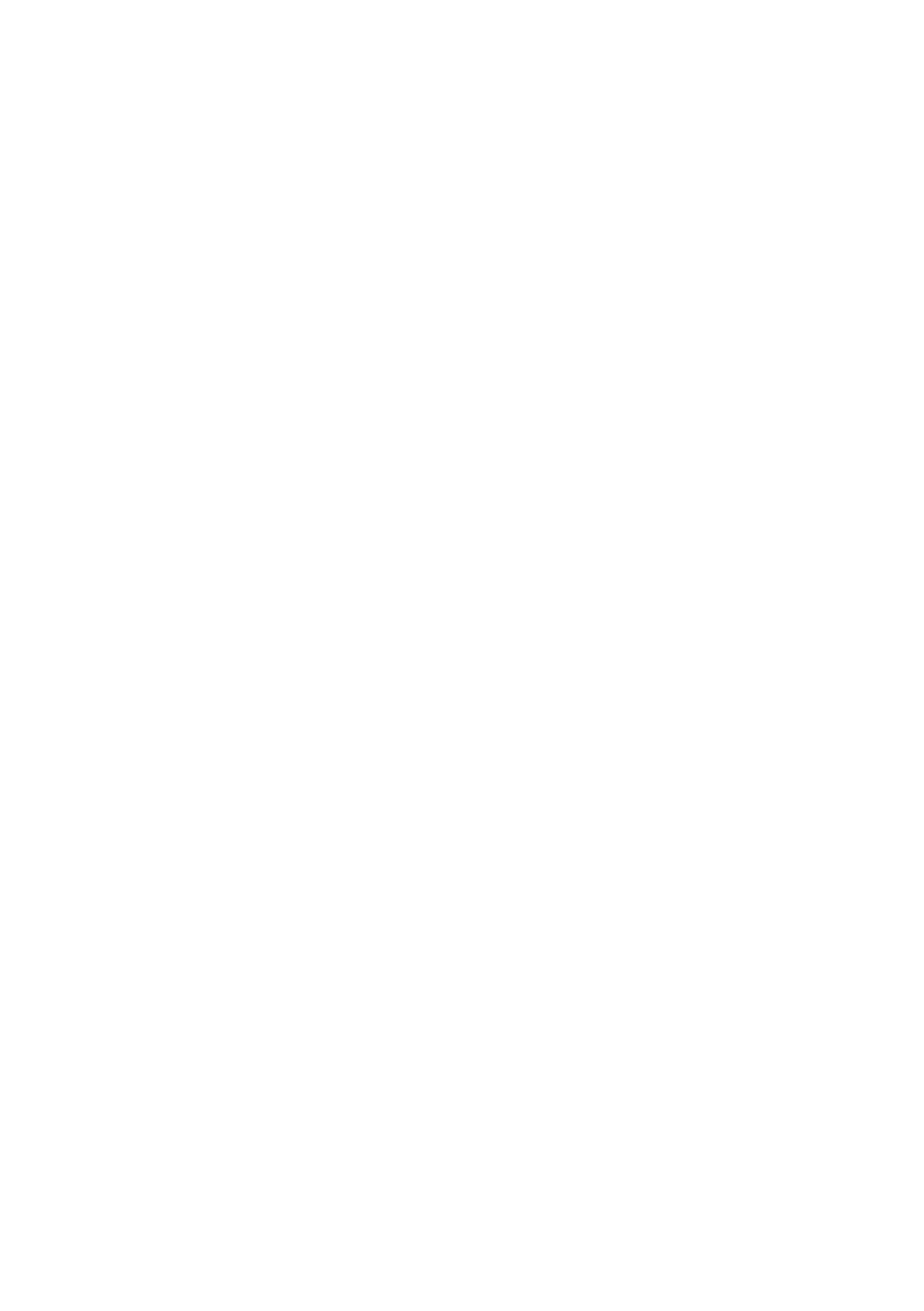### **Introduction The Abundant Life**

Jesus' proclamation as recorded in John 10:10 is the foundational Scripture for this book.

> I am come that they [believers] might have life, and that they might have *it* more abundantly.

This verse literally changed my life. My wife and I began in the Christian ministry, plodding ahead with the things of God; but somehow we lacked an abundant life. Then one time I was especially alerted when I read from the Word of God that Jesus said He had come to give us life more abundant. I was startled into awareness. As I looked about me at communities where I had served and among the ministers with whom I had worked, the abundant life was frequently not evident. In contrast to these Christian people, I could see that the secular world of non-Christians were manifesting a more abundant life than were members of the Church. Thus I earnestly began to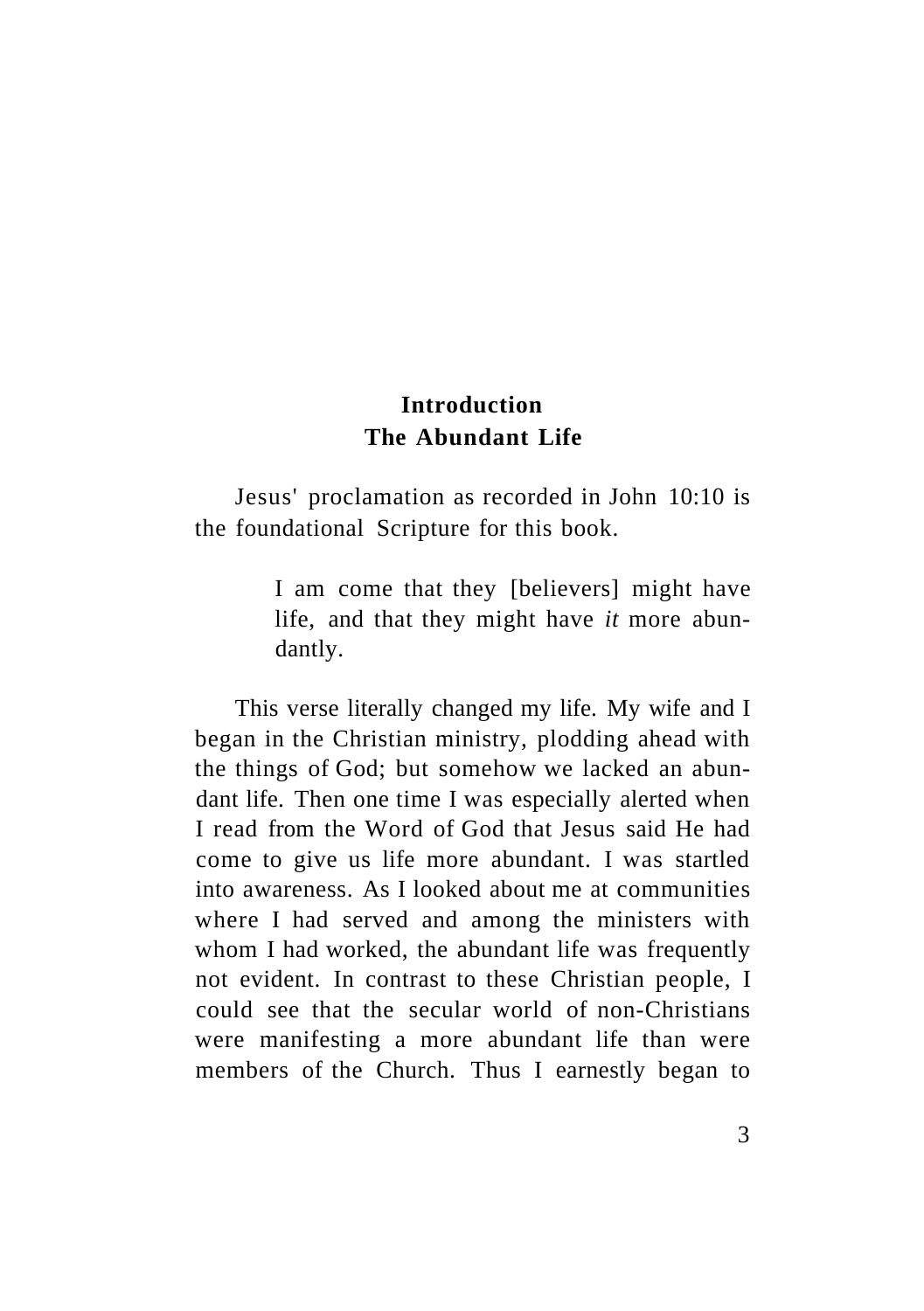### *Power for Abundant Living*

pursue the question, "If Jesus Christ came that men and women might have a *more abundant life,* why is it that the Christian believers do not manifest even an abundant life?"

I believe most people would be thankful if they even lived an abundant life; but The Word says Jesus Christ came that we might have life not just abundant, but more abundant. If His Word is not reliable here in John 10:10, how can we trust it anywhere else? But, on the other hand, if Jesus told the truth, if He meant what He said and said what He meant in this declaration, then surely there must be keys, signposts, to guide us to the understanding and the receiving of this life which is more than abundant.

This book, *Power for Abundant Living,* is one way of showing interested people the abundant life which Jesus Christ lived and which He came to make available to believers as it is revealed in the Word of God.

This is a book containing Biblical keys. The contents herein do not teach the Scriptures from Genesis 1:1 to Revelation 22:21; rather, it is designed to set before the reader the basic keys in the Word of God so that Genesis to Revelation will unfold and so that the abundant life which Jesus Christ came to make available will become evident to those who want to appropriate His abundance to their lives.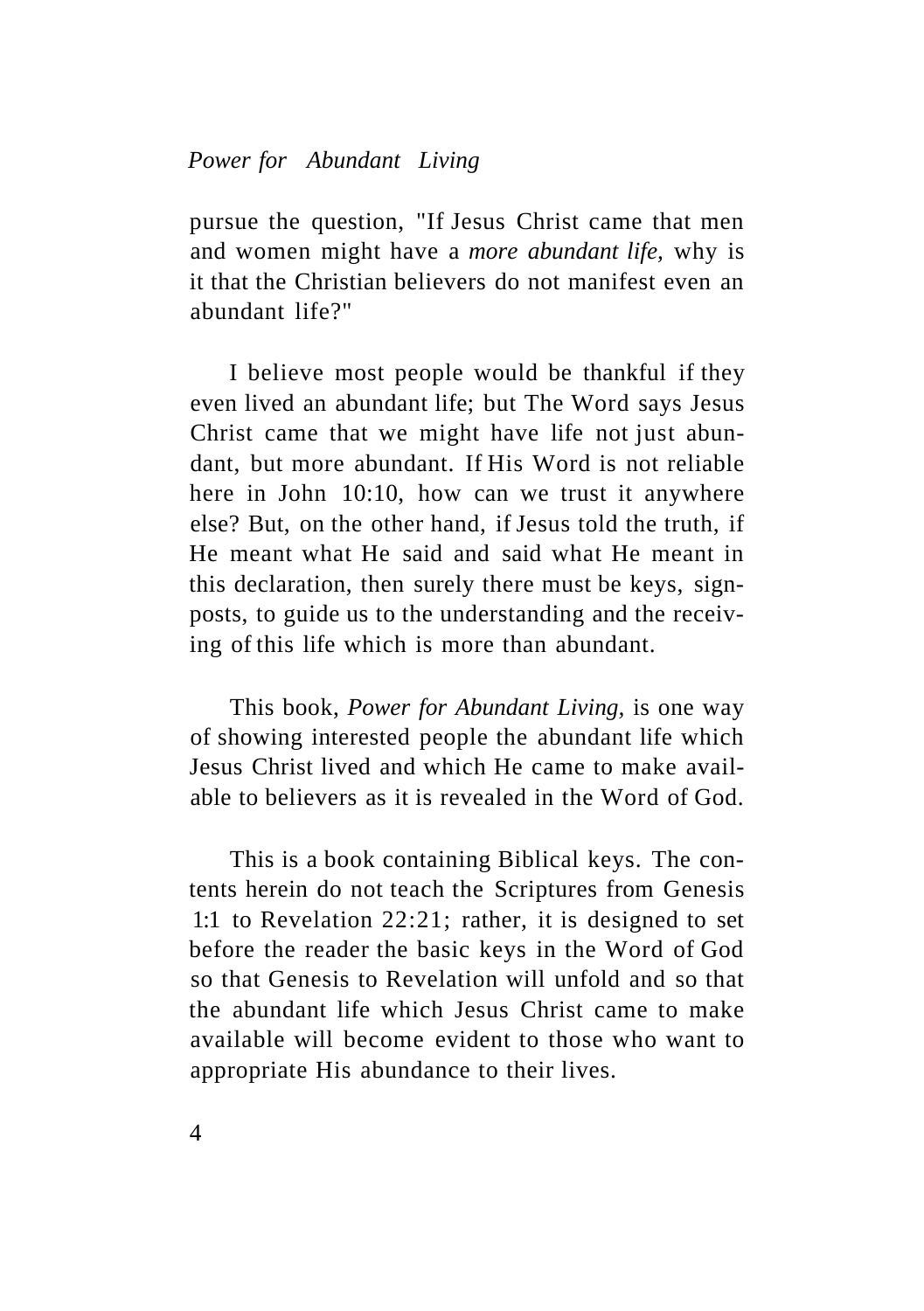### **Chapter One The Fountain of Living Waters**

The first and most basic key for power for abundant living is that *the Bible is the revealed Word and Will of God.* This key is the greatest secret in the world today. It is a secret not because God is keeping it to Himself; it is a secret because people have not believed. Most people do not believe that the Bible is the revealed Word and Will of God. They take out one segment of the Word of God and insert another. But to be logical and consistent, either the entire Bible is the Word of God from Genesis to Revelation or it is not the Word of God anywhere. Knowing that the Word of God is the Will of God is the primary step in our search for power for abundant living.

Jeremiah 2:13 says,

For my people have committed two evils; they have forsaken me the fountain of living waters, *and* hewed them out cisterns, broken cisterns, that can hold no water.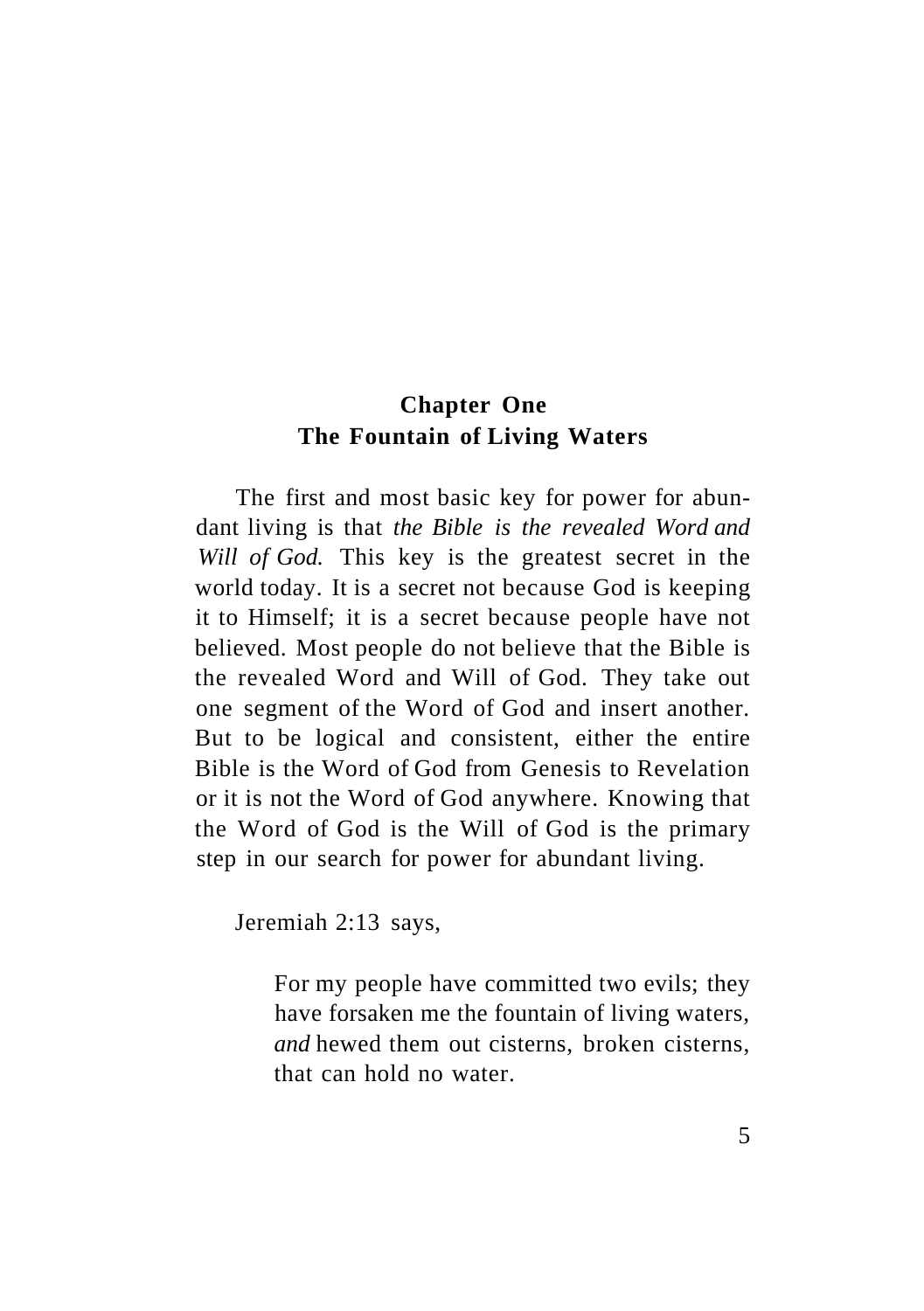To whom is God talking? He says, "my people." He is not talking to people who are on the outside of His fold; He is talking to those within the fold when He says, "... my people have committed two evils; [first] they have forsaken me the fountain of living waters ..." God is a fountain as opposed to cisterns which belong to people.

A fountain has an unlimited supply of water. When people forsake God who is a fountain, they hew out for themselves cisterns which are man-made and which hold only a limited amount If the cistern is a fifty-barrel one, fifty barrels is the maximum supply a person can get from it. When people forsake God, the fountain of living waters, they hew out for themselves, not fountains, but cisterns. Furthermore, those cisterns are broken cisterns; always leaking away their limited supply.

I too was like a broken cistern at one time in my life. I too had hewed out for myself a supposedly valid theological system. I had read this, I had read that, I had concluded this, and I had concluded that; but just when I needed power, I didn't have the necessary resources. When I needed the limitless supply of living water, all I had was an empty hole. This dilemma is what brought me to the years of Biblical research; the questing for a solution to my empty cistern spurred my start in the Biblical field.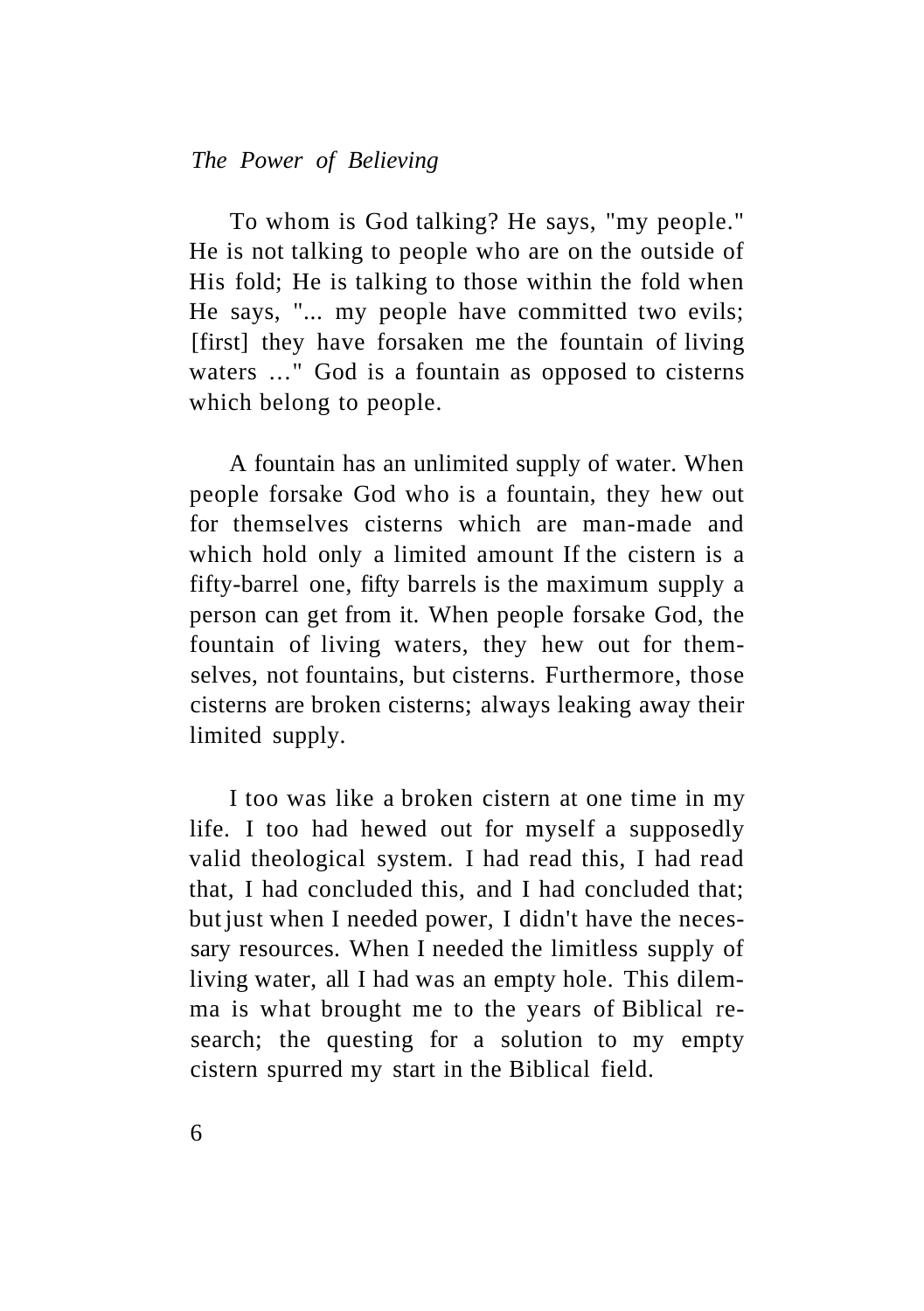Have you ever asked yourself or considered what is the greatest sin you can commit? If you asked the residents of your community do you know what they would say? One person would say that the greatest sin is murder; someone else would say that it is adultery; somebody else would say something else. You would come up with a multiplicity of answers as to the greatest sin.

What does the Word of God say concerning this question? Matthew 22 tells us.

Matthew 22:37,38:

Jesus said unto him, Thou shalt love the Lord thy God with all thy heart, and with all thy soul, and with all thy mind.

This is the first and great commandment.

If that is the first and great commandment, then what is the first and great sin? By simple logic breaking the first and great commandment of not loving God - of loving something else more than we love God, putting something ahead of God - hewing out our own religious systems, our own ideologies, our own thinking patterns - rather than adhering to the divine revelation of God's wonderful, matchless Word.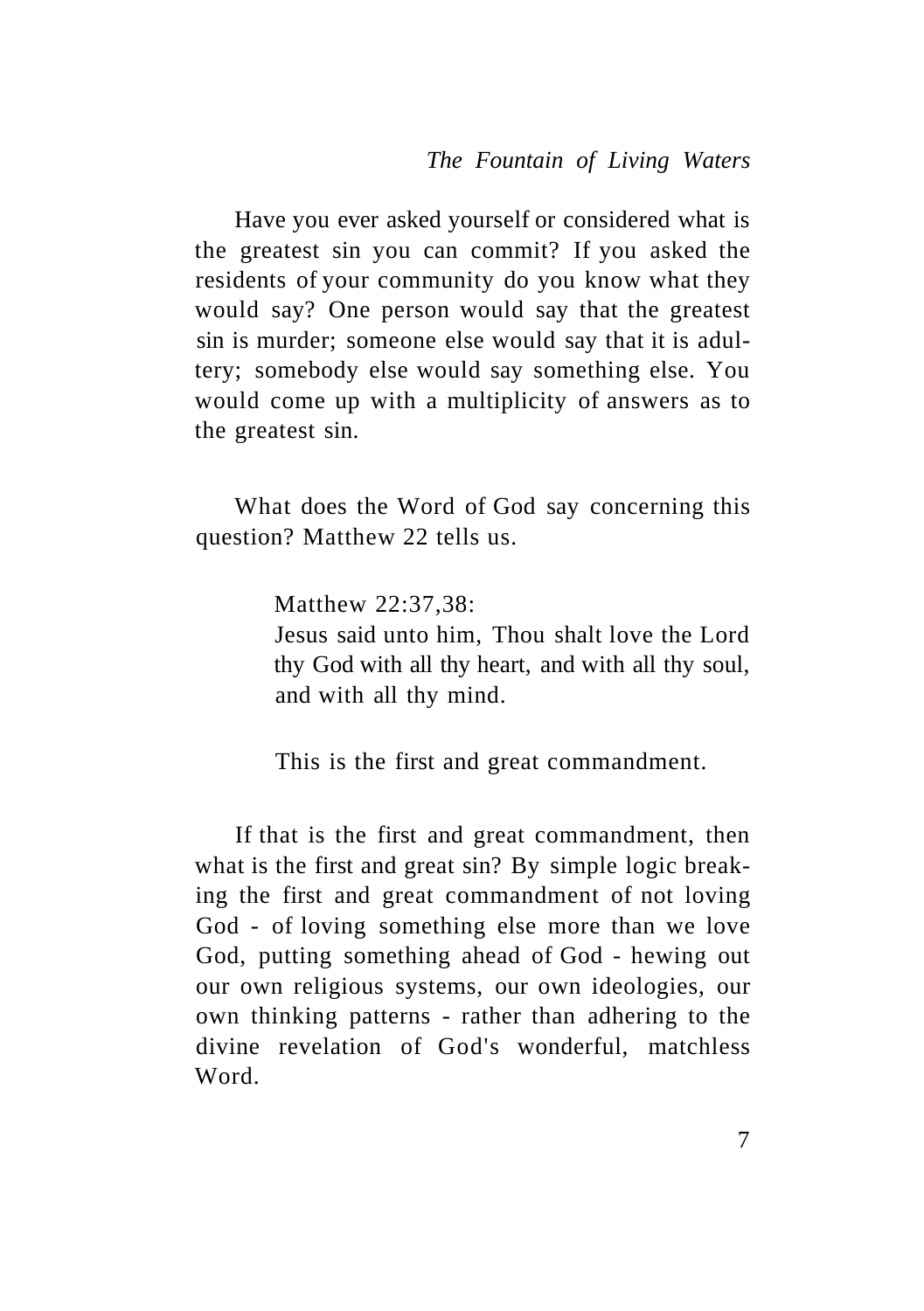Look at Hosea 4:6,

My people are destroyed for lack of knowledge ....

Again God is talking to His people when He says, "My people are destroyed for lack of knowledge ..." This lack of knowledge is not in science, philosophy, newspapers or the latest movies. If God's people are being destroyed today, there is only one reason: a lack of knowledge of the Word of God. This lack of knowledge of the integrity and the greatness of God's Word - that the revealed Word of God is the Will of God - is the reason His people are being destroyed.

Many times people say to me in my classes on Power for Abundant Living, "Dr. Wierwille, you sure get excited about your Biblical research." That is right; why shouldn't I be enthusiastic about the greatness of God's Word with its message of unlimited resources? When I was playing basketball, I was involved and enthusiastic. I became concerned and had tremendous zeal for that sport. Why not have a tremendous zeal for the greatness of God's Word which is much more lasting and rewarding. A man is admired for being a football or basketball fan; but when he dares to get excited about the greatness of God's Word, people think that this Biblical fan has a "screw loose." Surely there must be something wrong with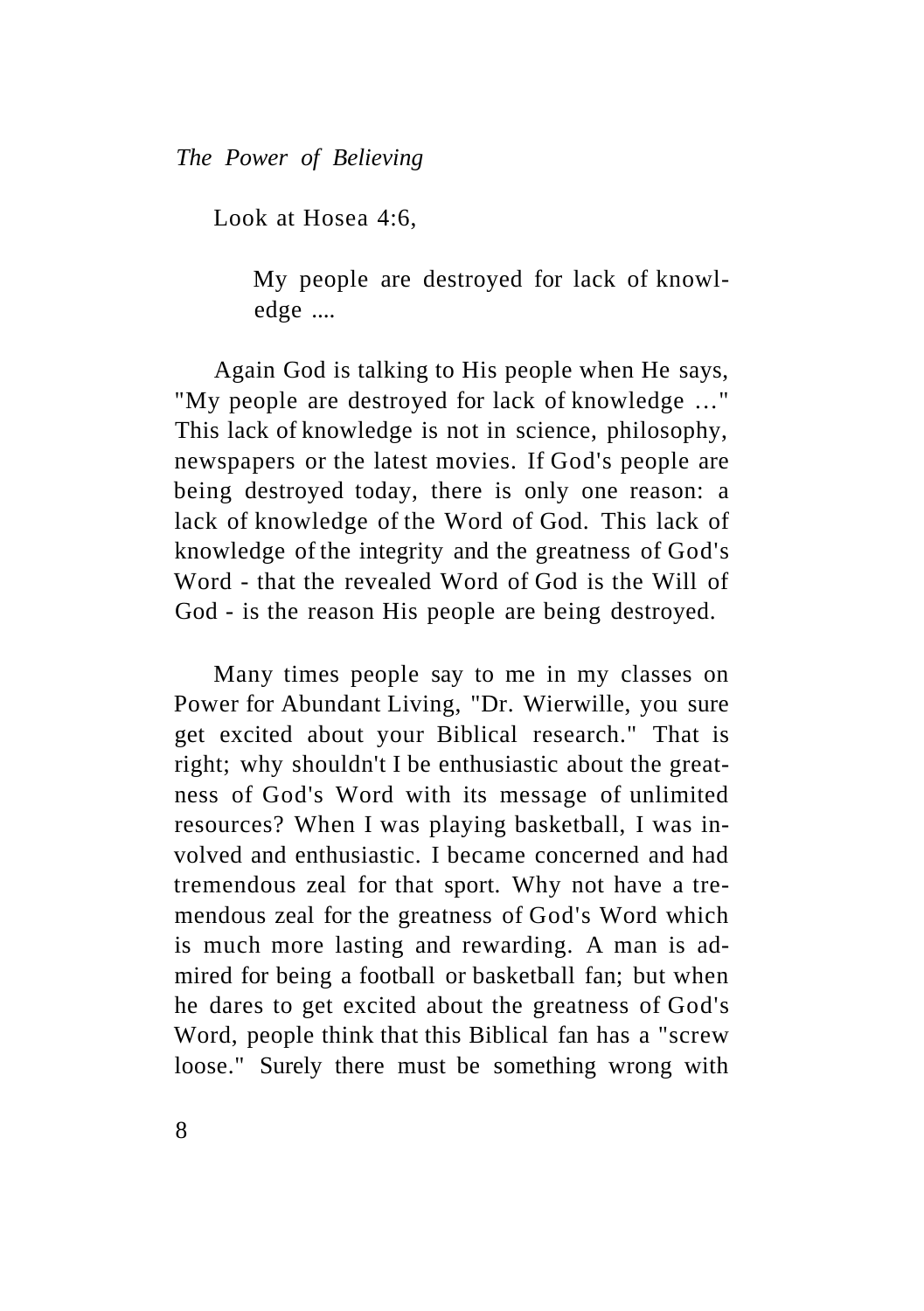our scale of values. The Word of God is so tremendous, so wonderful, so rich, that when Jesus Christ said He came that we might have life and have it more abundantly, we should naturally respond with excitement. Not only do we need to have a knowledge of the integrity and the accuracy of God's Word, but we must also get the zeal, the enthusiastic believing, the concern that other men and women might know that the Word of God is the Will of God.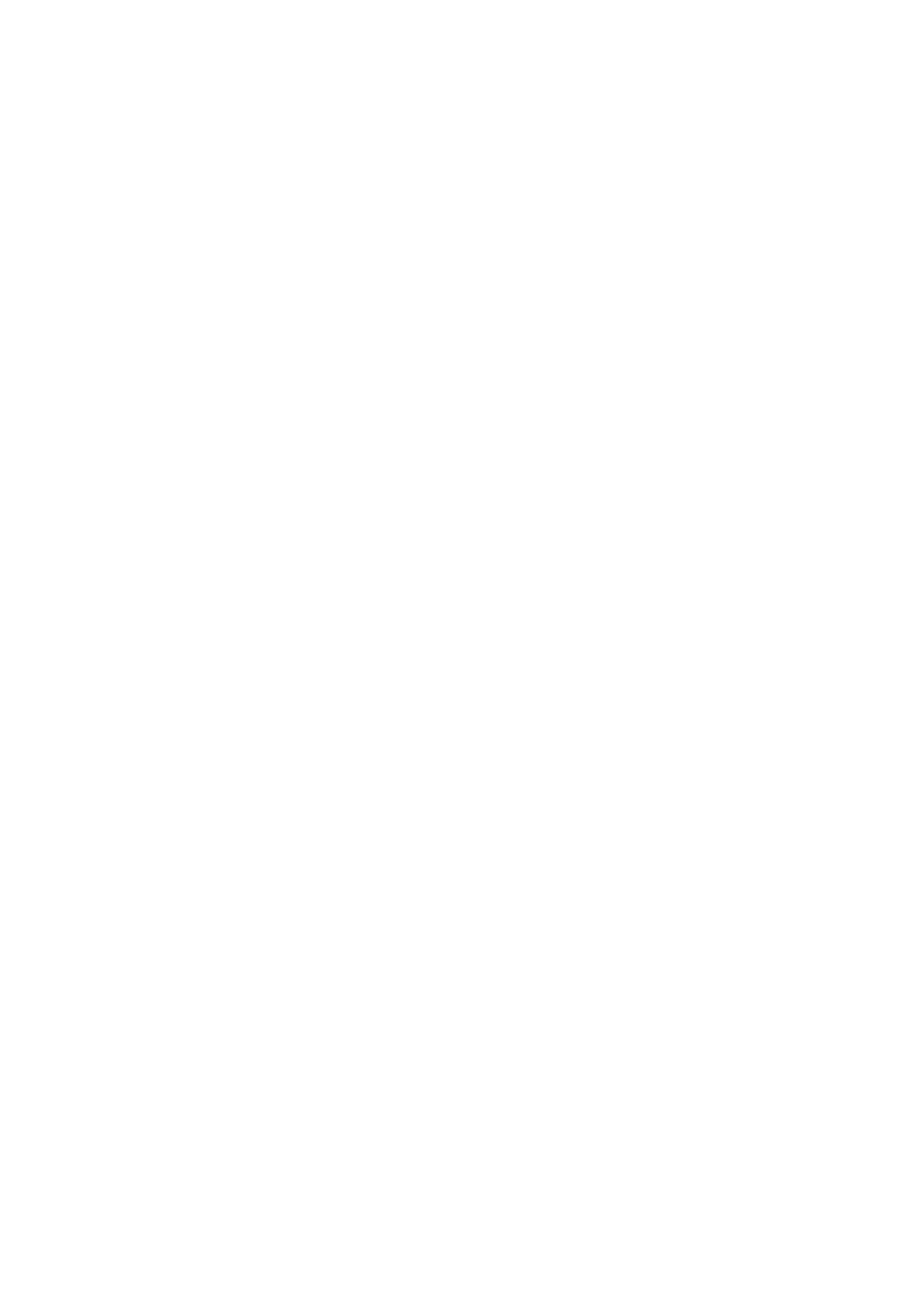### **Chapter Two Availability, Receivability, Usability**

1

In order to tap the resources of the power of God, one must know first of all *what is* and *what is not*  available from God. There are some things that are not available today; and if they are not available, we can pray until we are exhausted and we still will not receive an answer to our prayers. If we want to effectively tap the resources for the more abundant life, we must find out what is available to us, what God has promised us. In the secular world we constantly apply this principle. Take, for instance, this book which you are reading. Could you have gotten it if it were not available? Certainly not. Spiritually the same is true. We must find out from God's Word what is available.

As an example of availability,III John 2 tells us what God desires for us.

Beloved, I wish above all things that thou may-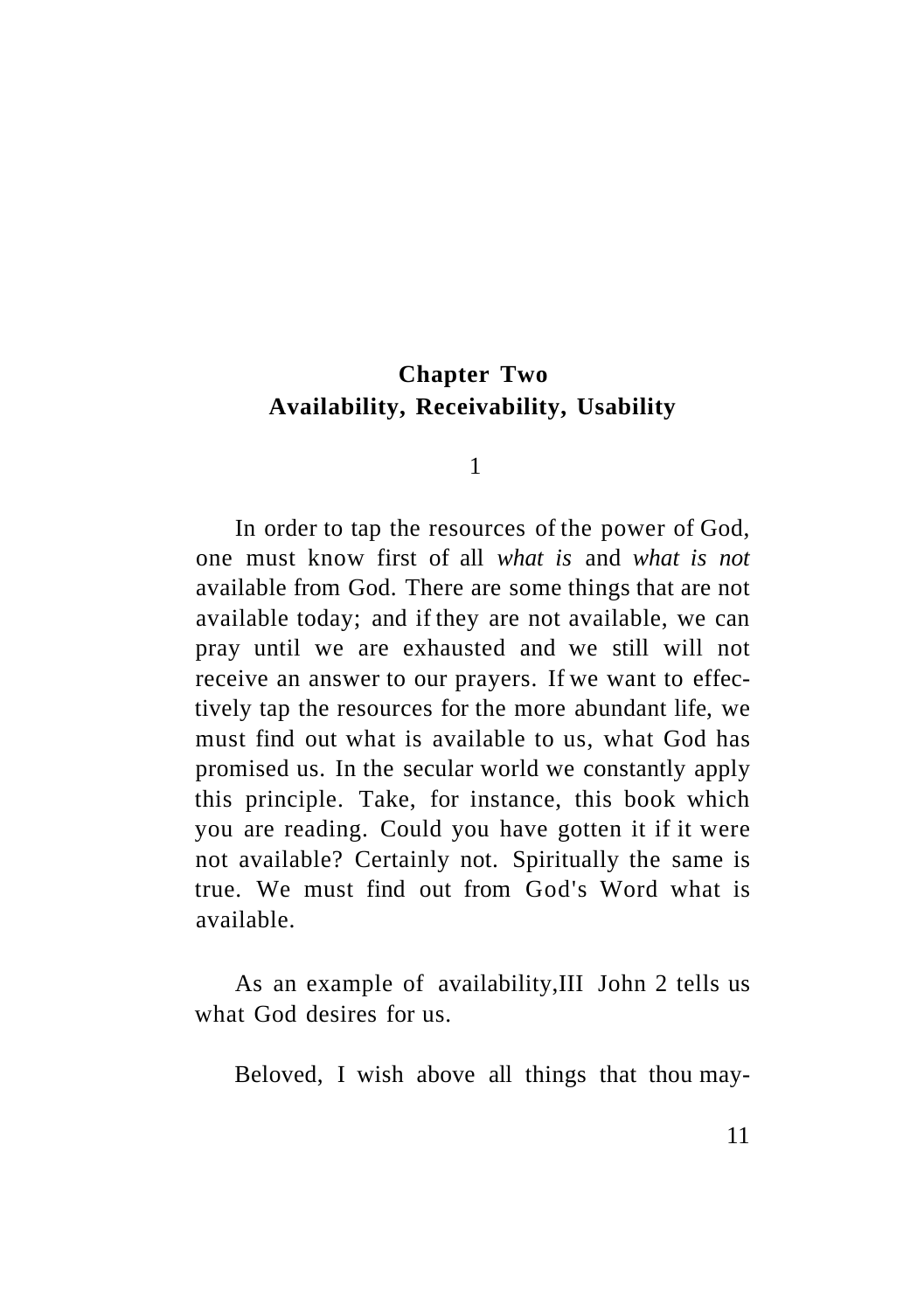est prosper and be in health, even as thy soul prospereth.

The will of God is that we may prosper. He never meant for the Christian to be poverty-stricken and down-trodden in any segment of his life. He meant for the Christian believer to prosper. Furthermore, God's will for every believer is that we "be in [good] health, even as thy soul prospereth." God never meant for the Christian believer to be sick; sickness is never glorifying to God. He never meant for the Christian believer to be full of frustrations and fears and anxieties. God meant for us to prosper and be in good health. Since the Word of God is the Will of God, prosperity and good health must be available.

Let's check other examples of availability.

Philippians 4:19: But my God shall supply all your need according to his riches in glory by Christ Jesus.

God's will is to supply all our *need -* it doesn't say *greed.* If God is going to supply all our need according to His riches in glory, a supply to fill it must be available. If the supply is not available, then He cannot fulfill our need.

Look at II Corinthians 9:8.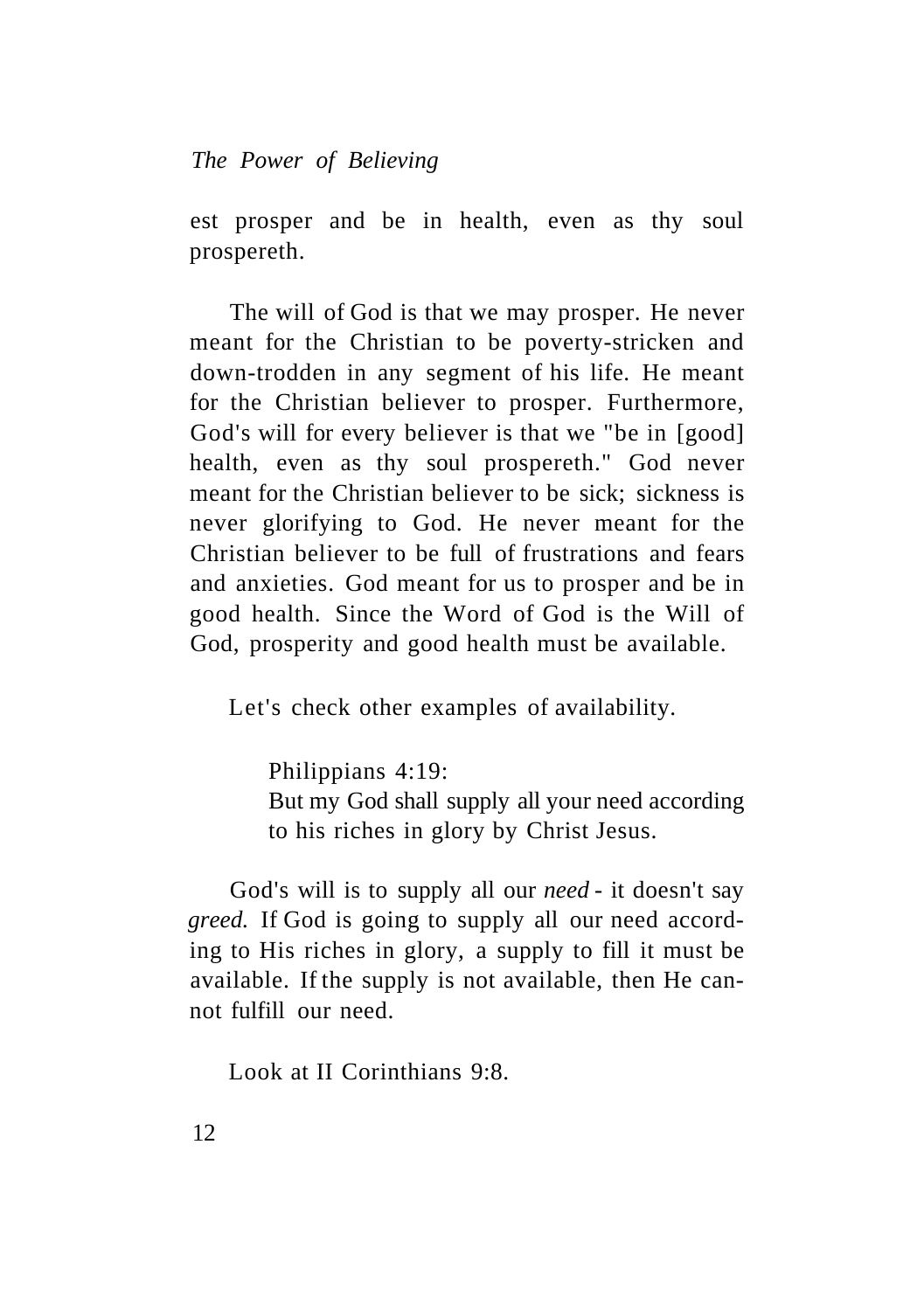And God *is* able to make all grace abound toward you; that ye, always having all sufficiency in all things, may abound to every good work.

How are we going to have all sufficiency in all things if it is not accessible to us?

Check Romans 8:37, another wonderful record in God's Word telling us some of the things that must be available.

> ... in all these things we are more than conquerors through him that loved us.

If we are going to be more than conquerors in every situation, it must be possible. How could I be more than a conqueror if the power were not available?

Read Ephesians 3, beginning with verse 16.

That he [God] would grant you, according to the riches of his glory, to be strengthened with might by his Spirit in the inner man.

How am I going to be strengthened with might by His Spirit in the inner man if it is not possible?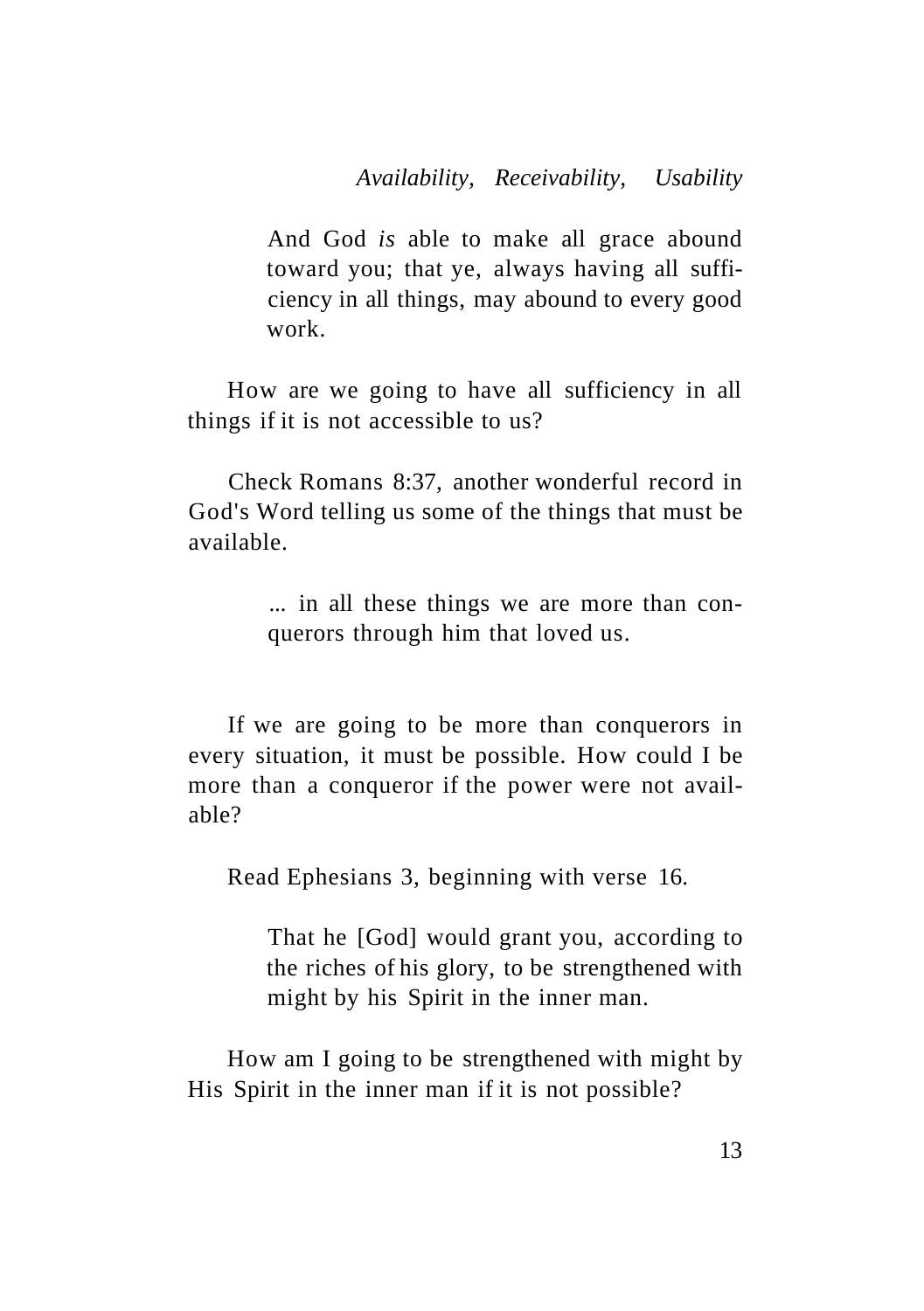Ephesians 3:17-19:

That Christ may dwell in your hearts by faith; that ye, being rooted and grounded in love,

May be able to comprehend with all saints what is the breadth, and length, and depth, and height;

And to know the love of Christ, which passeth knowledge, that ye might be filled with all the fulness of God.

"That ye might be filled with all the fulness of God." How am I going to be filled with all the fulness of God if it is not available?

How am I going to be able to apply the principles of the Word of God and find out what God wants me to do if I do not know the promises in His Word? The first thing that we must find, in our quest to tap the resources for the more abundant life, is what is available. There are hundreds of different promises in the Word of God that will enable us to prosper and to be in good health. One cannot utilize, one cannot operate, any more than those promises he knows. How many do you know?

There is only one place where we can possibly go to find out what God has available to us and for us: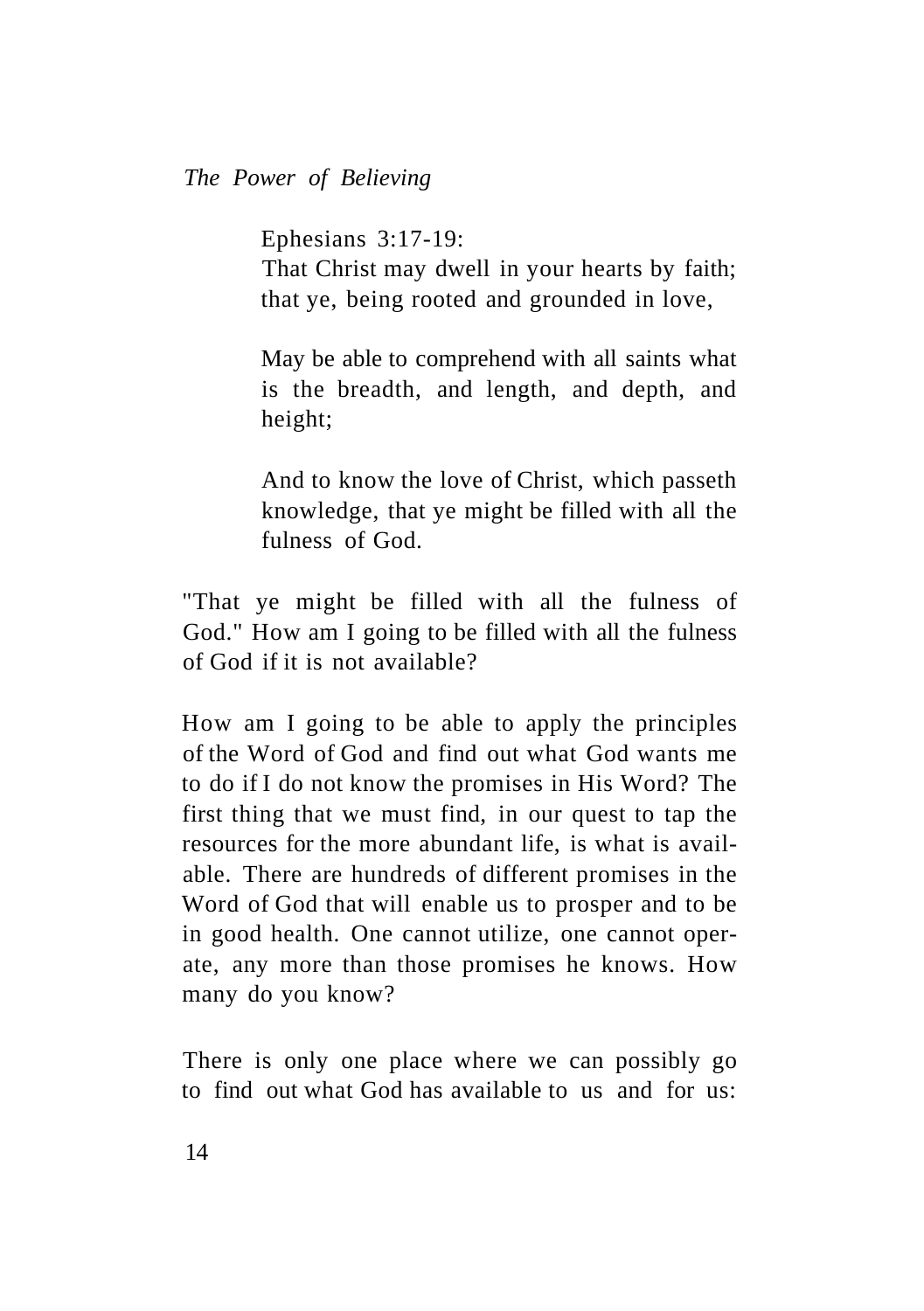we must go to the Word of God.

Many times the things that people have said God does, His Word says just the opposite; things that they say He does not do, He declares in His Word that He does. In this book, *Power for Abundant Living,*  let's be sure in our Biblical quest for the more abundant life that we first find out what is available so that we as God's people will not be destroyed because we lack knowledge. When we know what is available, then we can learn the other principles that are involved in making our life more abundant so that we can manifest the greatness of the power of God.

 $\mathfrak{D}$ 

When I was a young lad, my mother would say to me on Saturday night before I went to town, "Be a good boy." This admonition actually never helped because one cannot make a boy good by telling him to be good. People seldom read the Word of God by being told they have to read it- People never tap the resources of prayer by being told that they ought to pray. I do not tell you that you ought to read the Bible; I teach you *how* to read it. I do not tell you that you ought to pray; I tell you *how* to pray. I do not tell you that you should believe; I teach you *how*  to believe.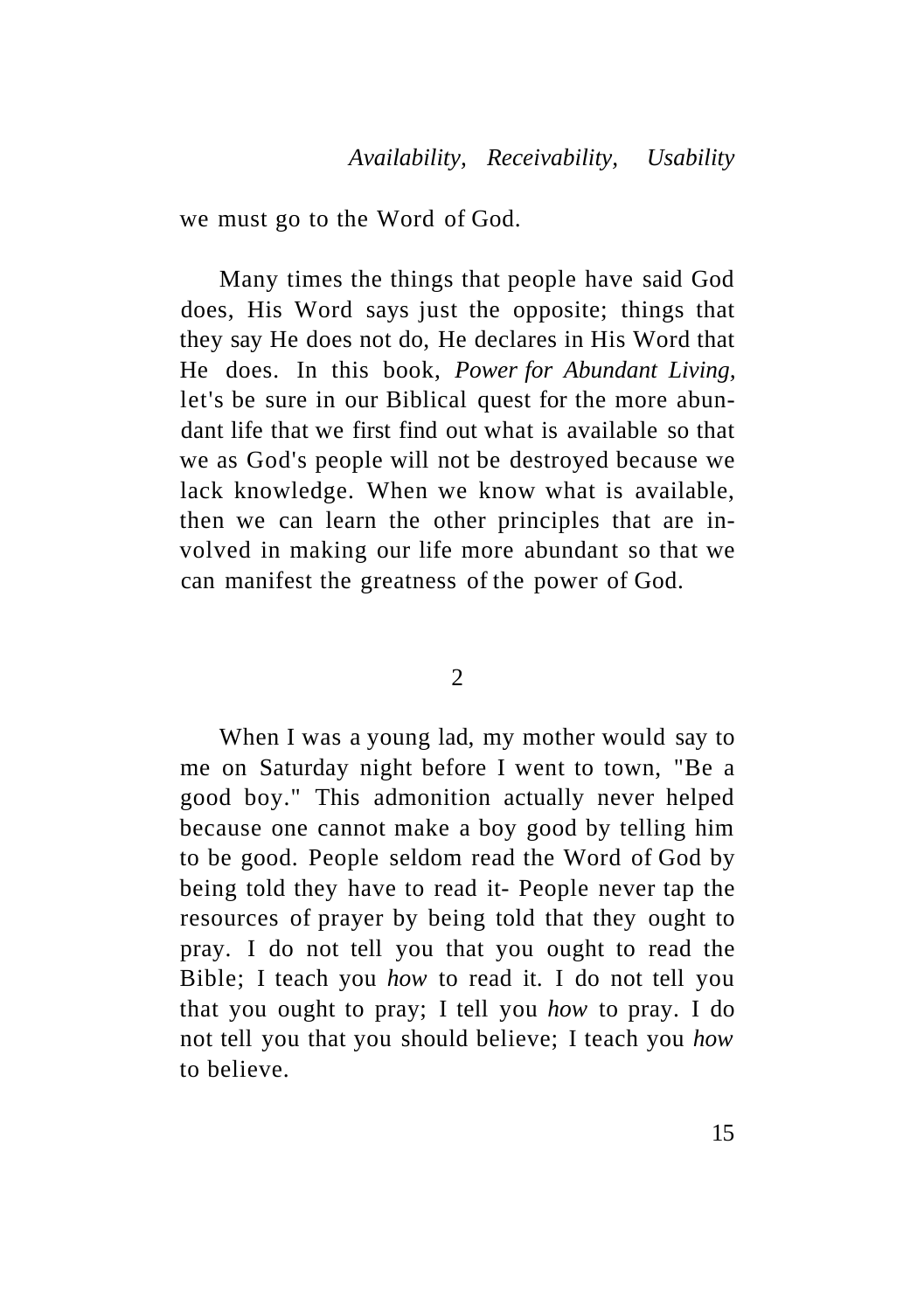### *The Power of Believing*

It is important that we know *how.* Since birth, we have been taught how to receive material things. If we had not been taught how to receive a material object, this book could be available, but we would not know how to go about taking or receiving it. So it is with the Word of God. Spiritual things may be received on the same basis as we receive this book in the natural or material realm. In this book, not only do we look for what is available from God, but we also discover how to receive that which is available.

For many years I moved among groups in which I constantly heard people preaching sin, condemnation and hellfire, and other negative subjects. These wellmeaning ministers were not telling people how to get rid of sin, they were just saying that it was wrong. To tell someone that something is wrong does not help him to overcome it. I learned this lesson the hard way.

In the town of my second congregation lived a man who was an alcoholic. For about two years many of us had prayed that this man would come to church so that he could hear the sermon which I had prepared on the abuses of alcohol. Finally one Sunday morning when I least expected him, he came and sat in the last pew. As I walked to the pulpit having just noticed his presence, I thought, "Well, goodness, here he is this morning." I put aside that morning's sermon and I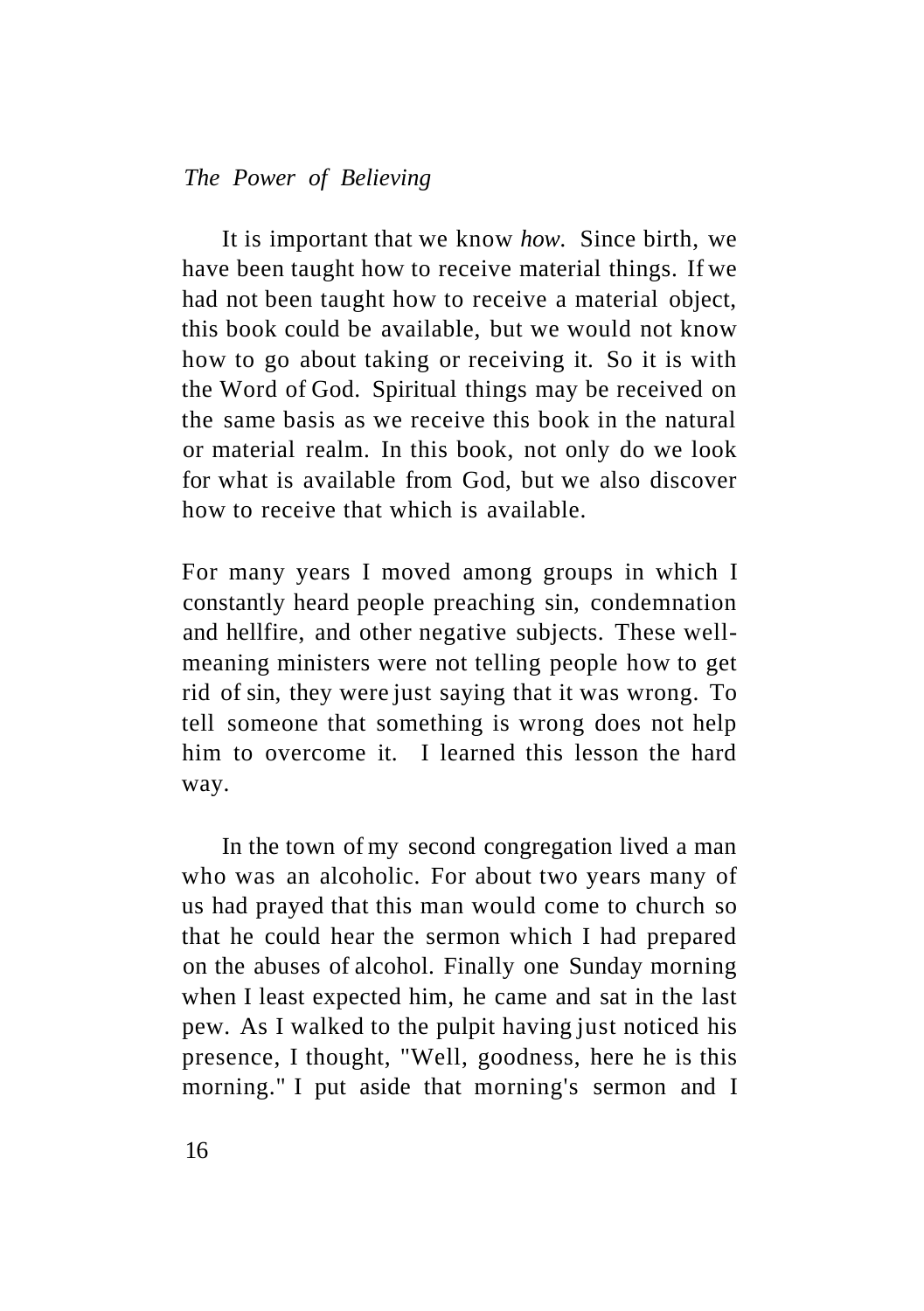went into the files of my mind and brought out the sermon I had developed on the misuse and the sin of excessive drinking. I preached with all the strength I had. When I finished, I patted myself on the back for having preached with such zeal against drinking that I thought God would have to move over someone in the spiritual realm and give me a special place in heaven.

I walked from the pulpit to the vestibule of the church where a minister shakes hands with the people as they leave the sanctuary. As this poor alcoholic passed through the handshaking line, he had tears in his eyes. He limply shook my hand and he said, "I came to church this morning to find out *how* to get out of what I am in, but all you did was put me in deeper." He cried, "If you want to know about alcoholism, I can tell you more than you will ever know." That response cut me to the bone. I thought I had preached a tremendous sermon. But this man walked out saying he came to church trusting that maybe I would tell him how to get out of the dilemma he was in; instead I had merely told him less than he already knew.

I quit shaking hands and returned to my office where I knelt in prayer next to my office chair. I hardly ever kneel when I pray, but somehow that morning I dropped next to my chair and I asked God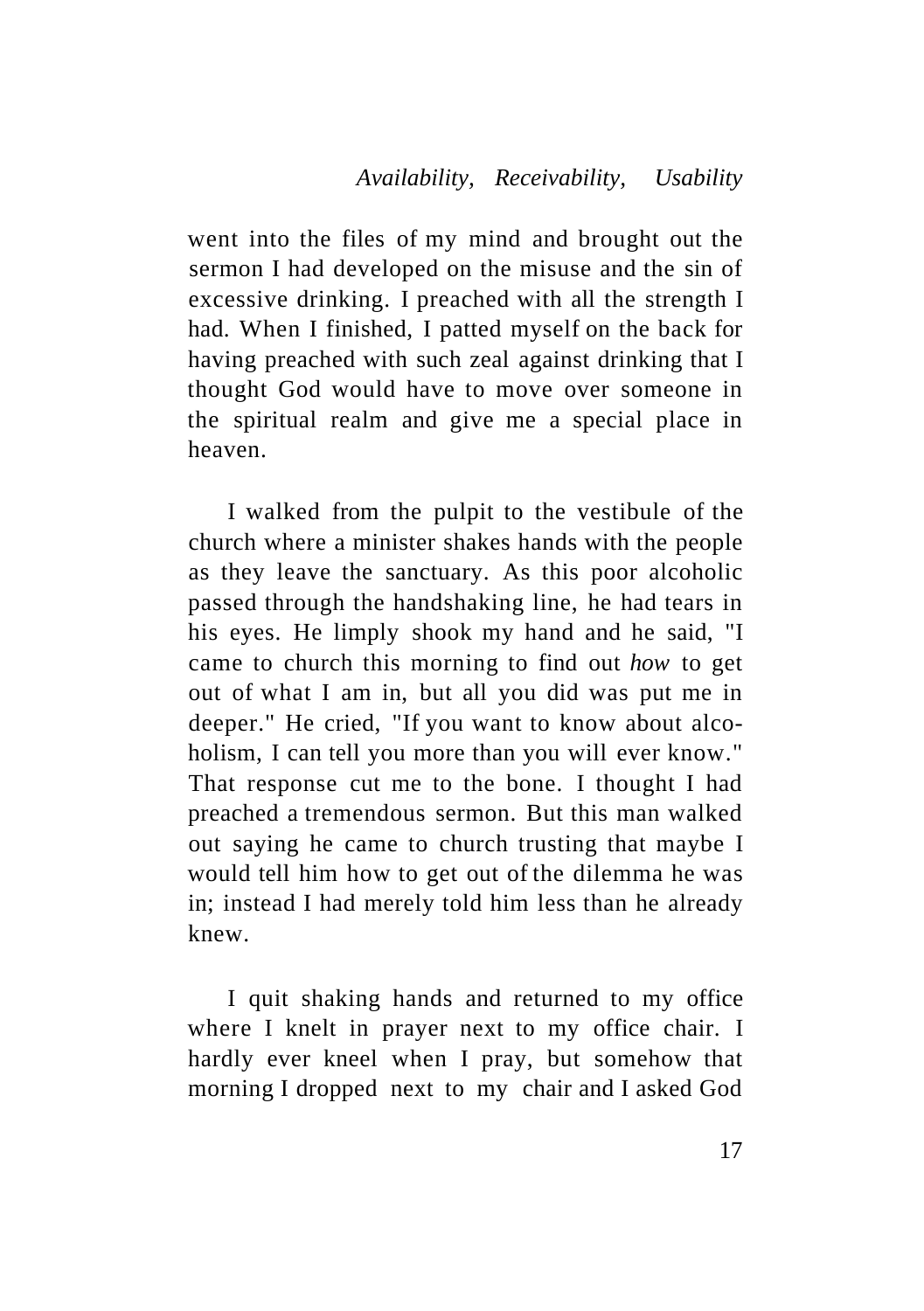### *The Power of Believing*

to forgive me. I promised the Father that if He would forgive me, as long as I lived I would never preach a negative sermon, I would never condemn anybody. Why? I want to teach people how to tap the resources for the more abundant life, not the less abundant life

I cannot help what people have been in the past; all I can do is to teach that what they were in the past can be forgiven and forgotten and that they can move on with the greatness of the power of God. This is why we must not only know *what* is available if we are going to live the more abundant life, but we must also know *how* to receive the spiritual things of God. After we have received from God, in the third place, we must know what to do with these spiritual things.

3

First, what is available; second, how to receive; and third, what to do with it after we have received. For example, here is this book. It is available and I know how to receive it; but unless I know what to do with it after I have it, I still cannot utilize it for the purpose for which it was designed. I knew the book was available; I knew how to receive it; but then if I used it as a garden hoe, it would not serve very well, would it? It is not designed for that. This book was designed for reading. In the spiritual realm we must know what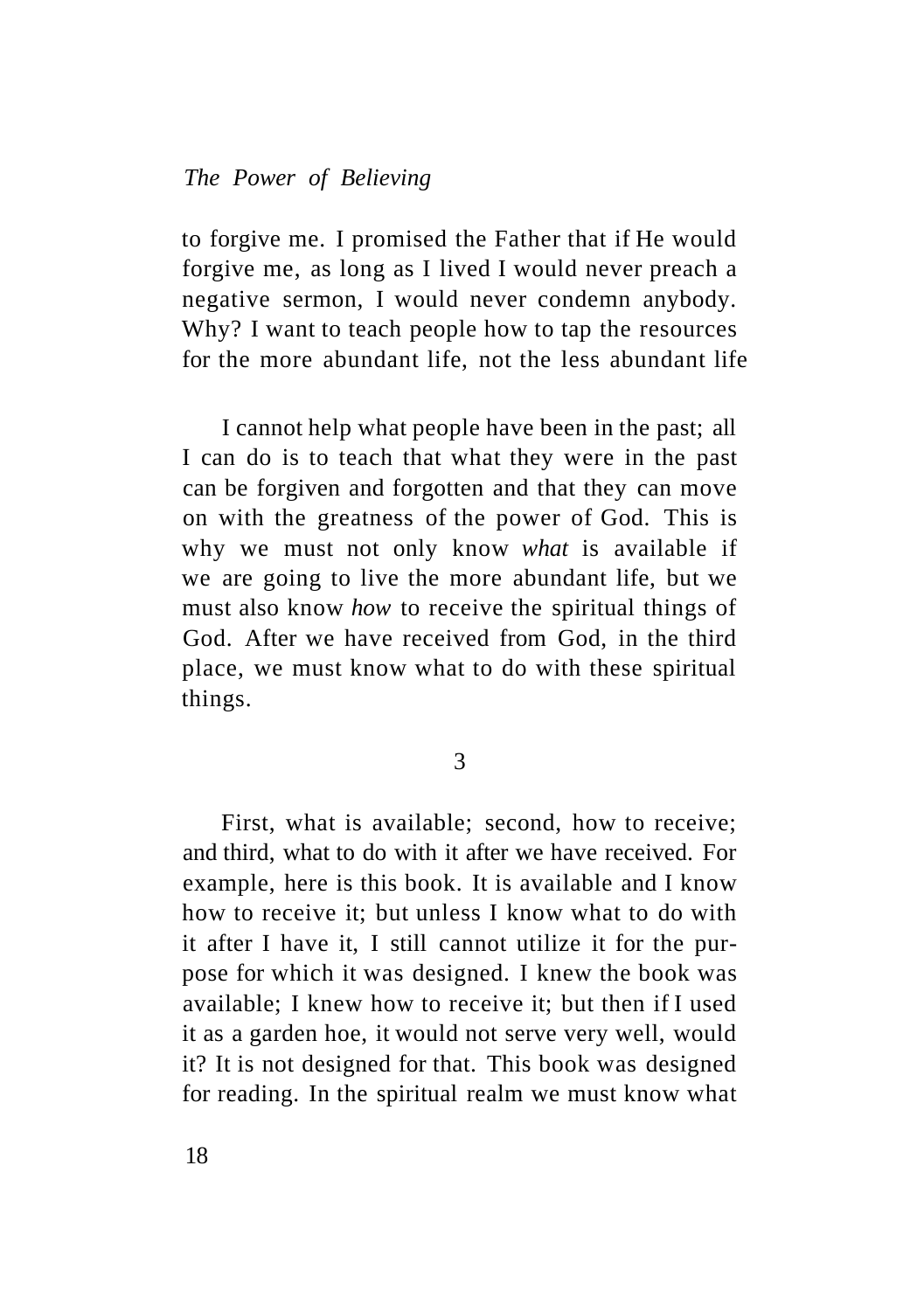to do after we have received what is available. There are people who know what is available and they know how to receive something; but when it comes to knowing what to do with it after they have it, they are entirely at a loss and especially so on the subject of the holy spirit. To find proper usage we must again go to the Word of God.

I believe that the Word of God is the Will of God and that if we are going to know the will of God, we must go back to the Word of God. One cannot listen to the man on the street He says, "Well, this is God's will." He may be right and he may be wrong. You and I can be accurate and sure only if we go to God's Word, No one can know the will of God without knowing the Word of God. The Bible is, the revealed Word of God; this Word of God means what it says and says what it means, and God has a purpose for everything He says, *where* He says it, *why* He says it, *how* He says it, *when* He says it, and *to whom* He says it.

If we are going to tap the resources for the more abundant life, we must not only know what is available, how to receive it, and what to do with it; but we must also get our needs and wants parallel. If our needs are light and our wants are heavy, we are not balanced. If our wants are light and our needs are heavy, we will never get an answer. When we believe,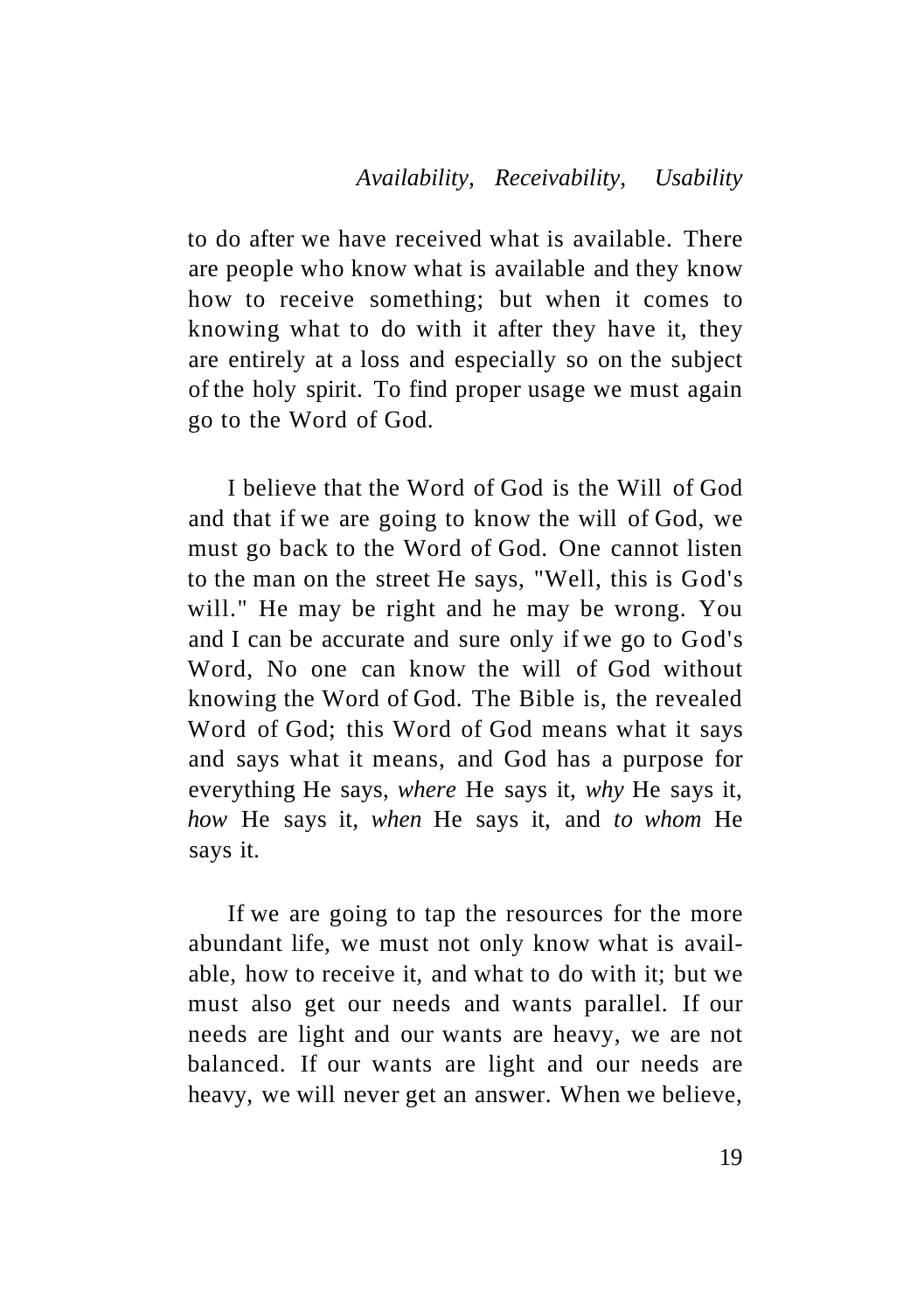### *The Power of Believing*

we get results in prayer if our needs and our wants are equal.

Look at Matthew 18:19.

... If two of you shall agree on earth as touching any thing that they shall ask, it shall be done for them of my Father which is in heaven.

In the Greek text the word "agree" is "symphonized." If the two people agree, they are in harmony; they have their needs and wants parallel because "it shall be done."

John 14:13 is another tremendous truth.

And whatsoever ye shall ask in my name, that will I do, that the Father may be glorified in the Son.

Whatsoever we ask in Jesus' name, having our needs and wants parallel, He is going to do.

In John 15:16 is another wonderful promise.

Ye have not chosen me, but I have chosen you, and ordained you, that ye should go and bring forth fruit, and that your fruit should remain: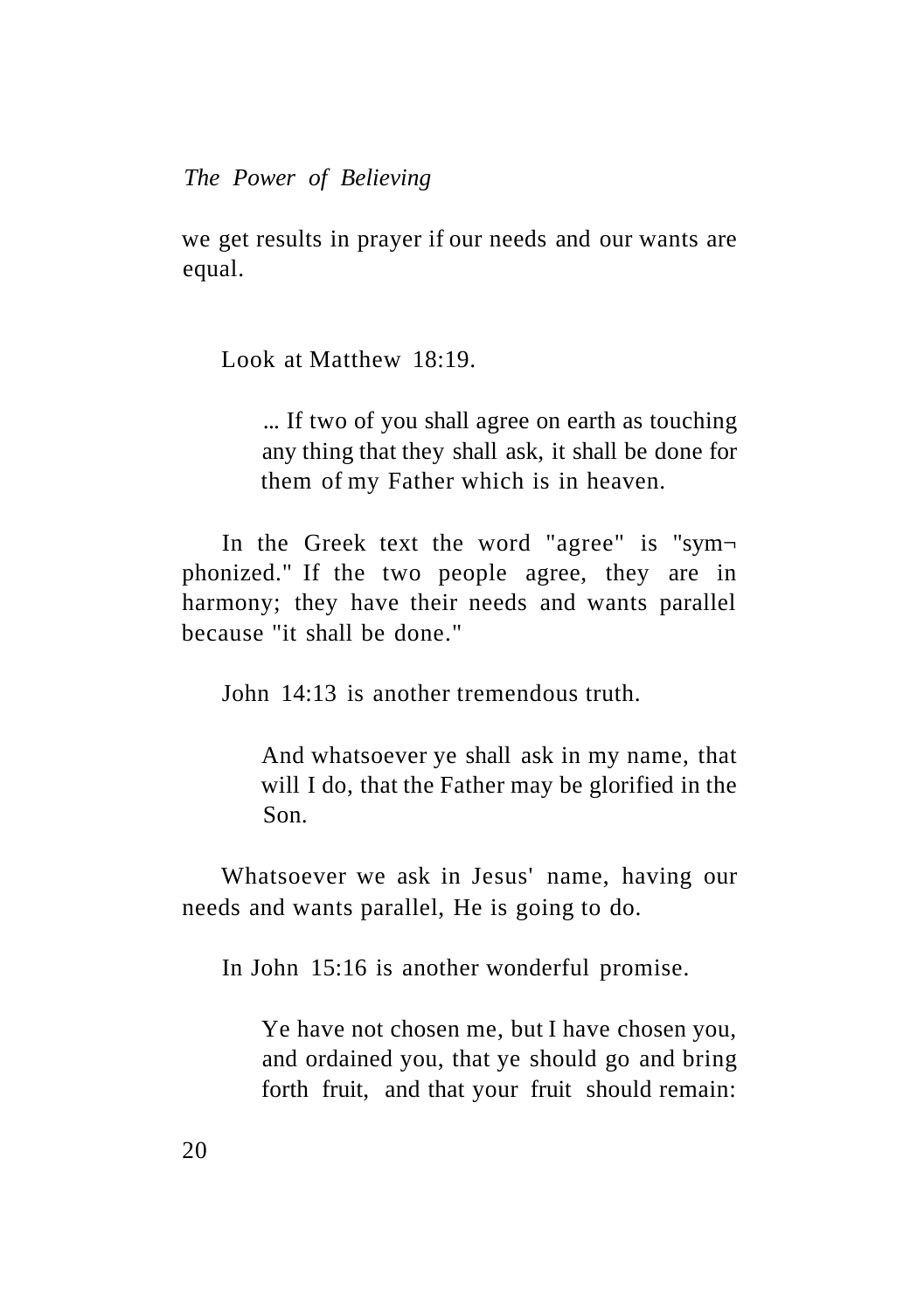that whatsoever ye shall ask of the Father in my name, he may give it you.

If we know what is available, how to receive it, what to do with it, and have our needs and wants parallel, then whatsoever we shall ask shall be done unto us.

There is another promise in I John 5:14.

And this is the confidence that we have in him, that, if we ask any thing according to his will, he heareth us.

If we have our needs and wants parallel, we can ask anything according to His will. How can we know His will without knowing His Word? His Word is His  $W<sub>i11</sub>$ 

One more great truth is that God's ability always equals God's willingness. Many people say that God is willing, but He is not able; others say He is able, but not willing. This may be true of men, but not of God. A man may have the ability and lack the willingness, or have the willingness and lack the ability. For instance, let's say I am stranded along the highway with a flat tire and need a jack. You come along that highway, stop and say, "Hello what can I do for you?" And I say, "Well, I need a jack"; but you do not have a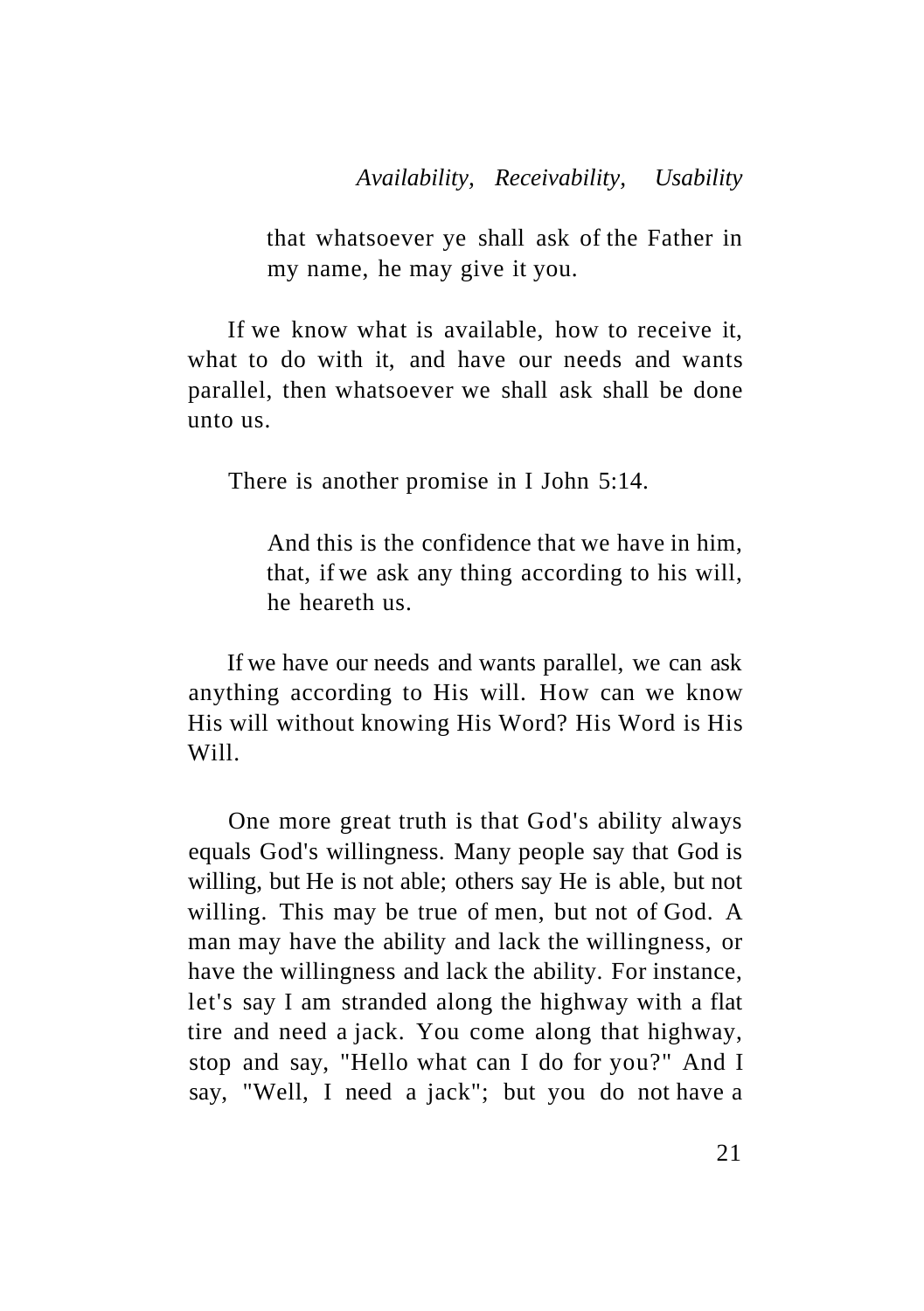jack either. You are willing to help me, but you lack the ability. On the other hand, let's say you would come along the highway and you do have a jack, but you will not let me use it; then you have the ability, but you lack the willingness. This is never true with God. God's ability always equals His willingness - they are always harmonious. What God is able to do, He is willing to do; and what He is willing to do, He is able to do.

Let us look at Romans 4:20 and 21.

He staggered not at the promise of God through unbelief

And [But] being fully persuaded that, what he [God] had promised, he was able also to perform.

God's ability always equals God's willingness.

Numbers 23:19 contains a phrase that I want to point out. "God *is* not a man, that he should lie ..." God's promises are always true and dependable.

In Romans 11:29 we read of the permanence of God's gifts.

For the gifts and calling of God *are* without re-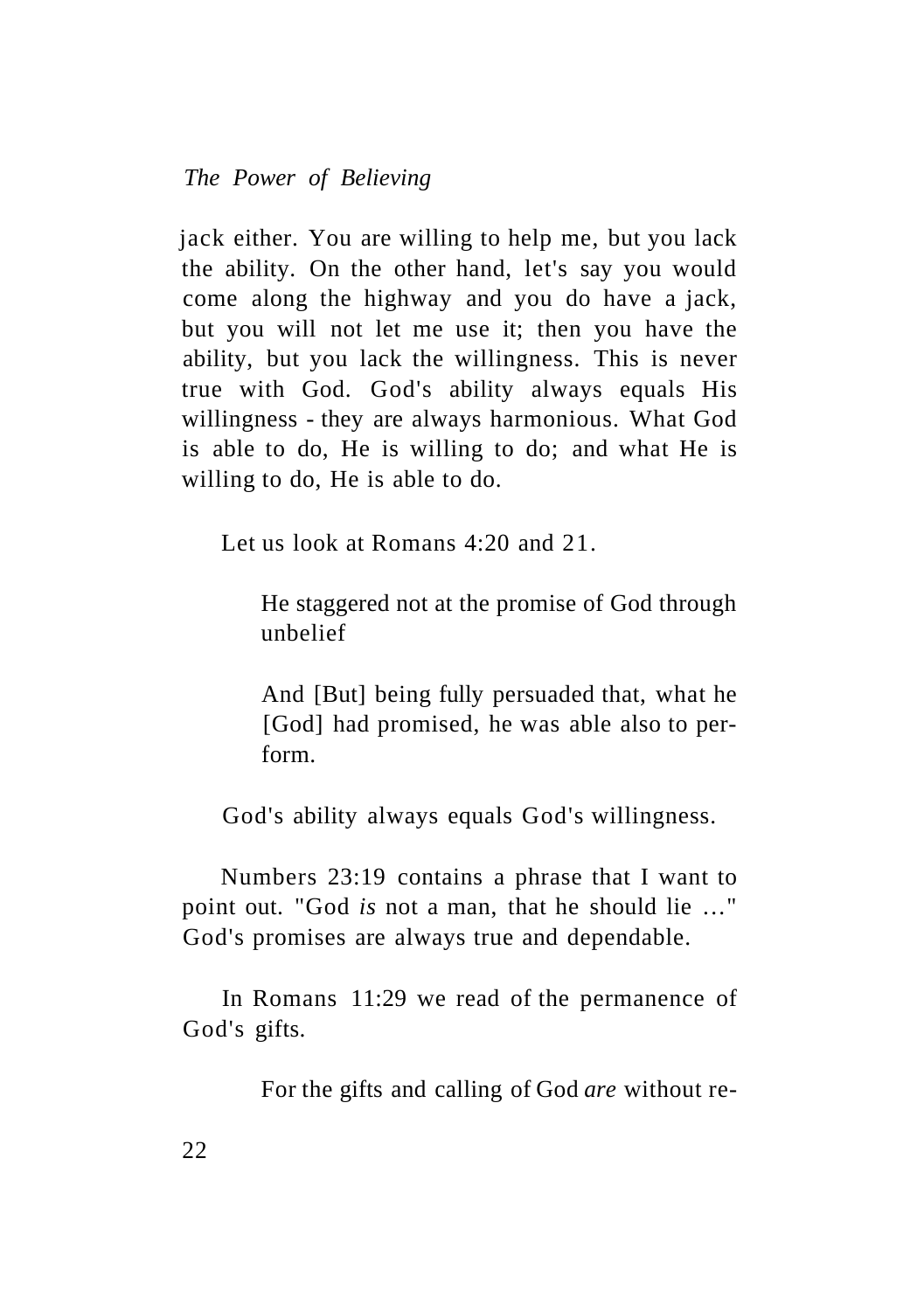pentance.

When God gives something, these gifts and these callings of God are always without repentance; God does not withdraw or take them away. Whatever God has promised that He will perform, that He will honor when men and women believe God's wonderful, matchless Word.

I want to give one more example to illustrate that God's ability equals His willingness.

Hebrews 11:11 :

Through faith also Sara herself received strength to conceive seed, and was delivered of a child when she was past age, because she judged him faithful who had promised.

Sara brought forth this child because of the promises which God had made many years before for "she judged him faithful who had promised." Who had made the promise? God. What God promised He kept when Sara believed. So, too, what God promises in His Word, He will honor when *we* believe.

If we are going to tap the resources for the more abundant life, we have to go to The Word to find out what is available, how to receive, and what to do with it after we have it. We are going to keep our needs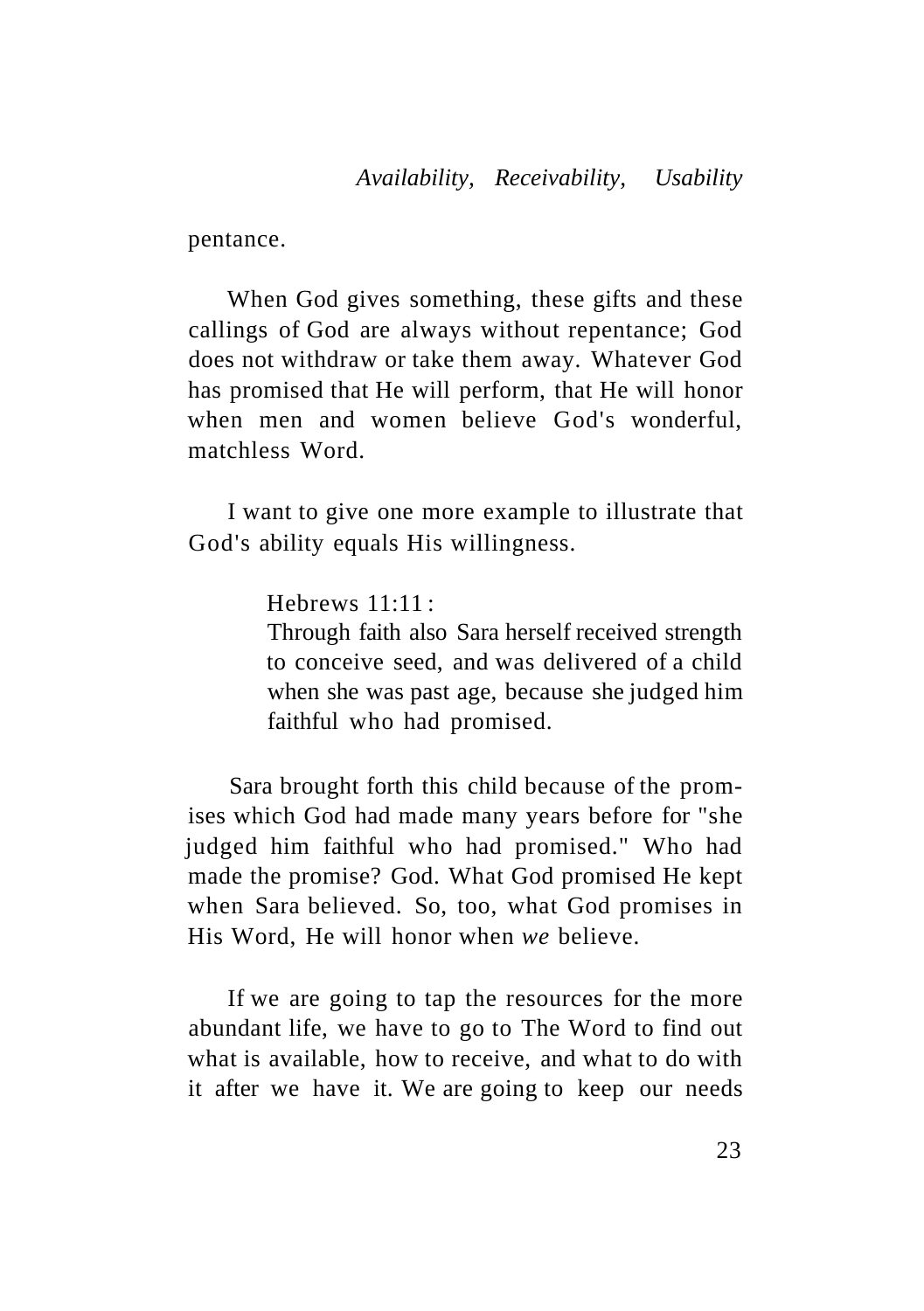and our wants in balance, recognizing that God is not only able but willing to perform every promise set forth in His Word.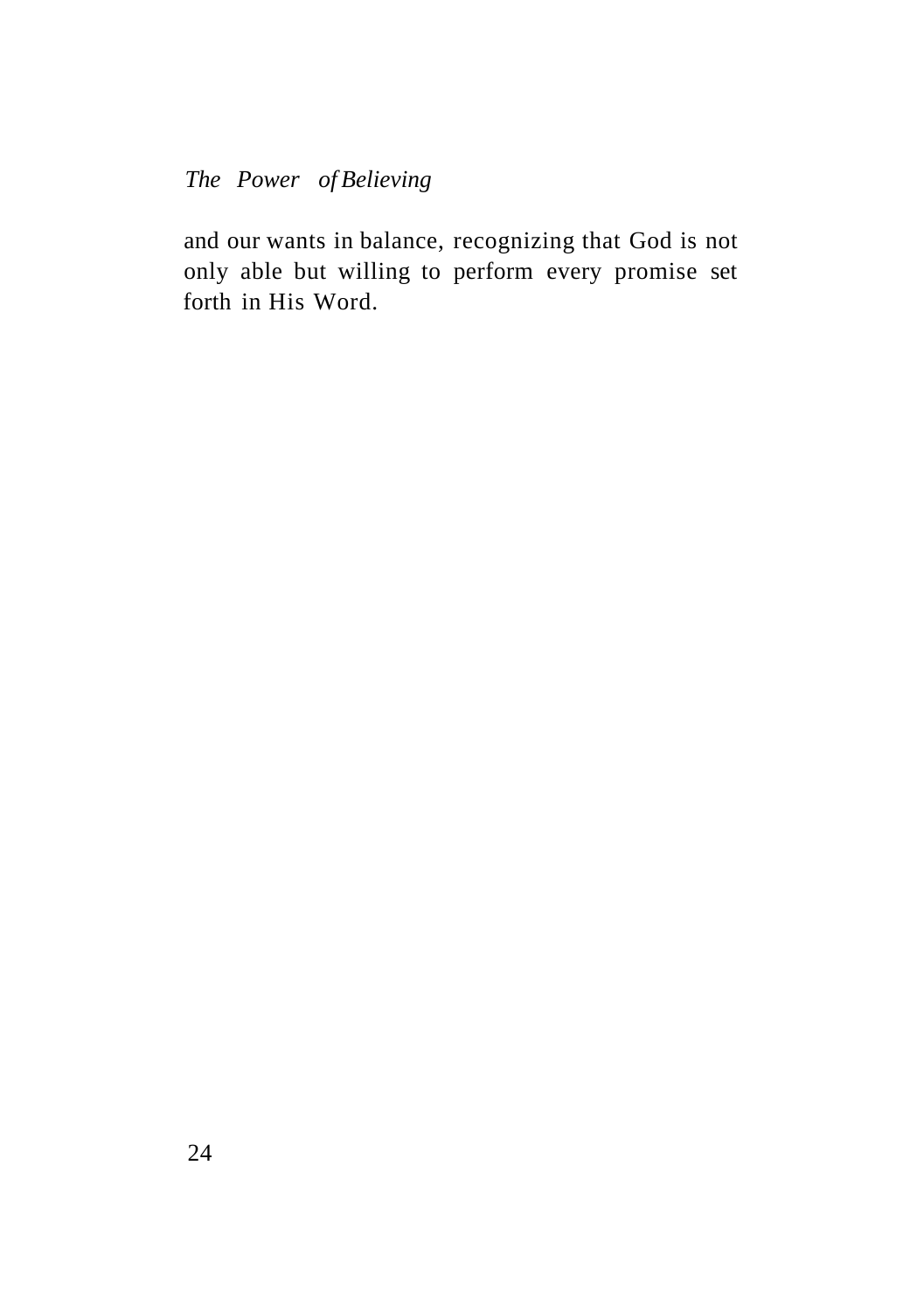# **Chapter Three Believing Equals Receiving**

In every Scriptural account in the Word of God where a miracle took place or where God did a mighty work, the principles pointed out in the previous chapter were present. The persons involved knew what was available, how to receive what they needed, and what to do with it after they received, and they had their needs and wants coordinated knowing that God's ability equals His willingness to keep His promises. When these keys are understood, we can read any place from Genesis to Revelation and see this pattern.

As an illustration, let's begin with Mark 3:1.

And he [Jesus] entered again into the synagogue; and there was a man there which had a withered hand.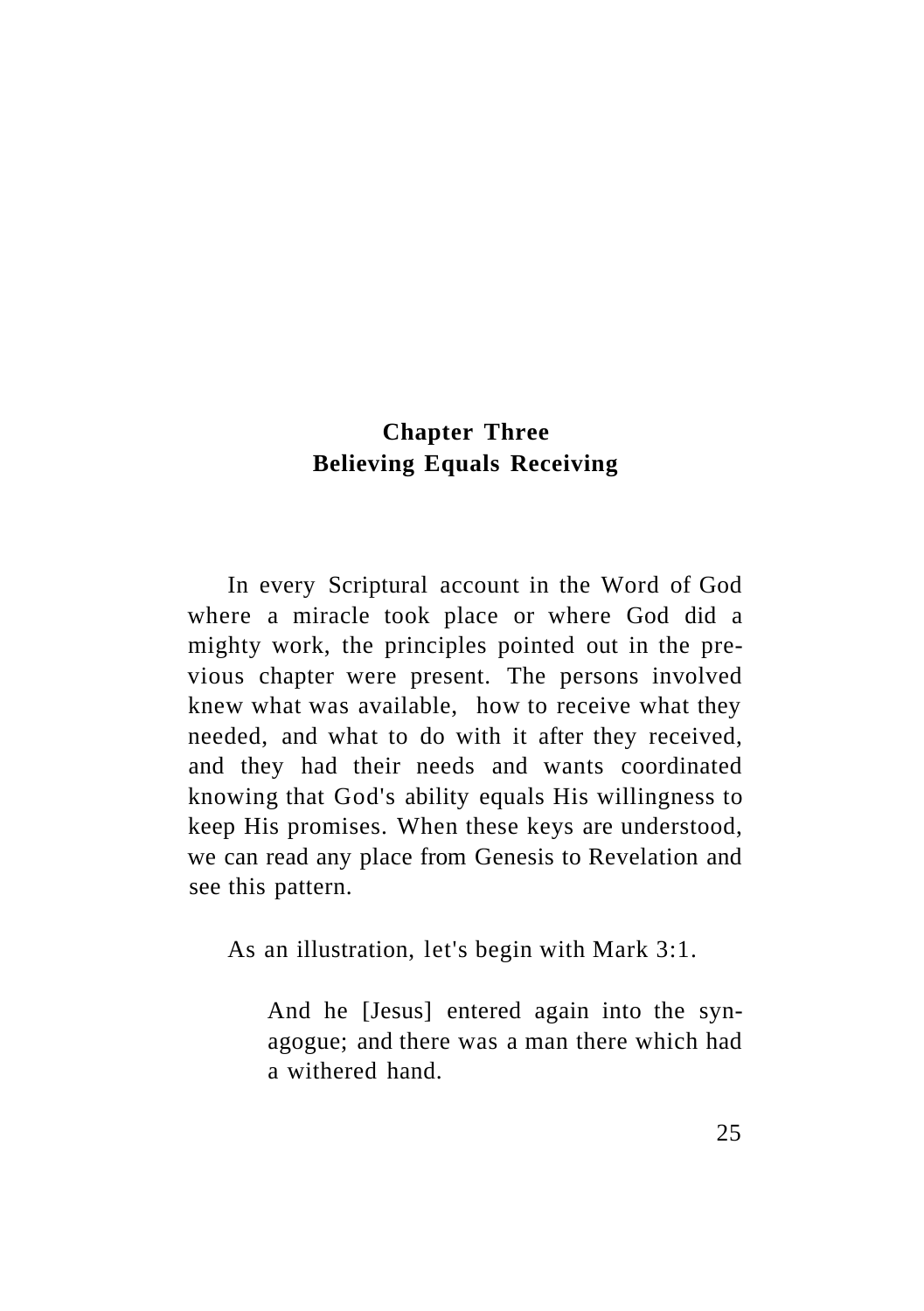The man had a need. The synagogue was the place where people worshipped, where they were taught, where people of God were to meet and have their needs met.

Verse 2,

And they [the Pharisees] watched him [Jesus], whether he would heal him on the sabbath day; that they might accuse him.

Why did these so-called religious leaders watch Jesus? Because they wanted to accuse Jesus if He did any healing on the wrong day of the week. These people were surely interested in the man who had the withered hand, were they not? No. They were only interested in whether Jesus acted at the right place, at the right time, and with their blessing. This man with the withered hand was at the place to expect help, but what had he received? Nothing.

Verse 3,

And he [Jesus] saith unto the man which had the withered hand, Stand forth.

The moment the man stood forth he knew he was separating himself from the onlookers and that he would receive the same criticism they were leveling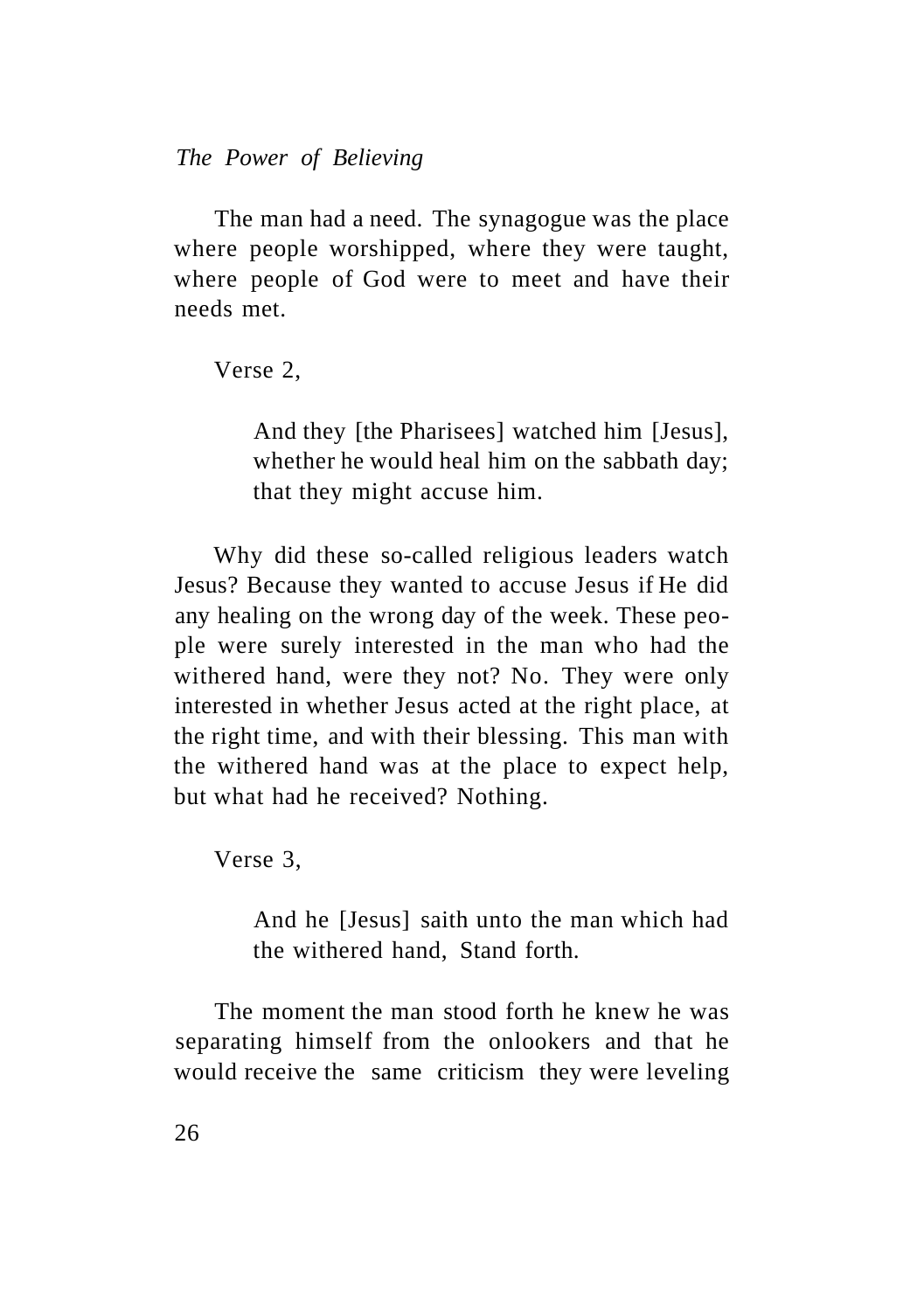against Jesus.

Verse 4,

And he saith unto them, Is it lawful to do good on the sabbath days, or to do evil? to save life, or to kill? But they [the leaders and the Pharisees] held their peace.

Do you know why? The leaders in the synagogue were not interested in whether the man was delivered or not; they were interested only in one thing - exposing Jesus.

Verse *5,* 

And when he had looked round about on them with [compassion? NO. NO. It says] anger

We have always been taught that if a person is a real Christian the only thing he ever does is love. Don't you think that Jesus Christ loved? Wasn't He all love? Yet, Mark 3 records that He looked around about on those synagogue leaders with anger. Jesus was really irritated, The idea that Christians and men of God have to go around patting everybody on the back all the time is a distorted concept. Sometimes men of God have to take a stand against those obstruct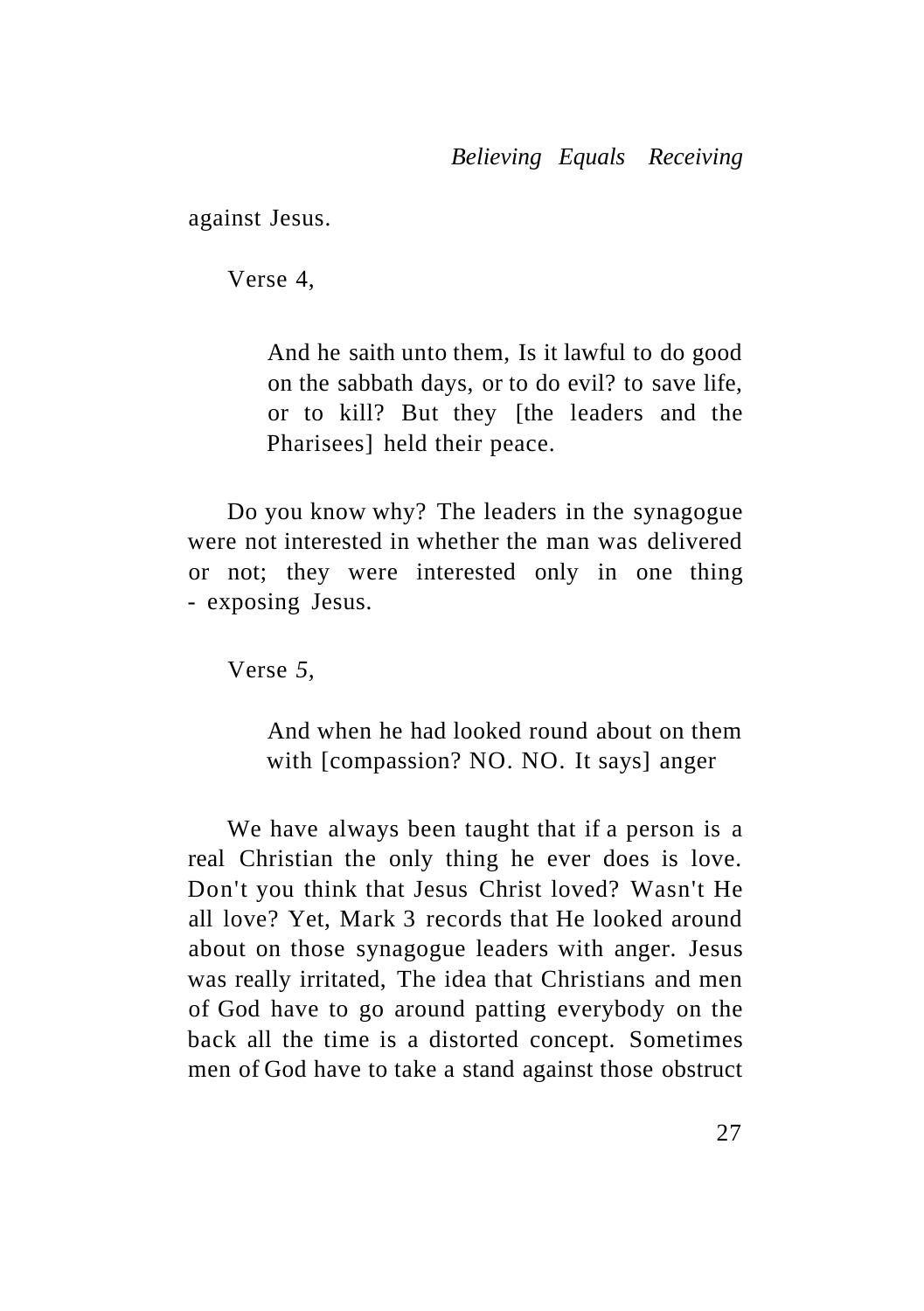ting the power of God. Jesus looked upon them with anger.

Verse 5,

And when he had looked round about on them with anger, being grieved for the hardness of their hearts, he saith unto the man [with the withered hand]. Stretch forth thine hand ....

In an analysis of this section from Mark 3:1-5, the first thing we see is what is available. The command stated what was available. The command was "Stretch forth thine hand." That appeared to be an impossibility because the man's hand was withered; he could not naturally stretch it forth. Yet Jesus said to the man the withered hand,

> ... Stretch forth thine hand. And he [the man] stretched *it* out

The man with the withered hand who had this tremendous need, stretched out his hand. He did the impossible. How? He believed. *Believe* is a verb and a verb shows action. The man believed that what Jesus said was God's will; therefore, he stretched his hand forth. Once you have the promise of God, the "how" of receiving is to believe literally what that promise says. It appeared impossible for the man to stretch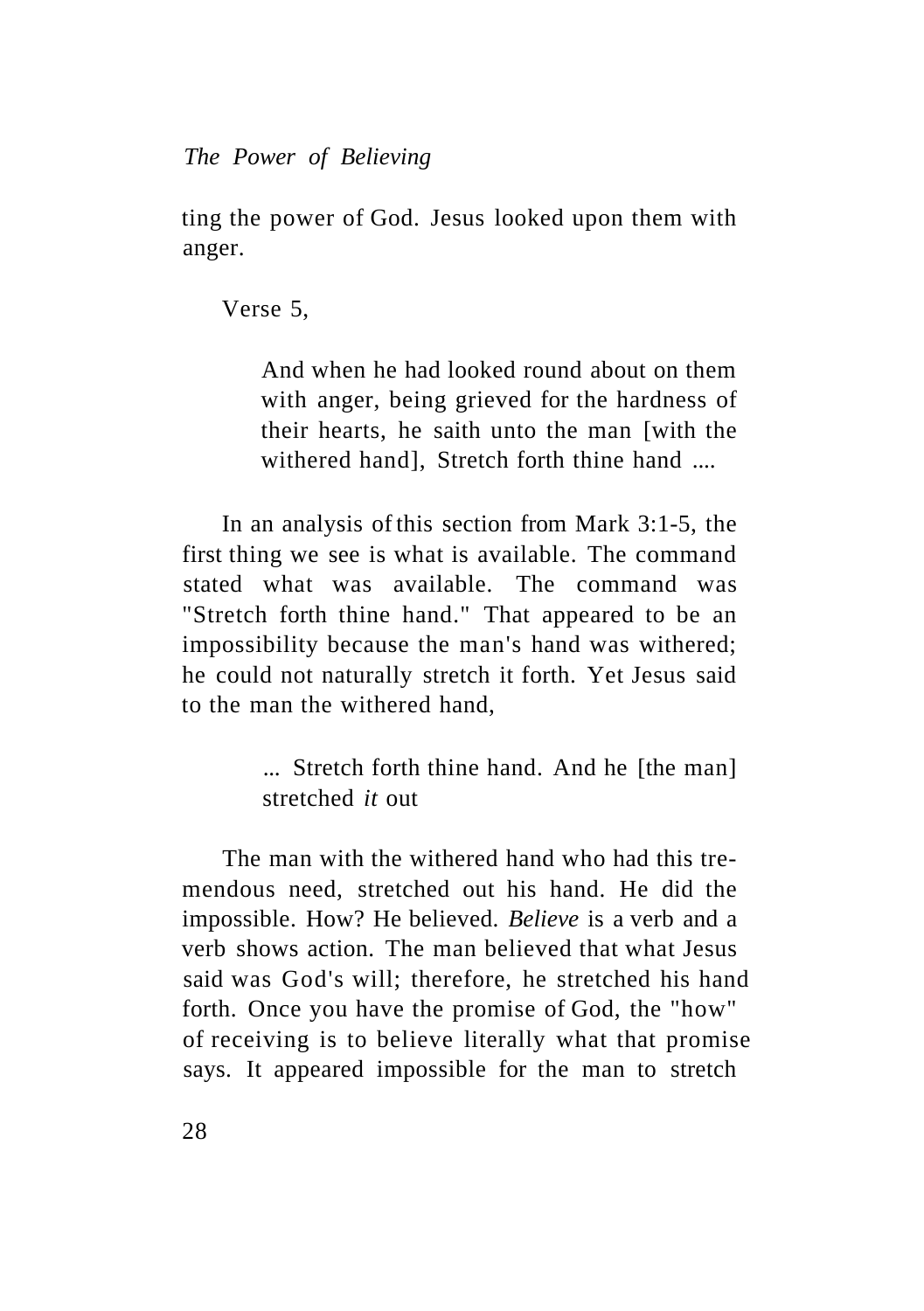out his hand. Yet this man, believing what The Word said or what God said by way of Jesus Christ, stretched it forth.

... and his hand was restored whole as the other.

He did not receive his wholeness first and then stretch forth his hand; it was in the stretching forth that he was made whole. Before one receives anything, he must act as though he already has it and then he receives.

Whenever I read this record from Mark 3, it reminds me of the times I was practicing the principles of the greatness of God's Word in other countries of the world. On one occasion when I was teaching in Jubbulpore, India, a lady who had worked in a mission service for thirty years was delivered by God's power of a number of sicknesses which appeared incurable. This deliverance caused such a stir in the city of Jubbulpore the morning after the miracle occurred, that when my family and I were ready to board the train and leave Jubbulpore, hundreds of people gathered at the railroad depot. This crowd, which was composed mainly of Hindus, wanted me to lay my hands on them individually because they thought that I must have some special power in my hands since I had laid my hands on the woman the previous day. They felt that if I just laid my hands on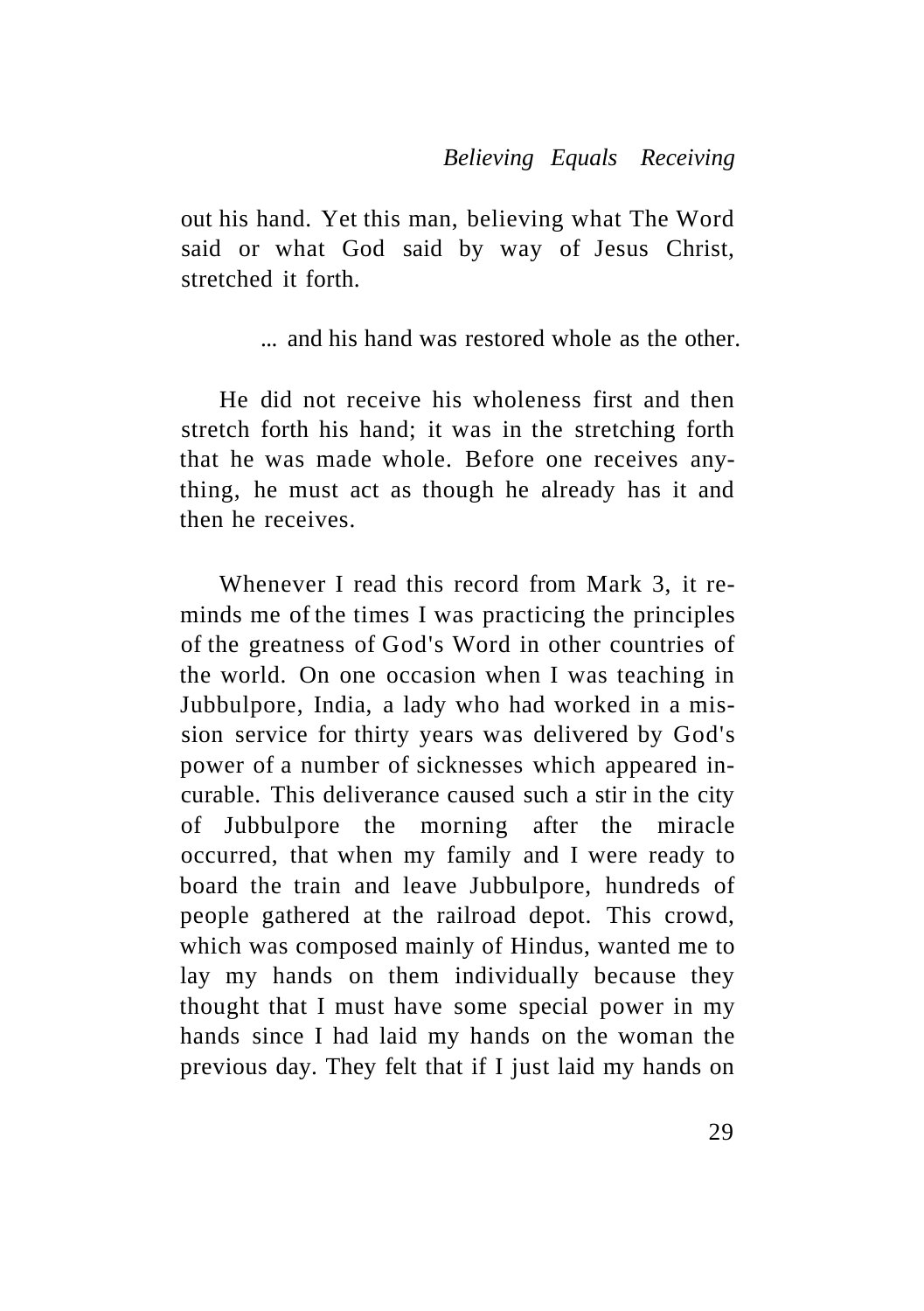them, they too would be delivered. Just before the train on which we were traveling moved out of the depot, a high-caste Hindu, whose paralyzed arm was hanging limp at his side, ran up to our railroad compartment. He said to me, "Will you pray for my arm?" However, he immediately added, "But I do not believe in your Jesus."

What would you have done? I asked him if he believed God would deliver him. He said, "I believe that God will heal me if you pray for me, but I do not believe in your Jesus." So again I asked him, "Do you believe God will set you free?" And he said, "I believe God will heal me, but I do not believe in your Jesus." I laid my hands on him and I prayed that God would set him free in the name of Jesus Christ. When I finished I said to him, "Now lift your arm." He began to put it up and suddenly he thrust up both of his arms. He leaped and shouted with tears streaming down his face. Once he had lifted his arm a little, he realized the miracle. He was totally set free. About then the train began moving and I said, "Praise God; thank God that you were healed in the name of Jesus Christ."

At the next stop a man came to our compartment in the train saying that he was representing his master who wanted to come and meet the man of God. He said his master was so-and-so, a member of Parliament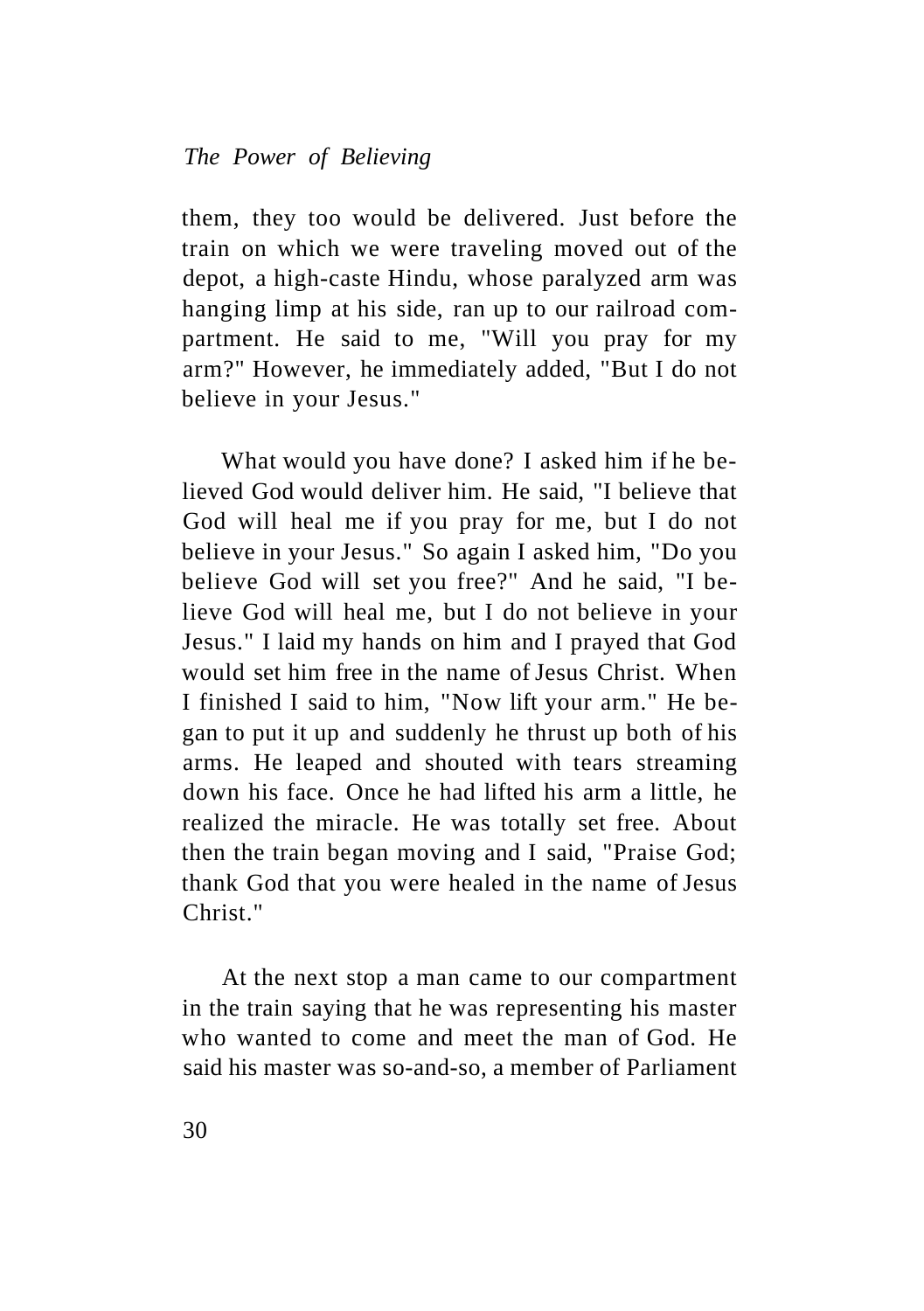in New Delhi, who was also riding on the train. The member of Parliament then came to our compartment to tell Mrs. Wierwille and me that what he had seen in Jubbulpore was the most tremendous Christian event he had ever witnessed - that a man of God would bless all God's people irrespective of whether they were Christian or Hindu. He offered us the keys to his city and said that any time we wanted to minister in India, the doors of India and the Far East would be open to us to teach the accuracy and the greatness of God's Word.

In Mark 3, as well as in Jubbulpore, both persons had the promise of God; both men believed, and when they believed, they acted; and when they acted, their hand and arm were restored whole. The *how* of receiving is believing. When their needs and wants were in balance, they received. After knowing what is available, how to receive, and what to do, a person then believes and finally acts upon his believing in a positive way.

Look at the power of believing as defined in Ephe $\neg$ sians  $1.19$ .

> And what *is* the exceeding greatness of his power to us-ward who [do one thing] believe

Ephesians 3:20: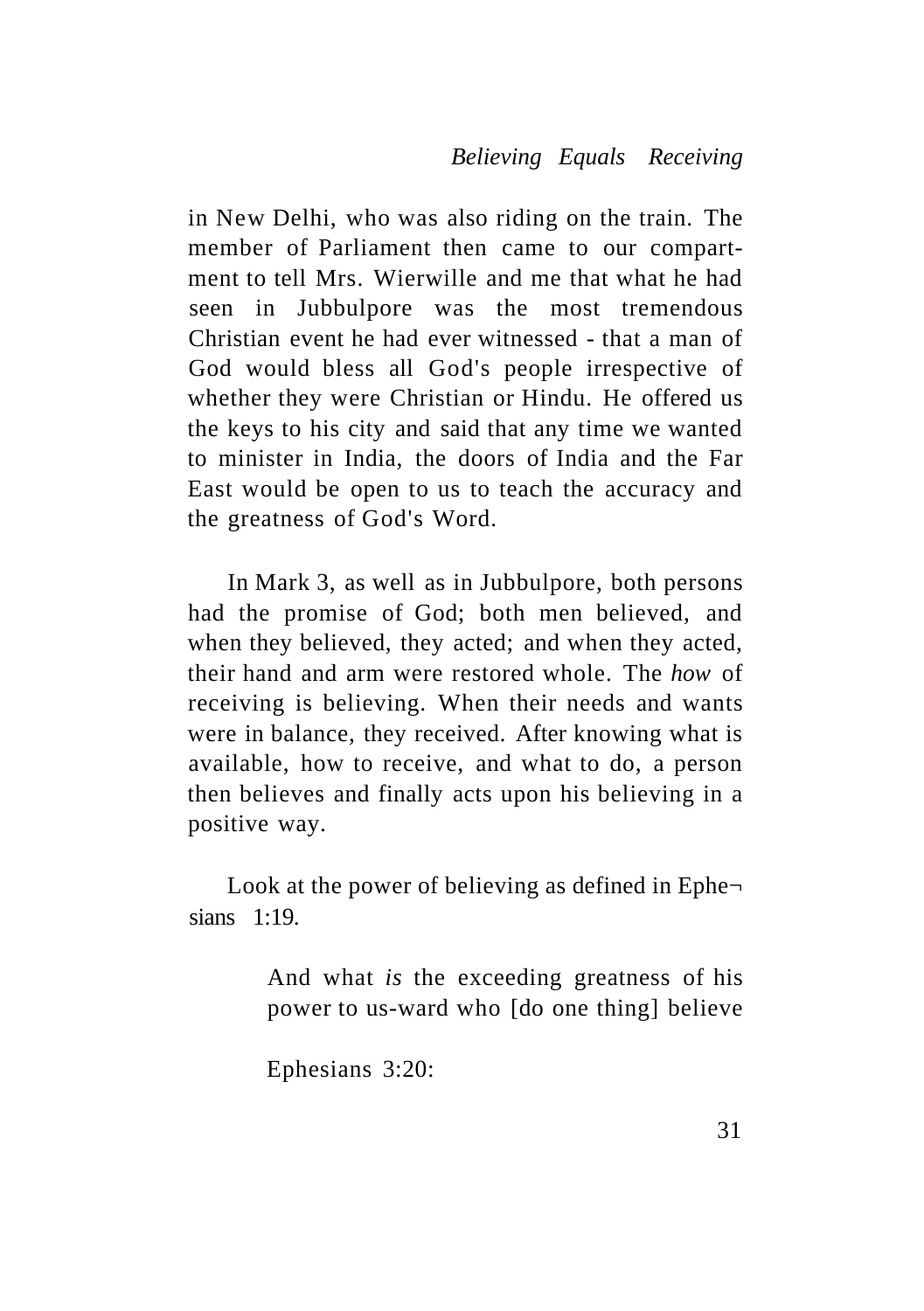Now unto him that is able to do exceeding abundantly above all that we ask or think, according to the power that worketh in us.

He is not only able to do things abundantly, but *exceeding abundantly.* Believe and then receive.

The law of believing is the greatest law in the Word of God. As a matter of fact, it is not only the greatest law in The Word, it is the greatest law in the whole world. Believing works for saint and sinner alike. In Mark 11 this great law of believing is set forth.

Mark 11:12,13:

And on the morrow [this is the last week of Jesus' life here upon earth], when they [Jesus and His twelve apostles] were come from Bethany, he was hungry:

And seeing a fig tree afar off having leaves, he came, if haply [perchance] he might find any thing thereon: and when he came to it, he found nothing but leaves; for the time of figs was not *yet.* 

Jesus went to the fig tree hoping to find something thereon, but "... the time of figs was not *yet. "* Do you mean to tell me that Jesus was ignorant? Would I go to an apple tree if it were not time for apples? Do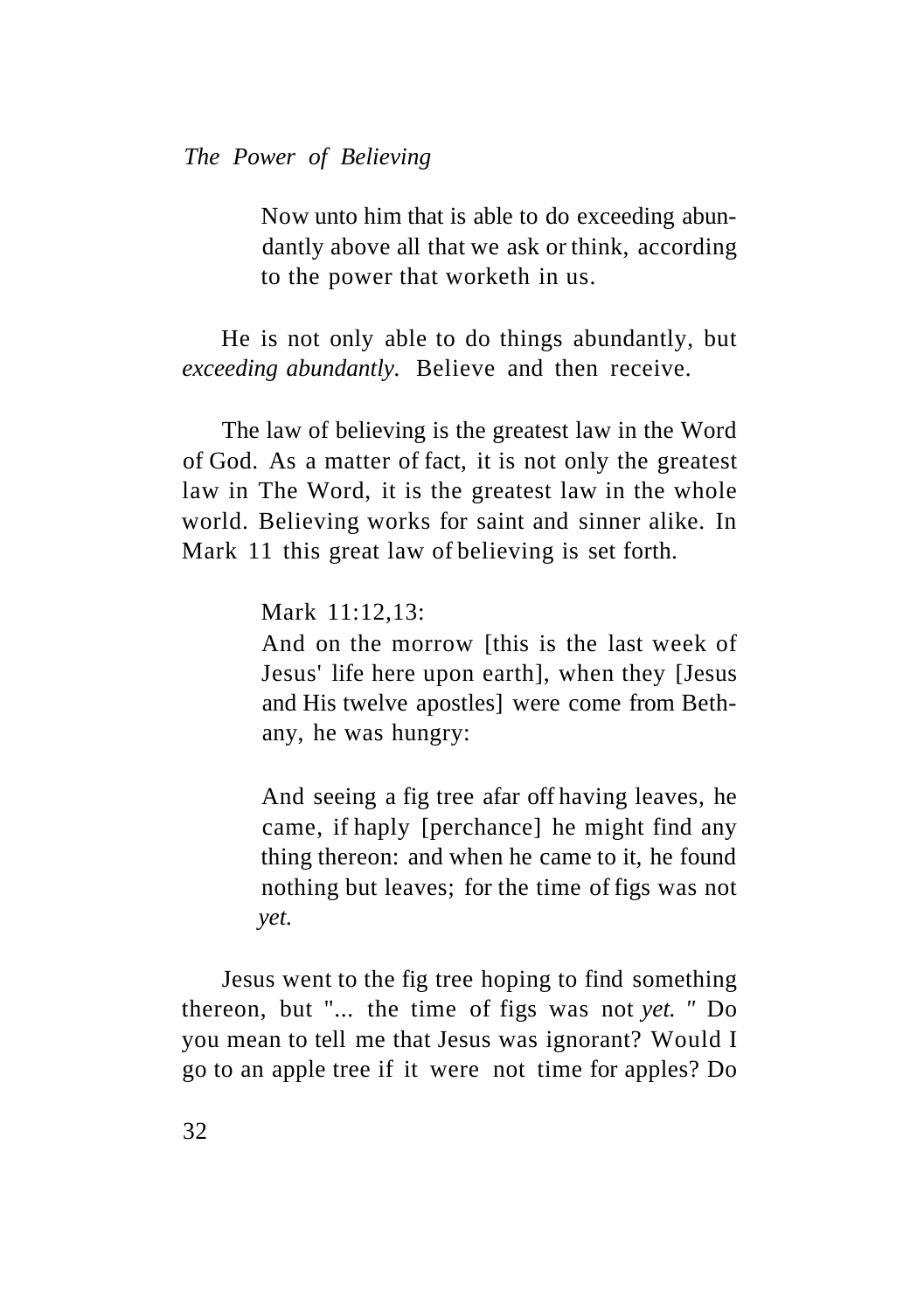you think that Jesus would go to a fig tree if He knew it was not the right season? What is the situation?

There are two trees in the Bible designated as the people's trees: the coconut palm and the fig tree. It was never stealing to take fruit off either of those trees no matter on whose land the tree stood. If I had a fig tree in my front yard, you could walk over and help yourself to the fruit of the tree anytime because it was a people's tree. In the record of Mark 11, Jesus was coming from Bethany to Jerusalem and He was hungry. That does not mean that He was starving to death. He was hungry as we get hungry for a snack. He wanted a little bit to nibble on, so he saw a fig tree and he walked over hoping to find something. The time of figs was not yet and Jesus knew that. However, as the leaves come out on this species of fig tree, there are little buds which are as sweet as candy. It was not time for the mature, ripe figs; but if the tree did not have any buds, Jesus knew that it would not have any figs later on. Now watch the story develop.

"And Jesus answered and said unto it" - Jesus was speaking to the fig tree. Can you imagine the neighboys looking at Jesus, can you imagine the apostles scratching their heads wondering what Jesus was doing talking to that old fig tree? Let's look at the record.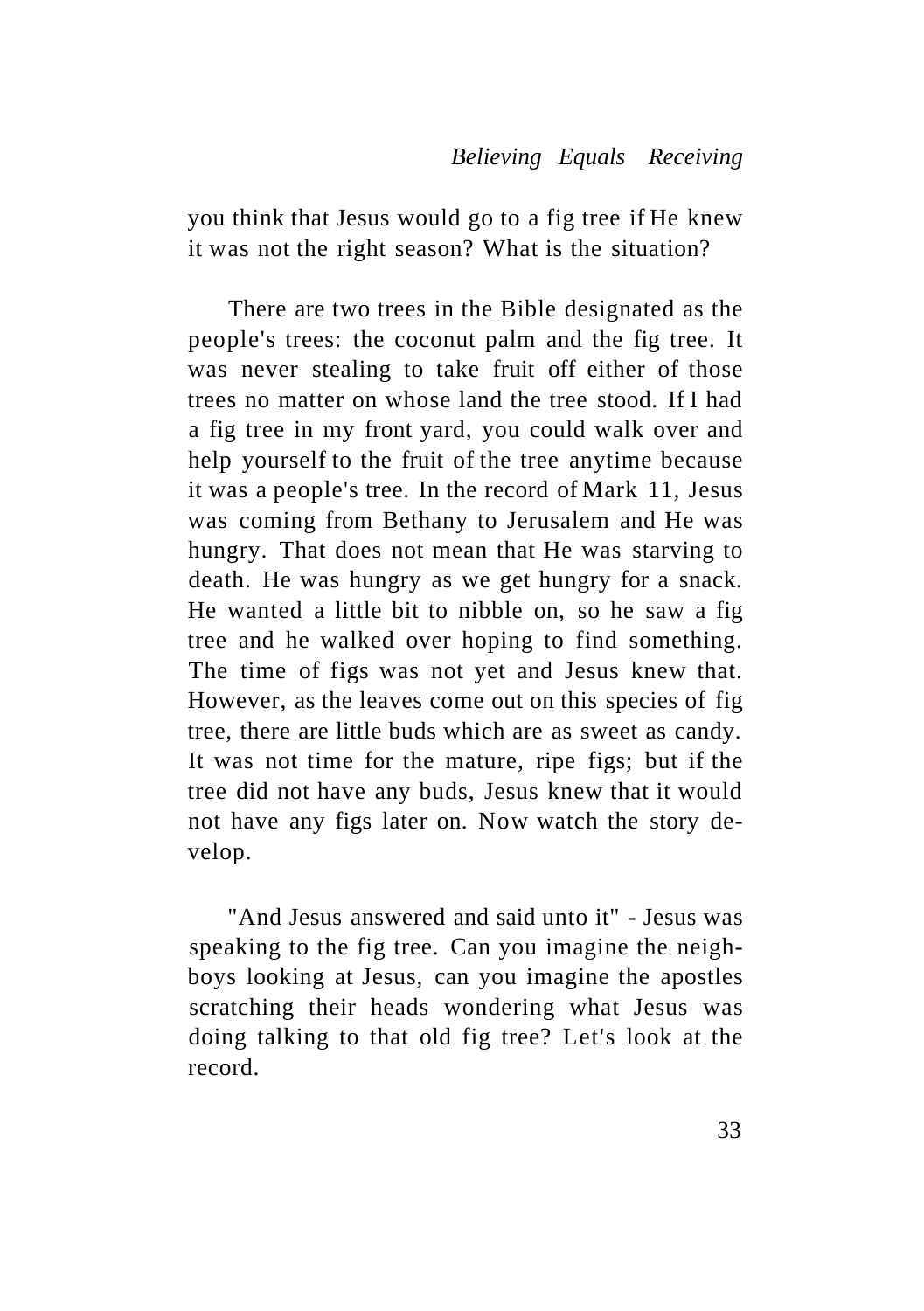Verse 14,

And Jesus answered and said unto it [If you ever want to receive the power of God you have to be specific. He did not beat around the bush; He spoke to the tree.], No man eat fruit of thee hereafter for ever. And his disciples heard *it.* 

Jesus and the apostles returned to Bethany that very day.

Verse 20,

And in the [following] morning, as they passed by, they saw the fig tree dried up from the roots.

The death of a tree is generally noticeable first in the upper leaves, then down the branches, and finally the roots. But this tree died backwards and overnight.

> Mark 11:21,22: And Peter calling to remembrance saith unto him, Master, behold, the fig tree which thou cursedst is withered away.

> And Jesus answering saith unto them, Have faith in God.

The "original" text read, ".. Have the faith of

34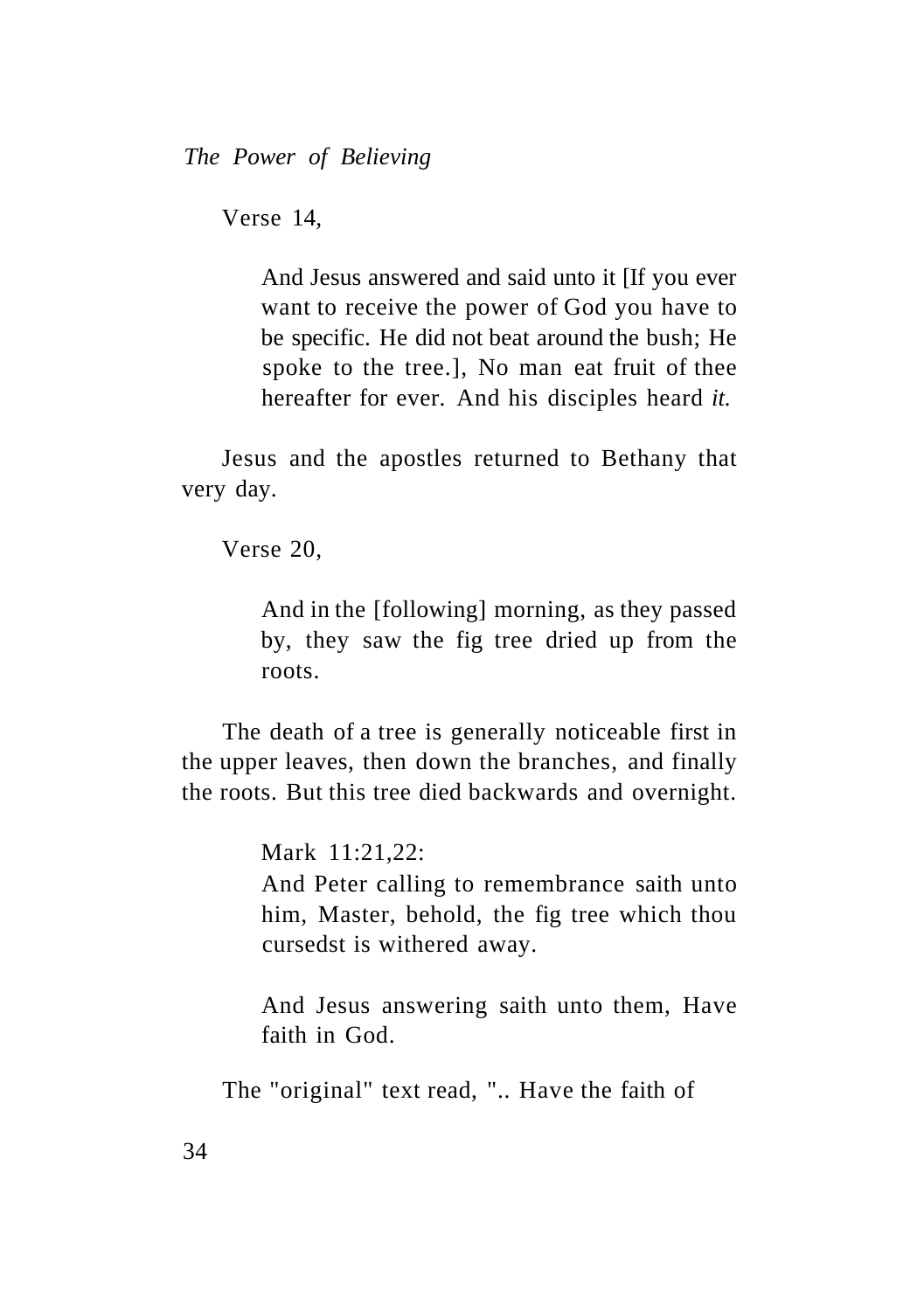God." Observe verse 23 carefully.

For verily I say unto you, That whosoever shall say unto this mountain, Be thou removed, and be thou cast into the sea; and shall not doubt in his heart, but shall believe that those things which he saith shall come to pass; he shall have whatsoever he saith.

This is the great law in the Word of God. "... Whosoever ..." It does not say Christian or non-Christian; *whosoever* means *whosoever.* "Whosoever shall say unto this mountain, Be thou removed, and ... cast into the sea and shall not doubt ... but shall believe that those things which he saith shall come to pass; he shall have whatsoever he saith." In other words: say it, believe it, and it will come to pass.

Then Jesus reiterated this truth in verse 24.

Mark 11:24:

Therefore I say unto you, What things soever ye desire, when ye pray, believe that ye receive them, and ye shall have *them.* 

The law of believing is the greatest law in the Word of God: whosoever says it, whosoever believes, will act and receive.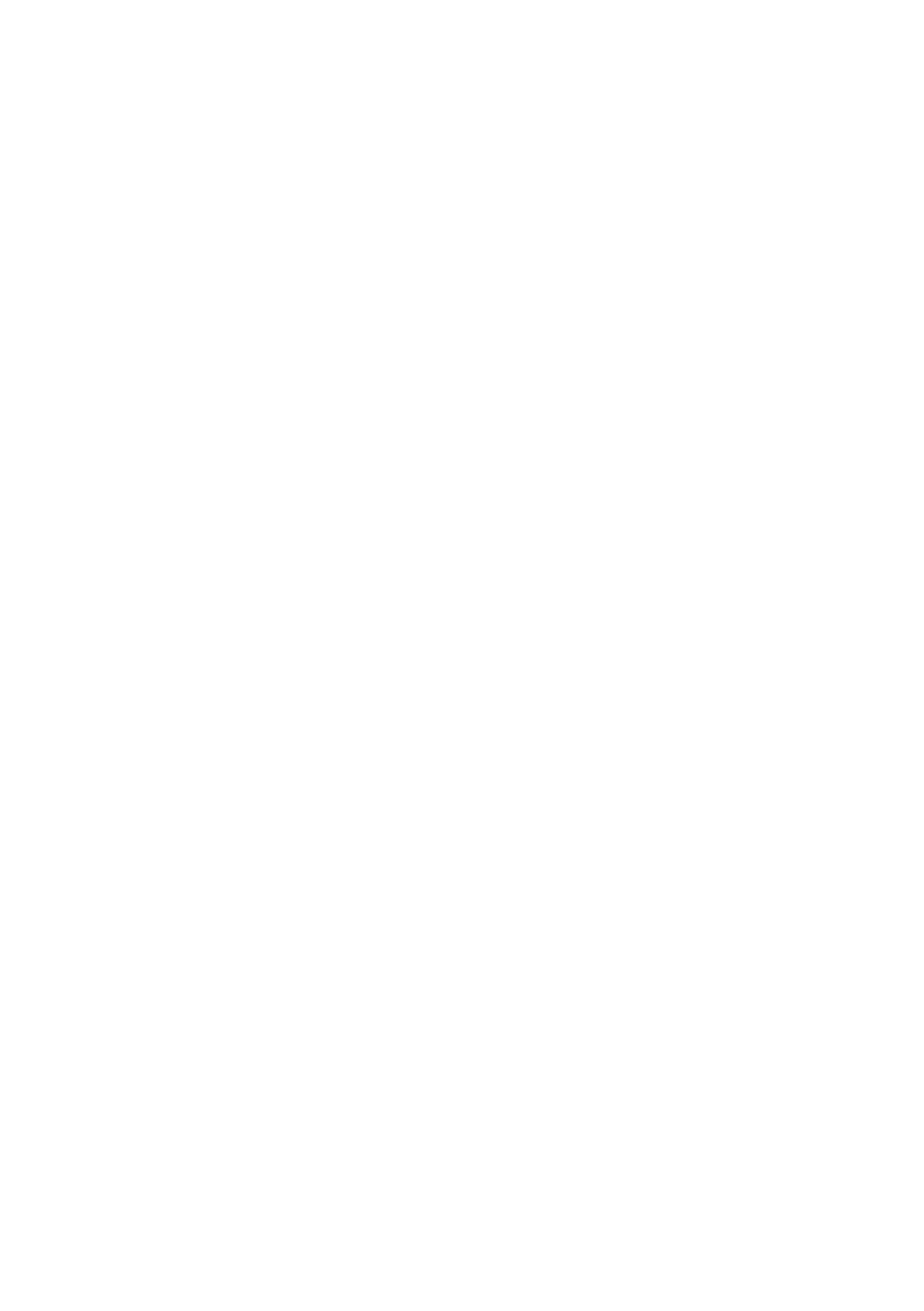### **Chapter Four Believing: Faith and Fear**

There are two types of believing: (1) positive and (2) negative. We either have faith or fear. We must recognize that believing has both a negative and a positive side.

We are what we are today because of our believing. We will be tomorrow where our believing takes us. No one ever rises beyond what he believes and no one can believe more than what he understands. We believe what we believe because of what we have been taught. We think the way we think because of the way we have been led.

Believing is a law. As one believes, he receives. On the negative side, fear is believing; fear is believing in reverse; it produces ill results.

There is basically only one thing that ever defeats the believer, and that is fear. Fear is the believer's only enemy. Fear is sand in the machinery of life.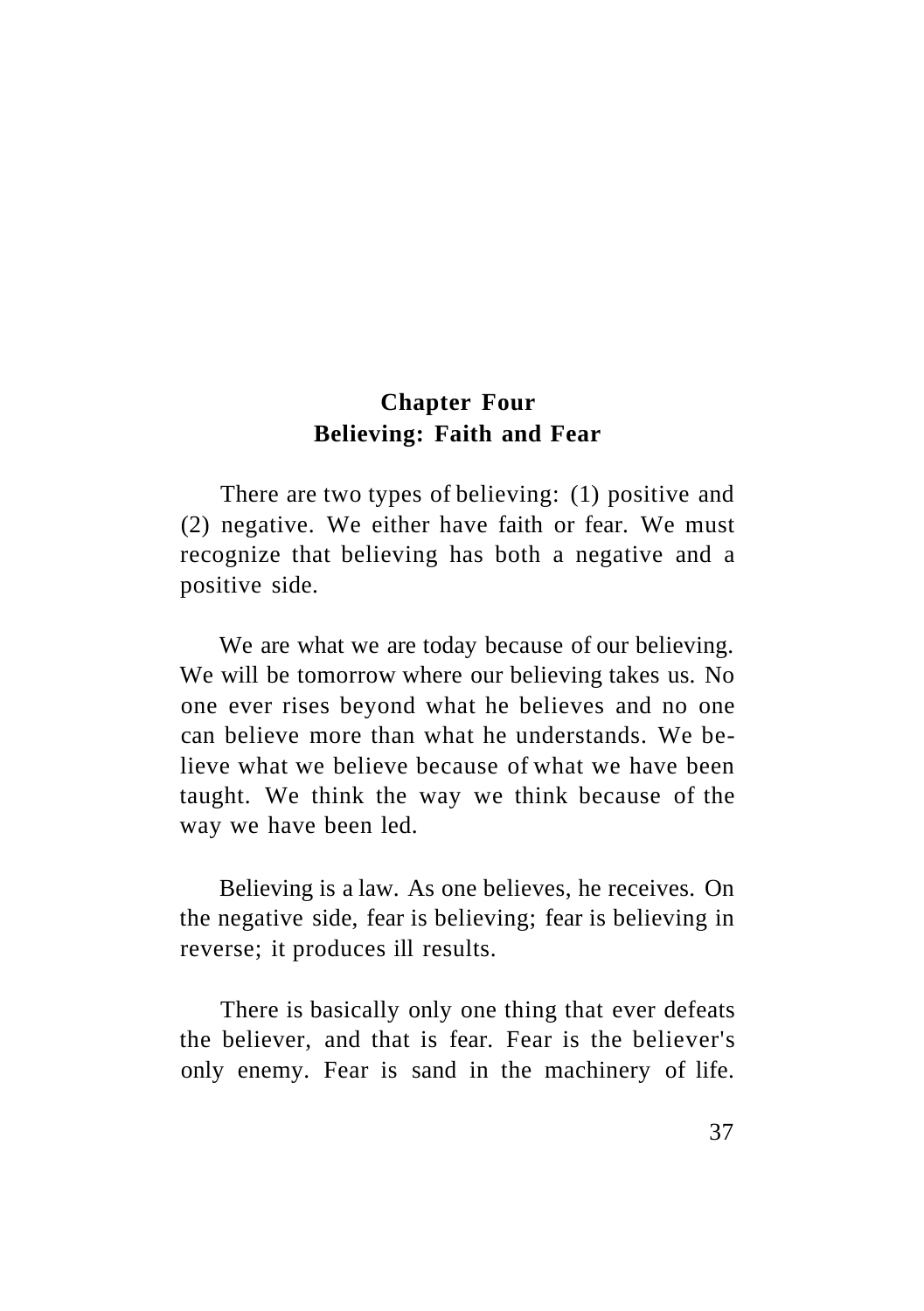When we have fear, we cannot believe God and have faith. Fear has ruined more Christian lives than any other thing in the world.

If a person is afraid of not being able to hold his job, do you know what will happen? He will lose it. If one is afraid of a disease, he will manifest that disease because the law is that what one believes (in this case, what one believes negatively), he is going to receive. People have a fear of the future; they have a fear of death. Fear always encases, fear always enslaves, fear always binds. This law of negative and positive believing works for both Christian and non-Christian. When we believe, we receive the results of our believing regardless of who or what we are.

The Word of God demonstrates negative believing in the Gospel of John. Isaiah had prophesied, hundreds of years before, that when the true Messiah came there would be one miracle which He would do that had never been done before. This one miracle, opening the eyes of a man who was born blind, would prove He was the Messiah of God. This is the miraculous record in John 9.

John  $9.1-8$ And as *Jesus* passed by, he saw a man which was blind from *his* birth.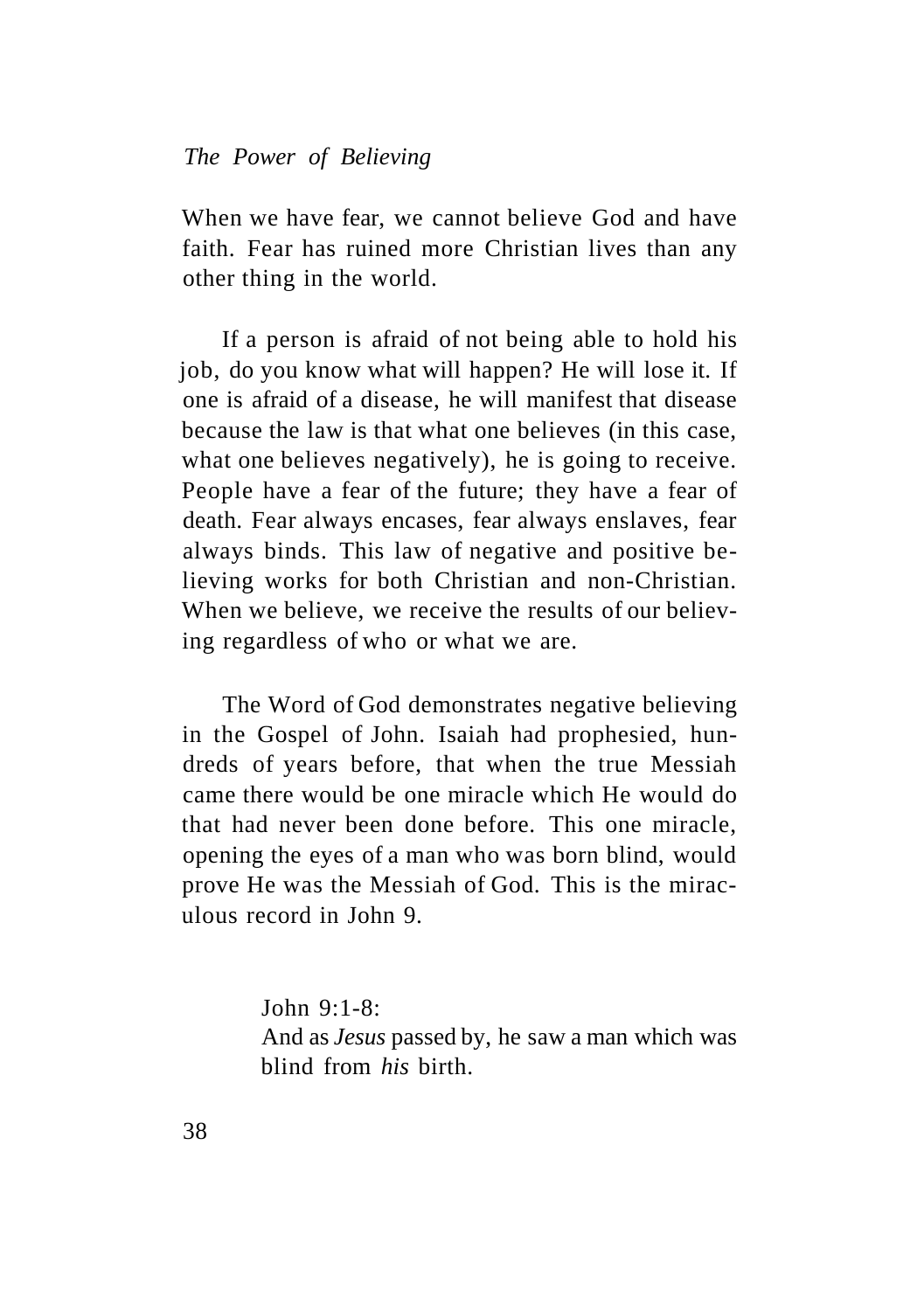And his disciples asked him, saying, Master, who did sin, this man, or his parents, that he was born blind?

Jesus answered, Neither hath this man sinned, nor his parents: but that the works of God should be made manifest in him.

I must work the works of him that sent me, while it is day: the night cometh, when no man can work.

As long as I am in the world, I am the light of the world.

When he had thus spoken, he spat on the ground, and made clay of the spittle, and he anointed the eyes of the blind man with the clay,

And said unto him, Go, wash in the pool of Siloam, (which is by interpretation, Sent) He went his way therefore, and washed, and came seeing.

The neighbours therefore, and they which before had seen him that he was blind, said, Is not this he that sat and begged?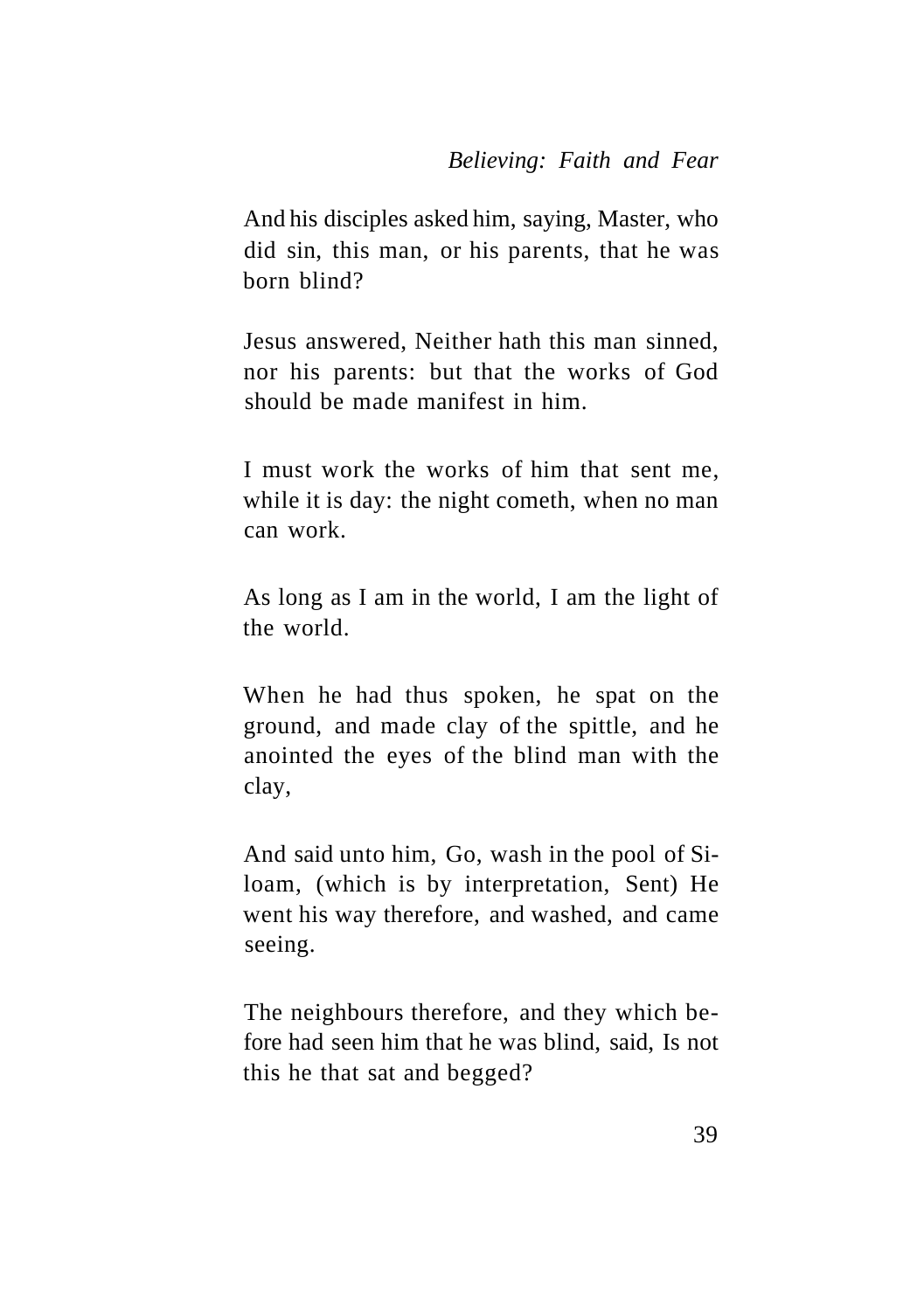Even the neighbors were not sure of what was going on.

John 9:13 and 18:

They brought to the Pharisees [the heads of the temple and the synagogues got involved] him that aforetime was blind.

But the Jews [the Pharisees] did not believe concerning him, that he had been blind, and received his sight, until they called the parents of him that had received his sight.

First the neighbors were involved, then the religious leaders, and next the parents were called in.

> John 9:19-23: And they asked them, saying, Is this your son, who ye say was born blind? how then doth he now see?

> His parents answered them and said, We know that this is our son, and that he was born blind:

> But by what means he now seeth, we know not: or who hath opened his eyes, we know not: he is of age; ask him: he shall speak for himself.

> These *words* spake his parents, because they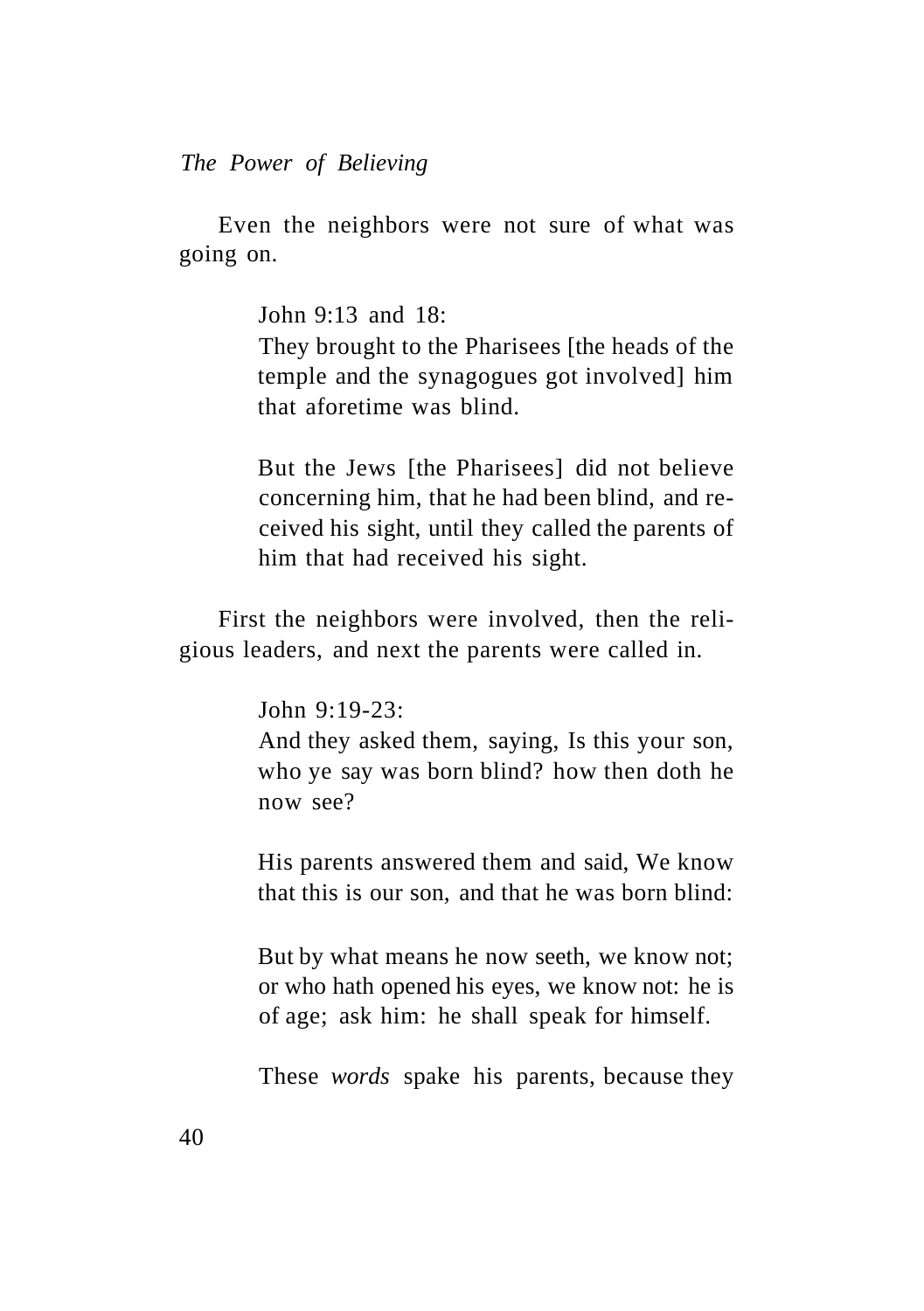feared the Jews: for the Jews had agreed already, that if any man did confess that he was Christ, he should be put out of the synagogue.

Therefore said his parents, He is of age; ask him.

Put yourself in this situation. If you had a son who was born blind and he was healed of his blindness, the least you as a grateful parent could do is to admit, "Yes, Jesus Christ healed him." But these parents did not say this. Why were they not able to be the kind of parents one would have expected? They were inhibited from testifying as would have been fitting because they were full of fear - "for fear of the Jews." Fear enslaved them, fear stopped these parents from being the kind of parents they really should have been. Therefore the parents said, "He is of age; ask him." These Jews had already agreed that if anybody said that Jesus was the Christ, that person would be put out of the synagogue.

This action does not mean much to us today because if a person is thrown out of one church, the church on the next street corner is glad to have him. But it was not that way at the time of Jesus. When a man was ostracized from the synagogue, people would not talk with him; he could not attend the synagogue; he could not buy or sell goods. Do you see why the parents were enslaved by fear of what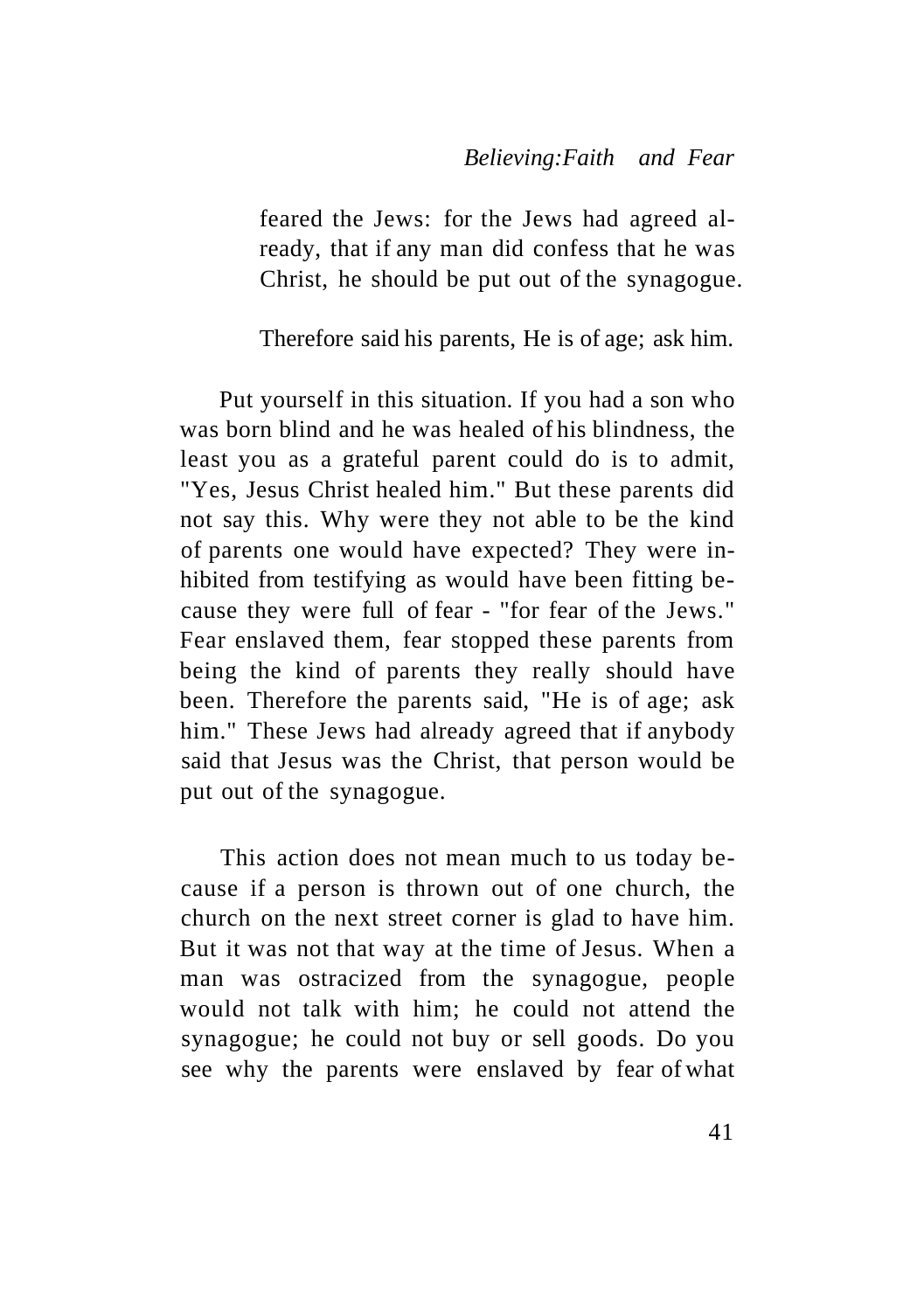would happen to them?

These parents were not the only ones in the Bible who manifested fear. In John 20:19 is a record of the disciples.

> Then the same day at evening [This is the day of the resurrection appearance of Jesus.], being the first *day* of the week, when the doors were shut where the disciples were assembled for fear of the Jews, came Jesus and stood in the midst, and saith unto them, Peace *be* unto you.

The disciples were behind closed doors for fear of the Jews. Fear always puts us behind closed doors; it always binds us; it always enslaves us.

Years ago I knew a minister whose wife had passed away leaving him with seven children. About a year later he married another woman who had five children and they lived happily together. About a block and a half away from them lived a woman who had just one son. The woman with the one son was always frustrated, always nervous, always afraid, while this minister and his wife who had twelve children never seemed to worry, to be upset, or to have the least anxiety about their children. When the woman's child started to kindergarten, the mother would walk with him across the street to the next block where the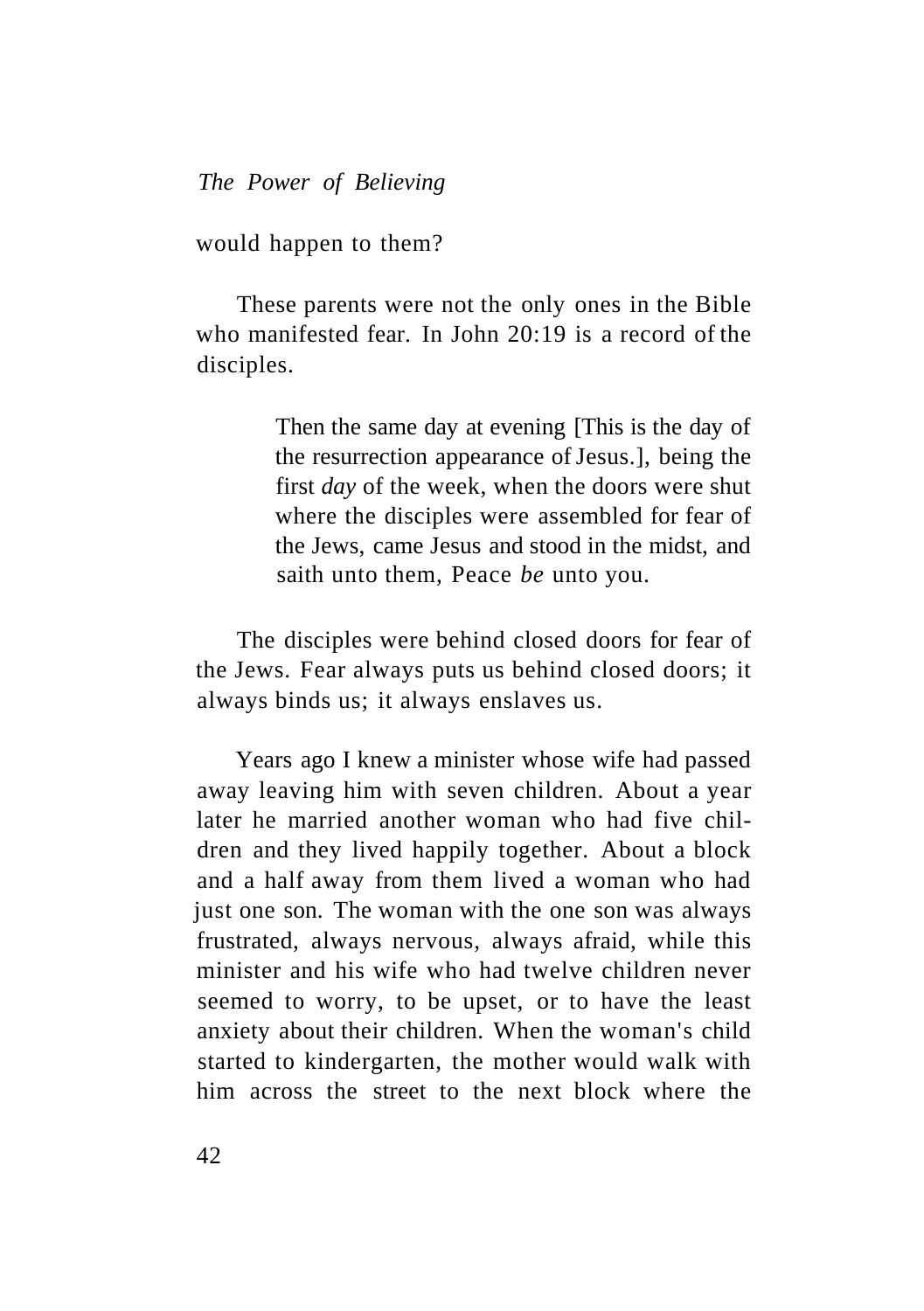kindergarten was located for fear he might get run over by a car. When he was in the first grade she did the same thing, the second grade, and the third grade. One time the boy's mother called on the minister and said, "I don't understand why I am so nervous and upset all the time. I have just one boy to care for; and you have all these children and nothing ever seems to happen to them. You live without worry." He replied, "This is how we live. My wife and I get the children around the breakfast table; that is the only time we get our whole family together. When they are all seated, I do the praying. I pray like this: 'Lord, here we are all together at breakfast. They are all going out to school and other places today, so I leave them all in your protection and care. Thank you. Amen.'" He believed God would answer his prayers and he relinquished them to the Lord's protection. His children flourished.

About a year later the woman's only son was coming home from school early. Mother had not met him at the street corner. As the boy walked out into the street, he was hit by an automobile and killed. I went to the funeral service of that boy, and guess what the minister preached? "God now has another rose petal in heaven." Imagine that! That the God who created the heavens and the earth should want to kill a little boy because God needed another rose petal in heaven. Do you know what killed that little boy? The fear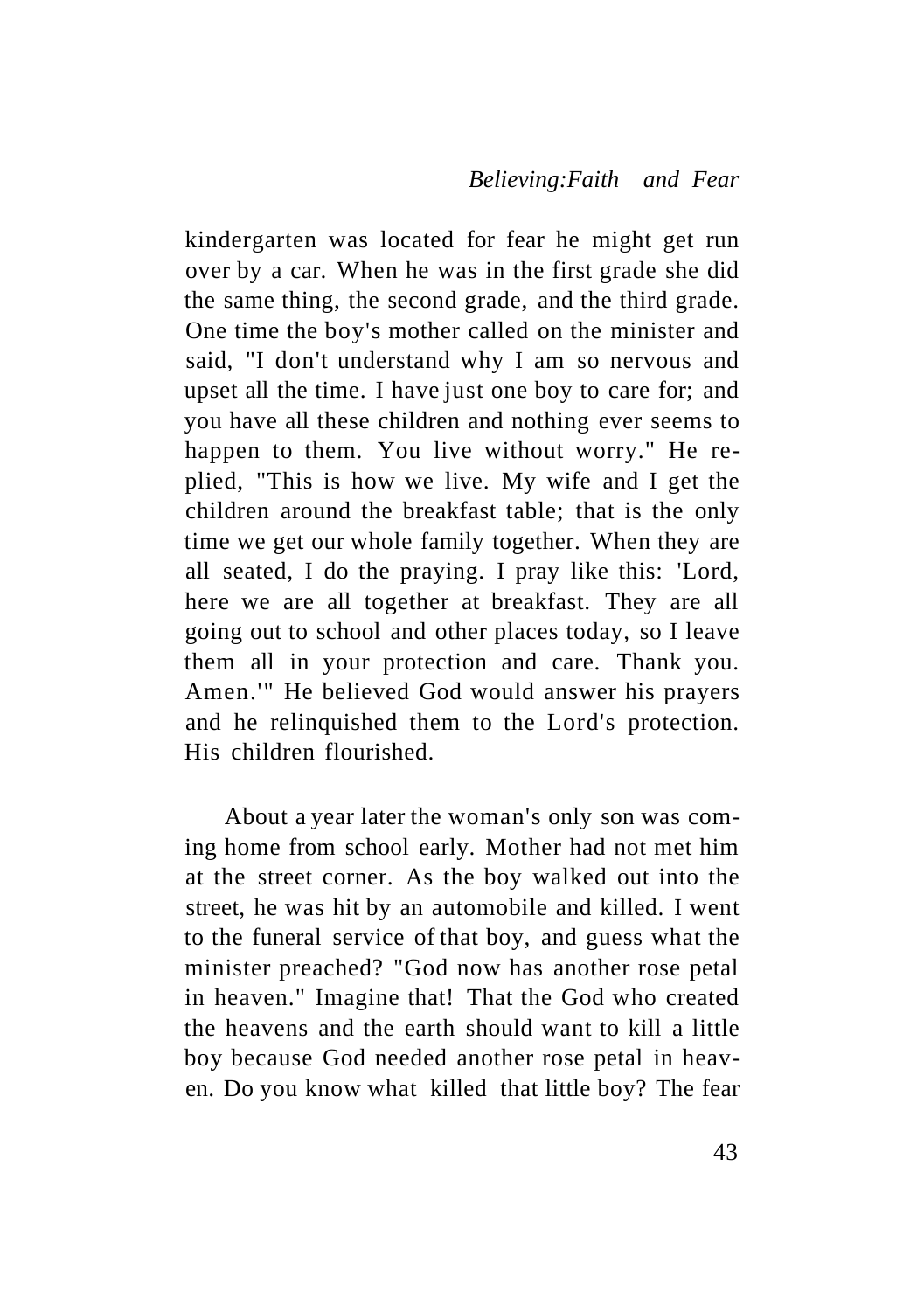in the heart and life of that mother. She was so desperately afraid something was going to happen to her little boy that she finally reaped the results of her believing.

What one fears will surely come to pass. It is a law. Have you ever heard about people who set the time of their death? When somebody says, "Well, this time next year I will not be here," if you are a betting man, bet your money; you are going to win. If a person makes up his mind that this time next year he is going to be dead, God would have to change the laws of the universe for the person not to be accommodated.

A number of years ago a man came to see me about his fear. He told me that according to insurance statistics in the United States a traveling salesman is supposed to wreck his automobile every so many thousands of miles. This man had already driven ten thousand miles more than the average salesman, and his fear of an accident was becoming an obsession. He was losing business day after day and week after week because of this fear. He came to me and I explained to him the law of believing. The man changed his believing and has not had an accident to this day.

The world around us builds fear in people. The psychology prevalent in our society today is fear. If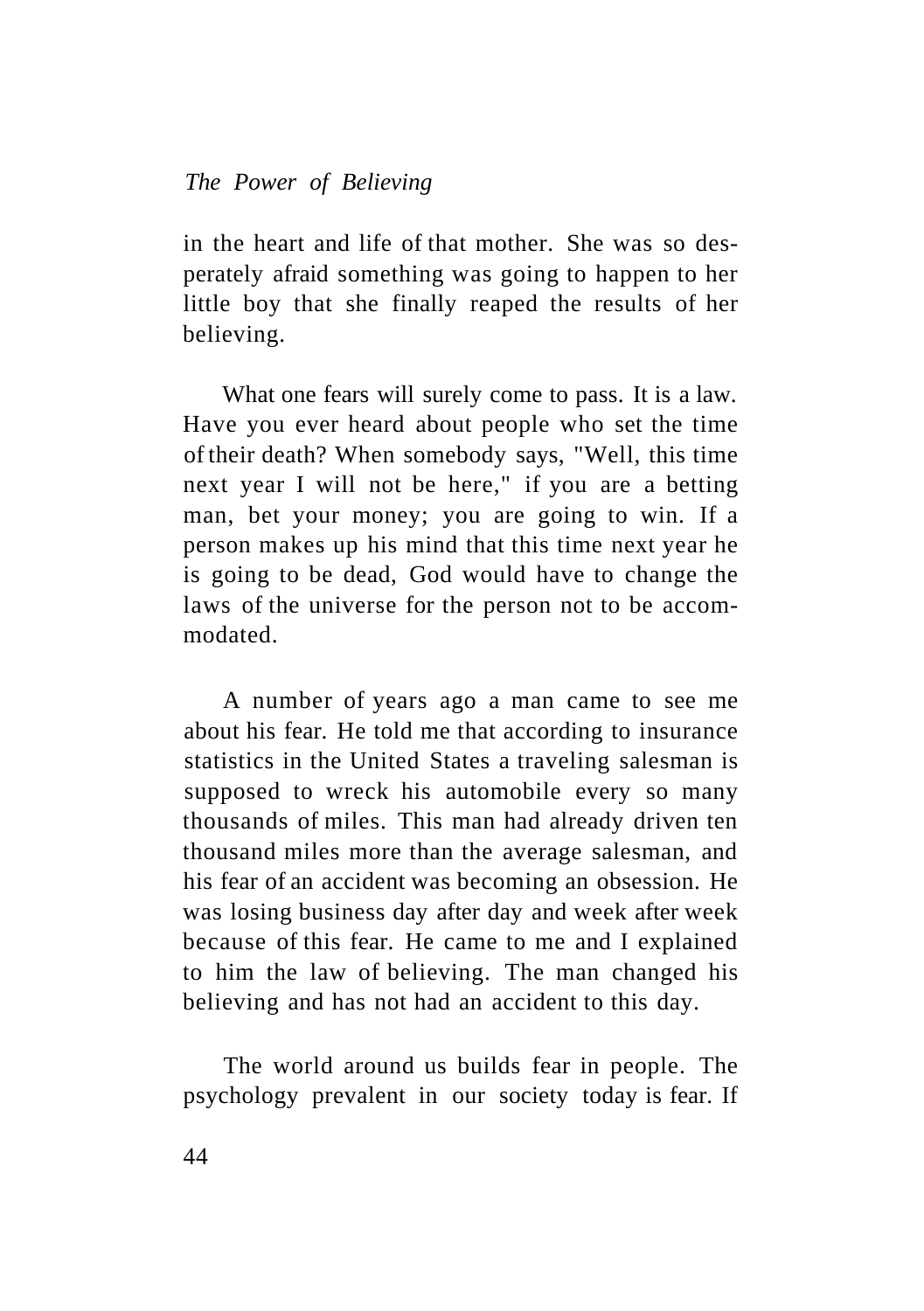you do not use this brand of toothpaste, you are going to have an increased number of cavities; you are afraid of increasing your cavities so you buy this kind of toothpaste. If you do not do this, you are going to get that. It is all based on fear.

Have you ever picked up a newspaper and noticed how positive the stories are? Ninety per cent of what one reads in the newspaper is negative. Automobile accidents, murders, suicides - all negative. Why? Because this is what people have been living. We have been living on negatives so long that when somebody else comes along with a positive diet, we think he must be crazy.

Proverbs 29:25 says "The fear of man bringeth a snare ..." Every time a man has fear he is ensnared, 'he is bound.

Isaiah 8:12:

Say ye not, A confederacy, to all *them to* whom this people shall say, A confederacy; neither fear ye their fear, nor be afraid.

These people were being enslaved as a nation because they were afraid of other people. Yet The Word said, "Neither fear ye their fear, nor be afraid."

There are many examples like this in The Word. I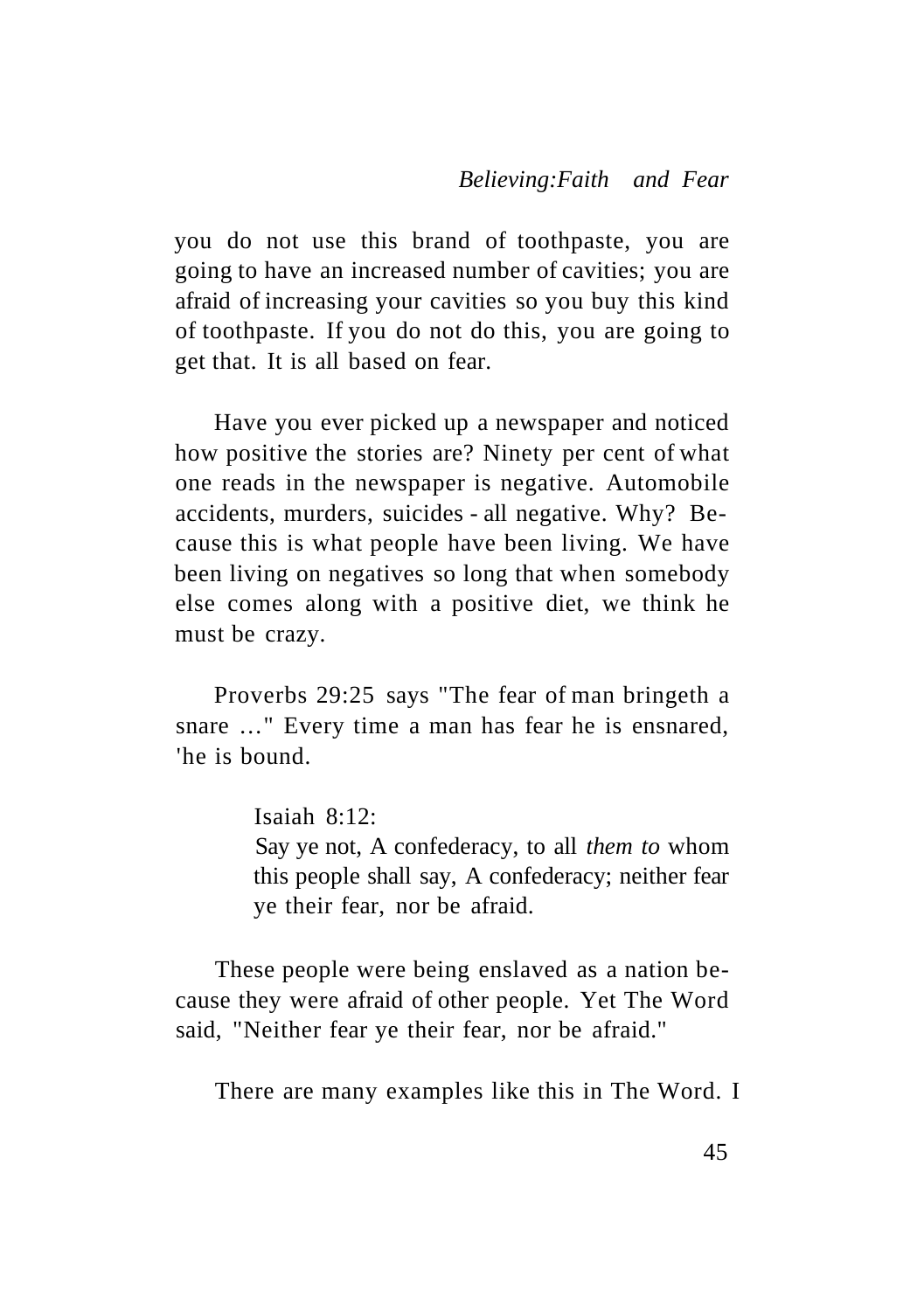am just selecting a few.

Jeremiah 49:24:

Damascus is waxed feeble, *and* turneth herself to flee, and fear hath seized on *her* 

The reason she had waxed feeble and tuned to flee was that she was afraid.

Job  $3.25$ 

For the thing which I greatly feared is come upon me, and that which I was afraid of is come unto me.

Job received that of which he was afraid.

Psalms 34:4:

I sought the Lord, and he heard me, and delivered me from all my fears.

As long as he was in fear he was encased.

II Timothy 1:7: For God hath not given us the spirit of fear; but of power, and of love, and of a sound mind.

God did not give us fear so fear must come from some other source. If fear came from a source other than God, then it has to be negative. Fear is always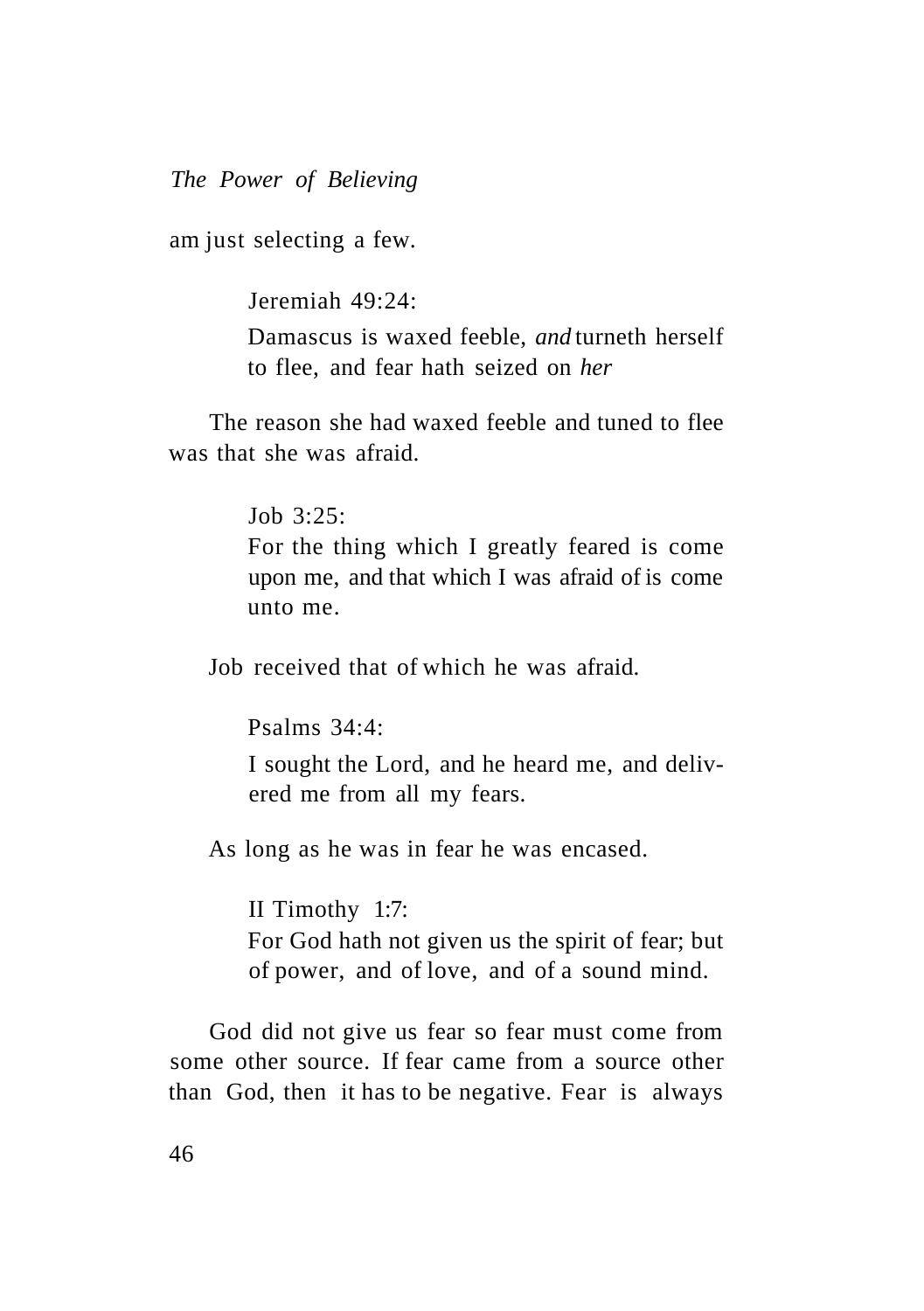wrong.

Remember in John 20 the disciples, also known as the twelve apostles, on the day of the resurrection were behind closed doors for fear of the Jews. But observe these same men fifty days later.

Keep in mind that, under ordinary circumstances, no adult changes drastically in forty or fifty days. But Acts 2 tells of common human beings who within fifty days from being full of fear became men of great boldness and great conviction. I want to focus on (1) the law of believing both negative and positive and (2) the cause of their change.

Acts 2:4 tells that all these men were filled with the holy spirit and then we read verse 14.

### Acts 2:14:

But Peter, standing up with the eleven, lifted up his voice, and said unto them, Ye men of Judea, and all *ye* that dwell at Jerusalem, be this known unto you, and hearken to my words.

Where was Peter fifty days before? According to the Gospel of John, he was behind closed doors for fear of the Jews. But now Peter stood up with the eleven and lifted up his unquivering voice unto them, "Ye men of Judea, and all *ye* that dwell at Jerusalem,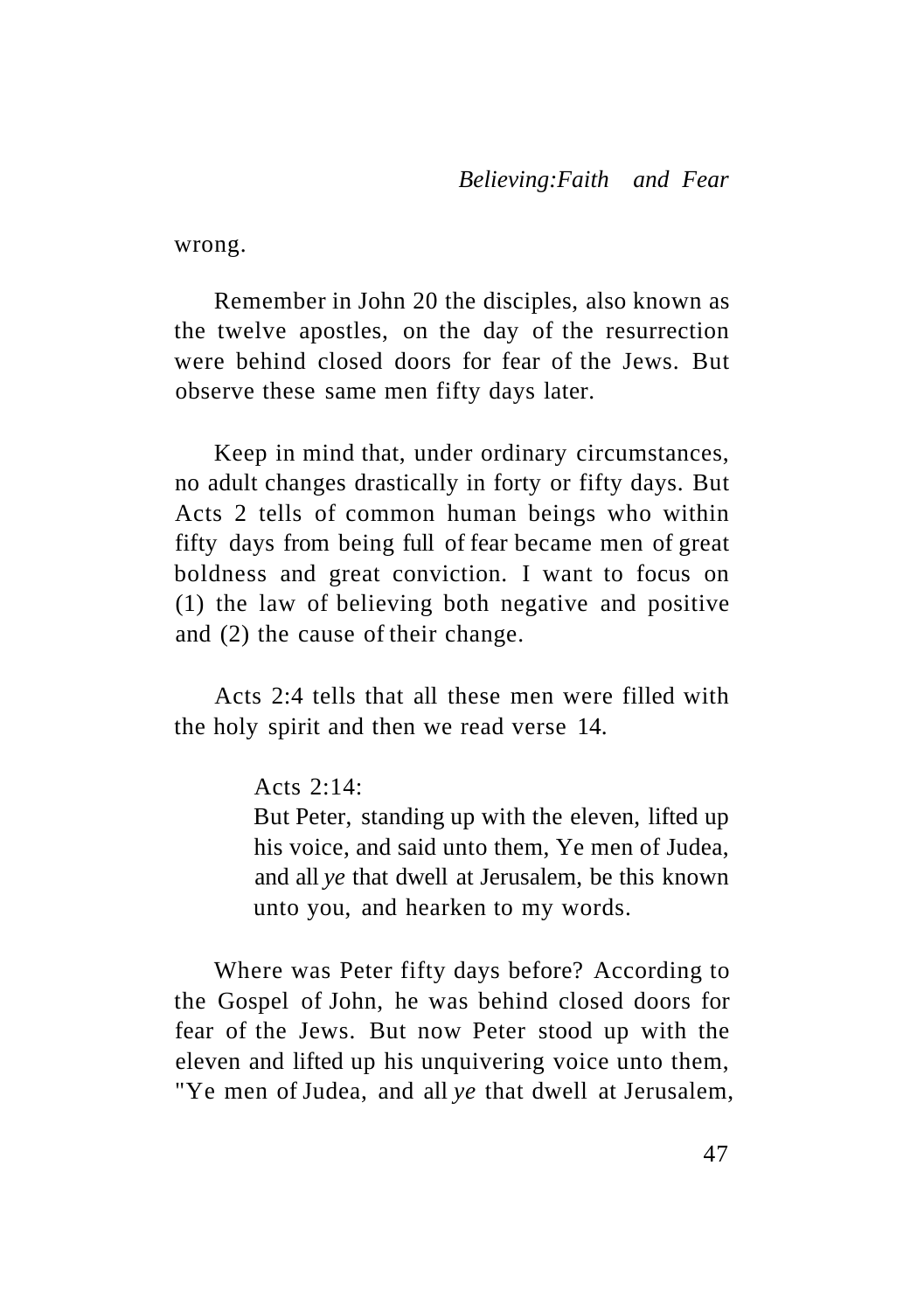be this known unto you, and hearken to my words." Where did he get that boldness? What changed him from being a man full of fear to being a great man of confidence?

Acts 2: 22,23:

Ye men of Israel, hear these words; Jesus of Nazareth, a man approved of God among you by miracles and wonders and signs, which God did by him in the midst of you, as ye yourselves also know:

Him, being delivered by the determinate counsel and foreknowledge of God, ye have taken, and by wicked hands have crucified and slain.

Fifty days previously Peter certainly would not have said this. Why is he not afraid to say it now?

When I was attending seminaries and being instructed in homiletics and other arts of the ministry, I was told that when a person preaches a sermon he should never say you, but to always say *we.* Peter must have gone to the wrong seminary because when he was preaching here he said, *"You* have crucified Him *and you* have slain Him."

Acts 3 contains a record of events after the day of Pentecost.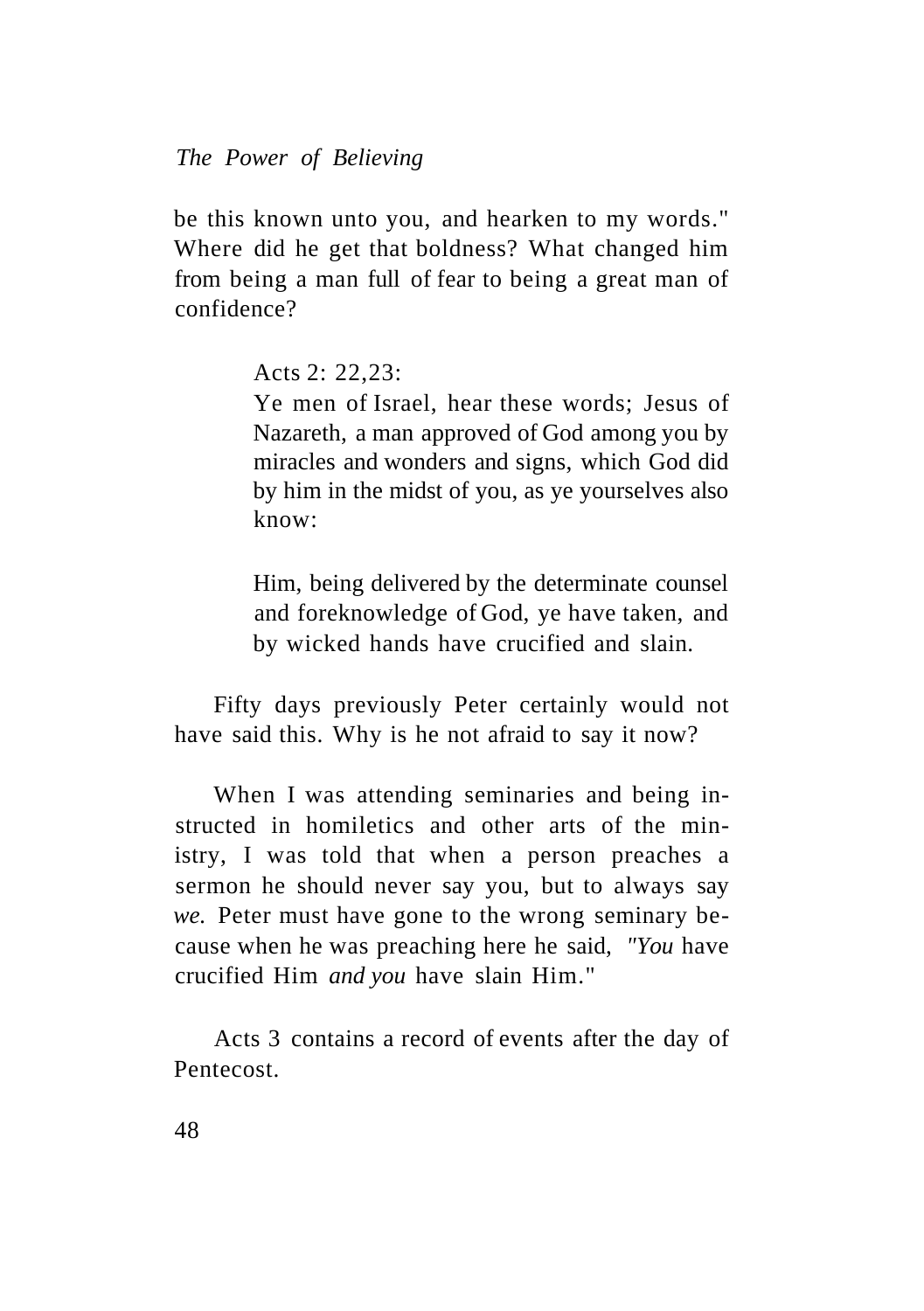Acts  $3.12$  and  $14$ .

And when Peter saw it, he answered unto the people, Ye men of Israel, why marvel ye at this? or why look ye so earnestly on us, as though by our own power or holiness we had made this man to walk?

But ye denied the Holy One and the Just, and desired a murderer to be granted unto you.

That is boldness. Peter was no longer full of fear. Something must have changed this man.

Peter and John were then taken into custody because they were too bold.

#### Acts  $4.23-29$

And being let go, they went [returned] to their own company, and reported all that the chief priests and elders had said unto them.

And when they heard that, they lifted up their voice to God with one accord, and said, Lord, 'thou *art* God, which hast made heaven, and earth, 'and the sea, and all that in them is:

Who, by the mouth of thy servant David hast said. Why did the heathen rage, and the people imagine vain things?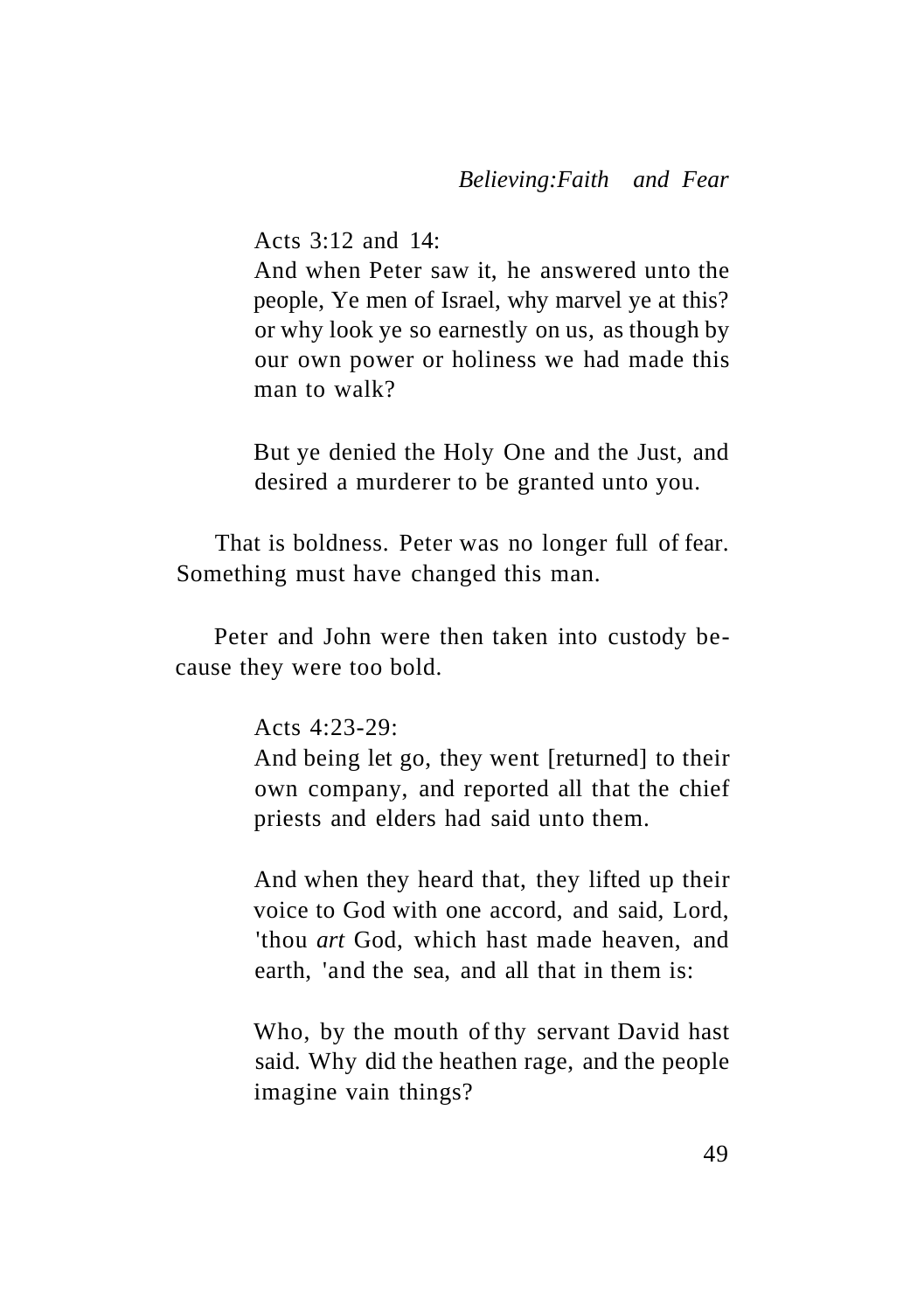The kings of the earth stood up, and the rulers were gathered together against the Lord, and against his Christ.

For of a truth against thy holy child Jesus, whom thou hast anointed, both Herod, and Pontius Pilate, with the Gentiles, and the people of Israel, were gathered together,

For to do whatsoever thy hand and thy counsel determined before to be done -

And now, Lord, behold their threatenings: and grant unto thy servants ....

"Grant unto thy servants" a holiday, a vacation? No. We think it should say this because, after all, if we have been out there working for the Lord, carrying out the ministry, being imprisoned, whipped, and persecuted, certainly we ought to have a vacation with pay. When Peter and John came back and got in this prayer group, they said,

> ... Lord, behold their threatenings: and grant unto thy servants, that with all boldness [not with hesitancy, not with reluctance, not with fear.] they may speak [what the people want us to speak? No.] thy word.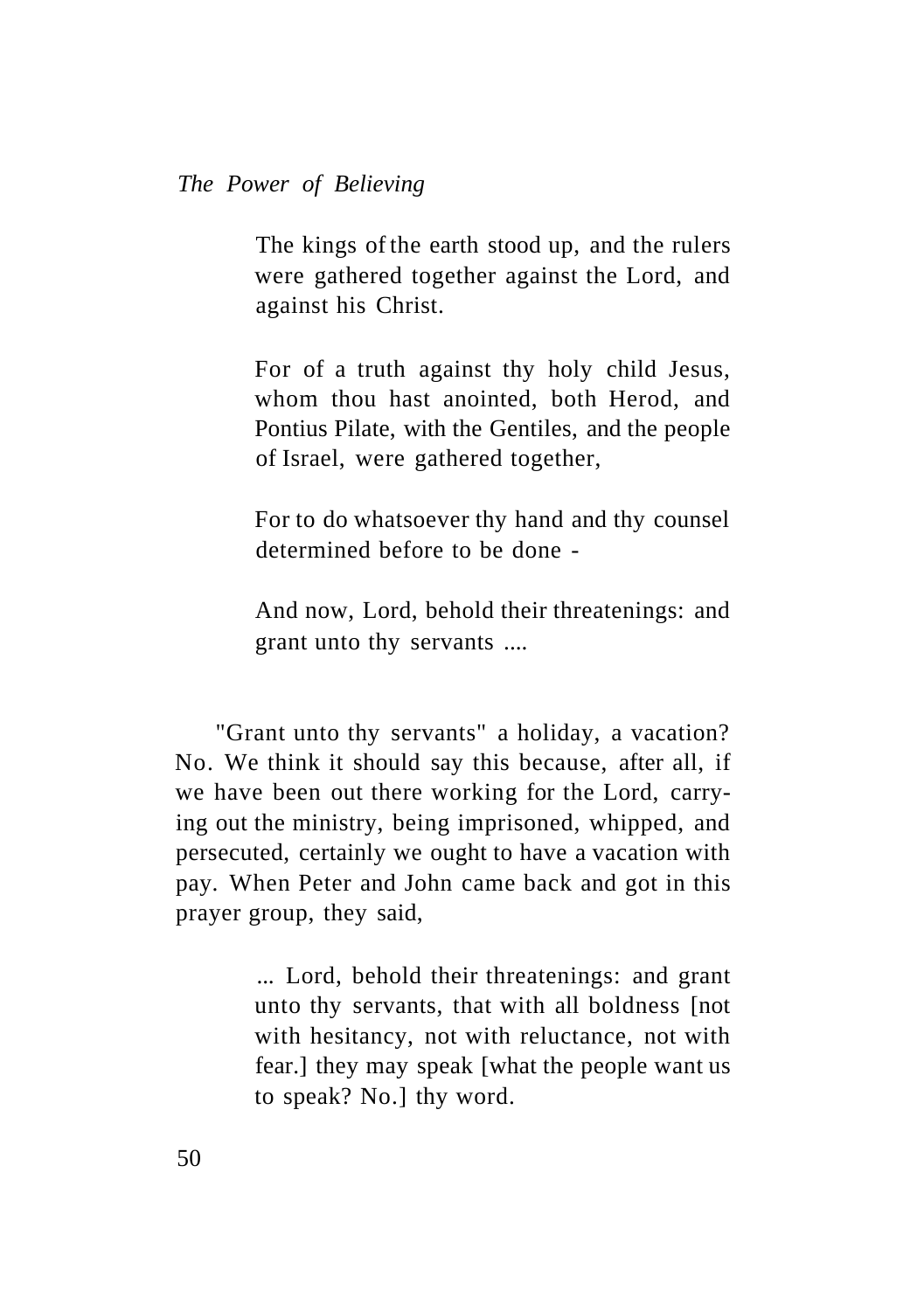They prayed for more boldness. As long as they were full of fear and behind closed doors, they had nothing to fear but fear itself, but once they got boldness and preached the Word of God, they accomplished work for the Lord. Men were healed, set free, and saved. Peter and John, however, were thrown into prison; but when they got out, they went back to the little prayer group and believed for more boldness. "Give us more of the boldness, Lord, that we may speak thy word."

Acts 4:30,31:

By stretching forth thine hand to heal; and that signs and wonders may be done by the name of thy holy child Jesus.

And when they had prayed, the place was shaken where they were assembled together; and they were all filled with the Holy Ghost, and they spake the word of God with [hesitancy? No. They spake the Word of God with] boldness.

What made them speak the Word of God with boldness? Verse 31 says that "they were all filled with the Holy Ghost." In Acts 2 on the day of Pentecost the twelve apostles received the fullness of the Holy Spirit. Verse 31 of Acts 4 says that they were all filled with the Holy Ghost "and they spake the word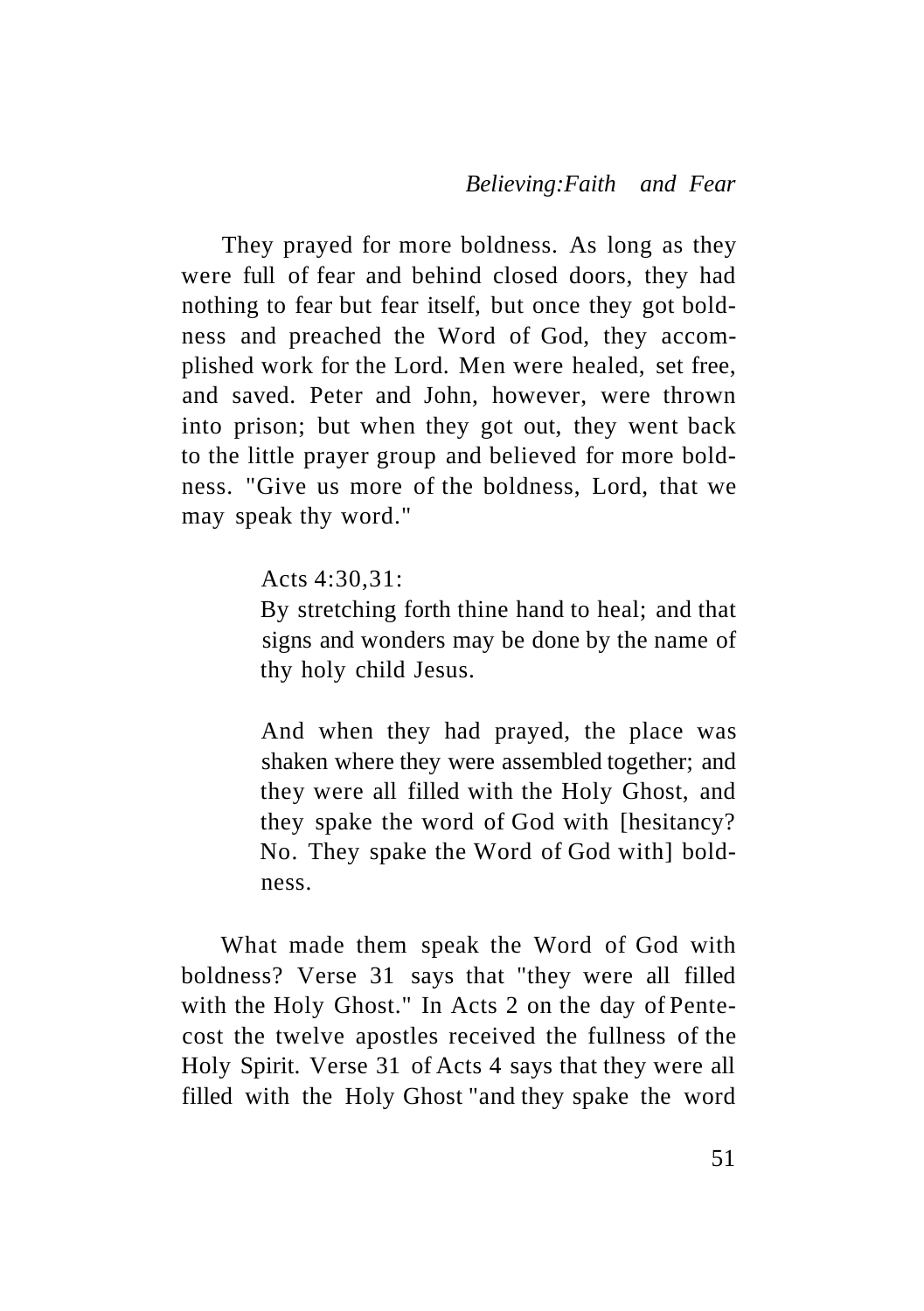of God with boldness." What changed those men? Between the resurrection record and Acts 2 there is nothing that could have changed the men except the new birth which is the power of the holy spirit which came on Pentecost. I have never seen one person get rid of his fear until he became born again of God's Spirit, filled with the power of the holy spirit. If you want to get rid of your fear, your frustrations, your anxieties, you have to be born again by God's Spirit, filled with His power. That is what changed Peter and the rest of the apostles and that is the power which will change your life.

Peter and John prayed. And when they prayed, the place was shaken where they were assembled. They were all filled with the holy spirit, and they spake the Word of God with boldness. I always become amused when I read that, thinking that if the power of God moved like that today in most of our churches, we would have many funerals. People would be shocked to death if the place was shaken where they prayed. In Acts 4 what they prayed for was boldness that they might speak The Word. Nothing but the power of the holy spirit in the Living Word in an individual takes the fear out of him.

That is what took the fear out of my life. I used to be afraid of my own shadow; I was afraid of meeting people, especially people in academic circles, in high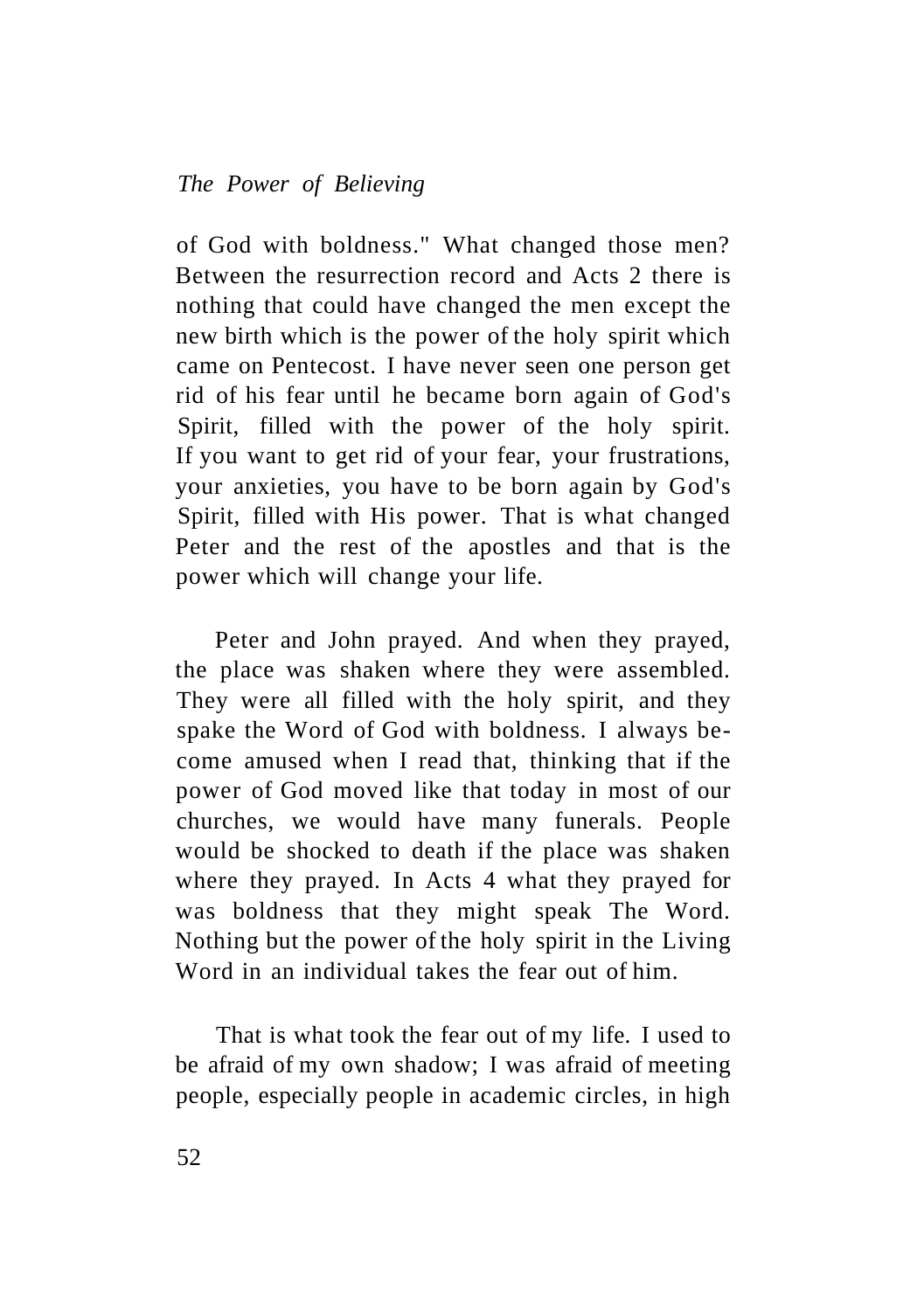political circles, in elite religious circles. Today I have no fear within me. Why? I believe that the power from the Holy Spirit is within giving me the boldness, the enthusiasm, the dynamics to stand up for the integrity and the greatness of God's Word.

Fear builds unbelief. This is why fear always defeats the promises of God. Jesus Christ did many signs, miracles and wonders in places like Galilee and Capernaum in Galilee; but in Nazareth, his own home town, He could not do much.

Matthew 13:53:

And he [Jesus] did not many mighty works there because of their unbelief.

Could He not do many mighty works there because He had changed? No. Jesus had not changed; the people had changed.

Unbelief is believing; it is negative believing. On the negative side is doubt and on the positive side is confidence. Confidence versus doubt; trust versus worry; faith versus fear. Doubt, worry and fear are negative believing. Confidence, trust, and faith are positive believing. These laws work with precision not only in the Word of God but in our own lives.

Carefully note that there are two specific types of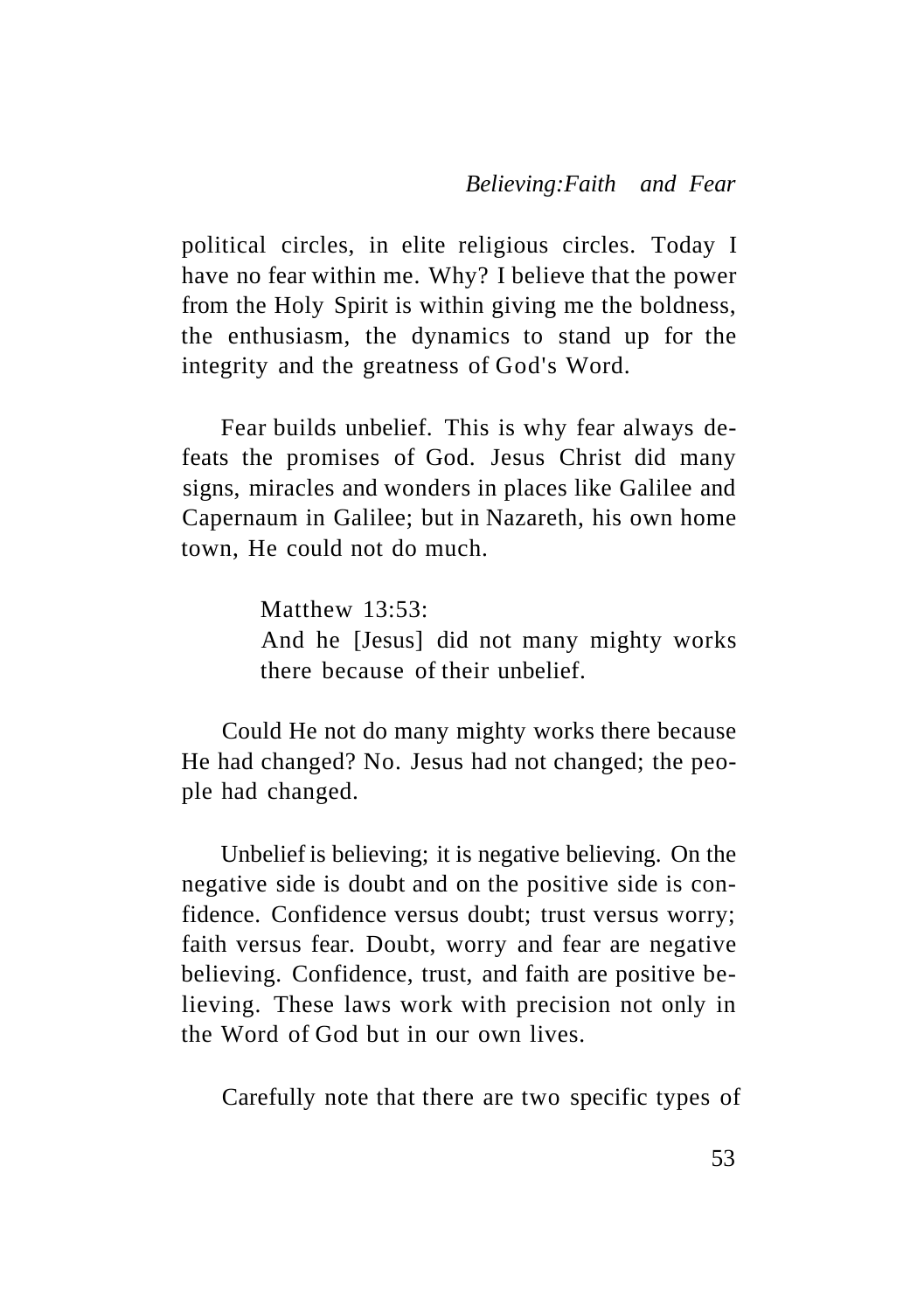negative believing regarding spiritual power spoken of in the Bible: *apistia* and *apeitheia. Apistia* refers to those people who have never heard or who have never heard enough to believe; *apeitheia* refers to those who have heard but refuse to believe what they have heard.

*Apistia* is the unbelief of those who have never heard or who have not heard in enough detail to believe. For instance, if I have not heard enough of the Word of God to be saved, I have *apistia* unbelief. Look at Romans 10.

Romans 10:13-15:

For whosoever shall call upon the name of the Lord shall be saved.

How then shall they call on him in whom they have not believed? and how shall they believe in him of whom they have not heard? and how shall they hear without a preacher?

And how shall they preach, except they be sent? as it is written, How beautiful are the feet of them that preach the gospel of peace, and bring glad tidings of good things!

"How then shall they call on him in whom they have not believed? ... how shall they believe in him of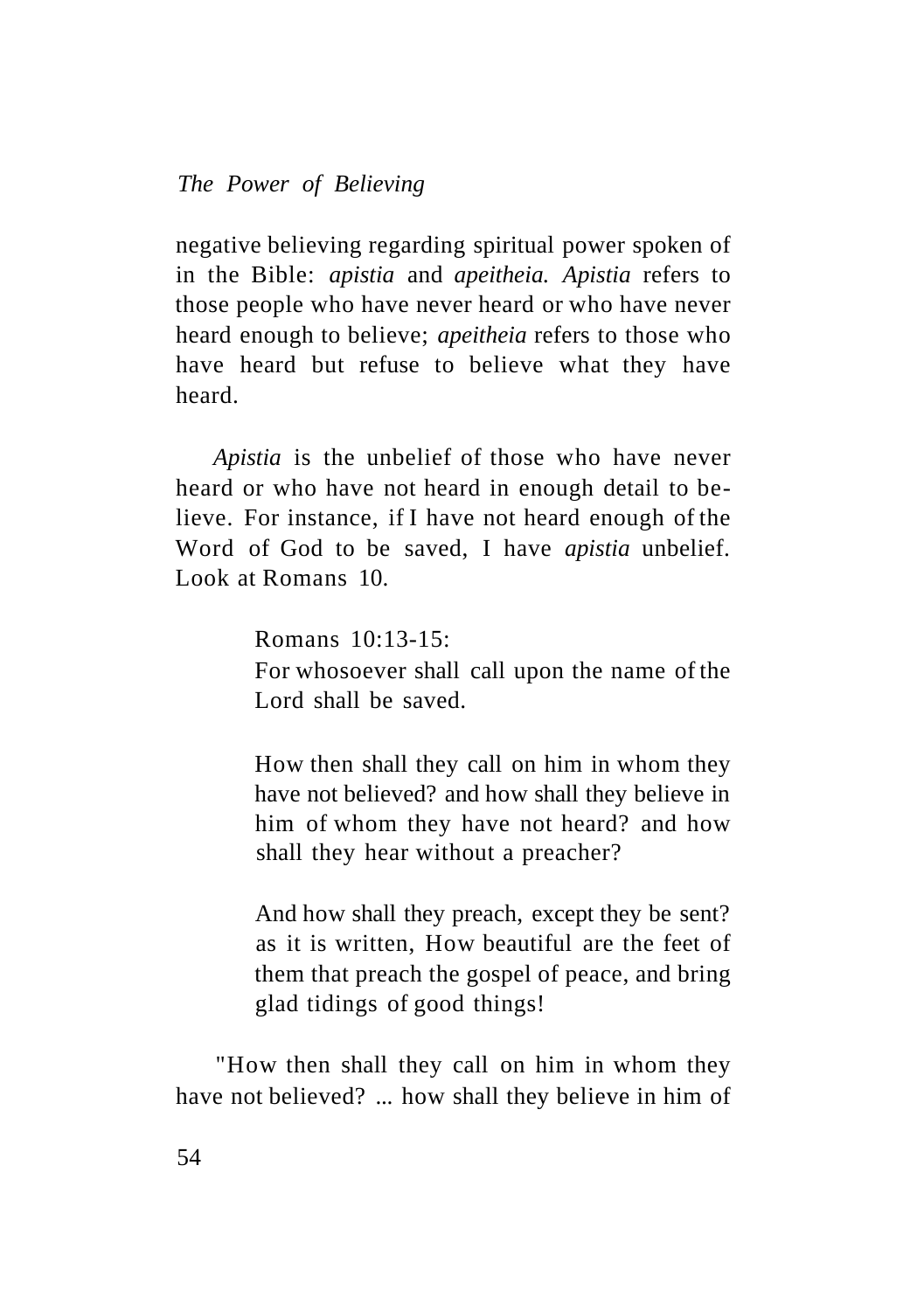whom they have not heard?" These people were unbelievers in that they had never heard the Word of God so that they could believe.

> Matthew 13:53-58: And it came to pass, *that* when Jesus had finished these parables, he departed thence.

> And when he was come into his own country, he taught them in their synagogue, insomuch that they were astonished, and said, Whence hath this *man* this wisdom, and *these* mighty works?

> Is not this the carpenter's son? is not his mother called Mary? and his brethren, James, and Joses, and Simon, and Judas?

> And his sisters, are they not all with us? Whence then hath this *man* all these things?

> And they were offended in him. But Jesus said unto them, A prophet is not without honour, save in his own country, and in his own house.

> And he did not many mighty works there because of their unbelief.

He could not do much in Nazareth because of the people's unbelief, *apistia.* Although Jesus tried to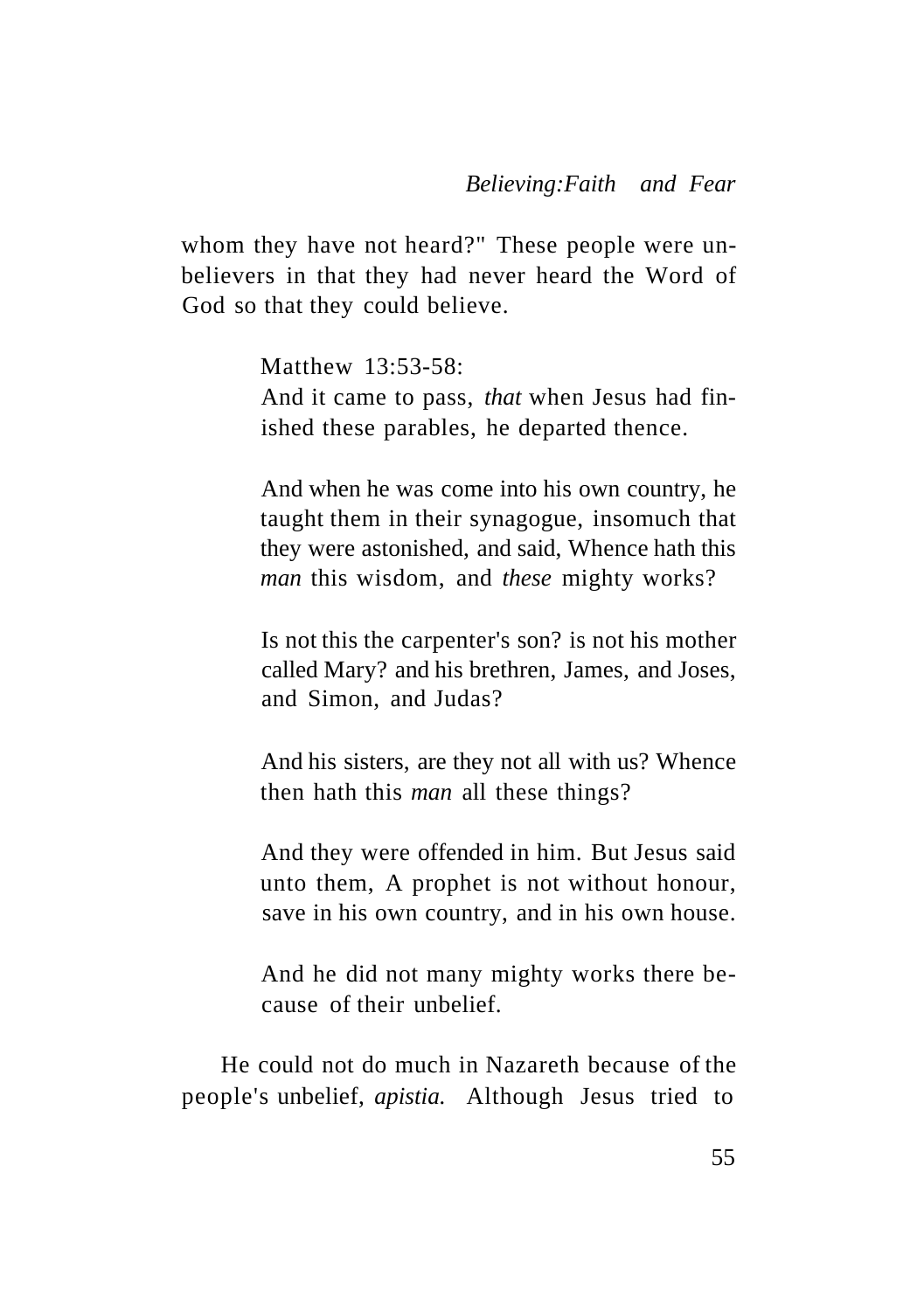teach, the community would not hear enough to believe because they did not think He could know anything since He was illegitimate, and thus they could not believe. Do you know what the people of Jesus' community said to Him? "Is this the carpenter's son? He is illegitimate because everyone knows that Mary was pregnant before she and Joseph came together in marriage." Contrary to what they thought, however, Jesus was not the carpenter's, son; He was the Son of God by divine conception, born of Mary but conceived by the Holy Ghost, as the Word of God says.

"Is not this the carpenter's son? Is not his mother called Mary and his brethren, James, and Joses, and Simon, and Judas? And his sisters, are they not all with us? Whence then hath this *man* all these things?" The original text gives emphasis as follows: "Is not this the carpenter's son and his mother called Mary (You remember her.), and his brethren, James, and Joses, and Simon, and that Judas (Was he wild!), and his sisters, (Weren't they something.), Are they not all with us? Whence then hath this *man* all these things?"The community said that Jesus could not have such power because they looked at the family and said, "Nothing good can come out of this man. We know that family." Therefore, they would not hear enough to believe. They had unbelief *(apistia).* 

"But Jesus said unto them, A prophet is not with-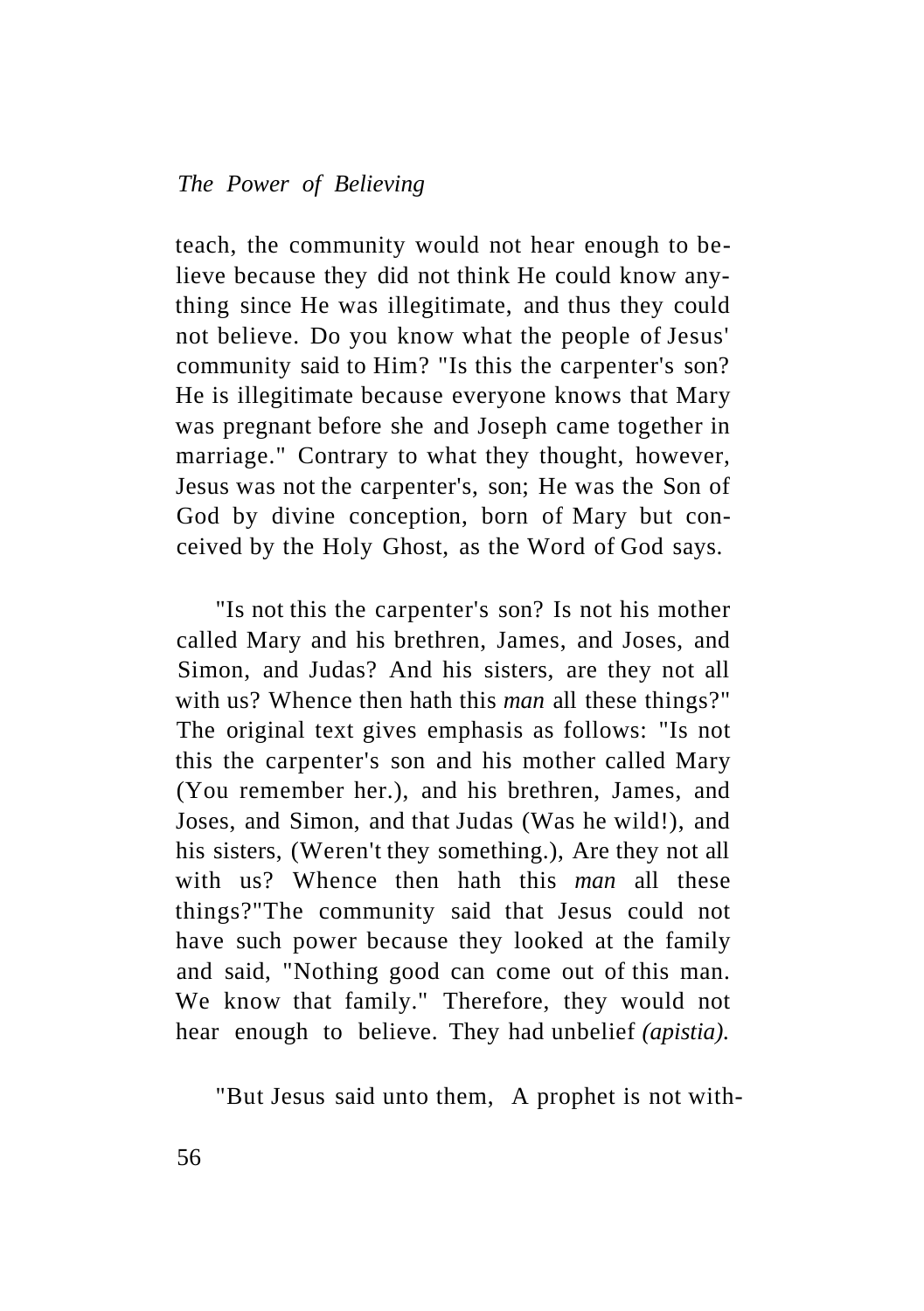out honour, save in his own country, and in his own house. And he did not many mighty works there because of their unbelief *[apistia]."* 

Luke 2 contains one verse of Scripture that for many years I was not able to understand.

Luke 2:42:

And when he [Jesus] was twelve years old, they went up to Jerusalem after the custom of the feast.

I knew that according to Jewish law, a boy became a man, going through Bar Mitzvah, when he was thirteen. But Jesus was taken to the temple when He was twelve. I could not understand it so I considered that there might be a mistake in the text. I looked in every critical Greek text that I could find and checked every other source I could think of; but I never found Jesus to be thirteen when He went to the synagogue. Every text concurred on the age of twelve. Finally I came across an old piece of literature which explained that according to ancient Jewish law when a boy was conceived illegitimately, this child was brought to the temple at the age of twelve instead of thirteen.

This explains why Jesus could not communicate with the people in His own hometown. They thought that a child conceived illegitimately certainly could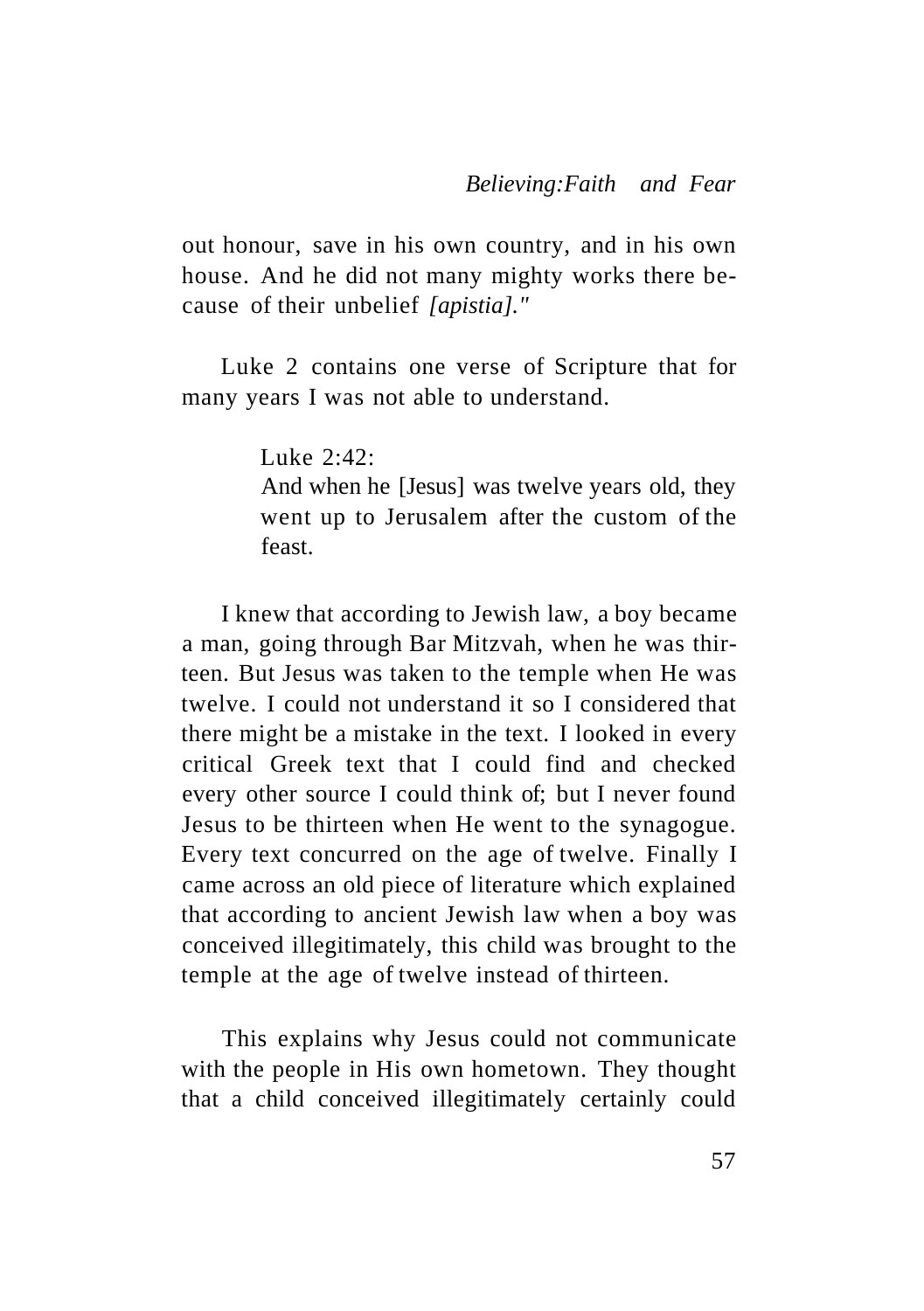teach, the community would not hear enough to believe because they did not think He could know anything since He was illegitimate, and thus they could not believe. Do you know what the people of Jesus' community said to Him? "Is this the carpenter's son? He is illegitimate because everyone knows that Mary was pregnant before she and Joseph came together in marriage." Contrary to what they thought, however, Jesus was not the carpenter's son; He was the Son of God by divine conception, born of Mary but conceived by the Holy Ghost, as the Word of God says.

"Is not this the carpenter's son? Is not his mother called Mary and his brethren, James, and Joses, and Simon, and Judas? And his sisters, are they not all with us? Whence then hath this *man* all these things?" The original text gives emphasis as follows: "Is not this the carpenter's son and his mother called Mary (You remember her.), and his brethren, James, and Joses, and Simon, and that Judas (Was he wild!), and his sisters, (Weren't they something.), Are they not all with us? Whence then hath this *man* all these things?" The community said that Jesus could not have such power because they looked at the family and said, "Nothing good can come out of this man. We know that family." Therefore, they would not hear enough to believe. They had unbelief *(apistia).* 

"But Jesus said unto them, A prophet is not with-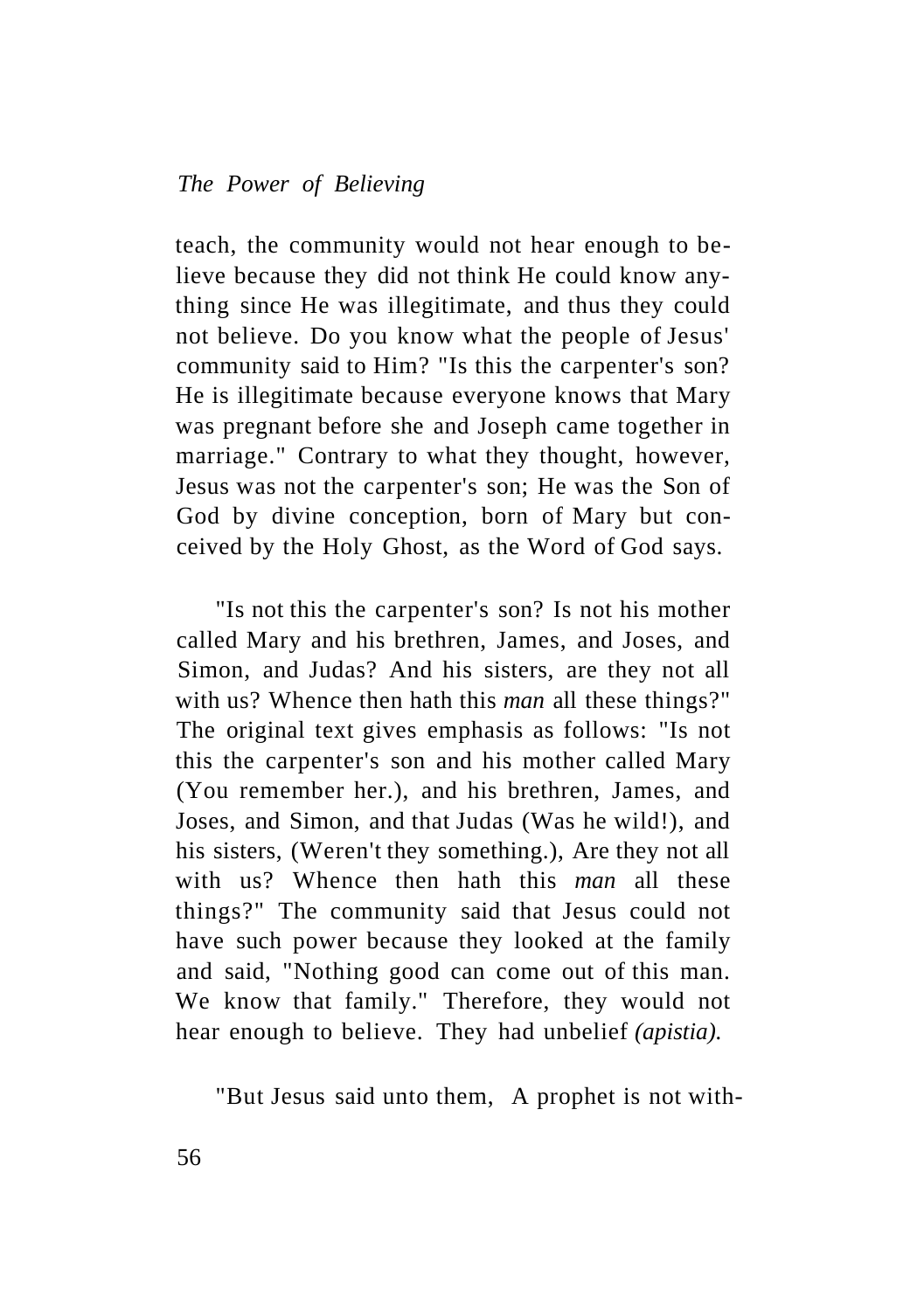out honour, save in his own country, and in his own house. And he did not many mighty works there because of their unbelief *[apistica] ."* 

Luke 2 contains one verse of Scripture that for many years I was not able to understand.

Luke 2:42:

And when he [Jesus] was twelve years old; they went up to Jerusalem after the custom of the feast.

I knew that according to Jewish law, a boy became a man, going through Bar Mitzvah, when he was thirteen. But Jesus was taken to the temple when He was twelve. I could not understand it so I considered that there might be a mistake in the text. I looked in every critical Greek text that I could find and checked every other source I could think of; but I never found Jesus to be thirteen when He went to the synagogue. Every text concurred on the age of twelve. Finally I came across an old piece of literature which explained that according to ancient Jewish law when a boy was conceived illegitimately, this child was brought to the temple at the age of twelve instead of thirteen.

This explains why Jesus could not communicate with the people in His own hometown. They thought that a child conceived illegitimately certainly could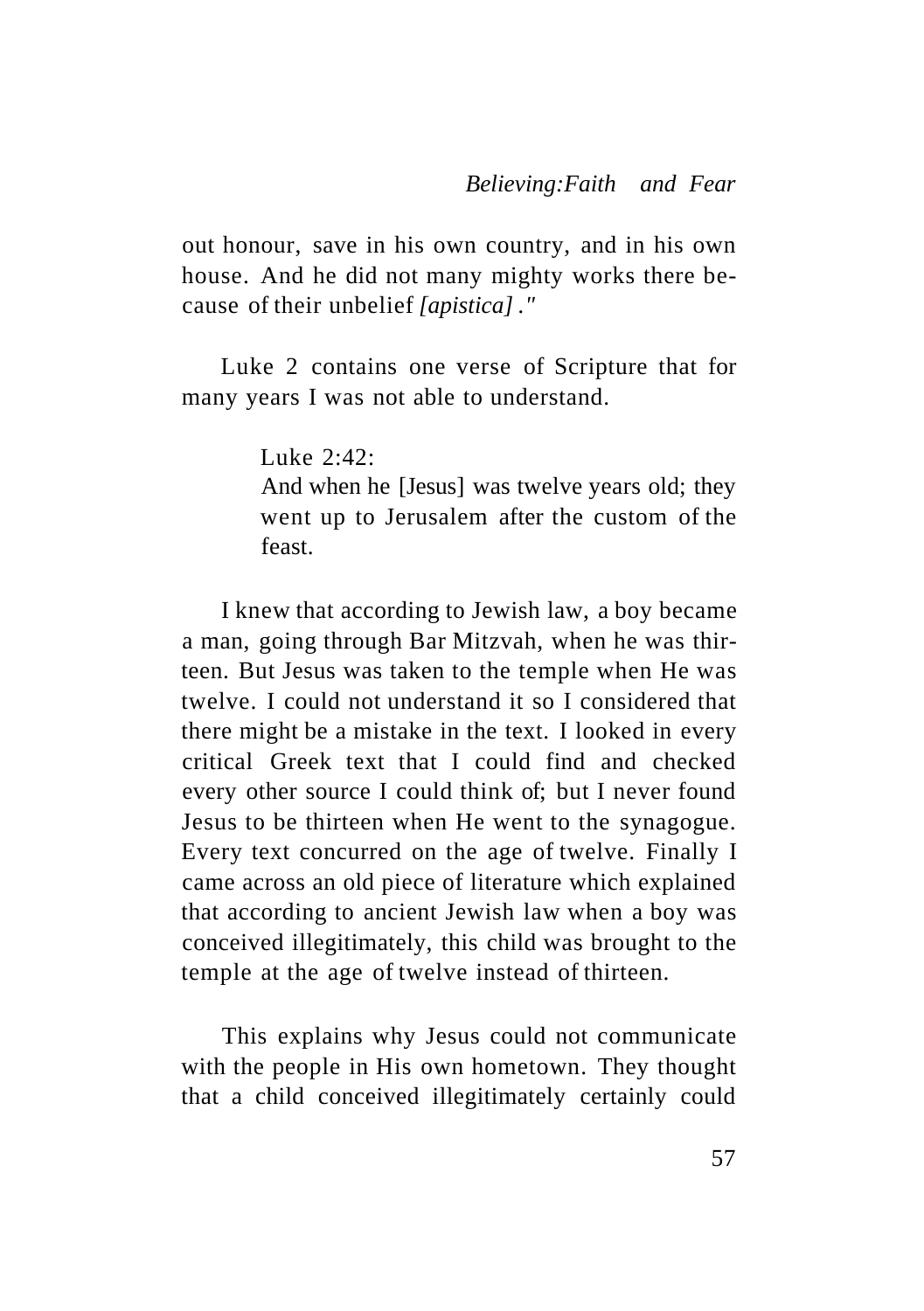### *The Power of Believing*

not have great knowledge or do wonderful works. They were offended by Him, would not listen to hear enough to believe when He spoke, 'and thus suffered from apistia, unbelief.

In the critical Greek texts the word used for the second of the two types of unbelief is *apeitheia. Apeitheia* refers to those who have heard but still refuse to believe what they have heard. To illustrate, if I have heard enough of the Word of God that I could be saved but refuse to believe that Word of God, I have *apeitheia.* 

Noting Romans 11:30, we find this type of unbelief, not for an individual, but in reference to Israel and the Gentiles as nations.

Romans 11:30:

For as ye in times past have not believed *[apeitheia]* God, yet have now obtained mercy through their unbelief *[apeitheia].* 

The Gentiles had heard but refused to believe, as it states in Romans 1:21, "Because that, when they [the Gentiles] knew God, they glorified *him* not as God<sup>"</sup>

Again Hebrews 4 clarifies this *apeitheia* type of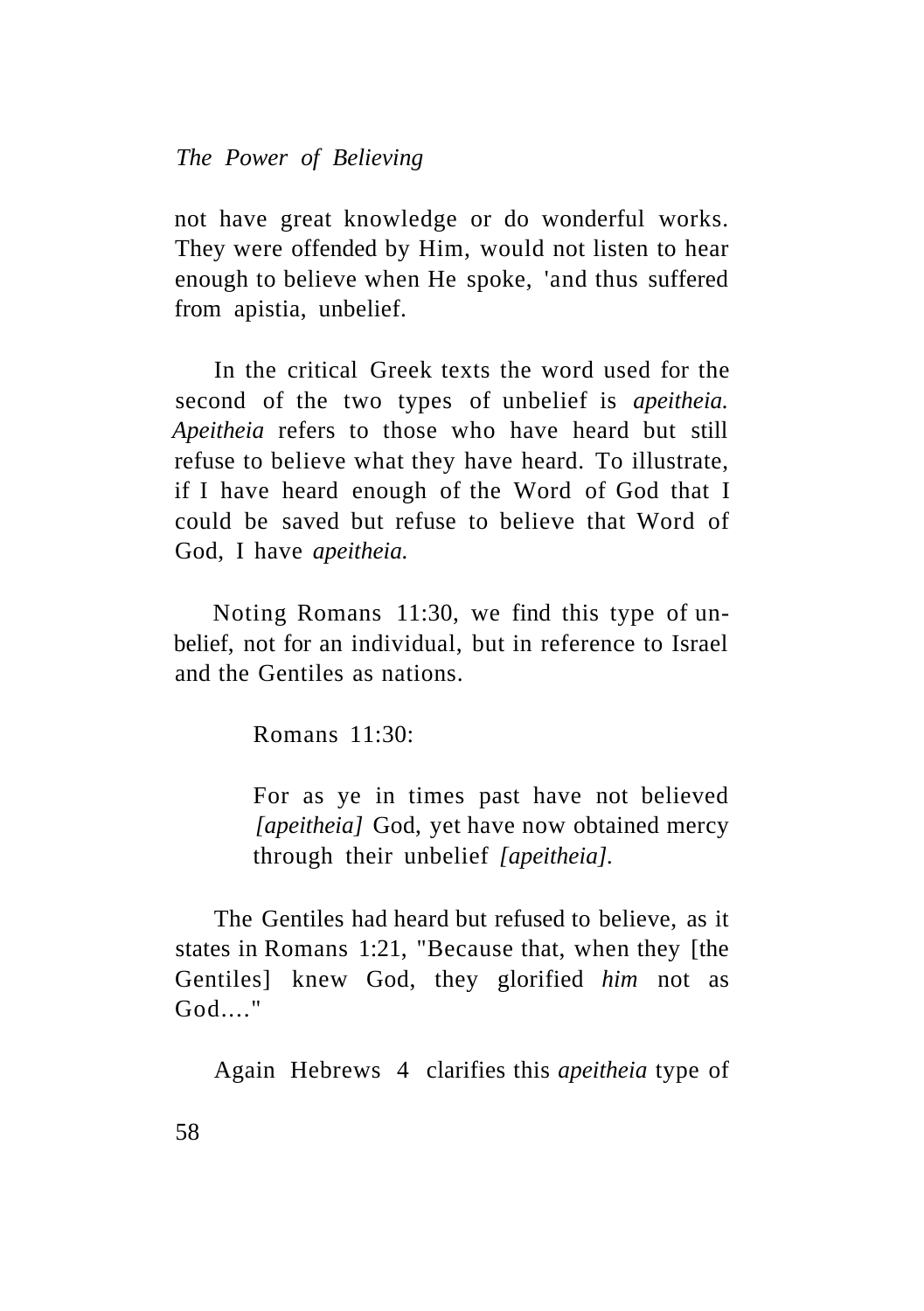unbelief.

Hebrews 4:6:

Seeing therefore it remaineth that some must enter therein, and they to whom it was first preached entered not in because of unbelief *[apeitheia].* 

It was first preached to them. They heard enough to believe but they refused to believe.

Fear which culminates in unbelief is due either to wrong teaching or ignorance. Wrong teaching may be corrected or overcome by right teaching; while ignorance may be corrected or overcome by instruction.

If a person is full of fear because he is ignorant regarding a particular subject he may overcome this ignorance which causes fear by right teaching or right instruction. For instance, a child who is afraid to sleep in the dark is full of fear and wakes up screaming in the middle of the night. Why is that child fearful? Maybe because he has been wrongly taught. Perhaps the child was frightened by someone's saying that if the child was not a good boy, he would be put in the closet and the boogie man would get him. That child is full of fear because of wrong teaching.

On the other hand, suppose an adult is afraid of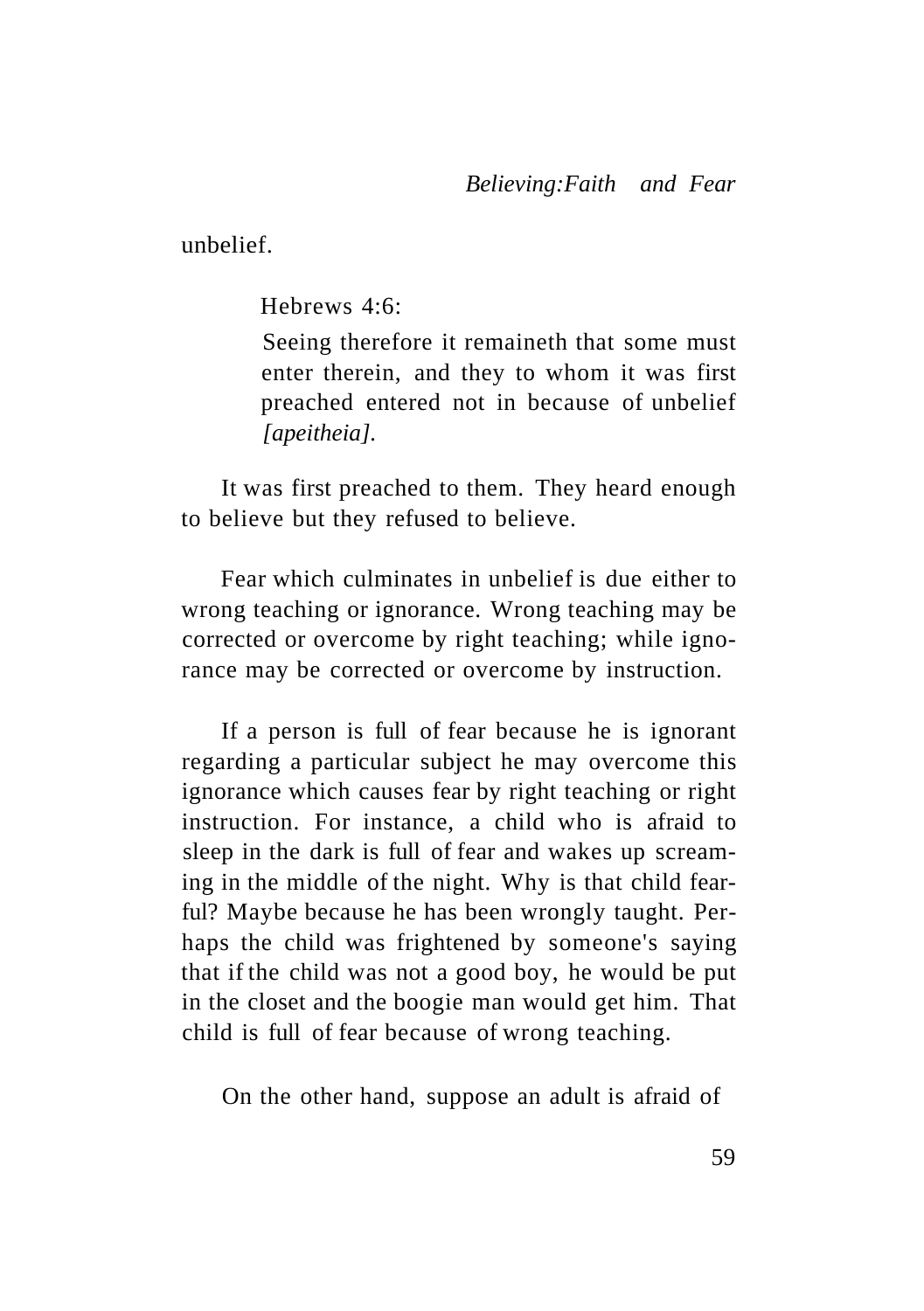the boogie man in the closet. That is ignorance. He ignores the facts. For a child it is wrong teaching; but for an adult, it is ignorance. Fears, whether from ignorance or wrong teaching, are always encasing and always enslaving and they always defeat us because when we have fear in our lives, we cannot act positively on the promises of God's wonderful, matchless Word.

Matthew 10:16 is a positive record showing that God never meant for His believers to be ignorant; He meant for them to be bold and full of believing, full of power, full of positives.

> Matthew 10:16: Behold, I send you forth as sheep in the midst of wolves: be ye therefore wise as serpents, and harmless as doves.

God wants us to be "wise as serpents, and harmless as doves."

Romans tells us that we are to be wise concerning that which is good. The Epistle of James declares that God gives us wisdom: "If any of you lack wisdom, let him ask of God," who gives wisdom. God never meant for His Church nor His children to be ignorant; He meant for His Church to be wise; He wanted us to know the score.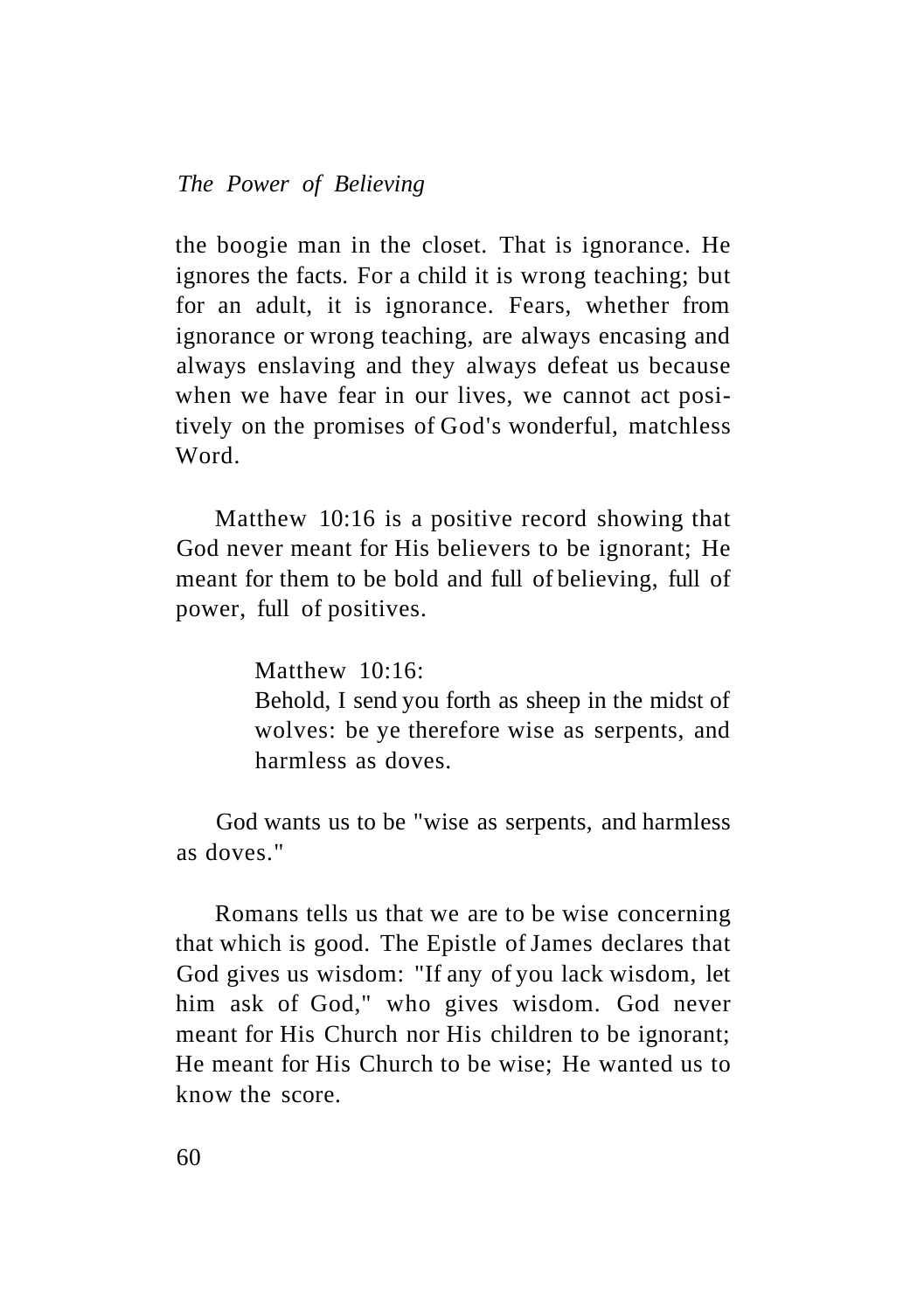Do you know from where this wisdom comes? It comes from the Word of God. Psalms 119:105 says that the Word of God is a lamp to our feet and a light to our path, and thereby imparts wisdom. Isaiah tells us that the Word of God imparts wisdom regarding salvation, that even a fool need not err therein. The way is so simple and so plain. I John 3:2 says, "Beloved, now are we the sons of God ..." It is the Word of God that imparts wisdom regarding our sonship relationship with Him. II Corinthians 2 tells about the devices of Satan of which we are not ignorant. We are not stupid and should not act unwisely.

The Gospel of John says that the Word of God imparts wisdom regarding the future life, the return of Christ, and heaven. The Word of God gives us wisdom regarding every subject necessary for man's complete knowledge of his redemption and of his salvation. This gives us confidence to manifest positive results. We need never fear for we are not ignorant; we have knowledge of God's Word.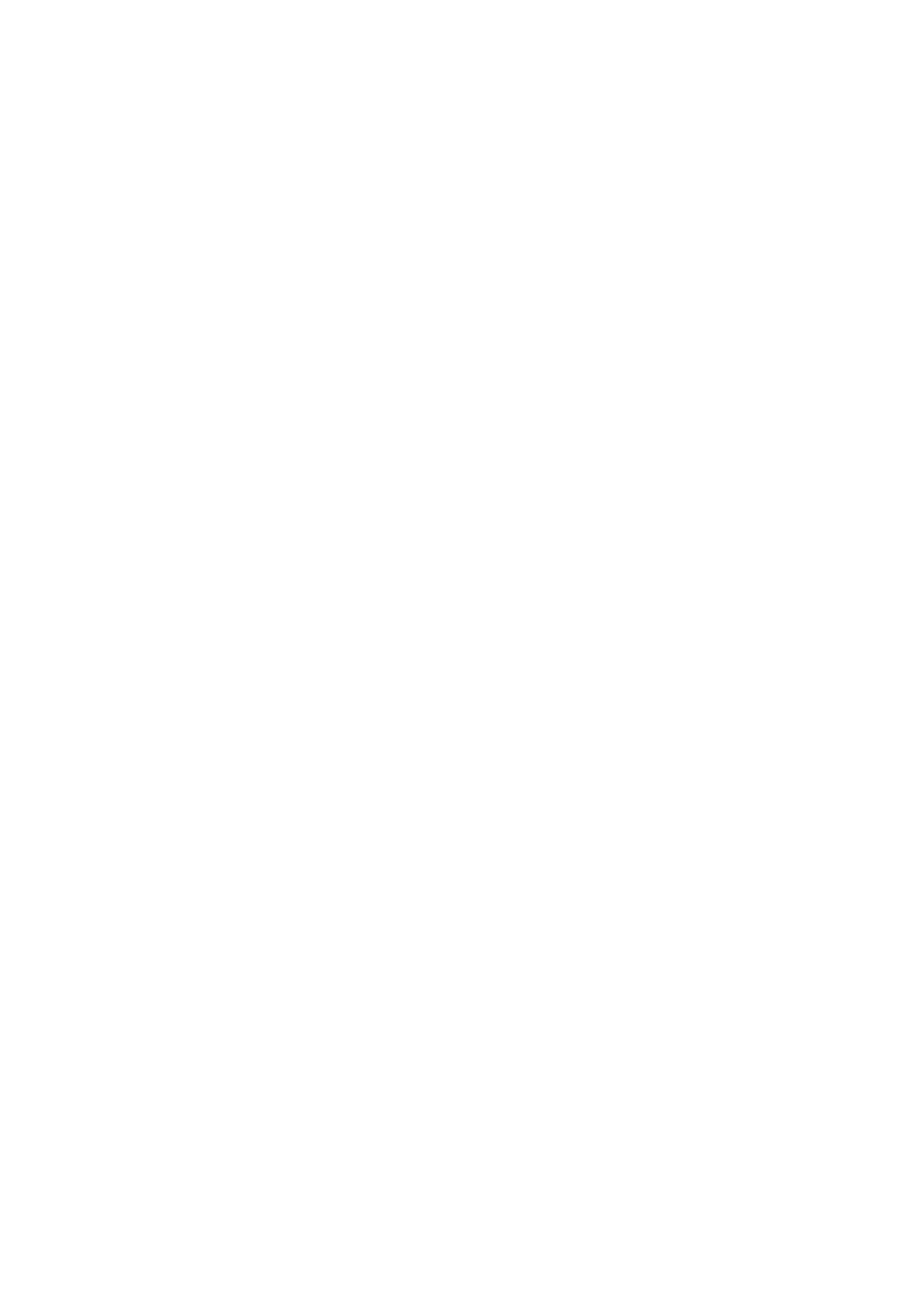## *Part II*

## *The Bible*

# *is the*

# *Word of God*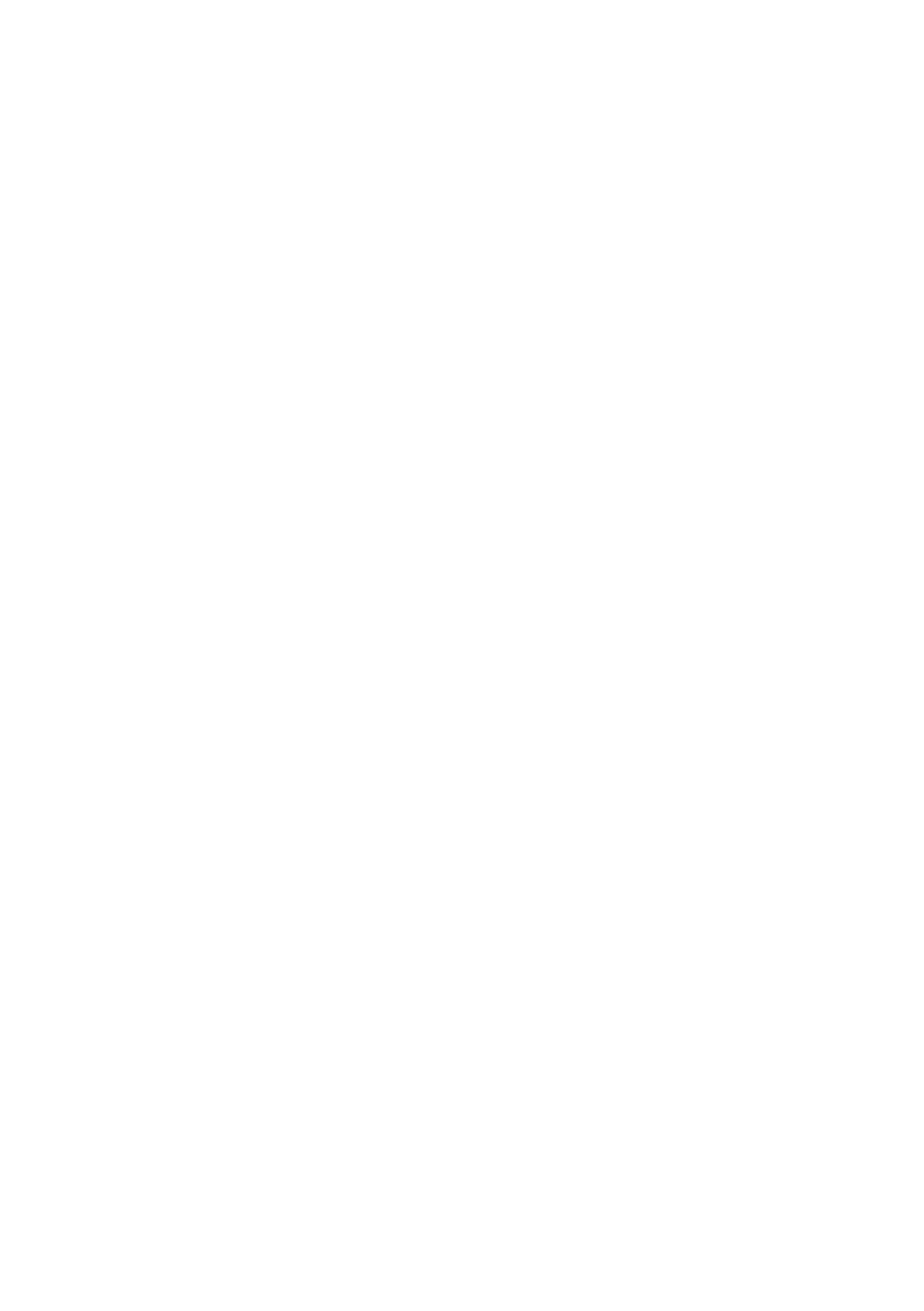### **Chapter Five The God-breathed Word**

II Timothy 3:16 has great significance in our study of power for abundant living. It tells that The Word is God-breathed.

> All scripture *is* given by inspiration of God, and *is* profitable for doctrine, for reproof, for correction, for instruction in righteousness.

The first word in II Timothy 3:16 is "all." Every time "all" appears, one must ask himself what the word "all" means, because in the Bible the word "all" is used in one of two ways: it is either *all without exception* or *all without distinction. All without distinction* means everyone in a certain designated class or group. If one wrongly considers the word "all," he will never rightly understand the Word of God or get its full impact.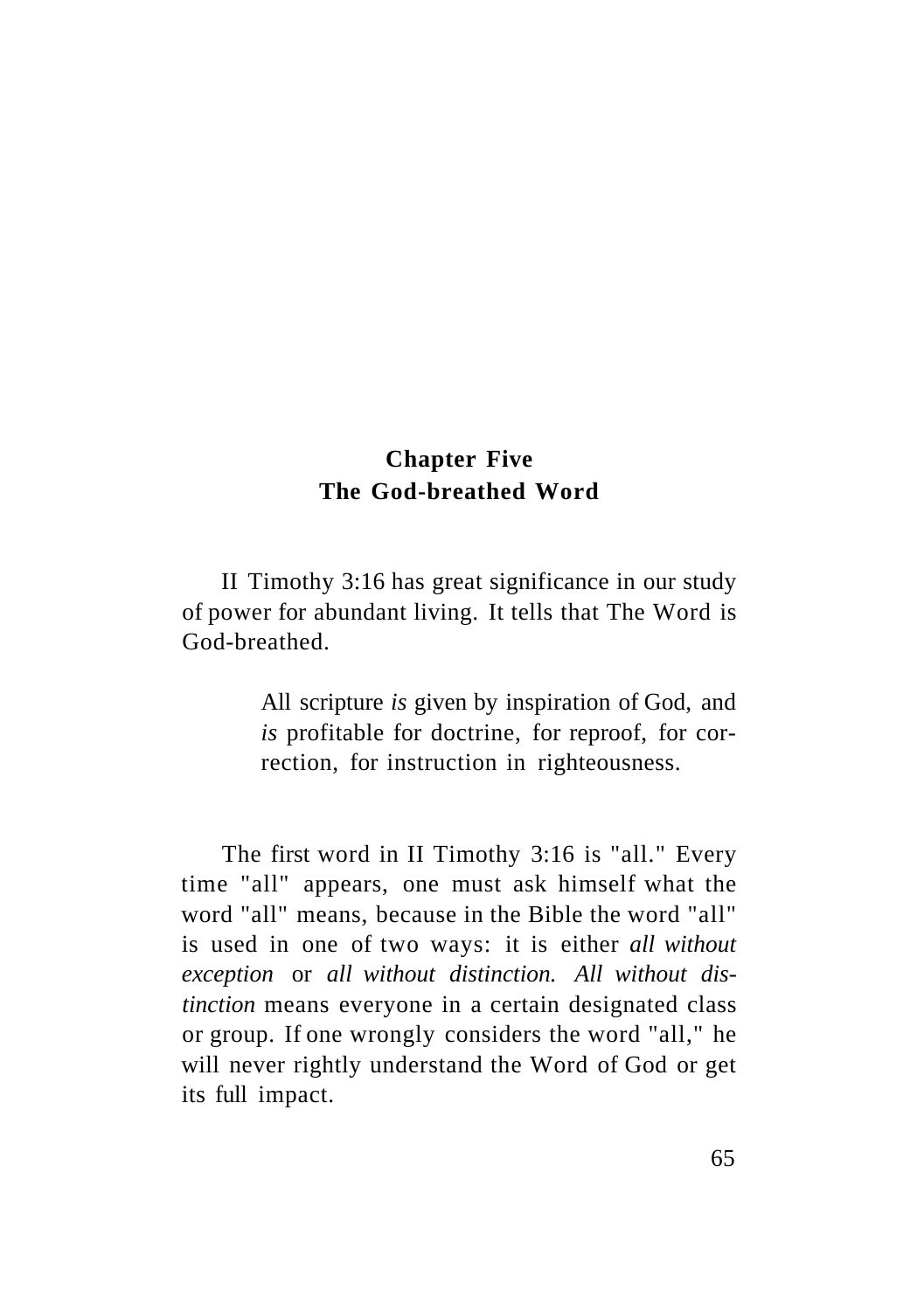*The Bible is the Word of God* 

John 12:32: And I [Jesus], if I be lifted up from the earth, will draw all *men* unto me.

Is that *all without exception* or is it *all without distinction?* The answer is obvious. We know that not everybody in our community is a Christian; therefore, not all without exception have been drawn to Him. All who have believed, all without distinction, are the ones who have been drawn.

Hebrews 2:9:

But we see Jesus, who was made a little lower than the angels for the suffering of death, crowned with glory and honour; that he by the grace of God should taste death for every man [for all men].

Is the word "every" (or the word "all") *without exception* or *without distinction?* Did Christ taste death for all men without exception or for all men without distinction? He died for all without exception that whosoever wants to be saved can be saved. Christ died for every man without any exception and because of this anyone can be born again by God's Spirit.

In II Timothy 3, where it reads, "All scripture *is*  given by inspiration of God," "all scripture" means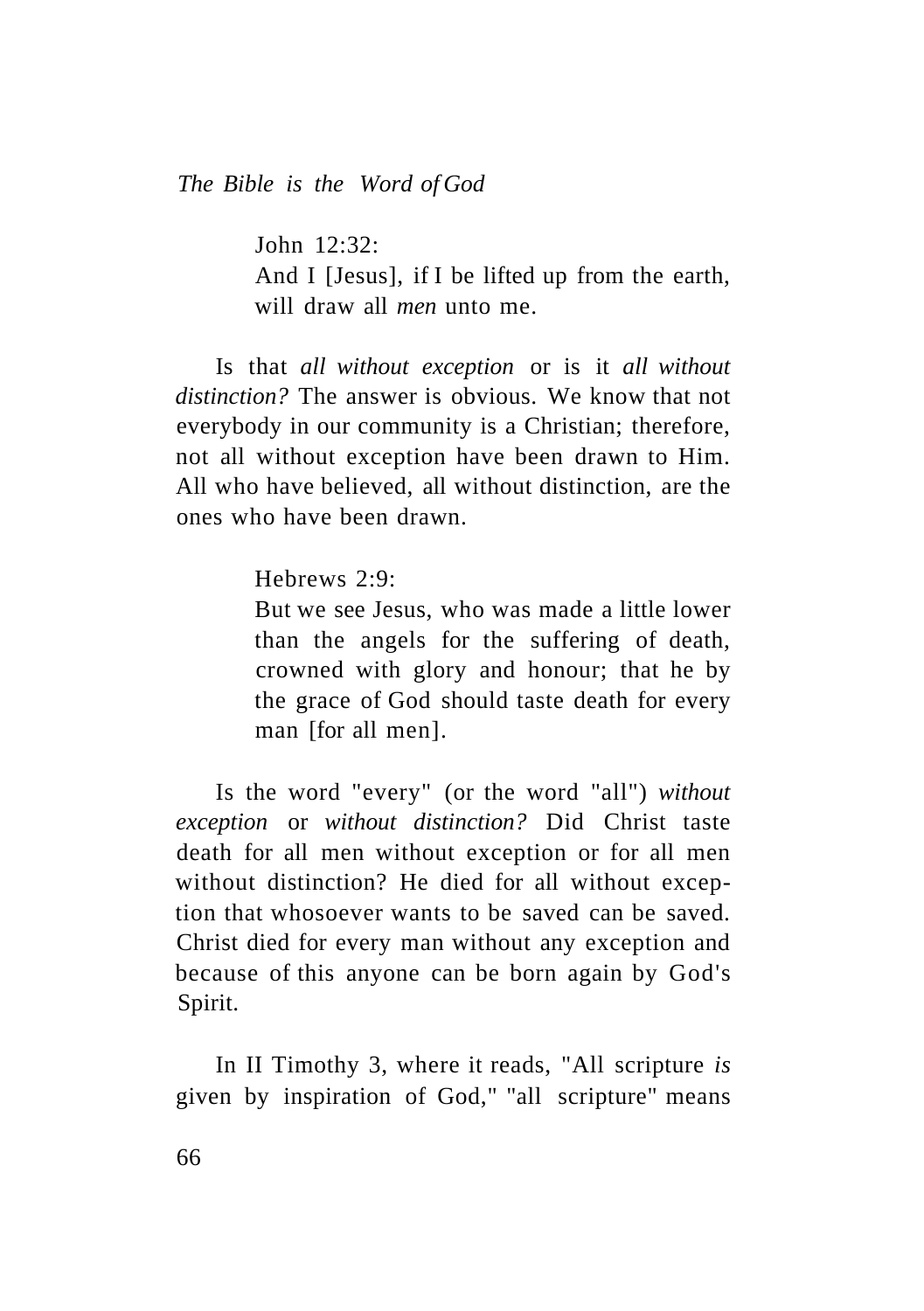without any exception from Genesis 1:1 to Revelation  $22.21$ .

The words "all scripture" are followed by the word "is." "All scripture *is ..."* The word "is" must be italicized. Where it is not italicized in a King James Bible, it was either a proofreader's oversight or a deliberate act for the printer's convenience. All italicized words in the King James Version are words which have been added to the text by the translators. One of the major reasons I have my students use the King James Version is that this version points out what has been added to the Stephen's Greek text from which it was translated.

Before going further, let us understand one thing If a person deletes a word that is italicized, the Word of God has not been touched. The italicized word was added anyway so that by dropping it The Word itself is not touched. This becomes very important as we go further into the accuracy of The Word.

To go another step, there was no verb "to be" in the original Hebrew or Aramaic languages. There was a verb "to become." In other words, the words "is,' "are," "was" and "were" literally were not in the original Hebrew and Aramaic.

This becomes very interesting in the first chapter of Genesis. Genesis 1:2 says "And the earth was ..."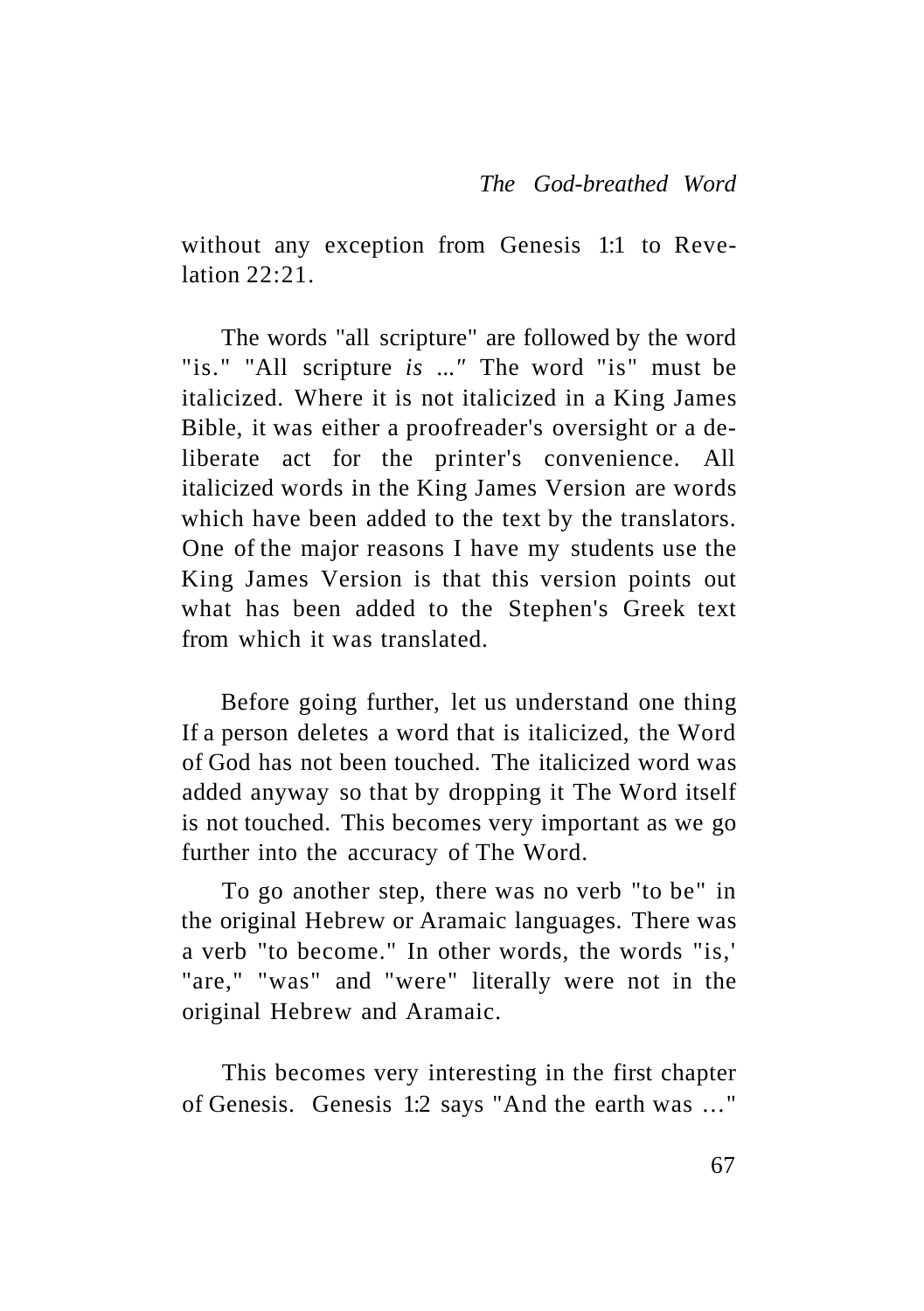Here the word "was" is not in italics; it is in regular print. Genesis 1:2 continues: "And the earth was without form, and void; and darkness *was* upon the face of the deep ..." The second usage of the word "was" is italicized. This tells us that the first word which is translated "was" is not the word "was": it is the word "became." But the second "was" is added. Therefore verse 2 literally reads, "And the earth became without form, and void; and darkness upon the face of the deep." It *became* without form and void. God did not create it this way. If the word "was" is left in the text, "And the earth was without form," it appears to say that God created the earth this way. To the contrary, the earth *became* this way as Isaiah 45:18 substantiates.

> For thus saith the Lord that created the heavens; God himself that formed the earth and made it; he hath established it, he created it not in vain ....

The words "form" and "void" in Genesis 1:2 are the same words used in Isaiah's "not in vain," *tohu bohu.* God did not create it without form and void. The earth became that way.

Let us go back to II Timothy 3:16. Observe carefully, "All scripture *is* given by inspiration of God ..." These five words, "given by inspiration of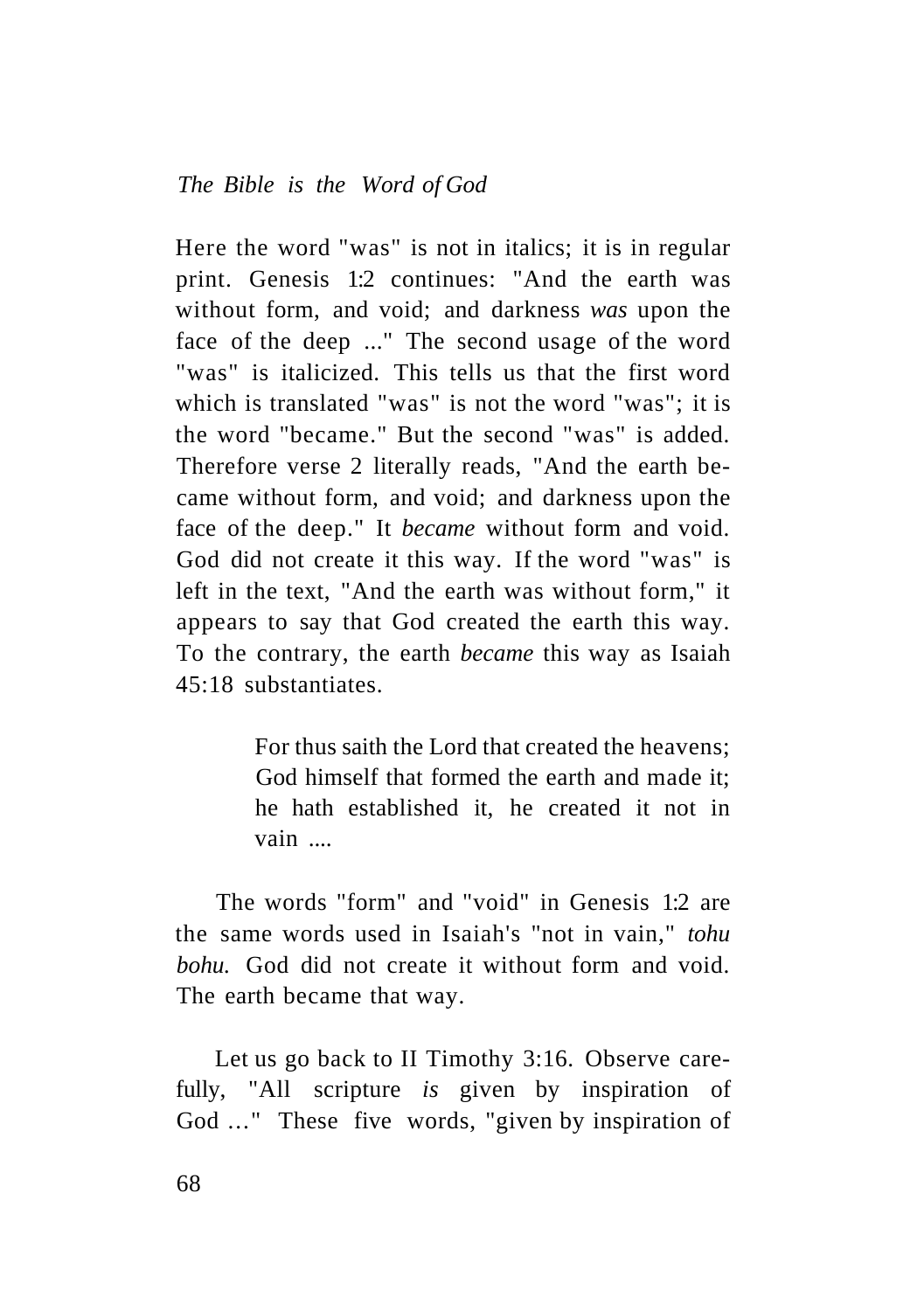God" are one word in the critical Greek texts. The word is *theopneustos.* This word is composed of two root words: *theo* and *pneustos.* Taken in parts, *Theo* is "God" and *pneustos* is "breathed." *Theopneustos* literally means "God-breathed." "All scripture *is* given by inspiration of God" equals "all scripture *is theopneustos"* or "all scripture is Godbreathed.

Now we ask, does God breathe? You and I breathe, but does God? John 4:24 records that "God *is* a Spirit ..." The Greek texts delete the article *a* and simply say, "God *is* Spirit." Furthermore, the Word of God says that a spirit has no flesh or bones. We cannot view a spirit with our eyes. Yet II Timothy 3:16 says that God breathed. We must search out exactly what is meant when God is attributed human characteristics. What does "God-breathed" mean?

Have you ever asked yourself what should be emphasized in the Word of God? If the Bible is Godbreathed, theopneustos, and if the Bible is the Word of God, can you imagine for one minute that God would allow any mortal the privilege of deciding what should 'be emphasized in the Word of God? In this word, "God-breathed," theopneustos, is a great truth that has taken years to ferret out and study.

God is Spirit so God does not breathe, but we do.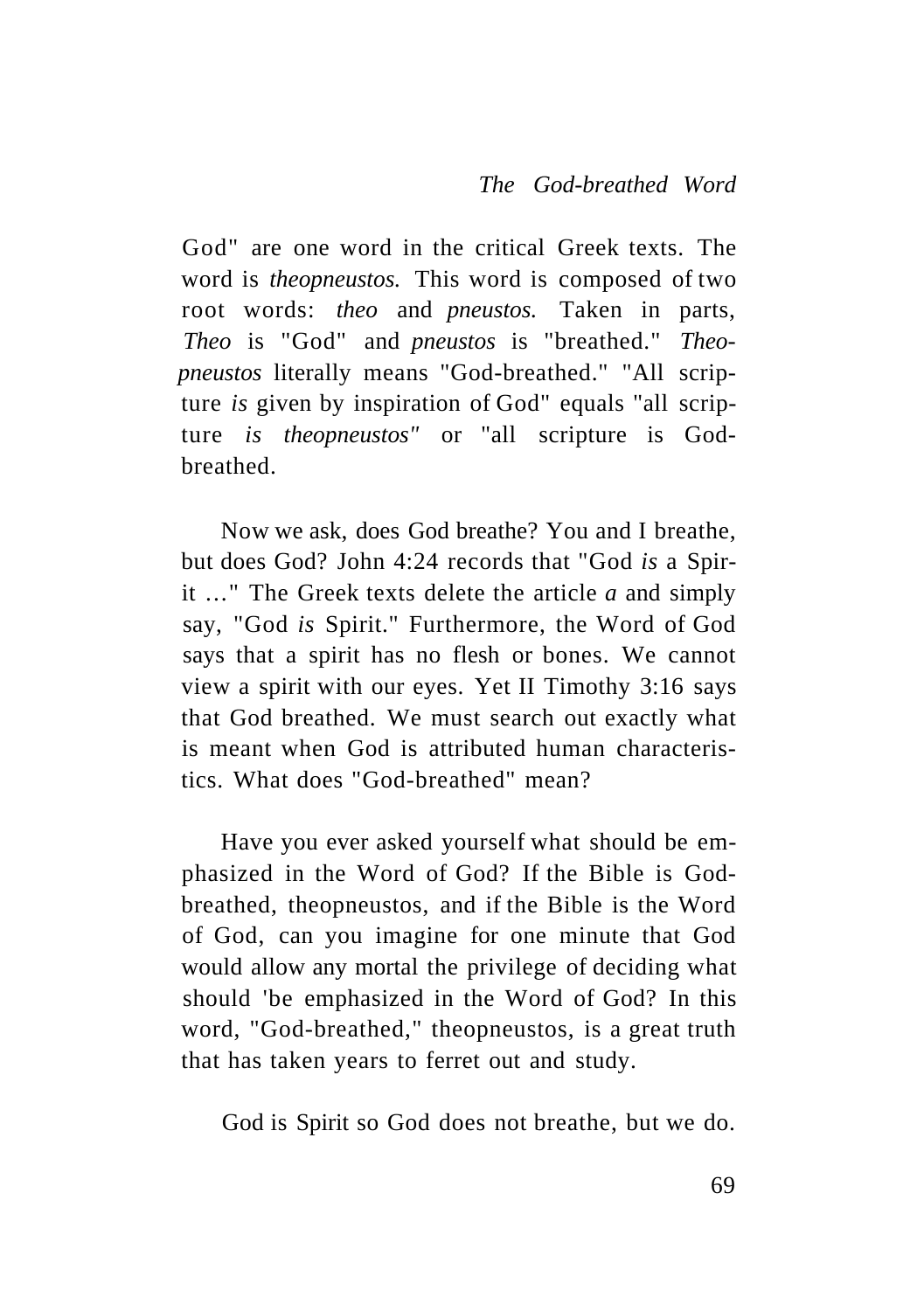Whenever the Bible attributes human characteristics to God, as does this particular Scripture in II Timothy, it is called a *figure of speech.* The figures of speech in the Bible from Genesis 1:1 to Revelation 22:21 are God's markings in The Word as to that which He wants emphasized.

A figure of speech is not something to be guessed about. Figures of speech are legitimate grammatical usages which depart from literal language to call attention to themselves. For instance, if we have not had any rain for a long time, I could say, "The ground is dry." This would be a plain statement of fact. The dust is blowing around and the cracks are gaping. But if I say, "The ground is thirsty," that is a figure of speech. The figure of speech is always more vivid than the literal statement itself. When I say "The ground is dry," I place an indistinct idea in your mind; but the moment I say "The ground is thirsty," then you have a clear picture. A figure of speech always augments, always vitalizes, the statement.

The Word of God is to be accepted literally whenever and wherever possible. But when a word or words fail to be true to fact, they are figures of speech. Figures of speech have a God-designed emphasis which must be grasped and understood in order to fully obtain the impact of The Word. Men are prone to use figures of speech haphazardly, but in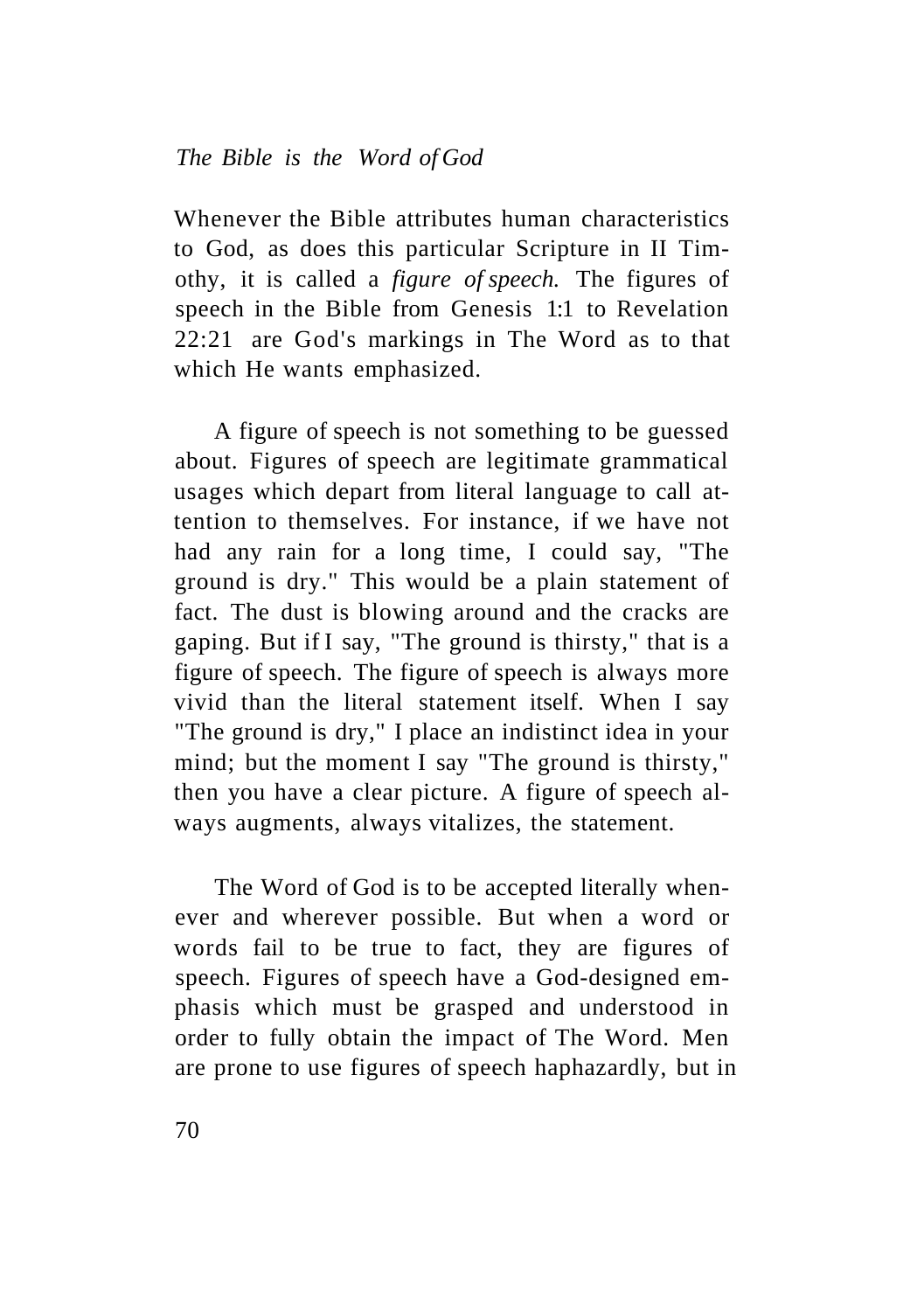the Word of God figures of speech are used with divine design. Each and every one of them may be accurately catalogued and analyzed with precision. There is absolutely no guesswork. Except for the figtires of speech and the Oriental customs and mannerisms, The Word is literal.

There are 212 different figures of speech used in the Bible. As far as I can calculate, throughout history there must have been approximately 220 different figures of speech. Two hundred twelve of these are used in the Bible; sometimes there are as many as 40 variations of one figure. It is easy to see what a monumental opportunity for research the field of figures of speech is.

This figure of speech, "God-breathed," is so tremendous that I am taking this time to develop its greatness. Once you understand this, hundreds of Scriptures will become very plain to you.

God is Spirit, yet II Timothy says that "all scripture is God-breathed." This figure of speech is called in the Hebrew *derech benai adam* which translated means "ways of the sons of man," bringing God down to the level of man. Now the Greeks took *derech benai adam* and translated it *anthropopatheia*  meaning "pathos of man." The Romans used this figure and called it *condescensio* in Latin from which is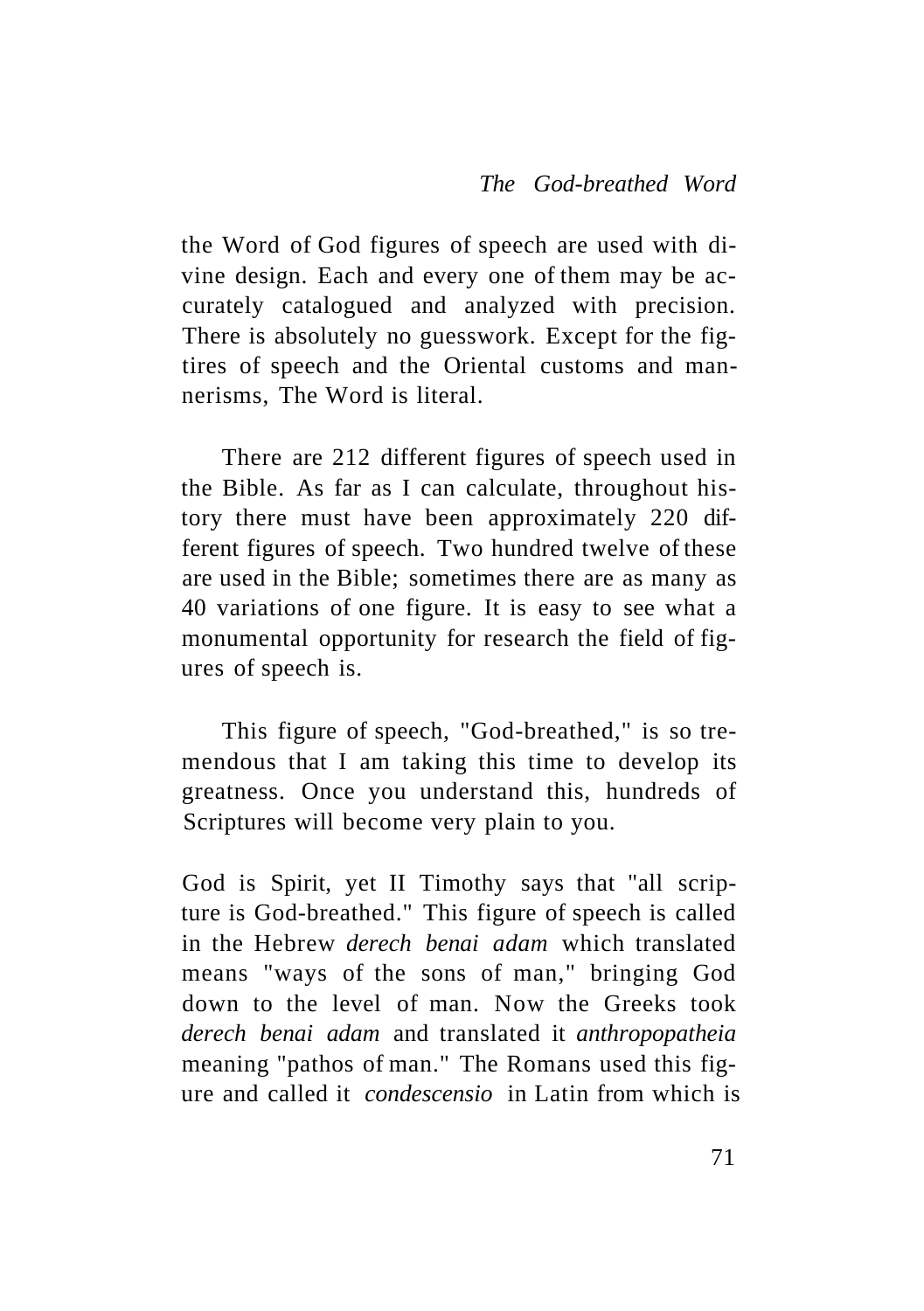derived our English word "condescension." Whenever the Word of God attributes human characteristics to God, the figure of speech is called in Greek *anthropo patheia* and in Latin, *condescensio.* This is the Holy Spirit's emphatic marking in II Timothy 3:16. The emphasis is not on the word "all" or on the word "scripture." The emphasis is on the source, *Godbreathed.* God put the emphasis where He wanted it; He marked it by this figure of speech.

Another example of *condescensio* is Exodus 4:14 which says, "And the anger of the Lord was kindled." God is Spirit; He has no anger. When the Bible says the anger of the Lord, what figure is it? *Condescensio.* Isaiah 52:10 says, "The Lord hath made bare his holy arm ..." Does the Lord have an arm? No, He does not, but I do and you do. "To make bare the arm" is the figure *condescensio.* 

What exactly was the process by which the Godbreathed Word came about? The key to answering this question is in the Word of God.

> II Peter 1:21: For the prophecy came not in old time by the will of man: but holy men of God spake *as they were* moved by the Holy Ghost.

"Prophecy" is uniquely used in this verse of Scrip-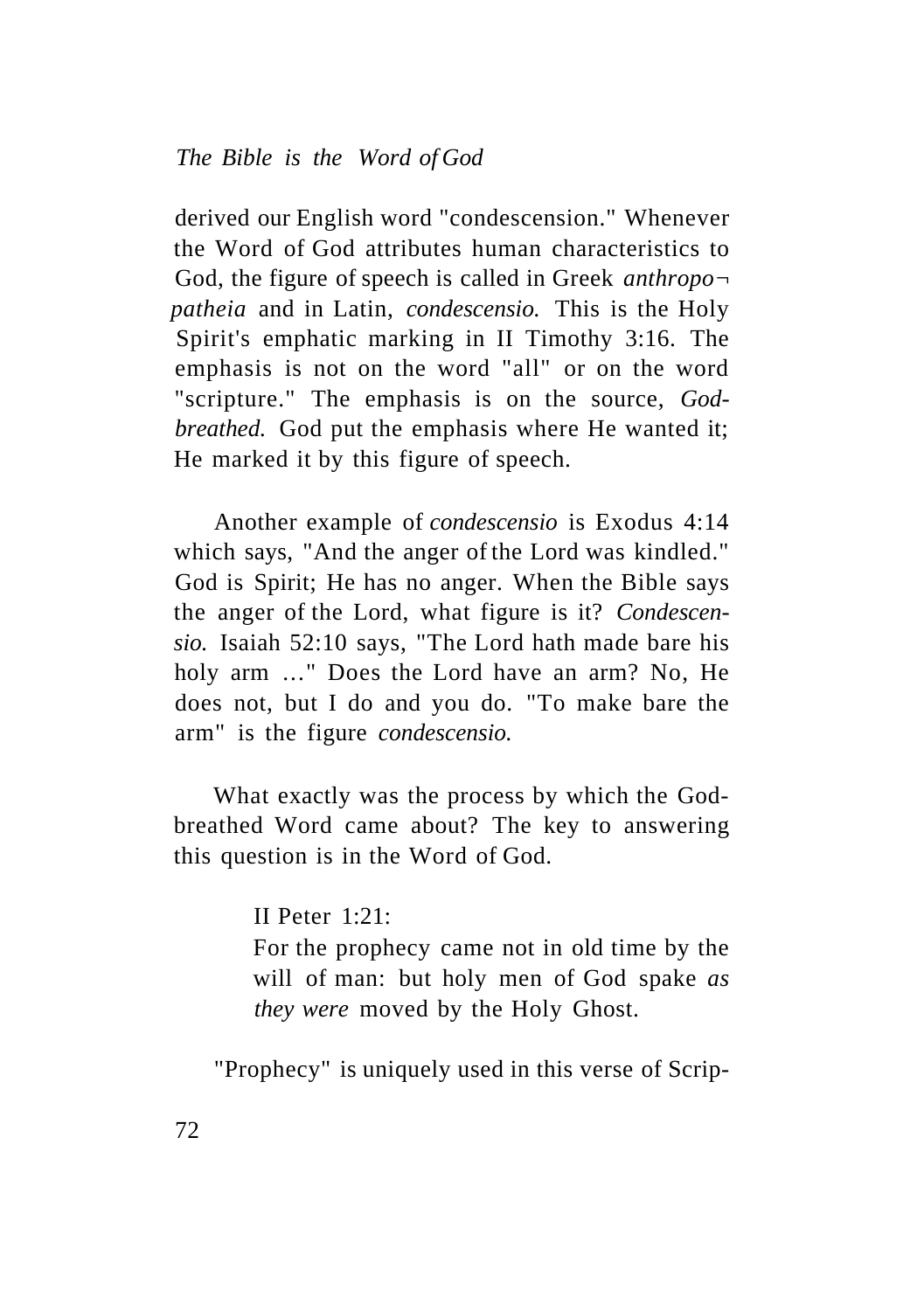ture When the average person thinks of prophecy, he thinks of foretelling the future. This definition is one of the usages of the word "prophecy," but is not the only 'one. The word "prophecy" can also mean "forthtelling."

Isaiah's prophecy of the coming of the Lord Jesus Christ and John's prophecy of the return of Christ (which is still in the future) are examples of foretelling. Some of the Word of God is foretelling. The verb "prophesy" also means "to forthtell, to state, to set forth, to speak forth." "Prophecy" literally means "that which is foretold and that which is forthtold." The whole Bible from Genesis to Revelation is either foretelling or forthtelling. "For the prophecy [all that which is foretold or forthtold, everything from Genesis to Revelation] came not in old time by the will of man  $\ldots$ " The Word of God, which foretells and forth $\neg$ tells, did not come by the will of man. Many theologians and religious leaders have taught that whenever a Biblical writer wanted to write he sat down and penned a part of the Word of God. The Word of God does not say that. Moses never sat down in the desert and said, "Well, now I think I am going to write the Word of God," and then got out his shorthand pad. He did not scratch his head and write. "In the beginnine God created the heaven and the earth." "I like that." No. The prophecy came not by the will of man; in other words, man never willed the Word of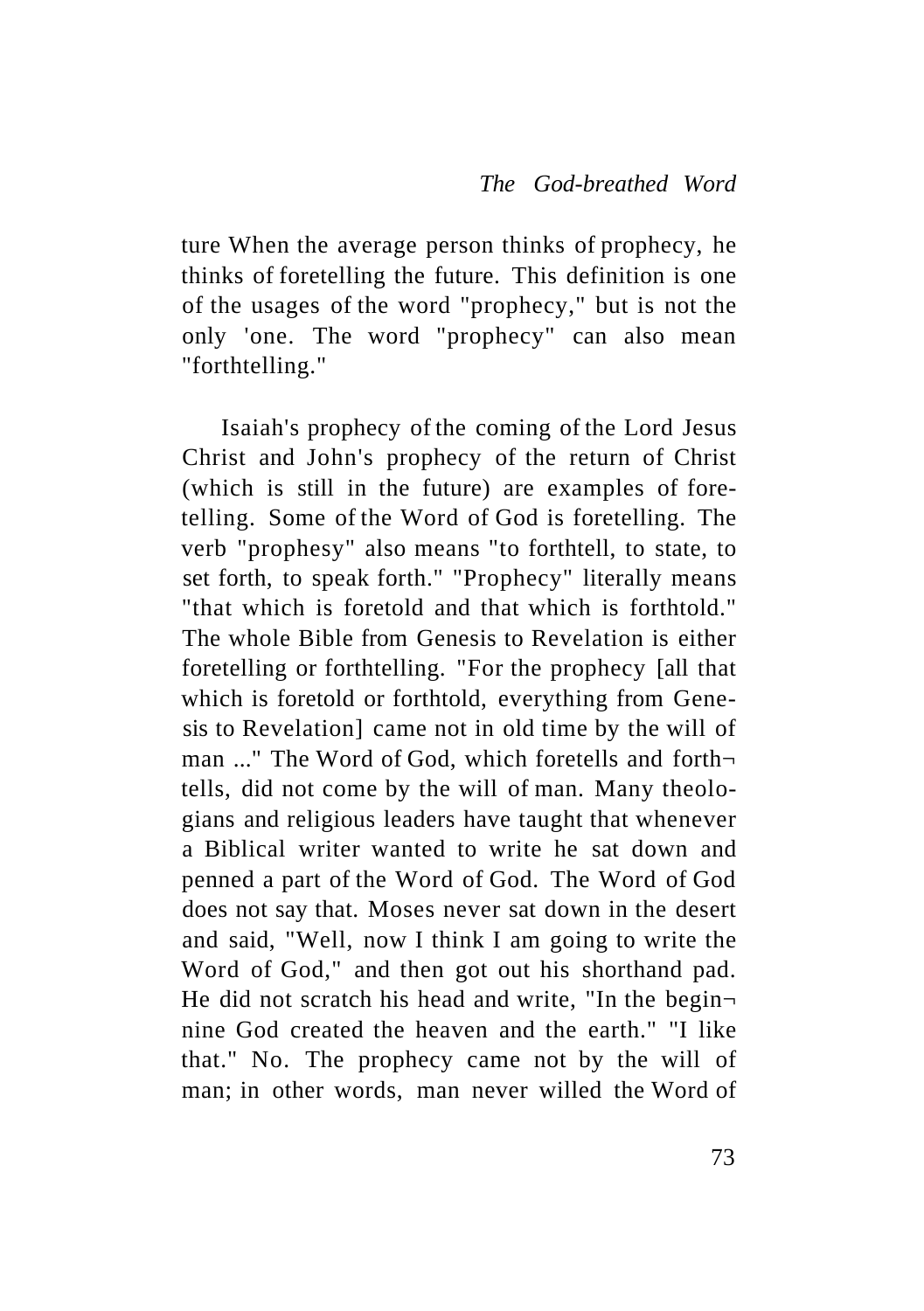God. He never sat down and said, "Now I will to compose Genesis" or "I will to compose Matthew." "For the prophecy came not in old time by the will of man ...." This is basic to our understanding of a fundamental background of how The Word came about.

The Word of God never came by the will of man, "... but holy men of God spake ..." Holy men of God spoke. Who are holy men? Men who believe God are holy. The Bible was not written by God-rejectors, unbelievers or skeptics. The Bible was written by holy men of God who spoke as they were moved by the Holy Spirit.

I have asked many people about this verse, "Who did the speaking?" And do you know what they say? The Holy Spirit. That is not what the verse says. It says, "... holy men of God spake *as they were* moved by the Holy Ghost." It does not say God spoke; it says holy men of God did the speaking. That is what The Word says and that is what it means.

Do you know why there is such a difference between the books of Amos and Isaiah, between the Gospel of Mark and the Gospel of John? Can you speak with any vocabulary other than the one you have? For instance, if you have never heard of the word "idiosyncrasy," you can not use it. One can only use the vocabulary that he possesses. That is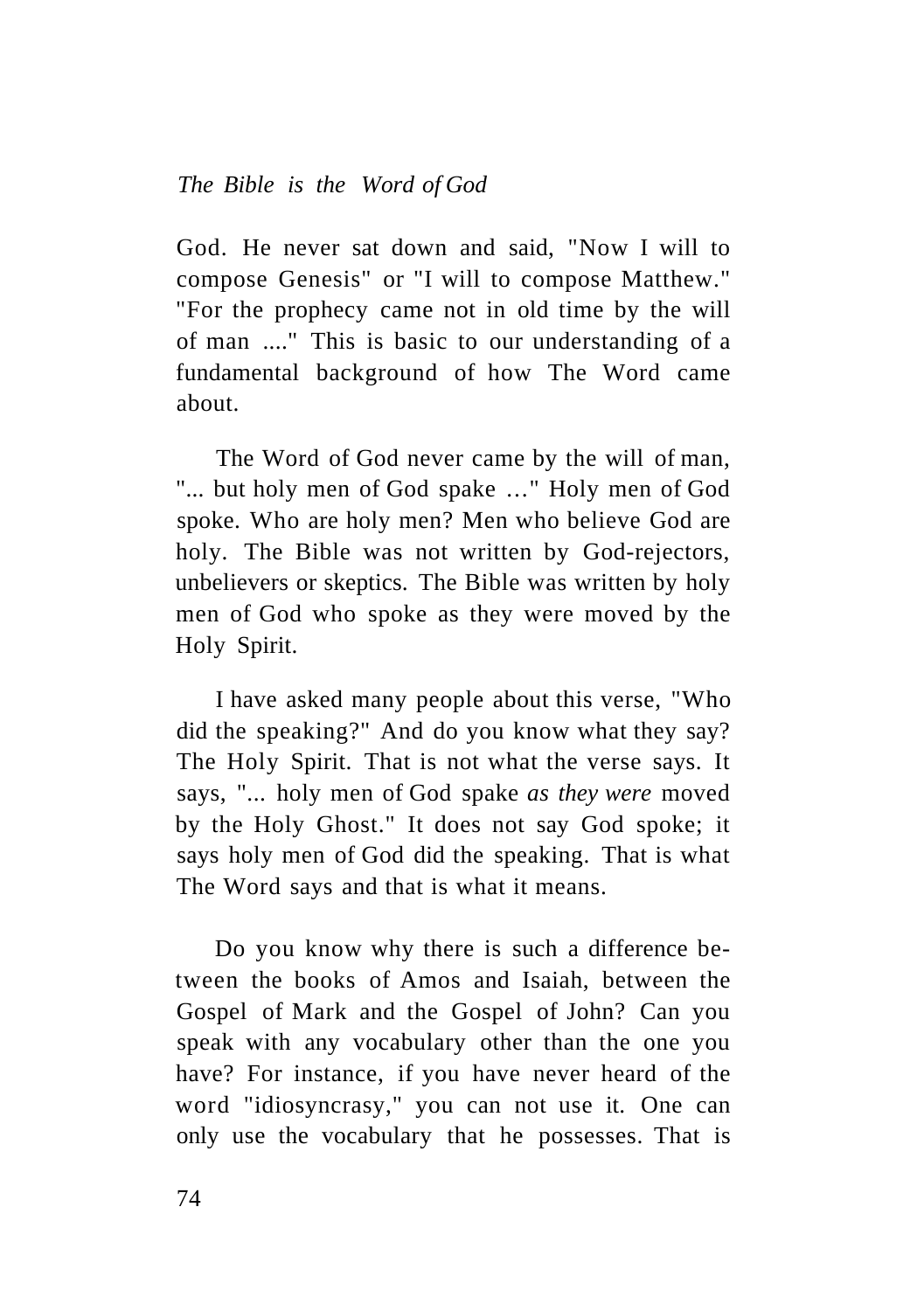exactly what The Word declares in II Peter 1:21, that holy men of God spoke. They used their own vocabularies and their own modes of expression. The Gospel of Mark is short and choppy: "and immediately," "and straightway," "and forthwith." These words are used because the writer of the Gospel of Mark was not a highly-educated man with a flowery vocabulary. But the Gospel of John is different. John wrote, "In the beginning was the Word, and the Word was with God, and the Word was God. The same was in the beginning with God. All things were made by him; and without him was not anything made that was made." How beautiful! Why? Because of John's style of writing. Amos' writing was terse; he was a herdsman. Isaiah used beautiful expressions. This accounts for the differences in writing styles that are found in the Bible. Holy men of God did the speaking and writing; they used their natural vocabularies. But they spoke *"as they were moved* by the Holy Ghost [Spirit]."

What does it mean to be "... moved by the Holy Spirit"? II Timothy 3:16 tells that all Scripture is God-breathed. Here in II Peter 1:21, The Word declares that these men were moved by the Holy Spirit. Whatever is "God-breathed" or to be "inspired of God" is to be "moved by the Holy Spirit."

Some people teach that God took the arm of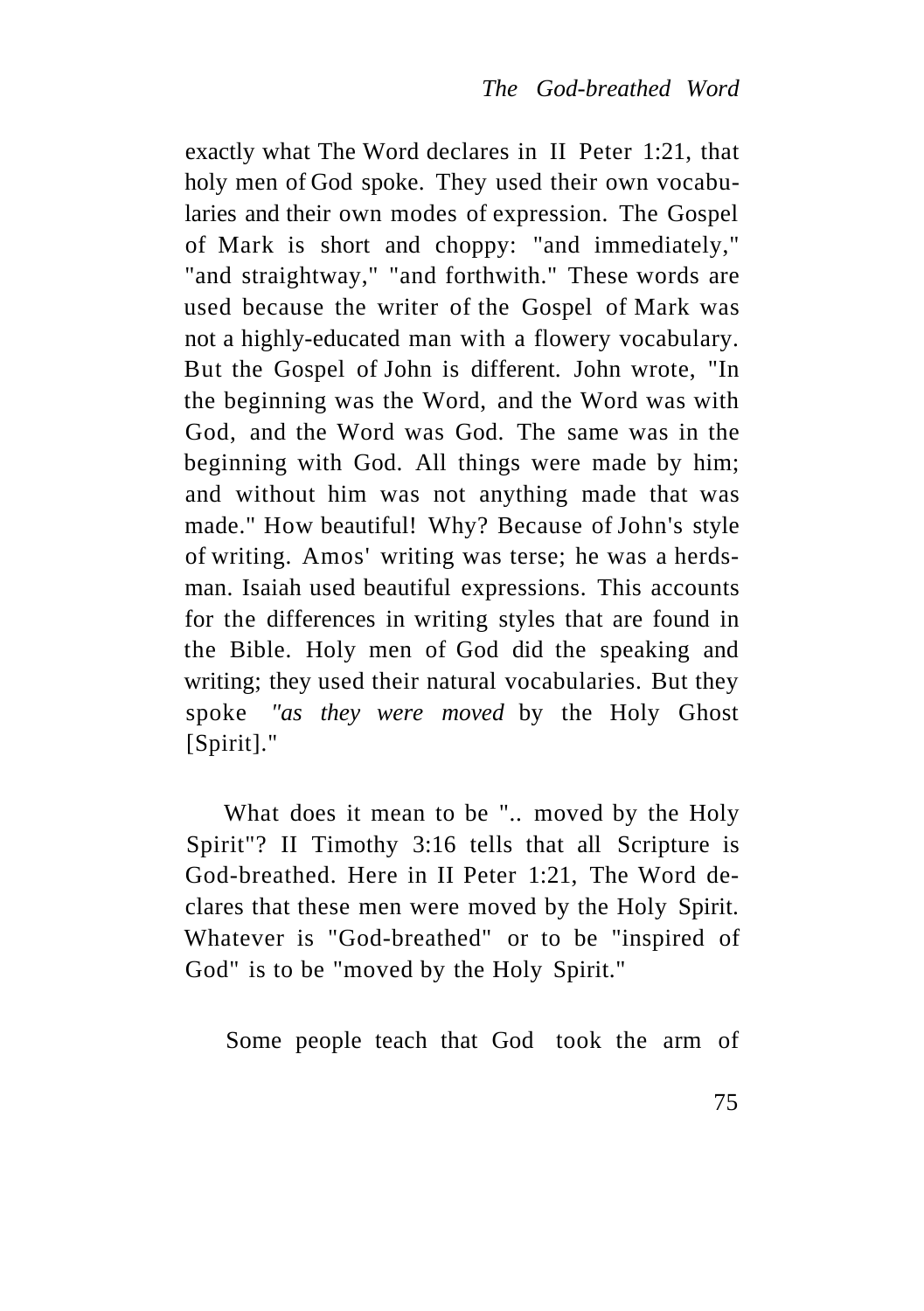Moses and shoved it around and, in this way, made Moses write what God wanted written. No. It does not say "pushed around by the Holy Spirit"; it says, "... moved by the Holy Ghost." People are always guessing and offering opinions rather than reading the declared accuracy of God's Word. What is it to be God-breathed and moved by the Holy Spirit? Gala tians 1:11 contains this record.

> But I certify [guarantee] you, brethren, that the gospel which was preached of me is not after man.

If the gospel had come after man, he, Paul, would have received it by the will of man and that would have been a contradiction with the rest of The Word. II Peter 1:21 emphatically states that The Word did not come by the desires of man. It did not come by the will of man. Galatians says, "... the gospel which was preached of me is not after man. For I neither received it of man, neither was I taught *it...."* Then there must be another way to get information. All learning in our sense-knowledge world of mathematics, science, history and such - all our information comes by the will of man. But in contrast, Paul said of his writing in Galatians 1:12,

For I neither received it of man, neither was I taught it, but by the revelation of Jesus Christ.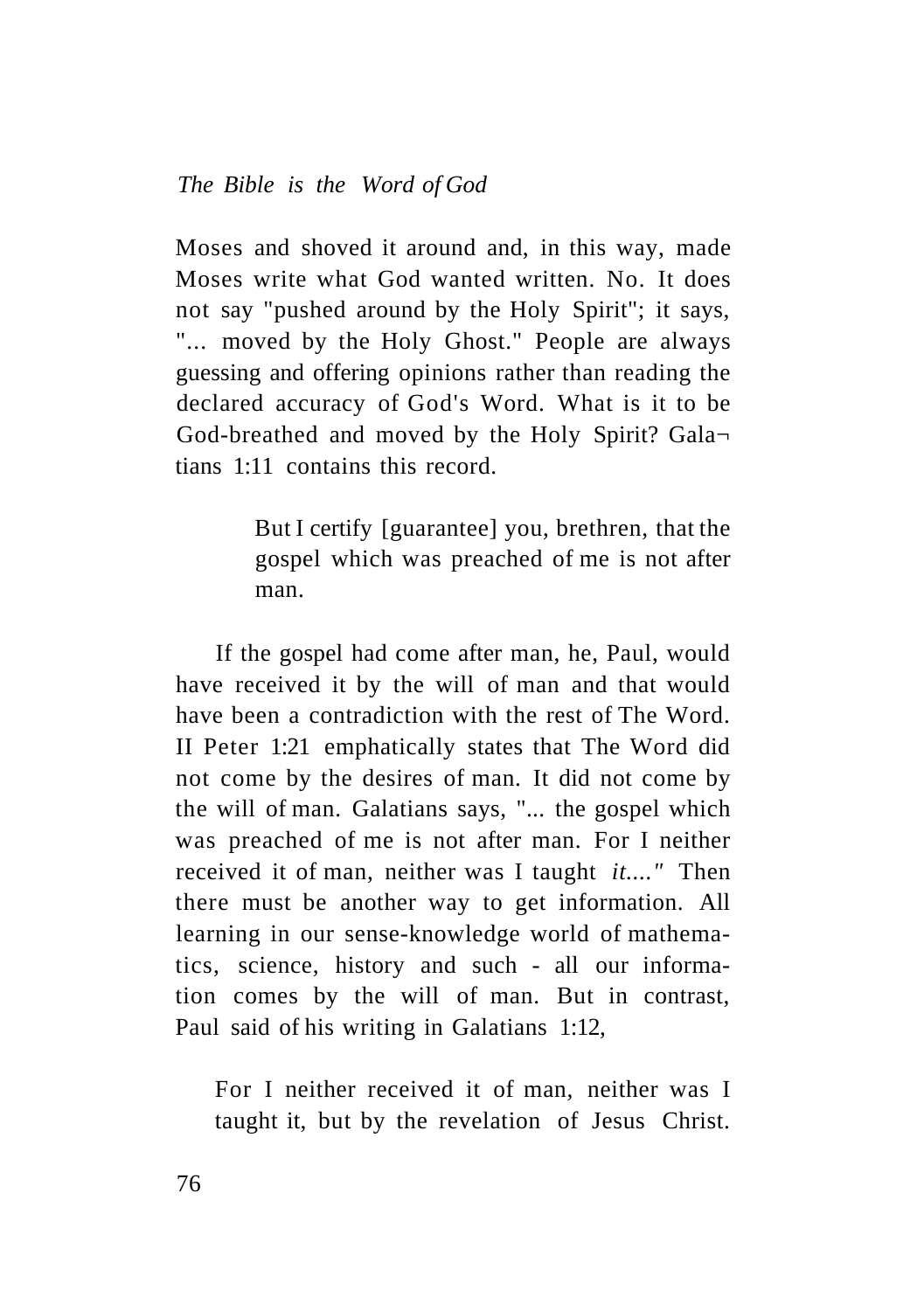The Word came "by the revelation of Jesus Christ." Now let us put these verses together.

II Timothy 3:16:

All scripture *is* given by inspiration of God [God-breathed], and *is* profitable for doctrine, for reproof, for correction, for instruction in righteousness.

II Peter 1:21:

For the prophecy came not in old time by the will of man: but holy men of God spake *as they were* moved by the Holy Ghost.

Galatians 1:11,12:

But I certify you, brethren, that the gospel which was preached of me is not after man.

For I neither received it of man, neither was I taught it, but by the revelation of Jesus Christ.

In II Timothy 3:16 is the "God-breathed word" which in II Peter 1:21 is to be "moved by the Holy Spirit" which in Galatians 1:11 and 12 is "revelation."

There is a mathematical axiom involved at this point: "Things equal to the same thing are equal to each other." Therefore, God-breathed word = moved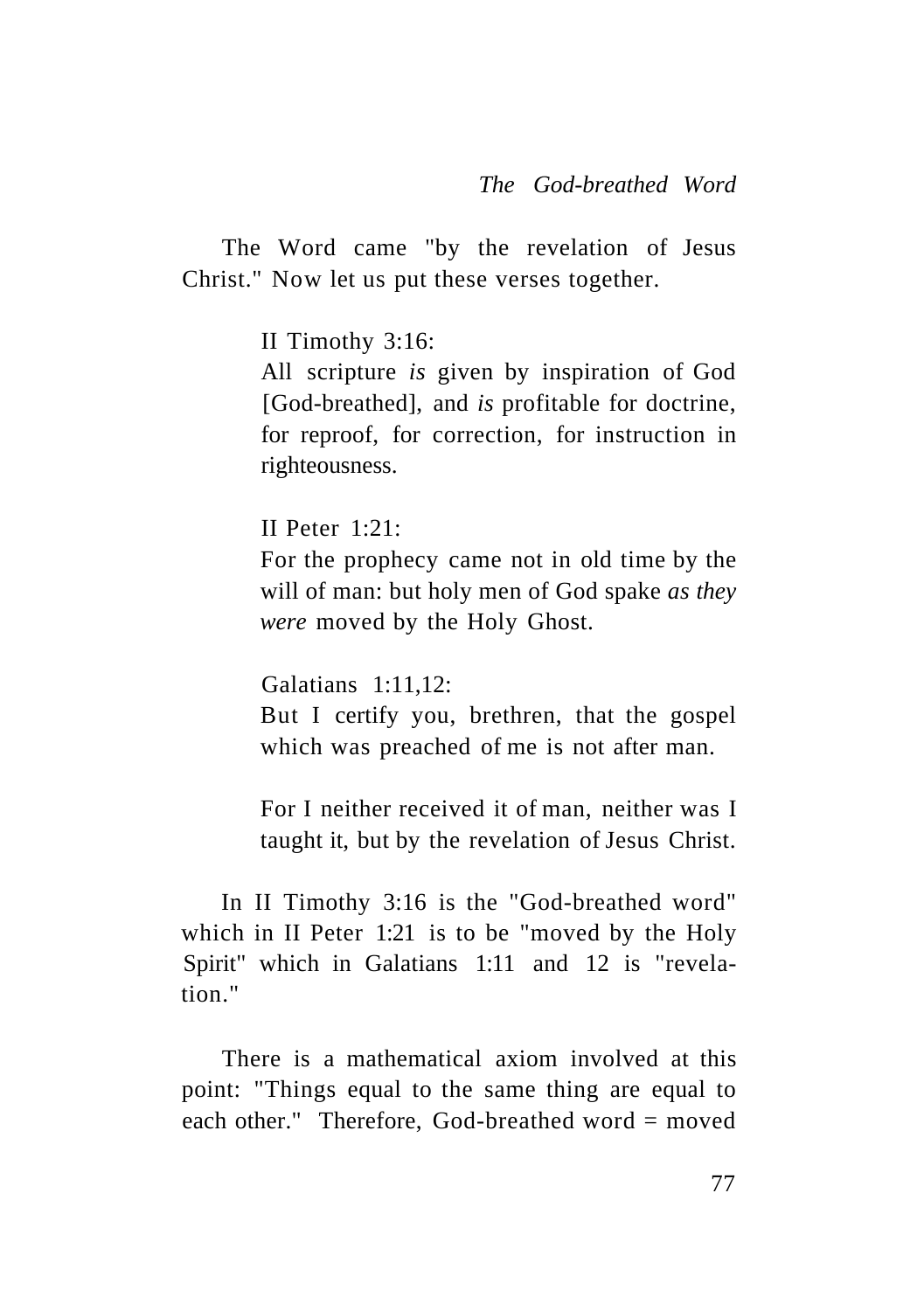#### *The Bible is the Word of God*

by the Holy Spirit  $=$  revelation; or God-breathed means to be moved by the Holy Spirit which is revelation.

Before we go deeper into this particular verse in II Peter, let's look into the Old Testament and see how those holy men of God spoke who received this revelation. We have seen from John 4:24 that God is Spirit. God being Spirit can only speak to what He is. God cannot speak to the natural human mind. This is why The Word could not come by the will of man because the will of man is in the natural realm. God being Spirit can only speak to what He is - spirit. Things in the natural realm may be known by the five senses of seeing, hearing, smelling, tasting and touching. But God is Spirit and, therefore, cannot speak to brain cells; God cannot speak to a person's mind. It is a law and God never oversteps His own laws. The spirit from God had to be upon these men, otherwise they could never have received revelation as Paul declared in Galatians. Numbers 11:17 helps explain revelation.

> And I [God] will come down and talk with thee [Moses] there: and I will take of the spirit which *is* upon thee, and will put *it* upon them

God is Spirit and He could reveal Himself through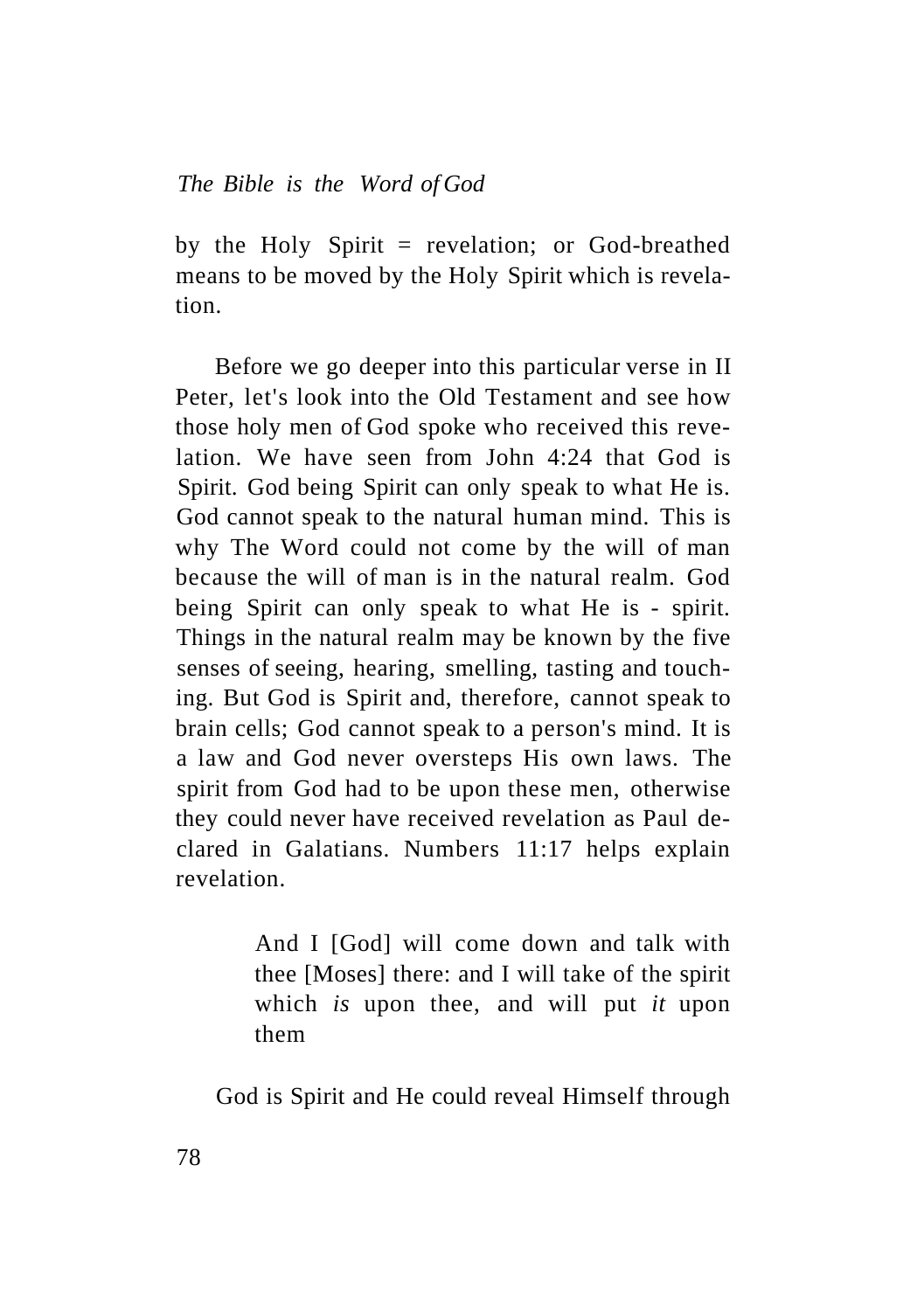the spirit from God which was upon Moses. Then Moses, having a mind, used his vocabulary and wrote the revealed Word of God. That is the exact means by which the Word of God came into being.

A man of God, in Biblical usage, was a man upon whom was the spirit from God, also called the "spirit" of wisdom" because God as Spirit is wise. Joshua was one of these men as told in Deuteronomy 34:9.

> And Joshua the son of Nun was full of the spirit of wisdom; for Moses had laid his hands upon him: and the children of Israel hearkened unto him, and did as the Lord commanded Moses.

Every man in the Bible who wrote the Word of God had the spirit from God on him. There is only one author of the Bible and that is God. There are many writers but only one author. God is the author while Moses wrote, Joshua wrote, Paul wrote, David wrote and many others wrote. God being Spirit spoke to the spirit upon the holy men and told them what He wanted said. Then the men of God used their vocabularies in speaking what God had revealed. "For the prophecy [all that is foretold or forthtold] came not... by the will of man: but holy men of God spake *as they were* moved by the Holy Ghost [Spirit] ." The original, God-given Word literally contained no errors or contradictions. Why? Because God was its author.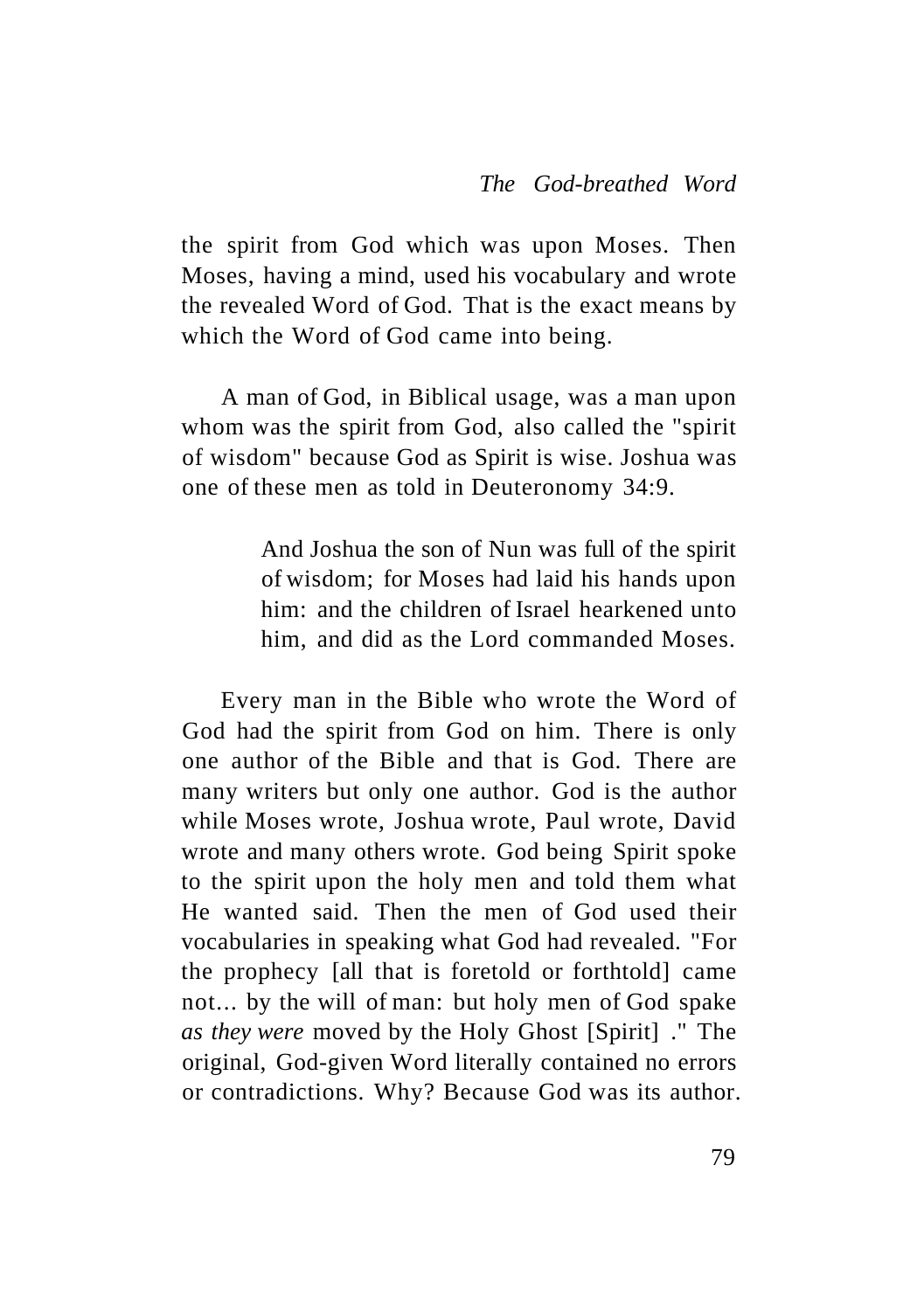*The Bible is the Word of God* 

Holy men simply wrote down what God revealed to them. This is how we got the God-breathed Word. It truly is tremendous.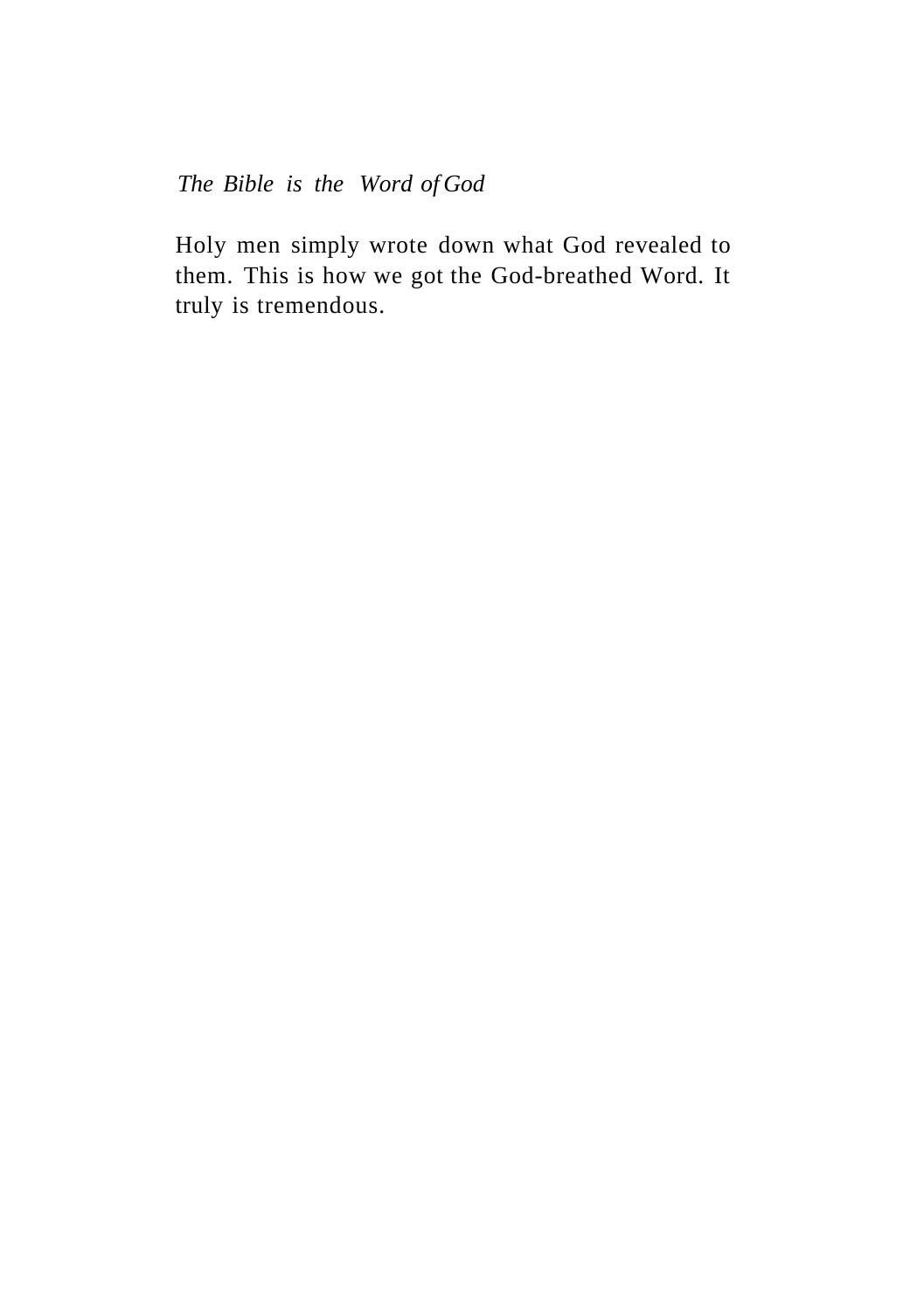### **Chapter Six That Man May Be Perfect**

After establishing how the Word of God came into existence, the next step in our building process is to find out what is the function of His Word. Let us look again at II Timothy 3:16.

> All scripture *is* given by inspiration of God- [God-breathed], and *is* profitable for doctrine, for reproof, for correction, for [which is] instruction in righteousness.

All Scripture from Genesis to Revelation is profitable. The Scripture does not put you in the red; it keeps you in the black. What is it profitable for? It *"... is* profitable for doctrine, for reproof, for correction, for instruction in righteousness." All Scripture is profitable in three areas: (1) doctrine, which is how to believe rightly; (2) reproof, which is to rebuke at the places where we are not believing rightly; and (3) correction, which is to put us back to right believing. The entire Word of God will do just that. It will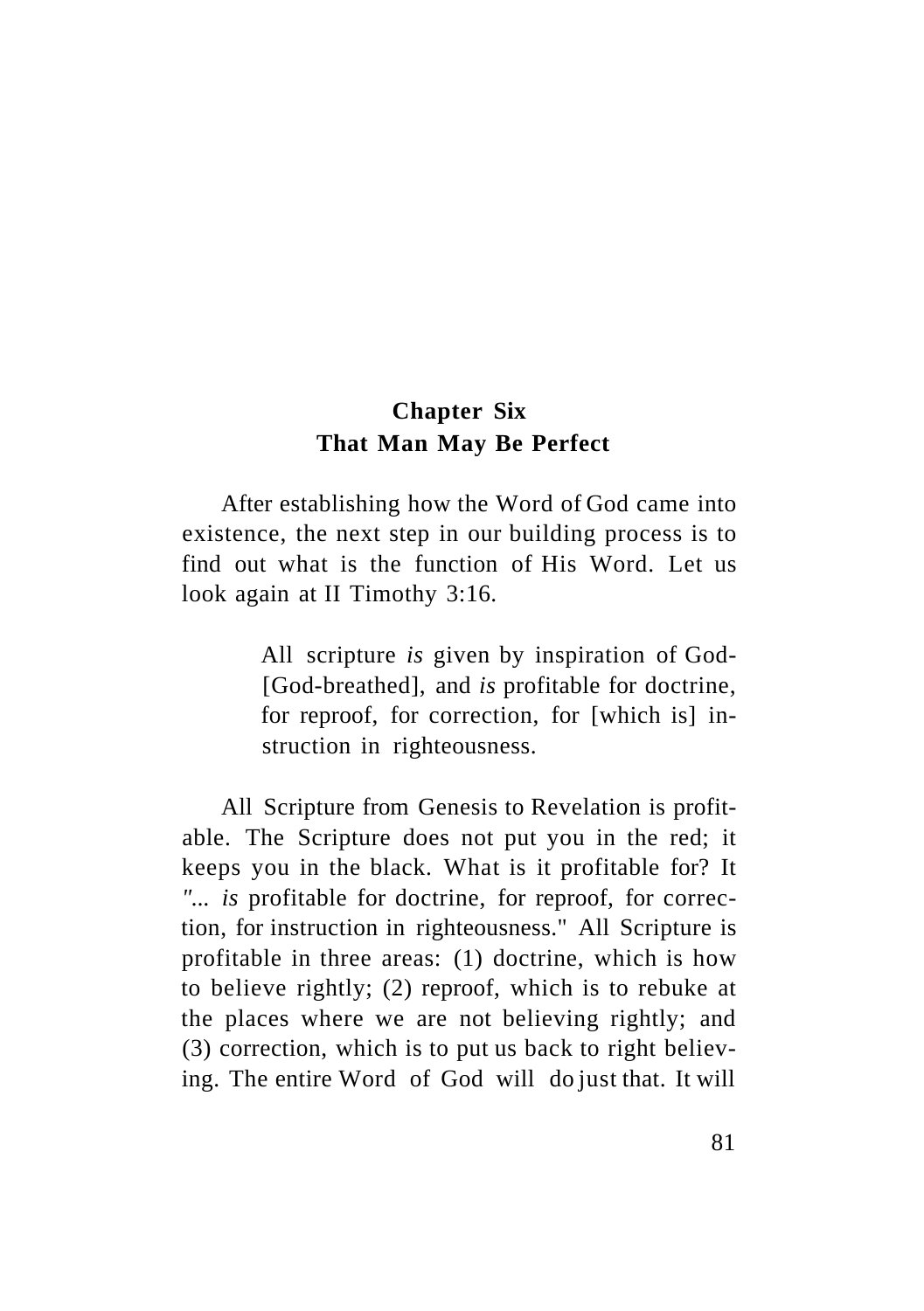teach us how to believe rightly, it will reprove us at the places where we are believing wrongly, and it will correct us so that we can again believe rightly. All three of these are "instruction in righteousness."

Many times a critic of the Bible comes along and says, "Well, the Bible is not true. I feel that there are too many contradictions; the Bible really is just another book among the rest of them." This is not the testimony of the Word of God. The testimony of the Word of God is that all Scripture is God-breathed and is profitable for doctrine, which is to teach us how to believe rightly, how to believe positively. If we are going to tap the resources for the more abundant life we must know how to believe rightly. To the people who say that the Bible has lots of error in it, I would like to state that the true Word of God is accurate from Genesis to Revelation. The errors have come in by man propounding those errors. Men have brought their opinions and desires into The Word. When men come and say that they do not believe the Bible, we must remember that the Bible was never written for the unbeliever, the agnostic, or the infidel; the Bible was not written for the God-rejectors and the God-deniers. The Bible was written for men and women who want to find answers. The Word of God is given to men and women who want to tap resources for the more abundant life. This is why the critic who comes from the outside to the Word of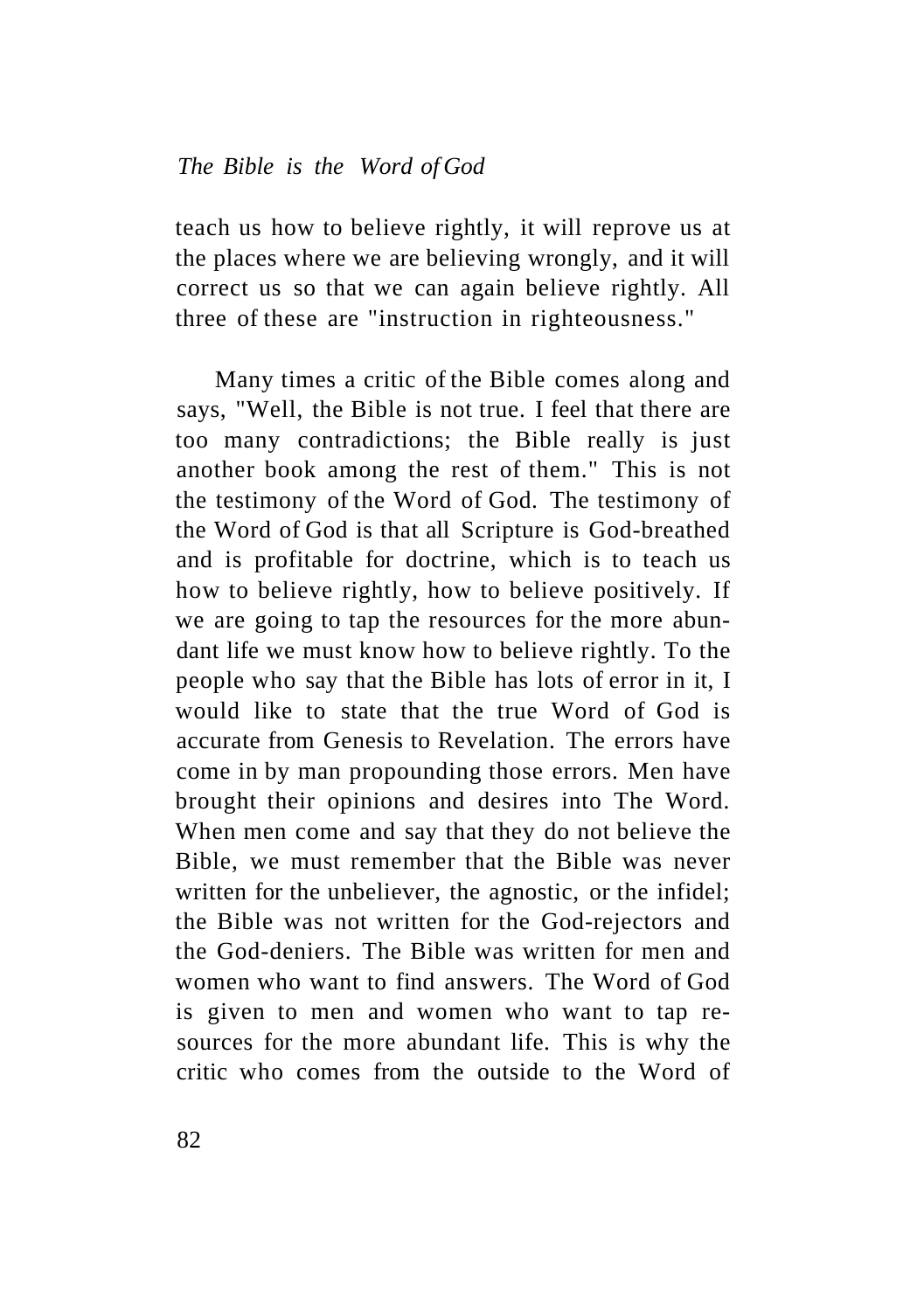God has no footing to stand on to judge The Word because The Word has already judged him.

The Bible was written so that you as a believer need not be blown about by every wind of doctrine or theory or ideology. This Word of God does not change. Men change, ideologies change, opinions change; but this Word of God lives and abides forever. It endures, it stands. Let's see this from John 5:39. "Search the scriptures ..." It does not say search Shakespeare or Kant or Plato or Aristotle or V.P. Wierwille's writings or the writings of a denomination. No, it says, "Search the scriptures .." because all Scripture is God-breathed. Not all that Wierwille writes will necessarily be God-breathed; not what 'Calvin said, nor Luther, nor Wesley, nor Graham, nor Roberts; but the Scriptures - they are God-breathed.

John 5:39:

Search the scriptures; for in them ... ye have eternal life: and they [the Scriptures] are they which testify of me.

The Scriptures tell us the truth about the Lord Jesus Christ, and about God; this is doctrine - it is right believing.

> John 17:8: For I have given unto them the words which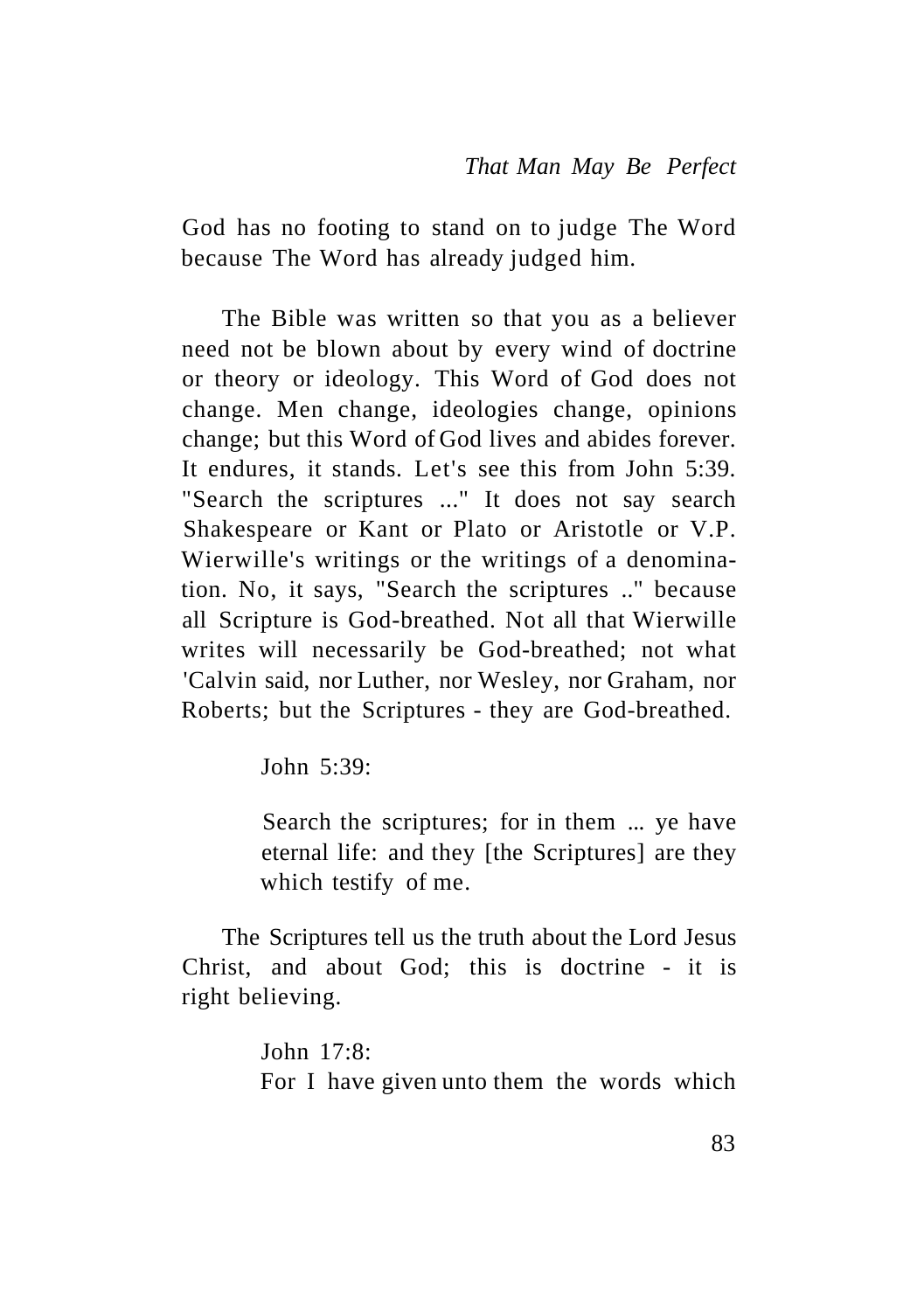*The Bible is the Word of God* 

thou gavest me; and they have received *them,*  and have known surely that I came out from thee, and they have believed that thou didst send me.

Jesus gave them the words which God gave to Him, the Scriptures, the Word of God. John 17:14 says, "I have given them thy word ..." Without the Word of God, which is right believing, you and I could never walk in the greatness of the power of God.

> John 17:17: Sanctify them through thy truth: thy word is truth.

The Word is truth. This is the testimony that The Word gives of itself. Eventually we have to come to the testimony of The Word itself and let it speak. We never bring God's Word down to our level; we always bring ourselves up to the level of God's Word. Never come to the Word of God with your skepticism, your doubt, your opinion. You come to the Word of God and let it speak for itself and then you reevaluate and readapt your living to the integrity and the accuracy of God's Word.

What else does the Scripture do besides give doctrine? It is also profitable for reproof. The Scripture reproves us when we are not believing rightly. The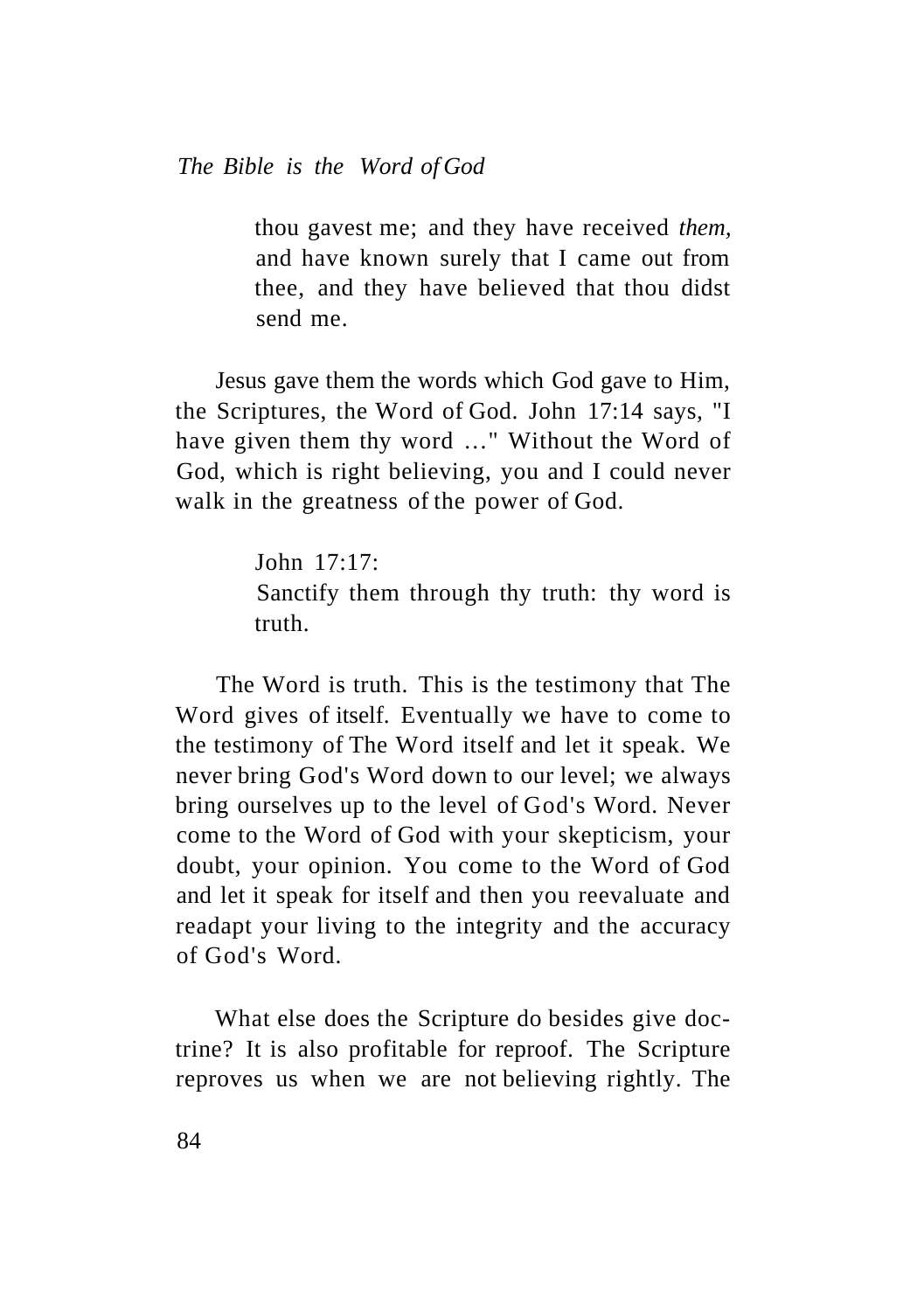Word tells us where we are off; it admonishes us for our wrong believing. No man has a right to reprove any other man. The Word of God has to do the reproving because what I might allow in my life, somebody else might not allow in his life.

Romans 14:22:

Hast thou faith? have *it* to thyself before God. Happy *is* he that condemneth not himself in that thing which he alloweth.

I have experienced people's reproof when they did not like the ties that I wore, to cite one example. I was then moving among circles that taught if you offend somebody by what you do, you should quit doing it. So I got rid of the old tie and found out that the next tie offended someone else. I tried every which way to please people because people were reproving me for wearing this or wearing that. I have come to the place in my life that I am concerned about what God thinks and not what people think. I take my reproof not from what people say, but from what The Word says. These Scriptures are Godbreathed and these Scriptures are profitable for right believing. Where we are believing and acting wrongly, The Word reproves us.

After doctrine and reproof, what is the third thing the Scripture does? Not only does it teach us right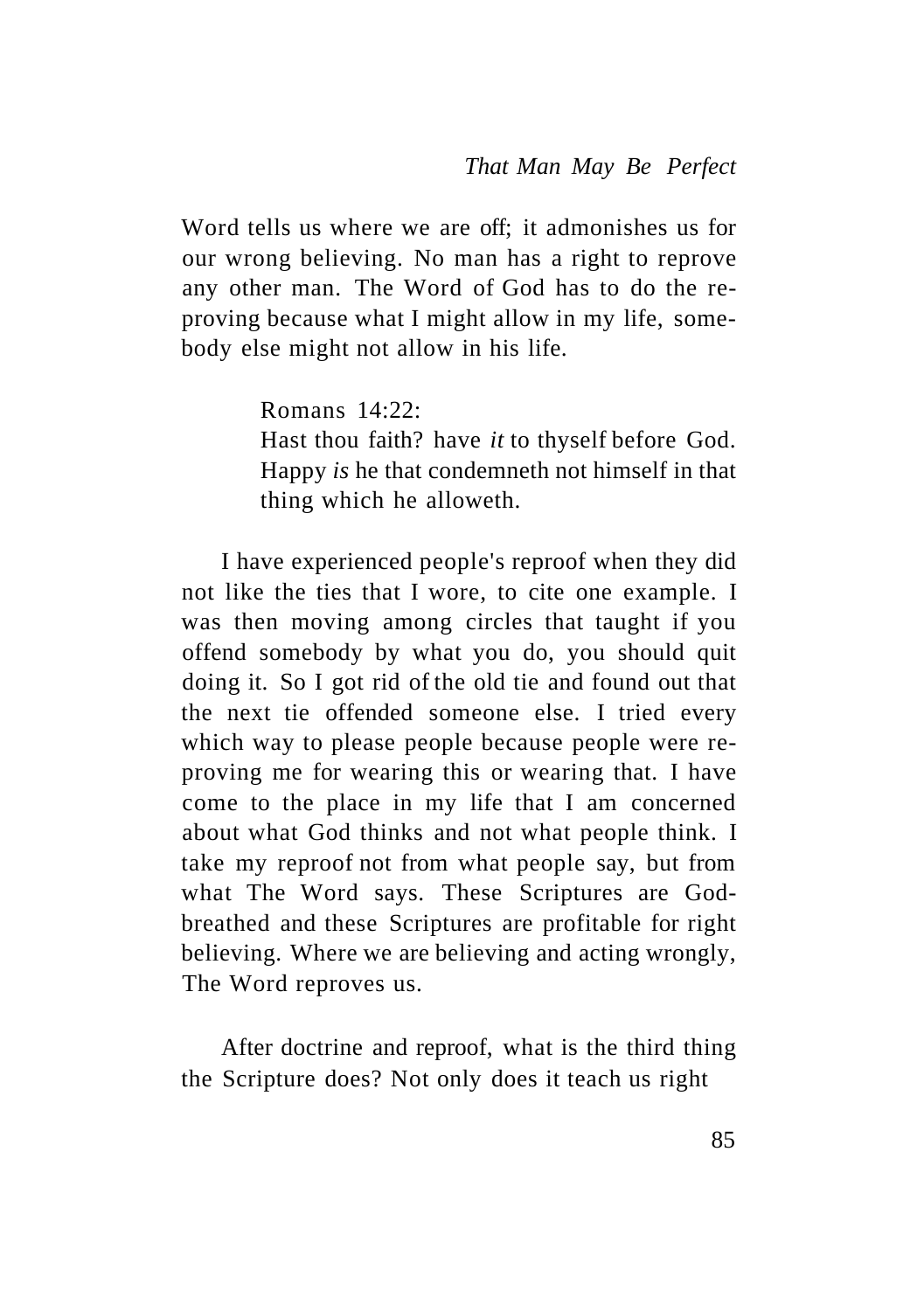believing and reprove us when we are not believing rightly, but it corrects us. The Word of God is profitable to correct us, to bring us back to believing rightly once more. Parents should utilize this technique in training their children. Most of us as parents say, "Don't do that." Seldom do we add the correction and tell them what they ought to do. But that is exactly what The Word does. It tells us where we are believing wrongly; but then it gives the correction and tells us how we can get back to right believing.

There are many examples of correction in the Bible. Take David, for instance. David was off the ball. He found beautiful Bathsheba and then had her husband shot while in the front lines of battle so that he, David, could have Bathsheba as his wife. A few people knew about the sequence of events leading to David's marriage, but nobody had a right to say anything because David was king and every woman in the kingdom was technically the property of the king or belonged to the king. However, there happened to be a little prophet whose name was Nathan with whom God had a conversation. One time God said to Nathan, "Nathan, you go over and tell David that he has sinned." And Nathan said, "Oh, Lord, not me. I don't want to go to David because old David is handy at chopping off heads." But the Lord insisted, "You go over and tell him about a man who had many sheep and his neighbor had just one little lamb and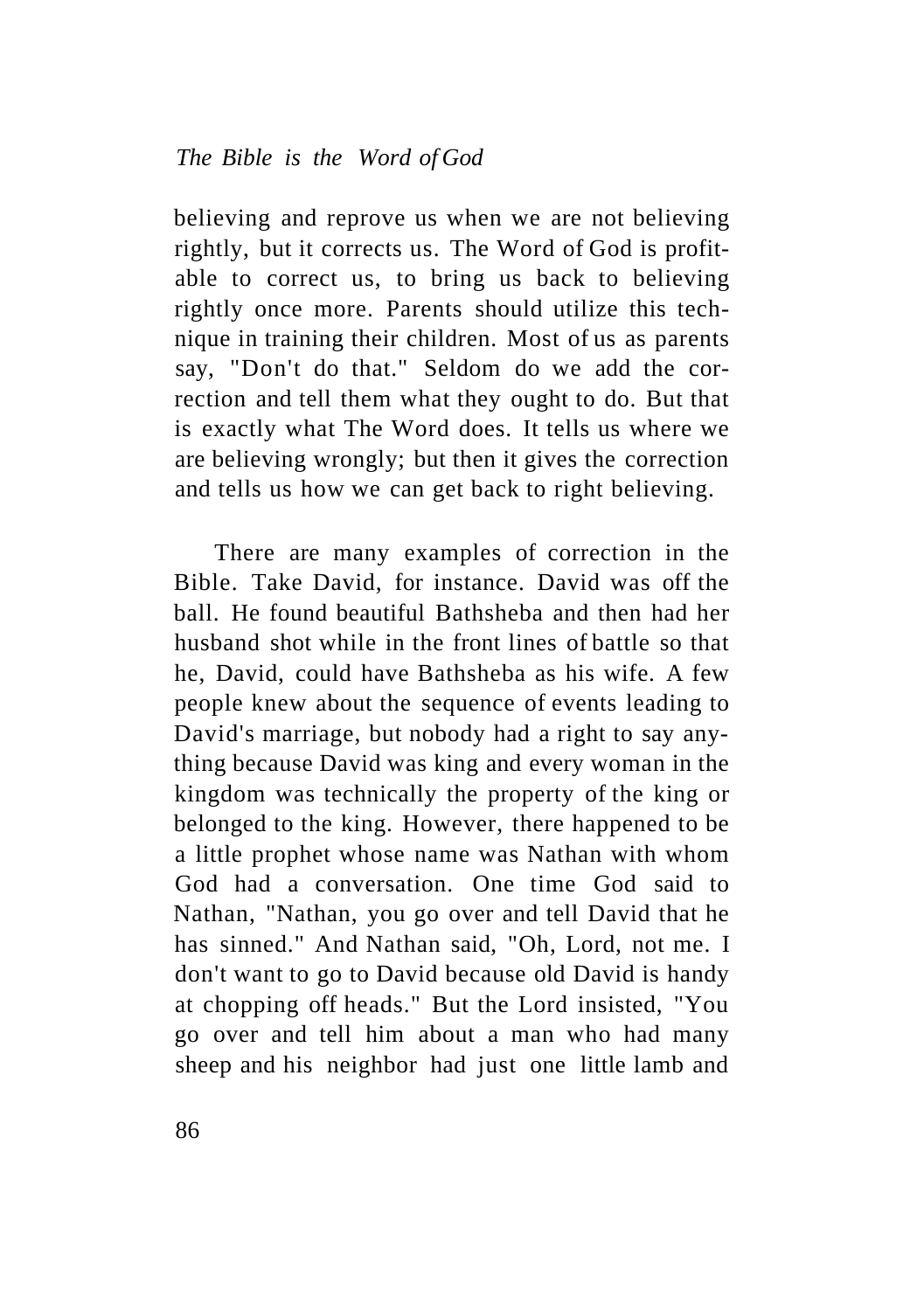that little lamb was so precious to him that he took it to the table with him and he took it to bed with him; he mothered it in his bosom. You tell him that story. Tell him how the rich man once had a visitor. And instead of taking one of his own sheep to feed his visitor, the rich man went over to the neighbor and picked up his one lamb and butchered it."

So Nathan went to see David and he said, "King David, something terrible happened in this kingdom. A rich man had company coming, and do you know what this man did? He went over to his neighbor and got that one little lamb that was so precious, the only thing the poor neighbor had, and he brought it to his home and slaughtered it." Nathan told David the whole story. David became very angry and he said to Nathan, "You tell me who the man is. Give me his name and I'll have his head chopped off." Nathan looked David right in the eye and he said to him, "You are the man."

How would you like to have been Nathan? If Nathan had gone down there with any other story, do you know what would have happened to him? David would have had Nathan beheaded. But God told Nathan what to say so that David would trap himself. The moment David said, "Let me know who it is," Nathan said, "You are the man." At that moment David recognized the truth of what Nathan was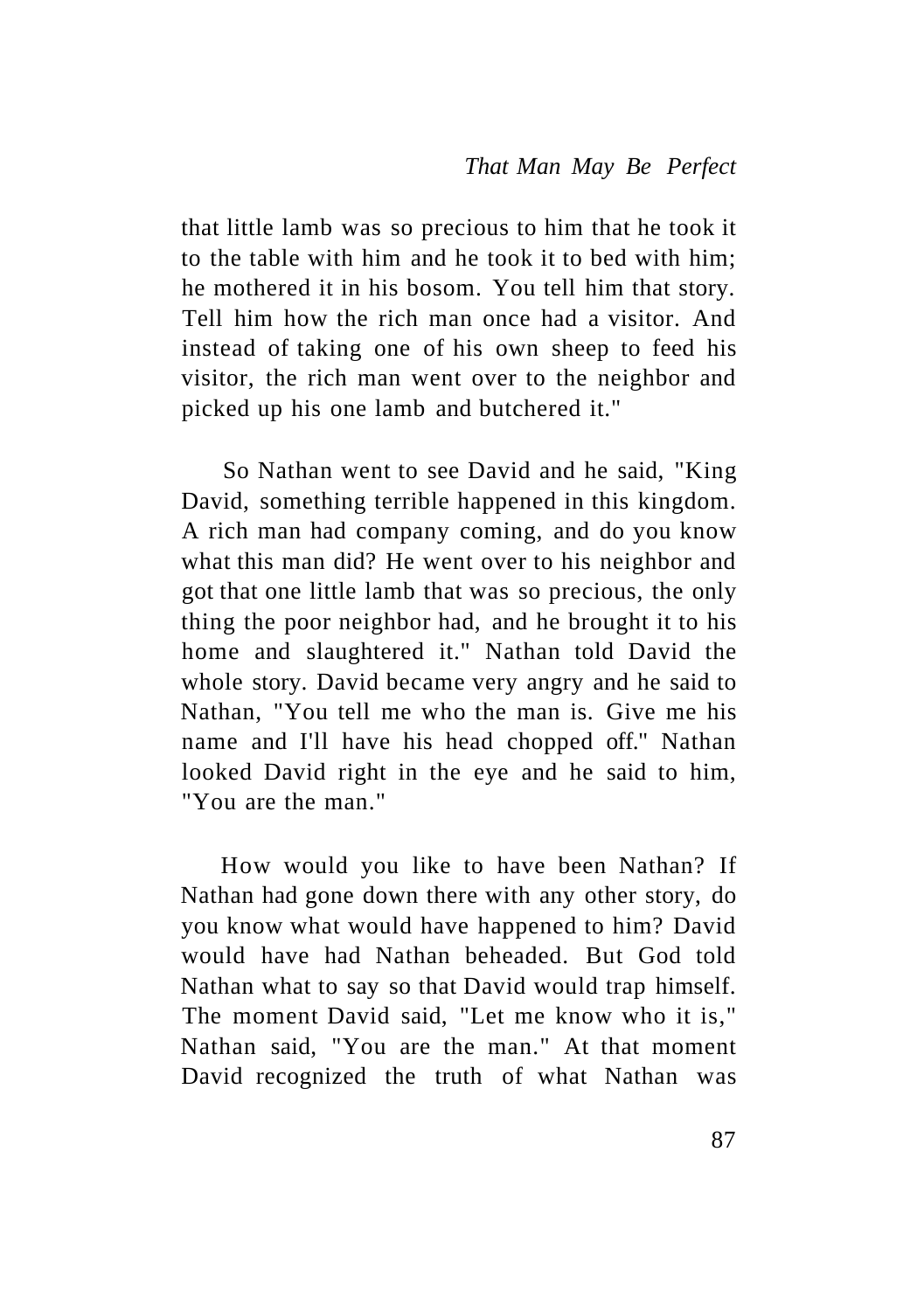bringing from God and David said, "Well, I am sorry." He turned to God and asked God to forgive him. Then it says in the Word of God that David was a man after God's own heart. He was not after God's heart when he was out fooling around with Bathsheba and having Uriah killed; no, but when he was back in line, David was a man after God's own heart. When we rightly divide The Word and we walk in the power of it - then we are men and women after God's own heart.

So all Scripture is God-breathed, profitable for doctrine - right believing, for reproof - reprimanding when we are believing wrongly, and for correcting us - for putting us back in line for God. This is instruction in righteousness. Isn't that a tremendous verse of Scripture when we examine it closely to see the greatness of God's Word.

After having the function of God-breathed Scripture - doctrine, reproof, and correction which are instruction in righteousness - disclosed in one concise verse, God follows with the next line in II Timothy 3 by giving the purpose of the God-breathed Word.

II Timothy 3:17:

That the man of God may be perfect, throughly furnished unto all good works.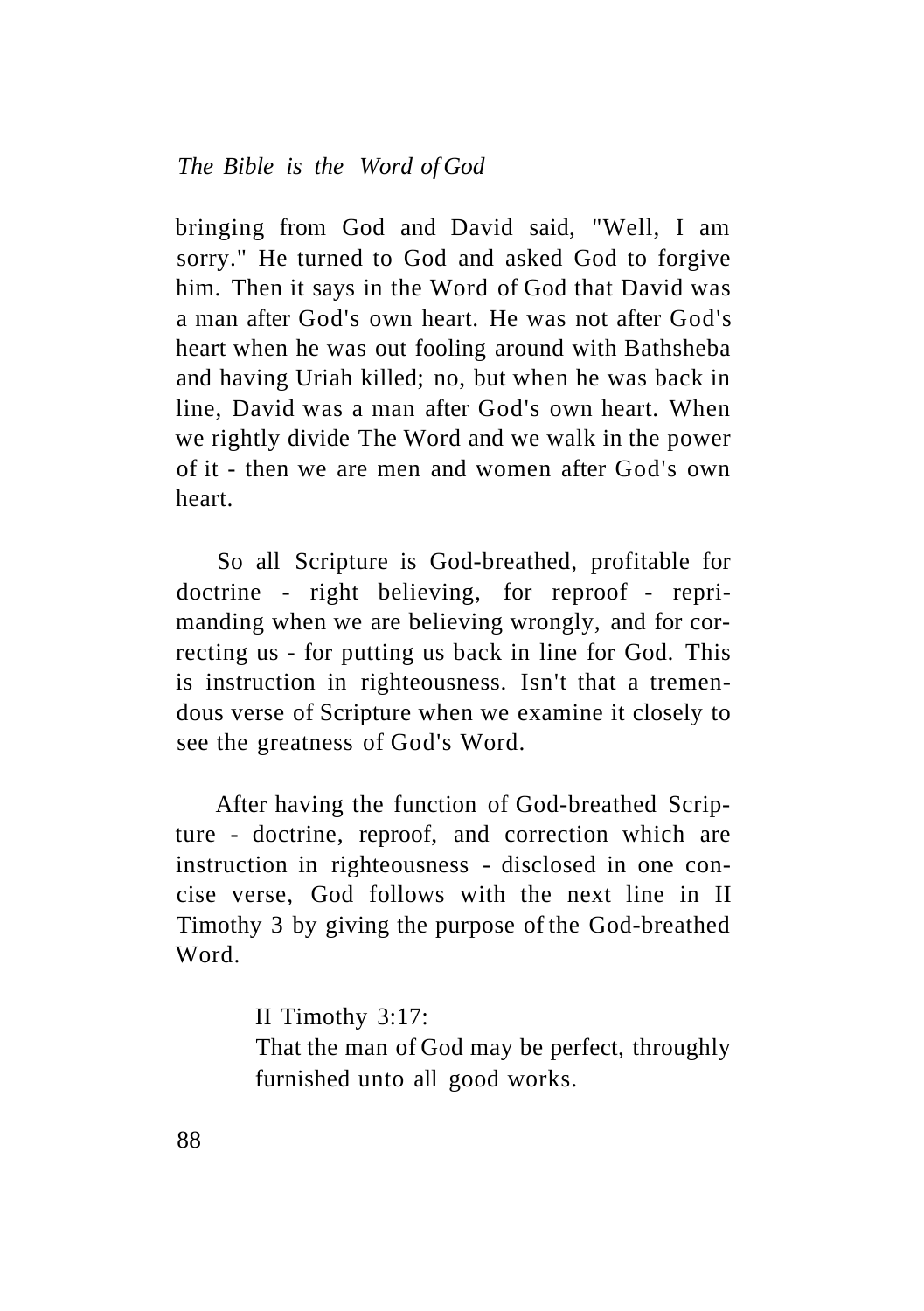The purpose, as it says, is "that the man of God Let us see who is a man of God. The word "man" in this usage means "one who is a spokesman for God, one who speaks for God."

Deuteronomy 33:1 :

And this *is* the blessing, wherewith Moses the man of God blessed the children of Israel before his death.

Moses was a man of God because he spoke for God. Deuteronomy 18:15 reads,

> The Lord thy God will raise up unto thee a Prophet from the midst of thee, of thy brethren, like unto me; unto him ye shall hearken.

Moses was this man of God. He was a prophet, one who speaks for God. The greatness of this is that every time that a believer speaks the accuracy of God's Word, he is like a man of God. When you speak the accuracy of God's Word, you are as a man of God. When we speak His Word, we are speaking as though God Himself were speaking.

God's purpose is "that the man of God [the one who speaks for God], may be perfect ...." Somebody may come along and say fect." The Word of God says we are to be.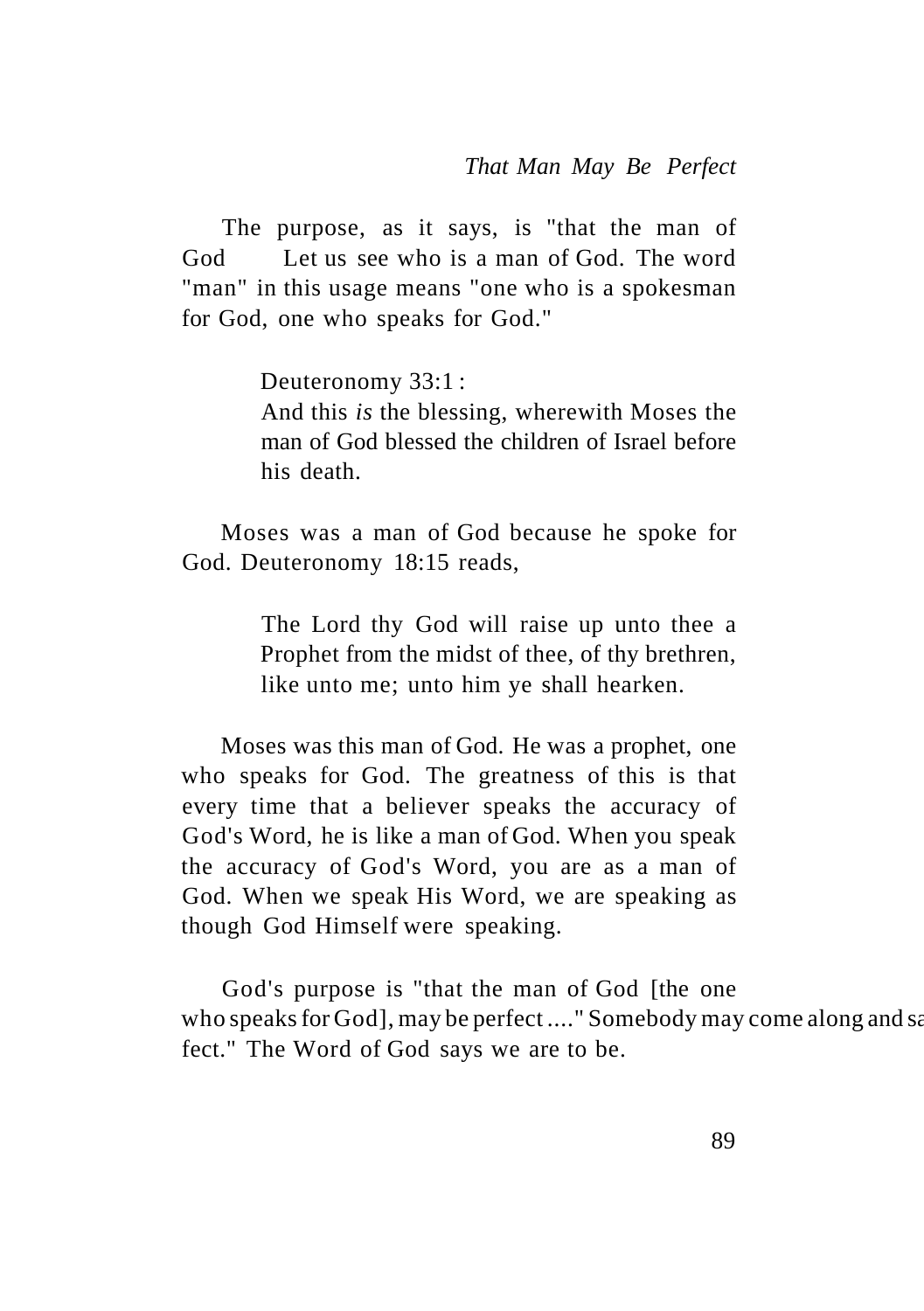The Greek word for "perfect" is used only this one time in the Bible which makes it especially interesting in Biblical research and accuracy. The word "perfect" is the Greek word *artios* used as an adjective. *Artios* is defined in two ways. One way is describing a ship when it is equipped for its voyage, having on it everything needed to make a successful trip. Whenever that ship is so perfectly outfitted that it lacks nothing, then the word that is used in Greek is *artios.* The other usage of *artios* regards the ball-and-socket joint. As the ball of the hip fits into the socket, for example, is called *artios.* If one should have even the tiniest foreign particle in the ball-and-socket joint of the hip, the pain would be excruciating.

God's Word declares the purpose of the Word of God is that the man of God may be perfect, without one foreign body there to cause a blemish. The purpose is for the man of God to be so perfect that he has everything that is ever needed in every situation, not lacking one thing. He is completely prepared for a successful voyage.

Then in II Timothy 3:17 comes the next word: "That the man of God may be perfect, throughly .." The word is "throughly," not "thoroughly." I have asked hundreds of people in classes to read this verse of Scripture, and 99 out of 100 will read that word "thoroughly." When we do not read what is written,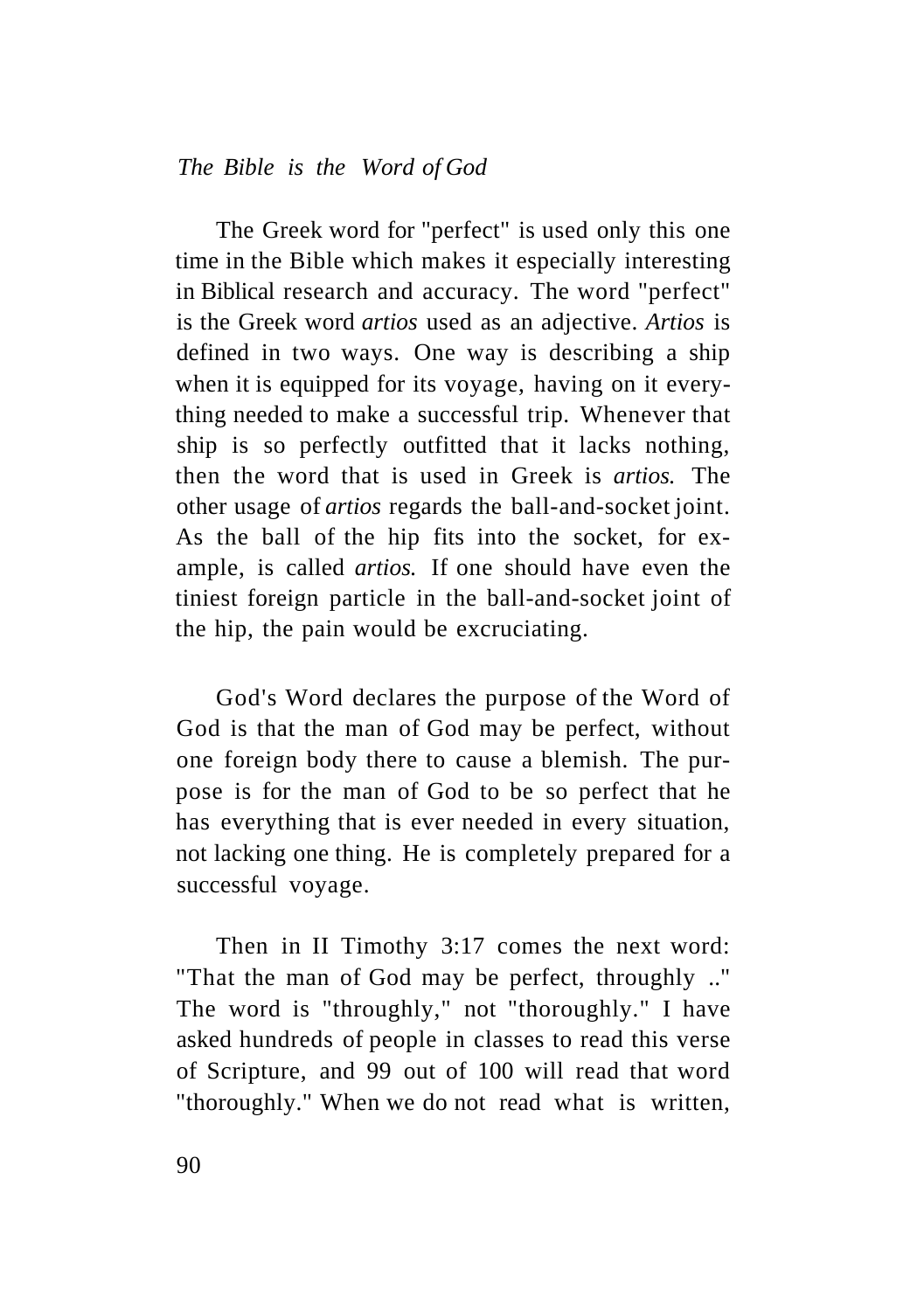how can we expect to understand the Word of God? People are constantly reading into it. Our minds project rather than read. It is basic that we read what is written. II Timothy 3:17 does not say "thoroughly;" it says "throughly." You may ask, "What is the difference?" You see, I can wash hands thoroughly, but I cannot wash my hands throughly. "Throughly" implies an inside job whereas "thoroughly" is for the external. The purpose of the Word of God is that the man of God may be perfect, not on the outside, but on the inside.

If the word "thoroughly" is in your Bible, it is a proofreader's oversight. If it were typed accurately, the word would always be printed "throughly" One cannot have perfection on the outside unless he first has perfection on the inside. The purpose of the Word of God is that the man of God may be perfect on the inside as a starting point.

"That the man of God may be perfect, throughly furnished ..." At this point, the translation has failed to communicate the impact of this verse. The word "furnished" is from the same root word in Greek as the word "perfect." The Greek word for "perfect" is *artios;* the Greek word for "furnished" in II Timothy 3:17 is *exartizo. Exartizo* is a verb whereas *artios* is an adjective. Literally it says, "That the man of God may be perfect, throughly perfected ..." Not only is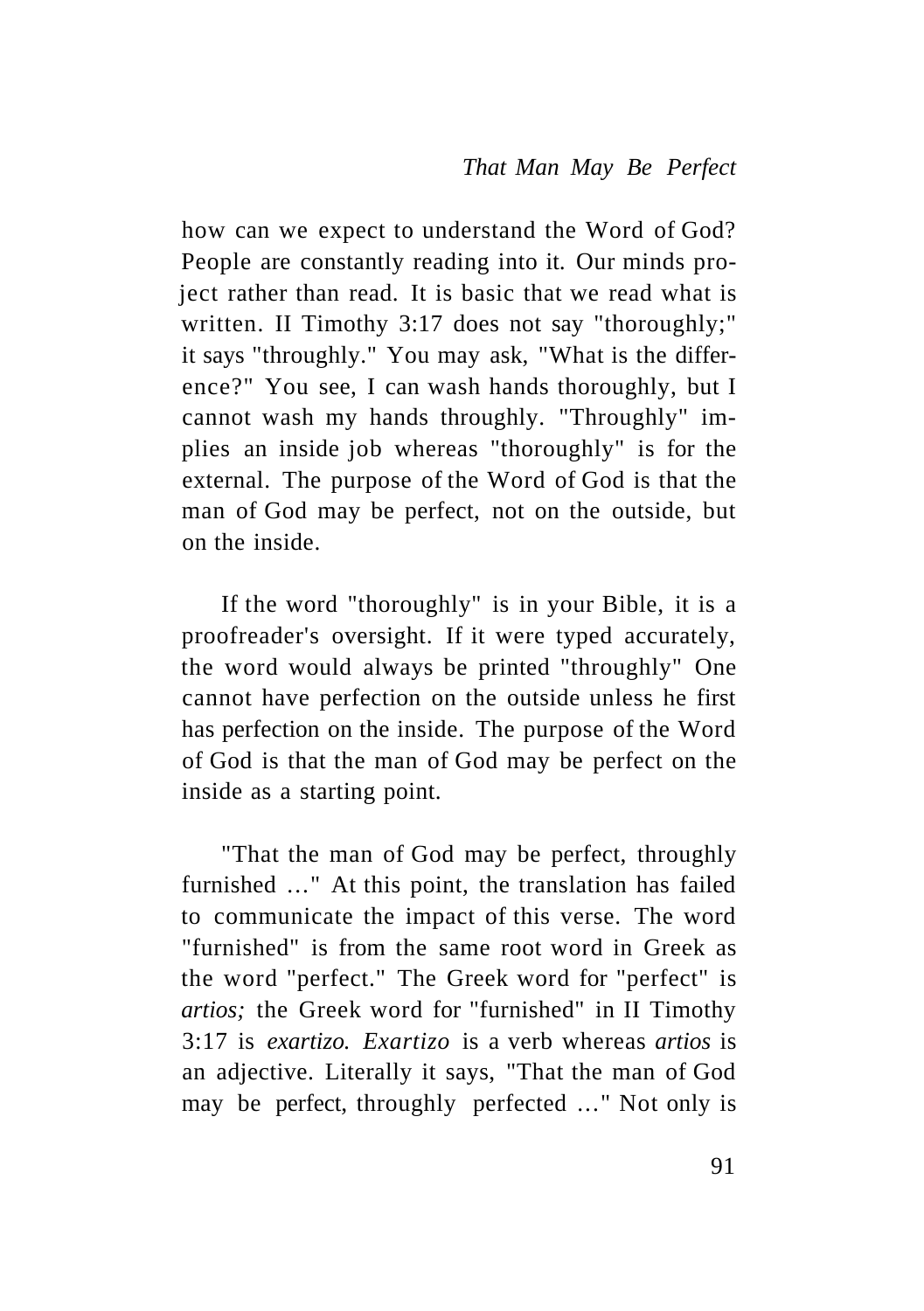*The Bible is the Word of God* 

the man to be perfect, but he is to be through and through and throughly perfected.

In two short verses of Scripture, The Word tells us both its own function and its purpose.

II Timothy 3:16,17:

All scripture is given by inspiration of God, and *is* profitable for doctrine, for reproof, for correction, for instruction in righteousness:

That the man of God may be perfect, throughly furnished unto all good works.

What a foundational revelation to our study and understanding of the Word of God!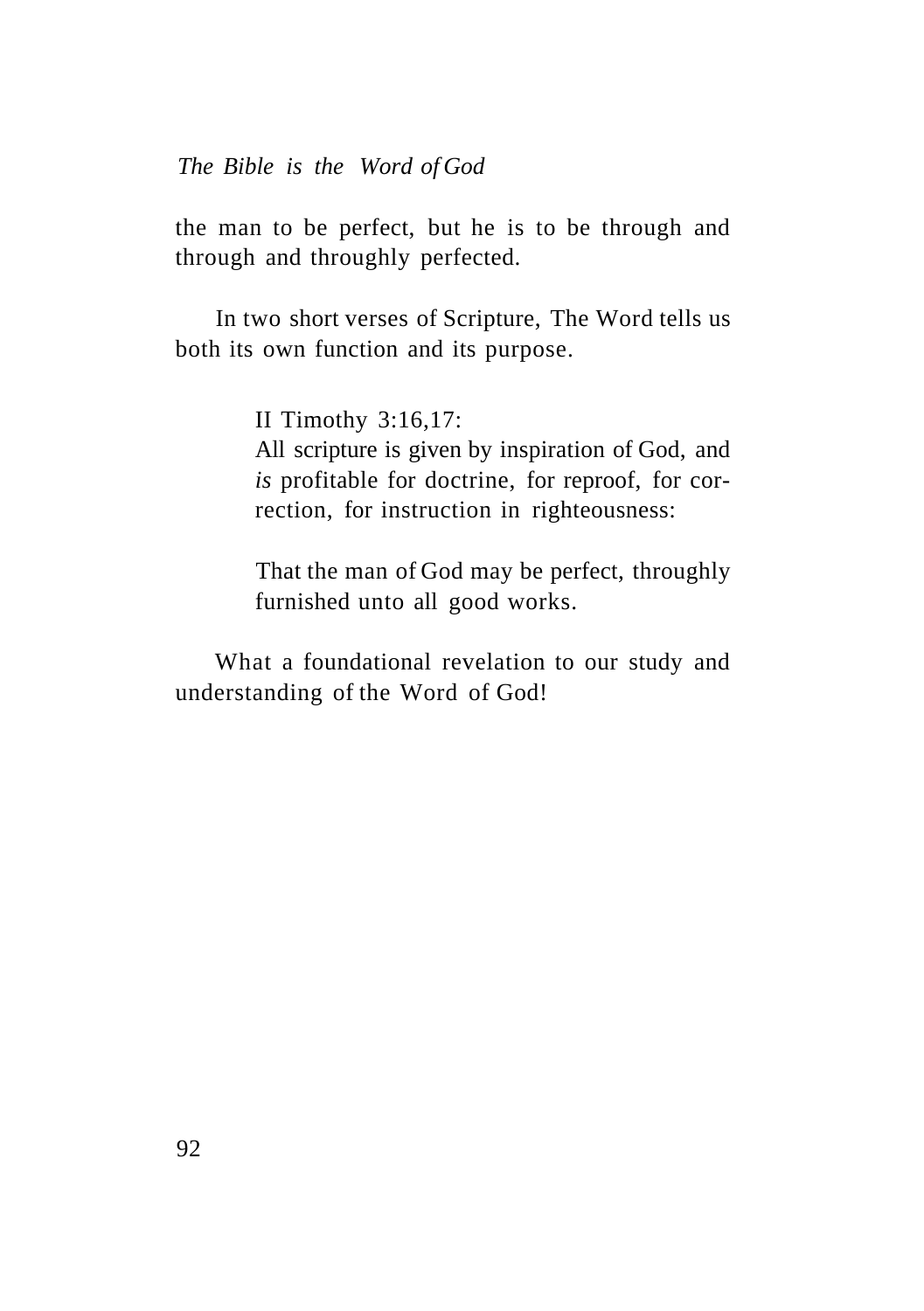## **Chapter Seven Man Shall Not live By Bread Alone**

Man's basic spiritual problem is not believing the integrity of the Word of God. Very few people believe that the Word of God is accurate, that it means what it says and that it says what it means. Thus man is in a constant dilemma in his quest for truth; he has no touchstone for truth because he will not go to The Word and study its integrity and accuracy.

In Matthew 4:4 the Word of God declares,

... It is written, Man shall not live by bread alone, but by every word that proeeedeth out of the mouth of God.

Notice the words "out of the mouth of God." God has been attributed a human characteristic, but God does not have a mouth. Again the figure of speech is condescensio, the Holy Spirit's marking for emphasis.

Man cannot sustain himself solely on a diet of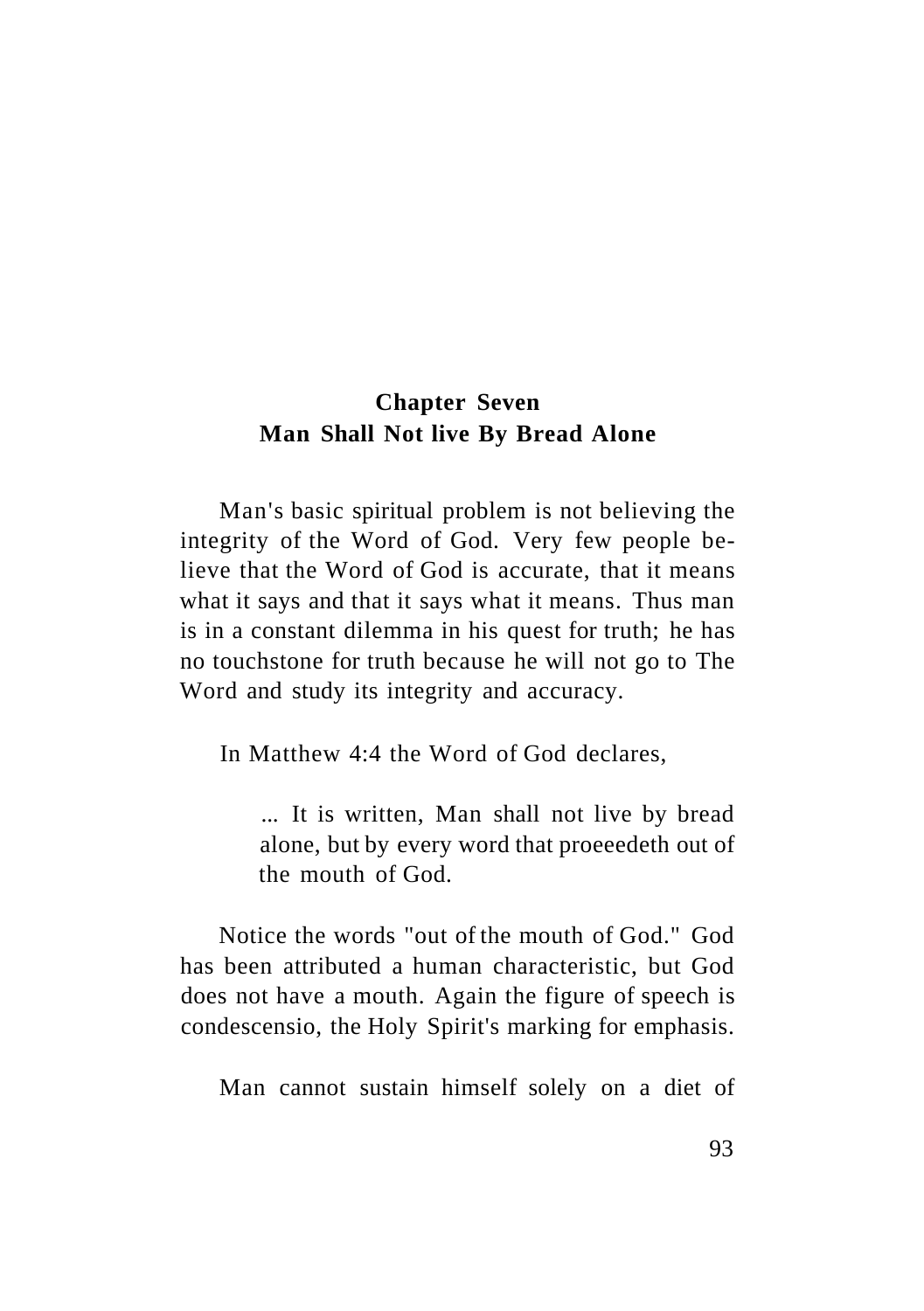physical food; he needs Ms food supplemented by every word that comes from God. Man cannot live by words that come from men, from different writers, from different theologians or from different church groups, but by words that come from God.

Man does need physical food for the maintenance of Ms physical body. But a man has more than just his physical body to care for. A man's soul needs nourishment also. Man's soul cannot be sustained by mashed potatoes, gravy and steak. Matthew 4:4 declares that man shall live not only by bread "but by every word fl.." He needs not just a word here and a word there; not one verse here and another verse there; "but by every word that proeeedeth out of the mouth of God." The Word of God is that food required by man so that he may renew his mind and thereby manifest the more abundant life.

Spiritual weakness and spiritual inability can be due only to an improper diet, that is, the neglect of the Word of God. For the most part, spiritual anemia caused by the neglect of the Word of God may today be attributed to the fact that the Bible is not understood when read. The Bible is not understood because we have never been taught how to understand it. Who has taught us figures of speech? Who has taught us what revelation is? Who has shown us the accuracy of The Word? That is why we have stories about the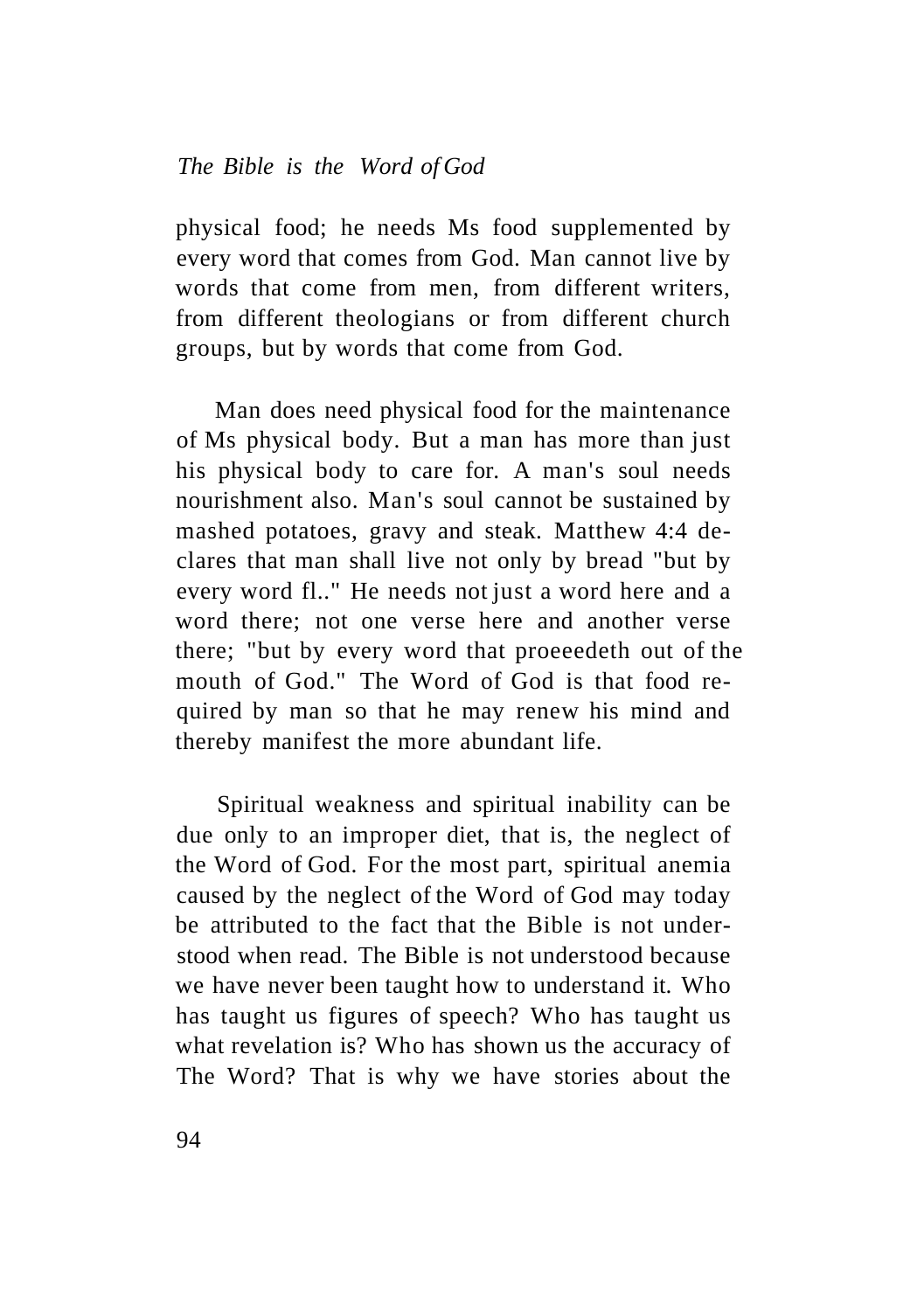dust-covered Bible. One cannot really blame people for this. The blame should lay with those of us who have been preachers and teachers because we have not communicated The Word to today's man.

But what about the people whose Bibles are not dust covered and neglected, and yet they are still spiritually weak? Their spiritual malady must be caused by wrong usage of God's Word. The improper usage means that the Word of God is not being rightly divided. Some of us have been instructed to read the Bible at least once a day; but when we are through reading our daily Scripture, what do we know? We have not learned anything because we have not understood it. What happens when people fail to understand The Word? They succumb to all the doctrines and theories of man. These spiritually-hungry people are blown around from pillar to post with each new philosopher or new idea. The fleeting shadows of a few great names rather than the Word of God hold people spellbound. Far too many people believe what they have received from man and then endeavor to have their beliefs corroborated by going to the Bible and selecting Scriptures to substantiate their ideas.

A woman once wrote to me regarding one of our broadcasts. She had appreciated my preaching because it agreed with what she thought Suppose the teaching had been The Word and that it had disagreed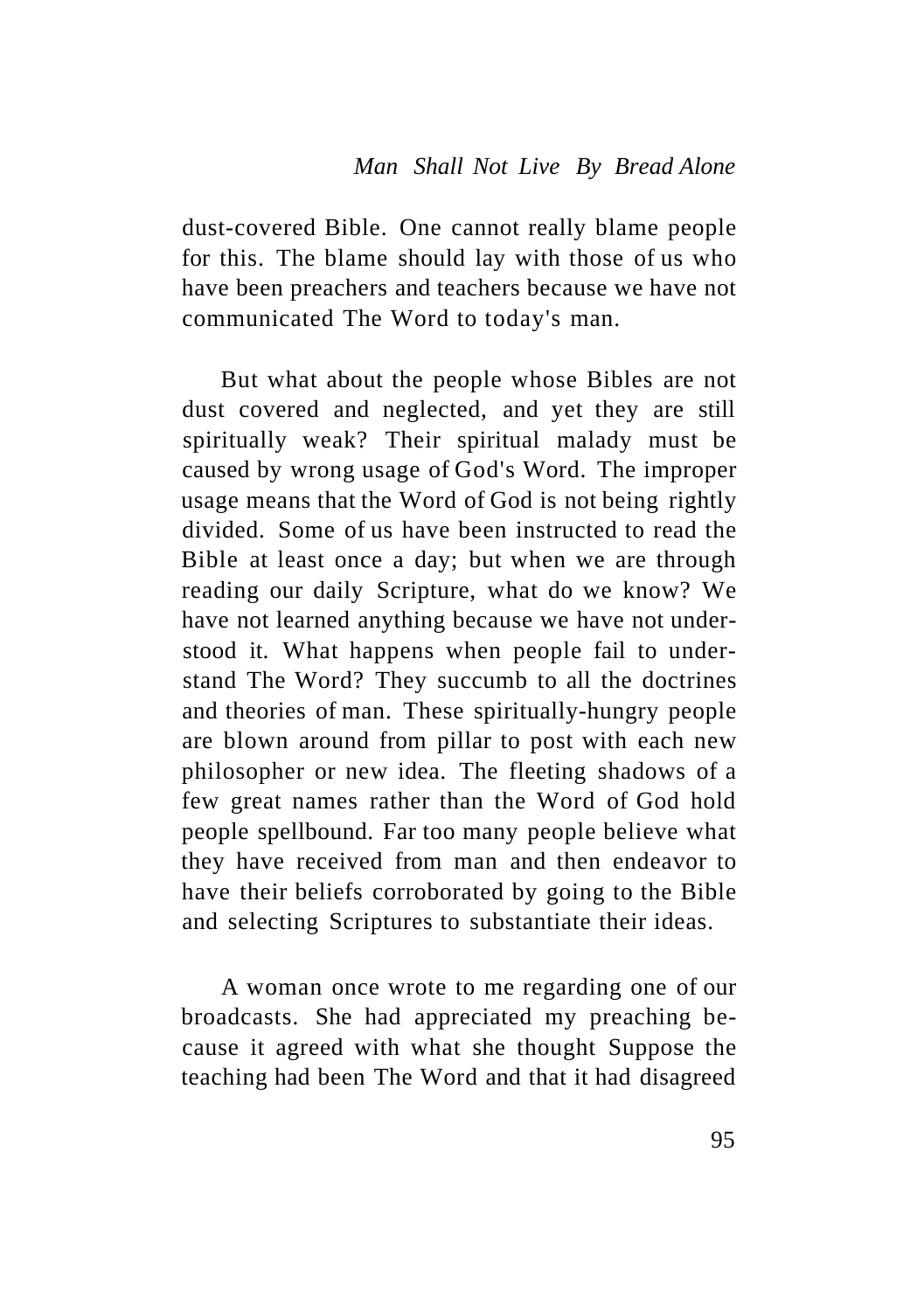with what she thought. Would her beliefs have changed the Word of God? Whether or not we believe, it is still God's Word.

Several years ago I was teaching a class in a Southern state. After the second session a man came to me and said, "I think that this is the most logical Biblical teaching I have ever heard, but," he said, "it is upsetting me because I have always held other opinions and I do not want to change my mind. You are confusing me." This gentleman did not finish the class because he already had his mind closed. That was his privilege, but God's Word is still Truth whether or not we believe it.

When two parts of hydrogen and one part of oxygen are sparked together, water is going to result. I do not care whether you pray or do not pray, whether you are Christian or non-Christian, whether you believe or you do not believe; it does not make any difference because the law is that two parts of hydrogen and one part of oxygen is water. God's Word is as infallible as that. This is why we should honestly come to the point that we allow the Word of God to take pre-eminence in our lives no matter what ideas, no matter what theories, no matter what opinions we may have held. We must come to The Word, let The Word speak, and then adjust our thinking according to the integrity and the accuracy of The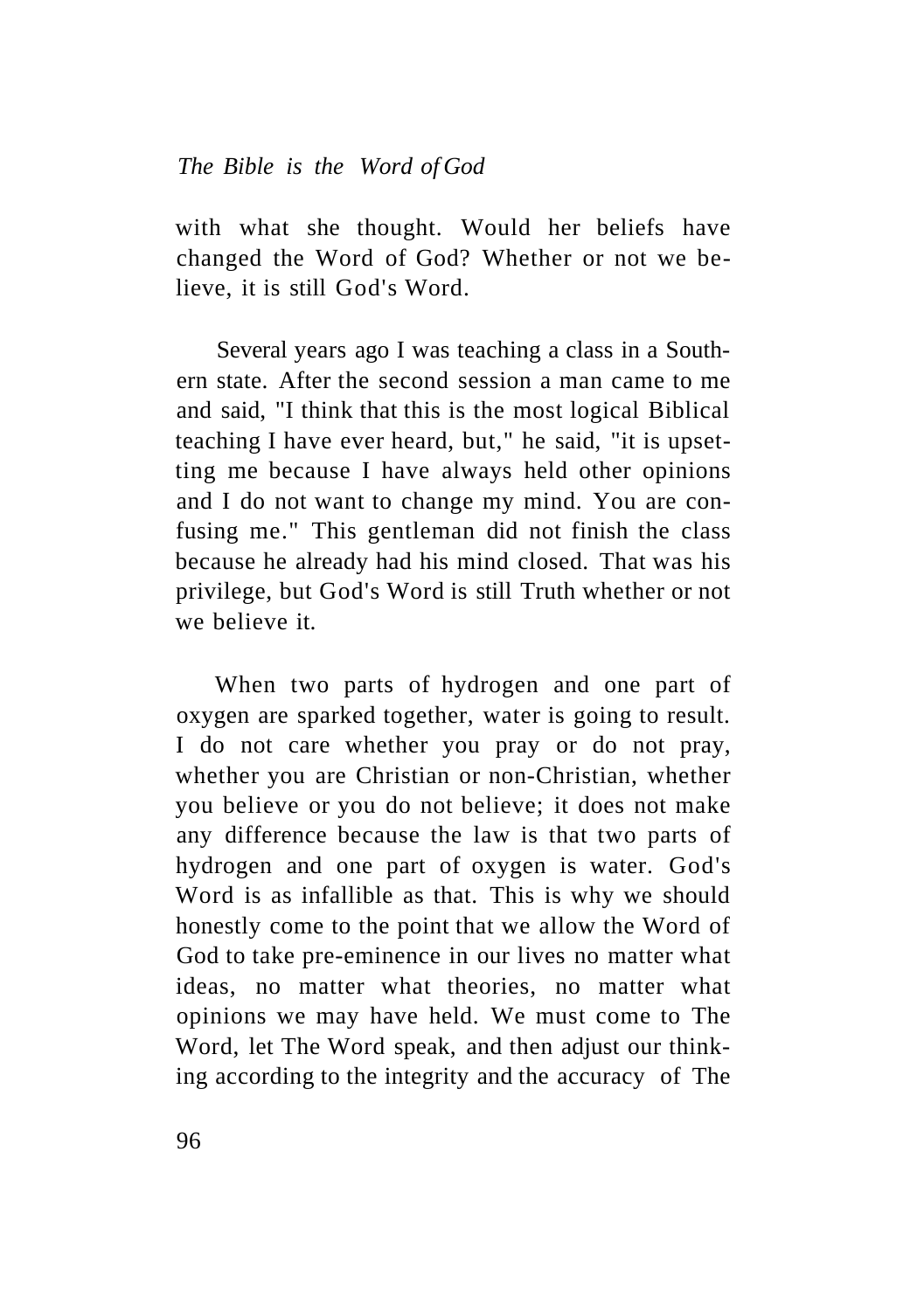Word. After we have let The Word speak, we must accordingly harmonize our beliefs, our actions and our living.

II Peter 1:3 says about The Word,

According as his [God's] divine power hath given unto us all things that *pertain* unto life and godliness, through the knowledge of him that hath called us to glory and virtue.

God by His divine power has given unto us all things that pertain unto life and godliness. If we want the things that pertain to life and godliness, we have to go to God's Word. If one plays football, he must go by the rules of the game of football. So logically, if we want to know God's will, where do we go? To the commentary, to the theologians, to the encyclopedia, or to last Sunday's sermon? No. We go to the Word of God.

I Thessalonians 2:13:

For this cause also thank we God without ceasing, because, when ye received the word of God which ye heard of us, ye received *it* not *as*  the word of men, but as it is in truth, the word of God, which effectually worketh also in you that believe.

They received the Word of God which they heard of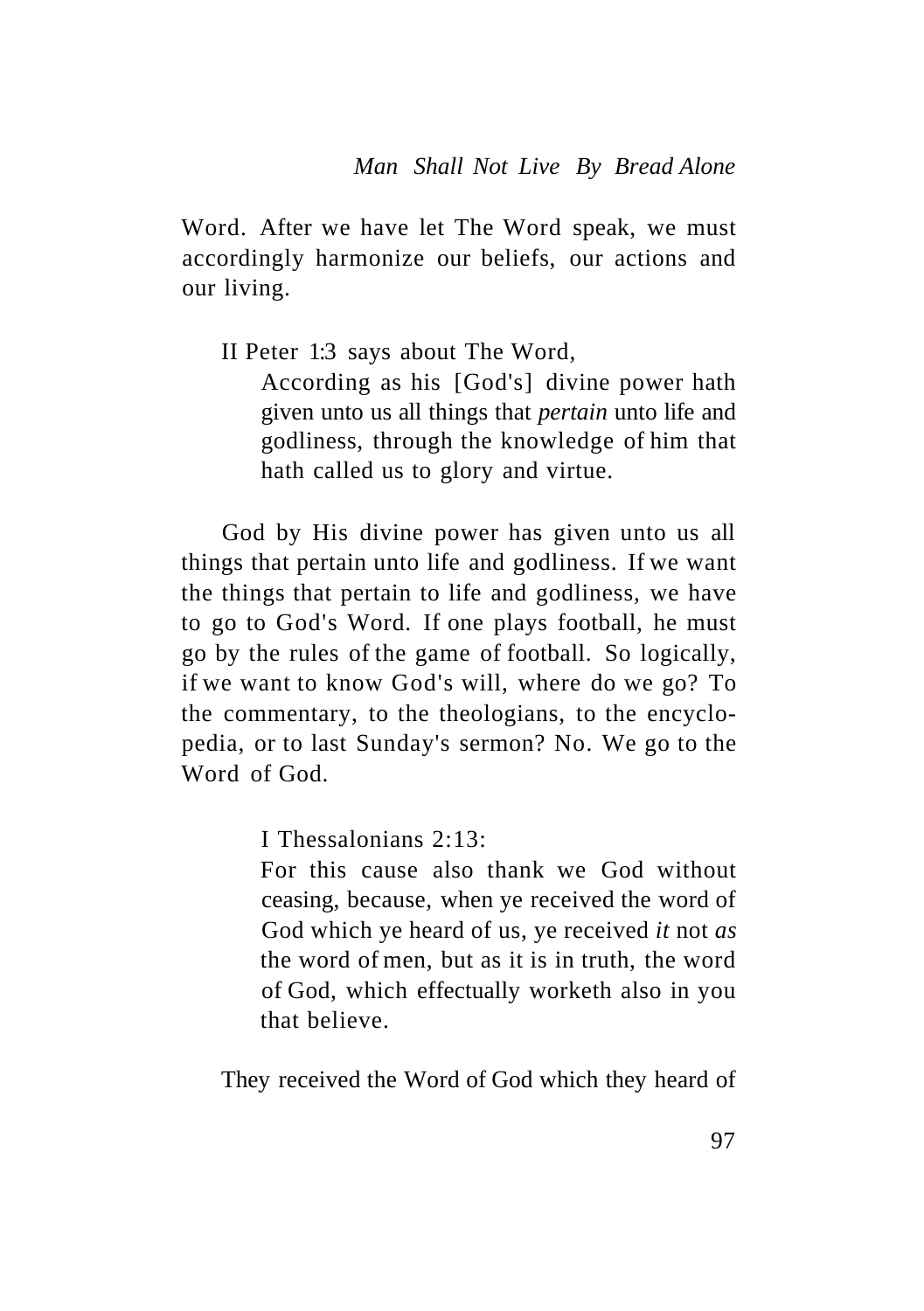*The Bible is the Word of God* 

Paul. People could have said, "That is just Paul talking," but they did not. Paul says that the Thes $\neg$ salonians "received the Word of God which ye have heard of us ... not as the word of men, but as it is in truth, the word of God, which effectually worketh also in you that believe."

The Word declares of itself in Psalms 12:6,

The words of the Lord *are* pure words: *as* silver tried in a furnace of earth, purified seven times;

If the Bible has the words of the Lord then these words must be undefiled and absolutely pure. They are "... *as* silver tried in a furnace of earth, purified seven times."

> Psalms  $119.162$ I rejoice at thy word, as one that findeth great spoil.

Do you rejoice at The Word as one who finds great spoil? Would you rejoice at The Word as much as you would if you found a thousand dollars?

I Corinthians contains another testimony from the Word of God regarding the integrity of God's Word.

> I Corinthians 2:13: Which things also we speak, not in the words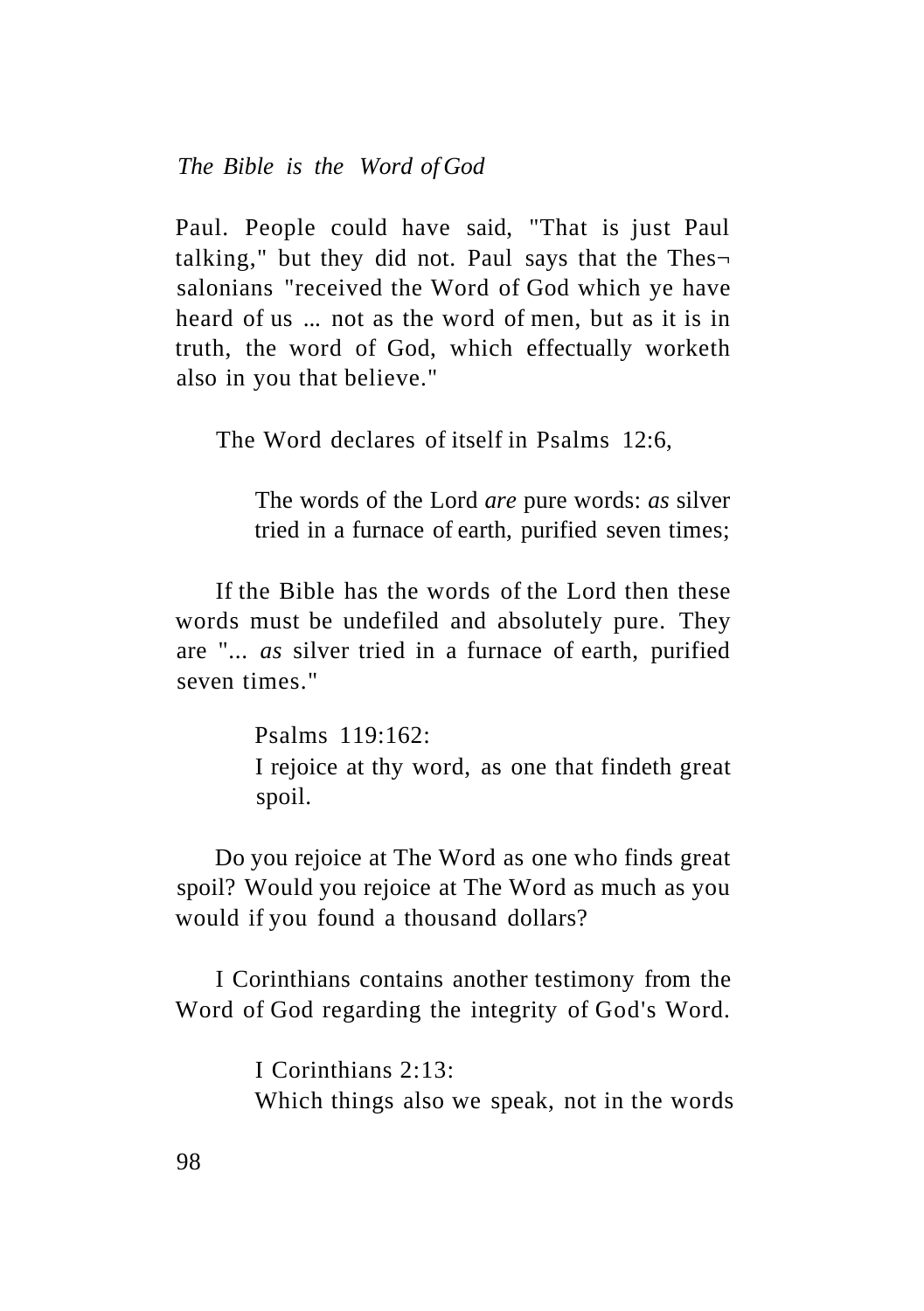which man's wisdom teacheth, but [words] which the Holy Ghost teacheth; comparing spiritual things with spiritual.

If these are words which the Holy Spirit teaches, then we ought to wash out our ears, get the cobwebs out of our minds, and begin to study The Word for its inherent accuracy.

Jeremiah 15:16:

Thy words were found, and I did eat them; and thy word [The Word, not what people said about it, not what some theologian wrote about it] was unto me the joy and rejoicing of mine heart

This does not mean that they found the Bible or The Word and chewed it or physically ate it. When The Word was found, they digested it; they lived on it; it was their life, their heartbeat.

The Word is almost unbelievable because it is so true. Too many ministers like to talk around The Word by taking one verse of Scripture, reading that verse as the text for the day, giving illustrations from Shakespeare and Newsweek, coming back and quoting the verse of Scripture, pronouncing the benediction and going home. How much of The Word then has the congregation learned? None! When the people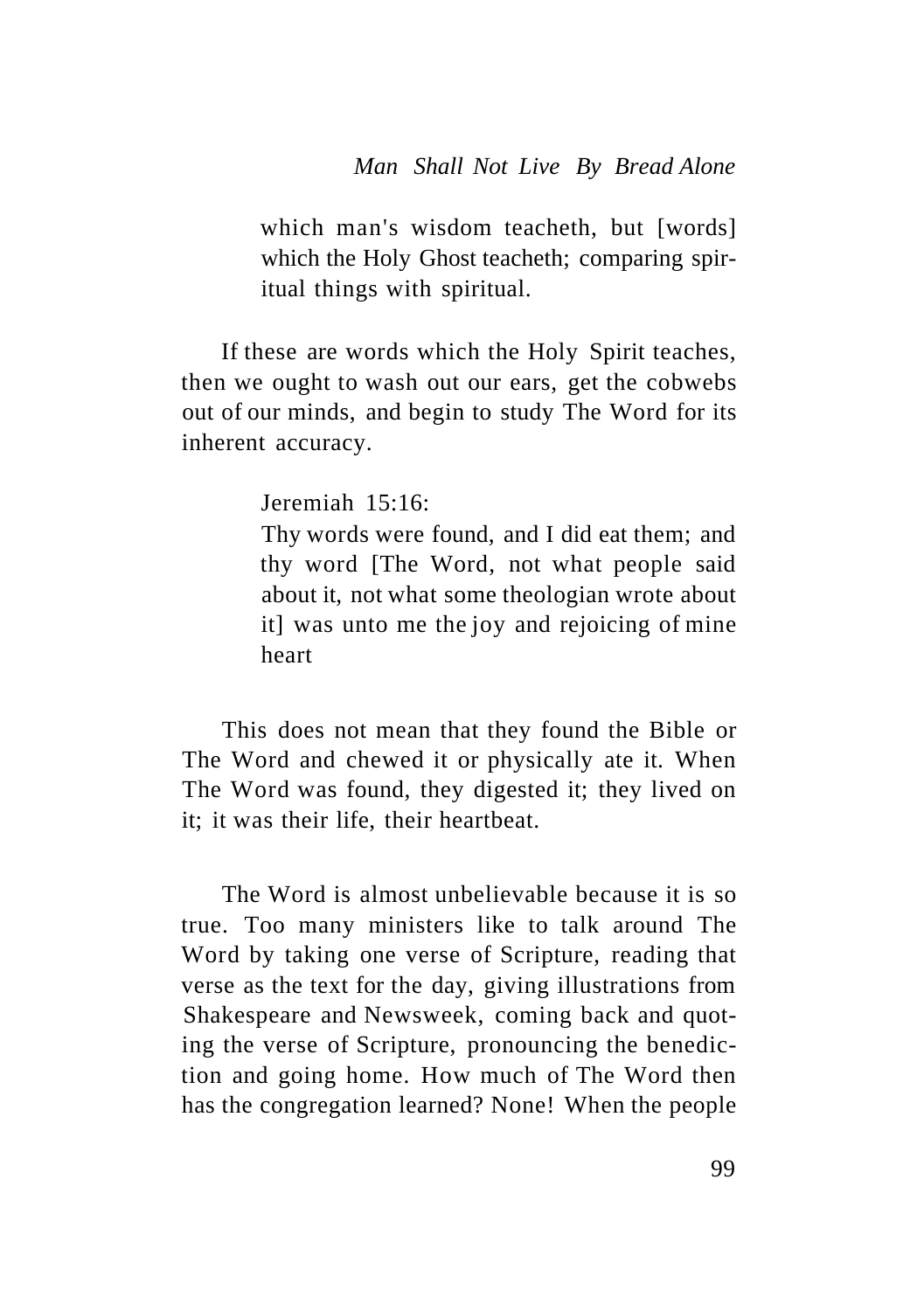ate The Word as recorded in Jeremiah, they ate the *pure* Word. We must preach the *pure* Word.

All God's creation is marvelous; but of all God's works, the greatest of His works is His Word.

> Psalms 138:2: ... for thou has magnified thy word above all thy name.

God has magnified His Word above His Name. It does not say that about the stars or the planets. He set His Word above His name for He underwrote it; He put His name underneath it, He guaranteed it. It is just like a check. When I write a check for a thousand dollars, I put my name underneath it. The check is only as good as the signature. How good is The Word? The Word of God declares that it is as good as God for God signed His Name to it. The Word is as much God as God is God. What God said was, was; what God has said is, is; what God says will be, will be. Do you see why we must come back to the integrity and accuracy of God's wonderful Word? We cannot trust man's word because man blows about being here today and gone tomorrow; but the Word of God "liveth and abideth for ever." That Word endures.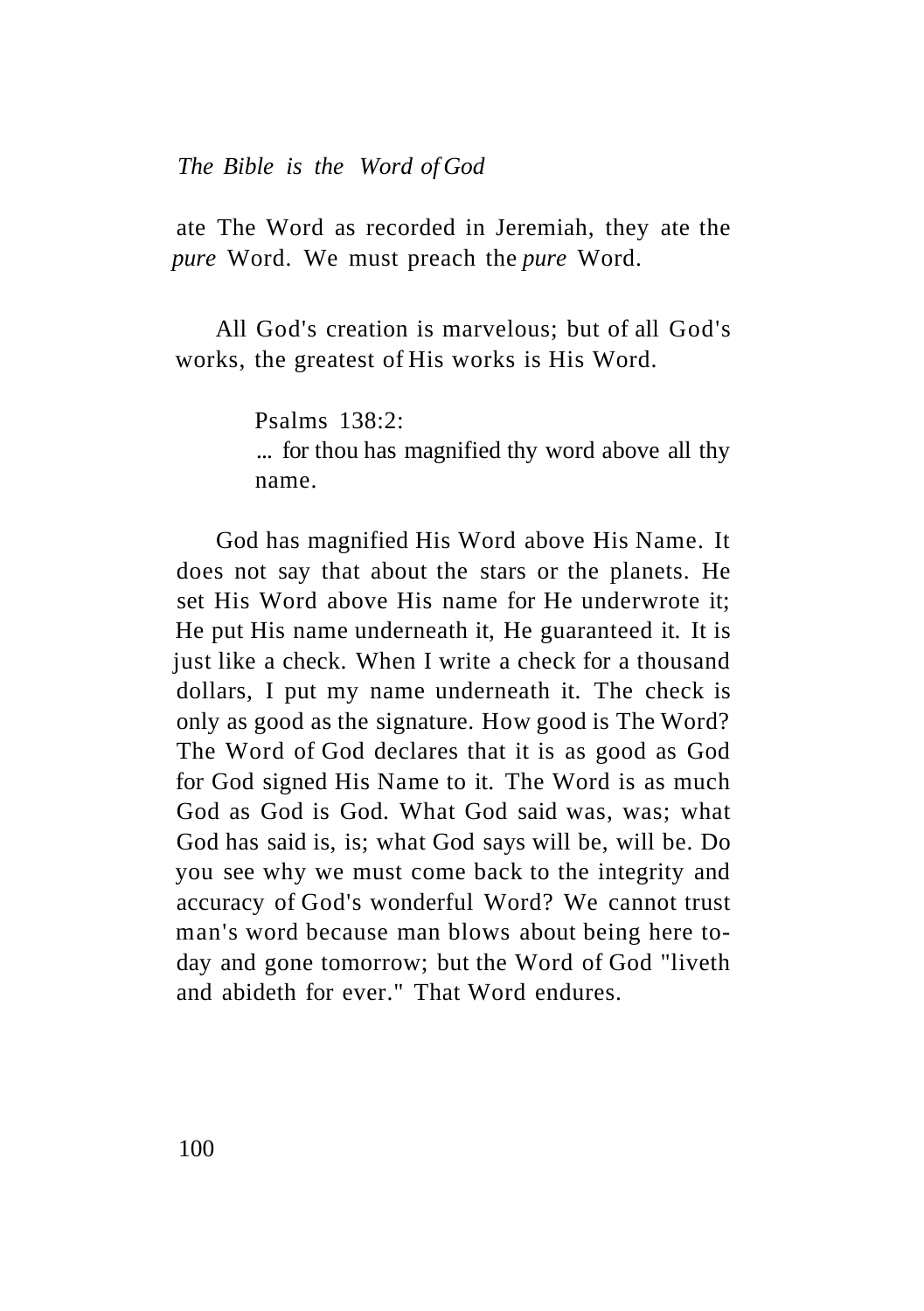## **Chapter Eight In the Beginning Was The Word**

The beginning of the Gospel of John states,

In the beginning was the Word, and the Word was with God, and the Word was God.

Notice there are three usages of the word "word" in verse 1.

> John 1:2: The same was in the beginning with God.

*Logos* means "word" or "communication." God is spoken of as the *logos* because He *is* The Word. Christ is the logos, God's Word in person; while the Bible is the logos, God's Word in writing.

Which *logos* is John 1:1 speaking of? "In the beginning was the logos, and the *logos* was with God, and the *logos* was God." The word used in this verse is both the written Word, which we speak of today as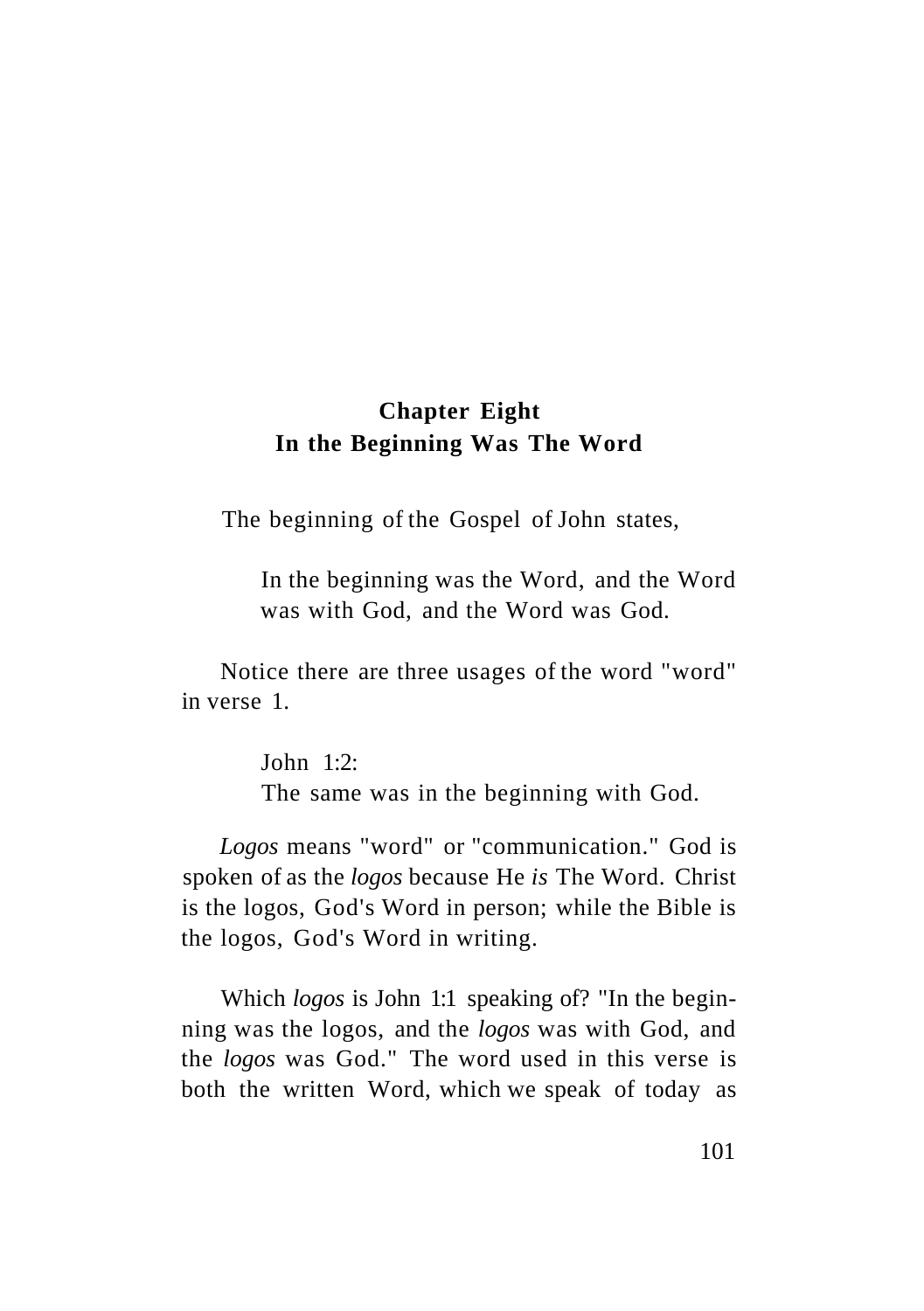the Bible, and Christ, The Word in person.

The key to understanding John 1:1 and 2 is the word "with." If any other Greek word were used for the word "with" except pros, the whole Bible would crumble. The word pros means "together with, yet distinctly independent of." That is exquisite semantic accuracy. Jesus Christ in the beginning was together with God, yet He was distinctively independent of Him. The written Word was originally with God, yet distinctively independent of God. This is its remarkable usage because it refutes the erroneous teaching that in the beginning Jesus Christ was with God to start everything. This is not what The Word says. It says that He was with Him, but the written Word was also with Him. How? In what you and I would express as "in the mind of God." God in His foreknowledge knew of the coming of the Lord Jesus Christ. He knew of the prophets to whom He could give The Word, and of their faithfulness in writing and speaking The Word. This was all with God because of His foreknowledge. Do you know that you were with God from the beginning if you are a born $\neg$ again believer?

> Ephesians 1:4: According as he [God] hath chosen us in him before the foundation of the world ....

If you were chosen before the foundation of the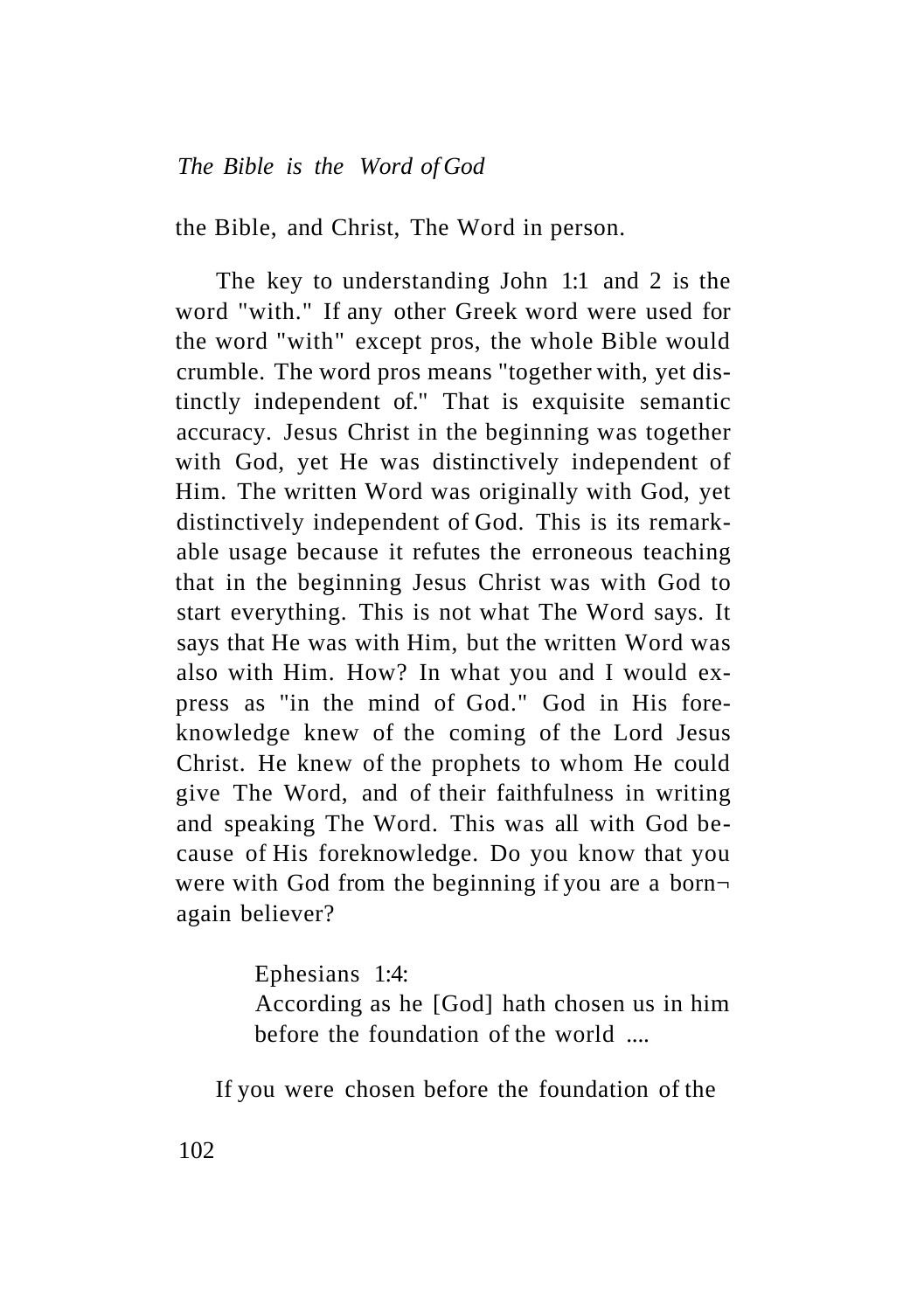world, where were you? Do not tell me that you already have lived in eternity with Him. No, but in the foreknowledge of God, God knew that some day you would believe, you would be born again of God's Spirit. That is why The Word says that He chose you and that you were in Him before the foundation of the world.

Observe another corroborating Scripture.

II Thessalonians 2:13:

God hath from the beginning chosen you to salvation through sanctification of the Spirit and belief of the truth.

We were with Him from the beginning as Jesus Christ was with Him, as the written Word was with Him, and yet distinctively independent of Him. This explains the importance of the use of *pros.* 

By deductive logic, if God is perfect, then the *logos,* Jesus Christ, has to be perfect. If God is perfect and Christ is perfect and The Word is given as holy men of God spake as they were moved by the Holy Spirit, then God's Word must be perfect also.

God is perfect, so Jesus Christ is perfect, so the revealed Word of God is perfect. Consequently the words which make up The Word must also be perfect.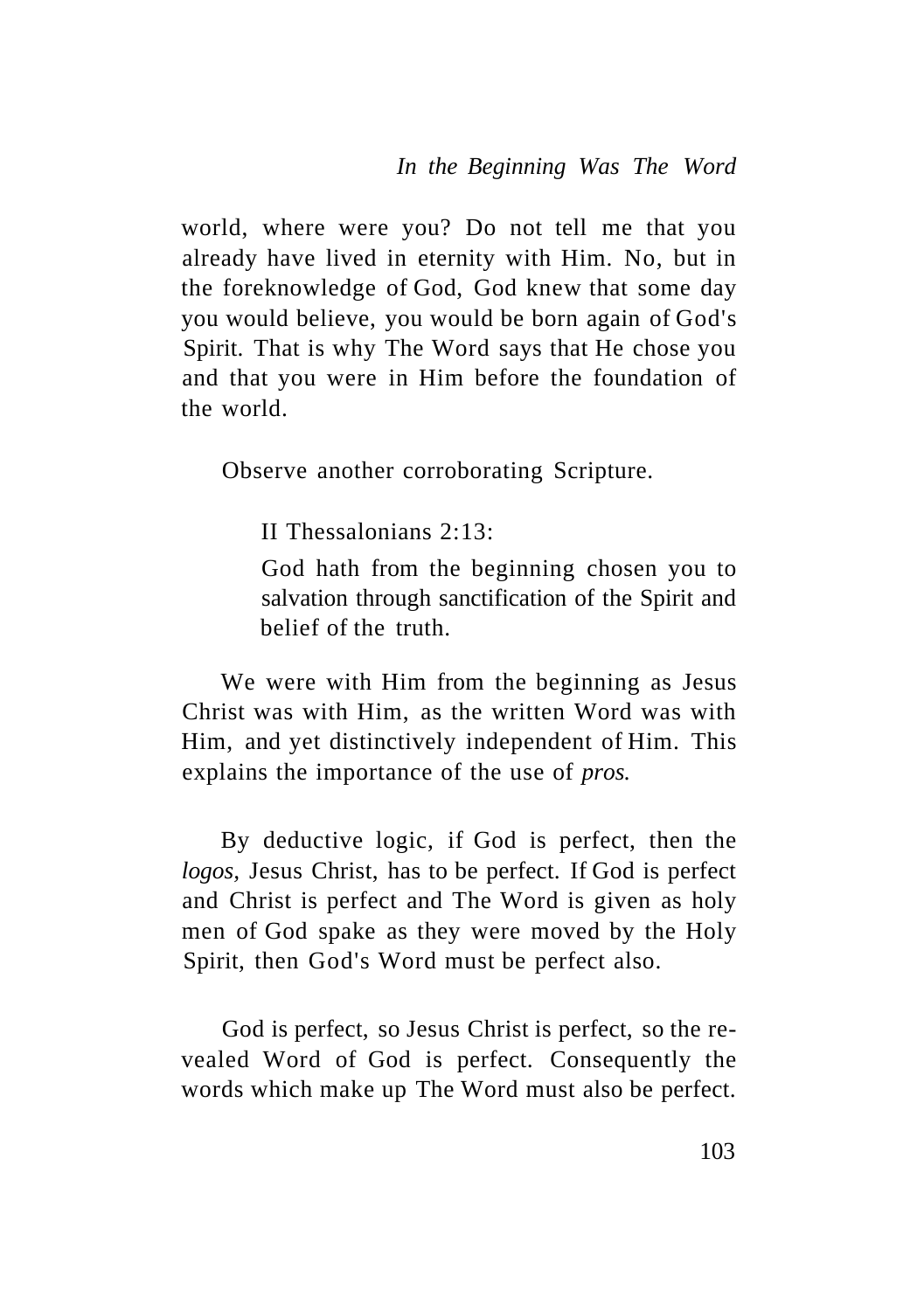This is why if any other word had been used than the preposition pros in John 1:1 and 2 the whole Bible would fall to pieces because of imperfect usage of words. To have a perfect Word, the words must be perfect and the order of the words must be perfect.

Have you ever asked yourself why John 3:16 is placed exactly where it is? Why is Galatians 5:4 exactly where it is? Why is I Corinthians 12 where it is? Why is I Corinthians 14 where it is? If they were at any other place the order of the words would be imperfect. A chain is no stronger than its weakest link. This is true of The Word too. If The Word can be broken at any one place, The Word crumbles from Genesis to Revelation. Either the whole Bible is God's Word from Genesis 1:1 to Revelation 22:21 or none of it is God's Word. Someone may say, "I believe John 3:16, but I do not believe I Corinthians 14, where Paul says, 'I would that ye all spake with tongues ...."' If one can believe John 3:16 and throw out I Corinthians 14, then I can believe I Corinthians 14, and throw out John 3:16. What have we got? Nothing. Men's opinion. All must be God's Word or none of it is.

God is perfect, The Word is perfect, and, therefore, The Word means what it says, and says what it means. God has a purpose for *everything* He says, *where* He says it, *why* He says it, *how* He says it, *to whom* He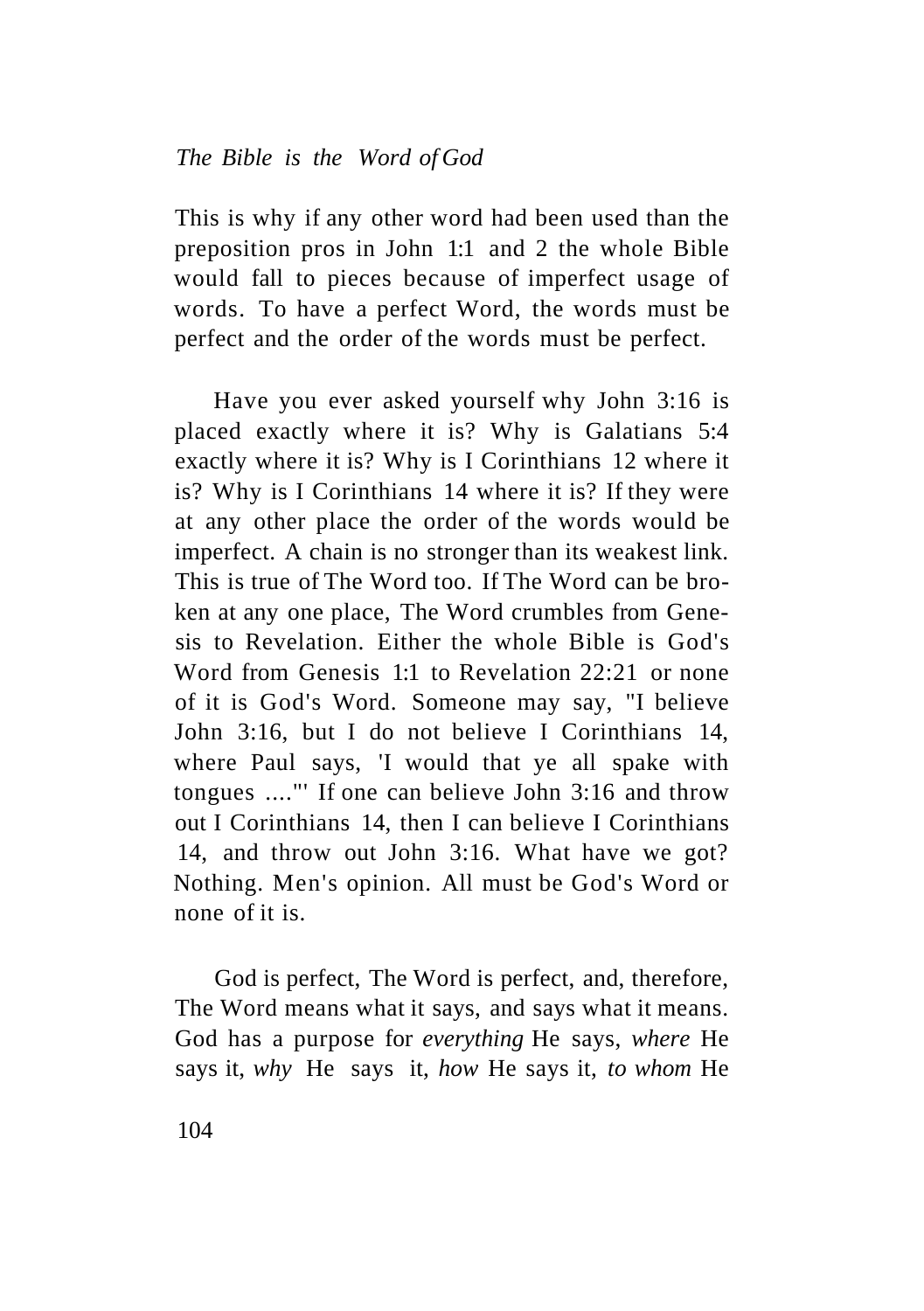says it, and *when* He says it.

At one point I believed that the Word of God was full of myths. At one point I could have quoted you numerous theologians, but I could not have quoted the accuracy of God's Word. There was a time in my life when I did not even believe the words "Holy Bible." I did not believe in the miracles, I did not believe in the second coming. I was just a rank unbeliever. I learned my unbelief in the schools I attended which taught that the Bible is full of errors, that the Word of God is full of myths, that it has a lot of forgeries in it. If a minister does not believe that the Bible is God's Word and if he thinks that it is full of myths and forgeries, what would be the man's actions if he followed what he believes? He would get out of the pulpit if he were honest with himself.

I have very little respect for those who stand in the pulpits or stand behind podiums and declare, "This verse is all right, but that one is an interpolation, and that other one is a myth." Men want to teach us that the book of Genesis had four or five different writers in the first few chapters. That is a presumptuous teaching when the Word of God declares that holy men of God spake as they were moved by the Holy Spirit. Which are you going to believe - God's Word or men's opinions? We should be concerned about the integrity of God's Word.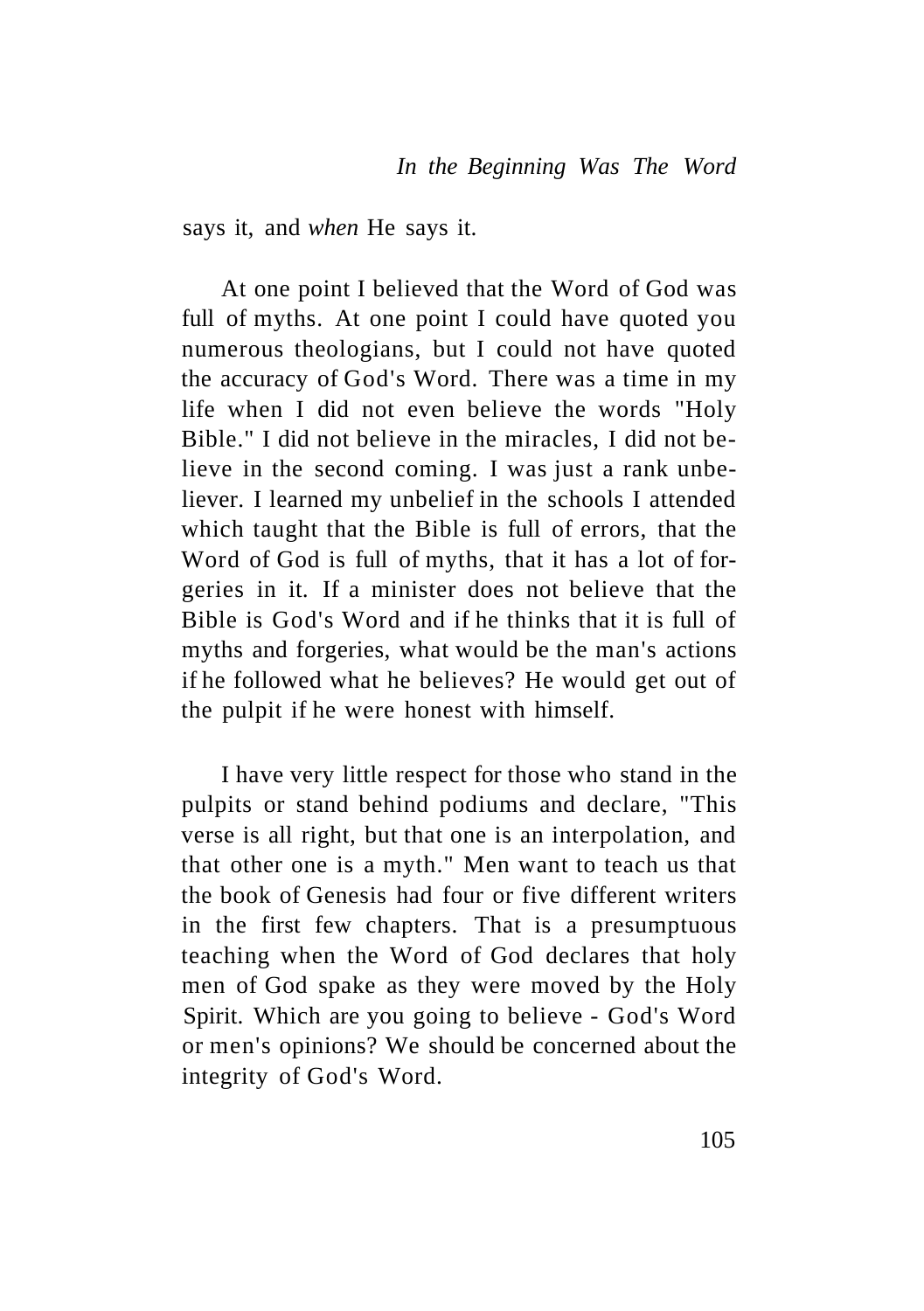*The Bible is the Word of God* 

We have failed to walk in deliverance in this our day and time because The Word is not real, it is not alive, it is not dynamic to or in us. Consequently most people are spiritual cripples, spiritual hitchhikers. They ride along on somebody else's beliefs. Many people today would much rather read and study the literature of the hour than the literature of eternity. Why? Because the word of man has had preeminence over the wonderful Word of God. If what man says contradicts what The Word says, they stick to man's word rather than The Word. If we want deliverance, if we want to tap the resources for the more abundant life, then God's Word demands that we study and live by this matchless Word.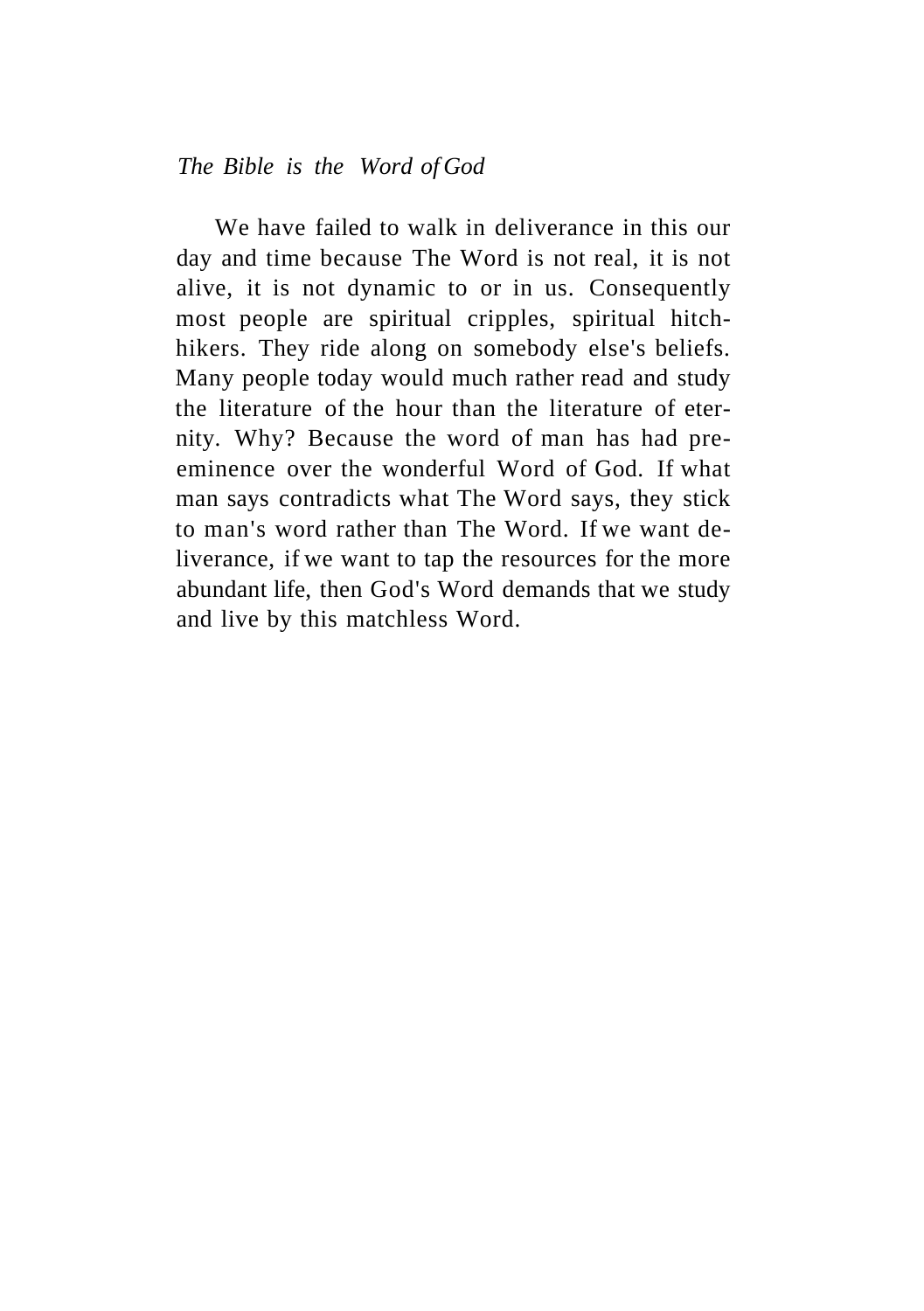## **Chapter Nine Mightily Grew the Word of God and Prevailed**

When the Word of God prevails, the power of God manifests itself in a tremendous way. This is documented in Acts 19 where the prevailing Word revolutionized not only a community but also a complete section of the world in a short period of time.

Acts 19 records that Paul went to Ephesus and found certain disciples there. He ministered the power of the holy spirit into manifestation, "and all the men were about twelve." Verse 8 begins the record that demonstrates the dynamics of the prevailing Word of God.

Acts  $19.8$ 

And he [Paul] went into the synagogue, and spake boldly for the space of three months, disputing and persuading the things concerning the kingdom of God.

For three months Paul went into the synagogue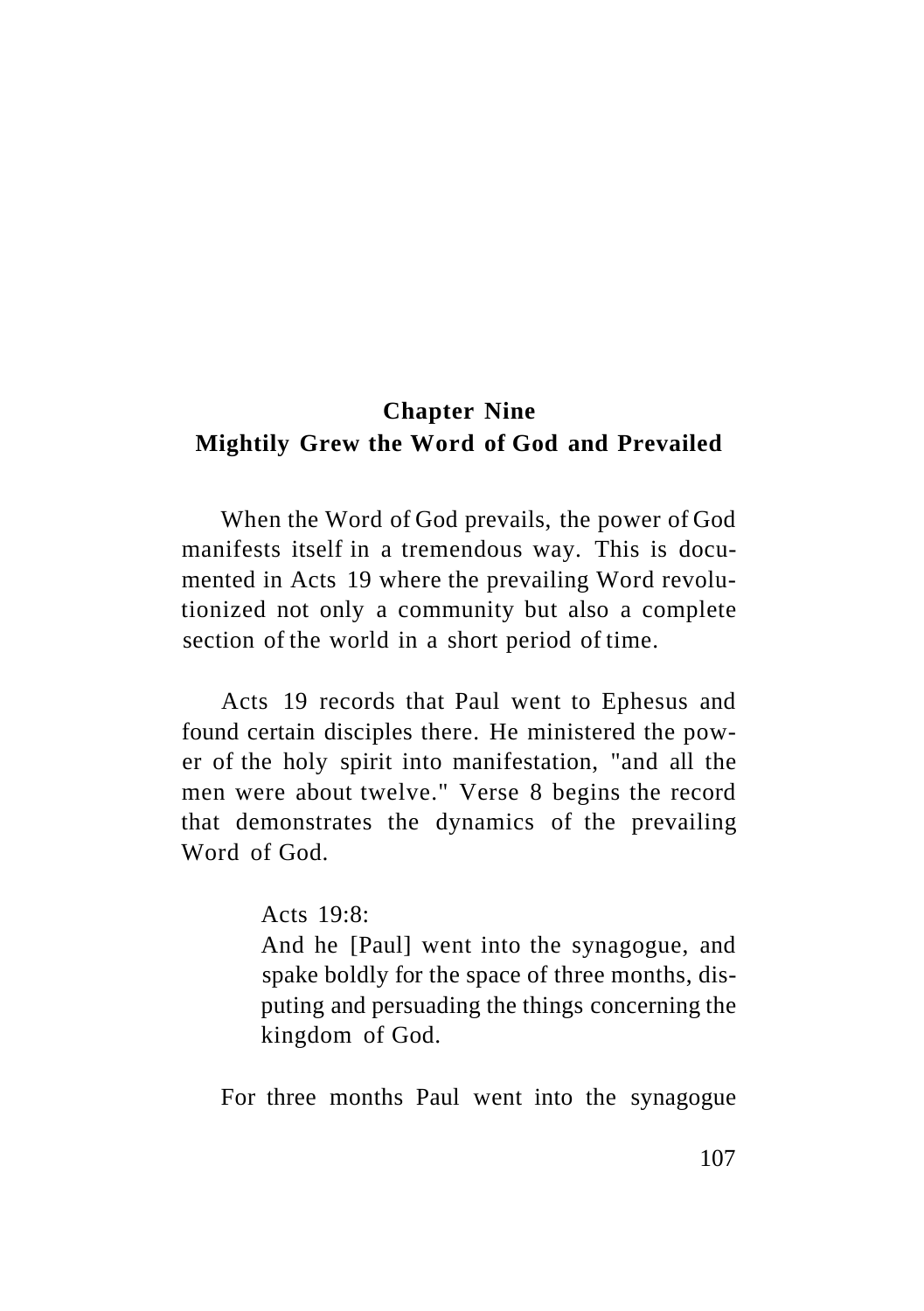and showed them the Word of God. But three months was all he stayed because unbelievers spoke evil of that way.

Verse 9,

But when divers [many] were hardened, and believed not, but spake evil of that way before the multitude, he [Paul] departed from them, and separated the disciples, disputing daily in the school of one Tyrannus.

Paul went into the synagogue for three months preaching and teaching the Word of God; but when they refused to believe the Word of God, Paul separated the believers. He said, "You people who want to believe come with me; we are going over to the school of Tyrannus. The rest of you who do not want to believe the accuracy of God's Word just stay here at the synagogue." Actually it was not Paul who broke up this synagogue. The hardened and evilspeakers with their unbelief were the ones responsible for the break-up of the Ephesian synagogue. What a break it was, for verse 10 says,

> And this continued by the space of two years; so that all they which dwelt in Asia [Biblically, "Asia" referred to Asia Minor.] heard the word of the Lord Jesus, both Jews and Greeks.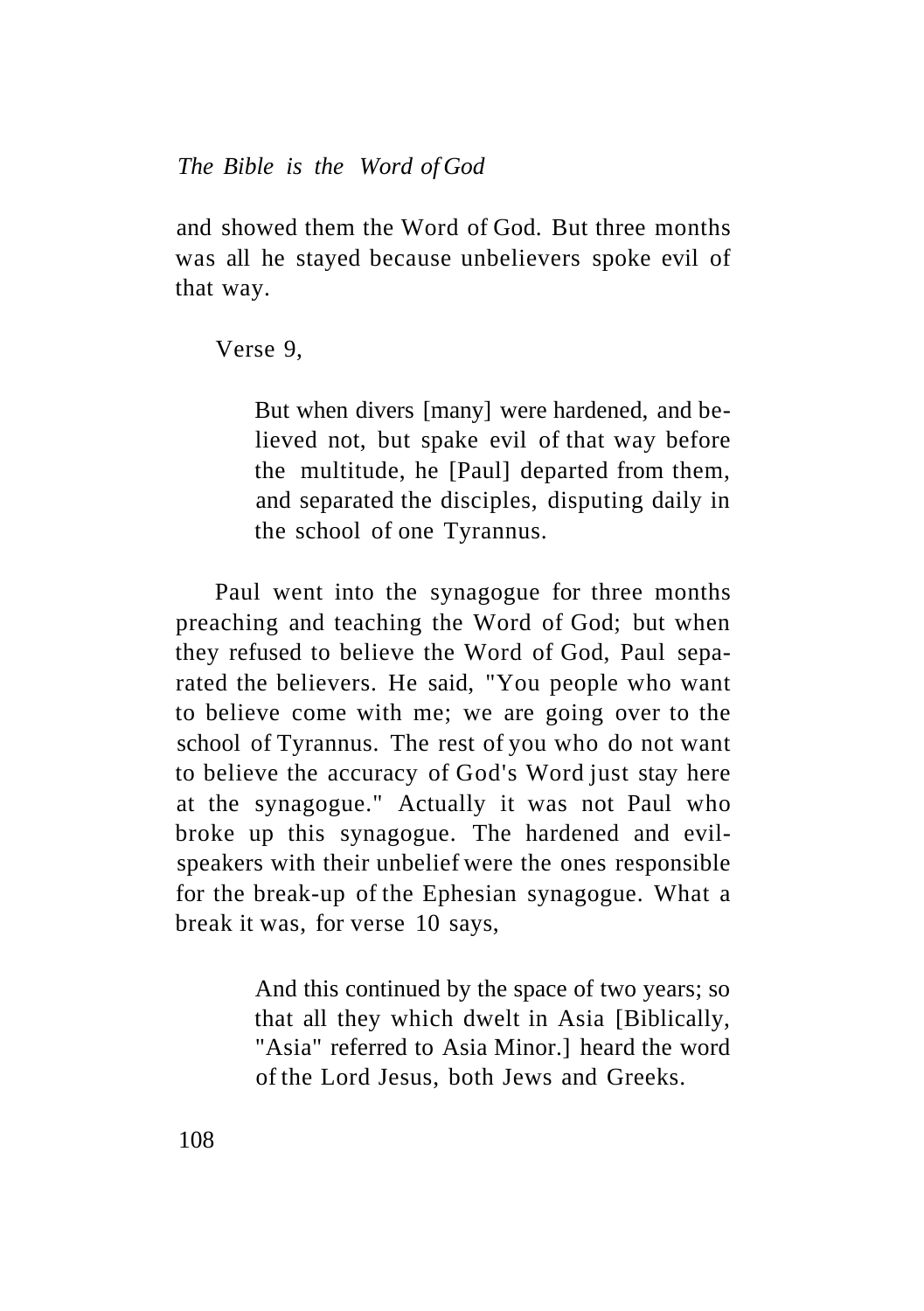In two years and three months all Asia Minor heard the Word of God. In our day and time, with our multi-million dollars spent for foreign missions, publications, newspapers, radios, televisions and all other media, this event has never been repeated. We have never reached all Asia Minor with the Word of God in one generation. But the Apostle Paul and a handful of believers accomplished the feat in two years and three months. Either God has changed or Paul and these men who studied at the school of Tyrannus had tapped into something which they utilized to its capacity.

As a matter of record, each of these men acted boldly after being filled with the power of the holy spirit and knowing God's Word. As these men learned, they taught The Word to someone else, who in turn, taught other individuals so that all of Asia Minor heard the Word of God in two years and three months. This evangelistic campaign began under the ministry of one man.

Verse 11 tells us what happened.

And God wrought special miracles by the hands of Paul.

When Paul believed The Word, preached The Word, and taught The Word, special miracles came to pass.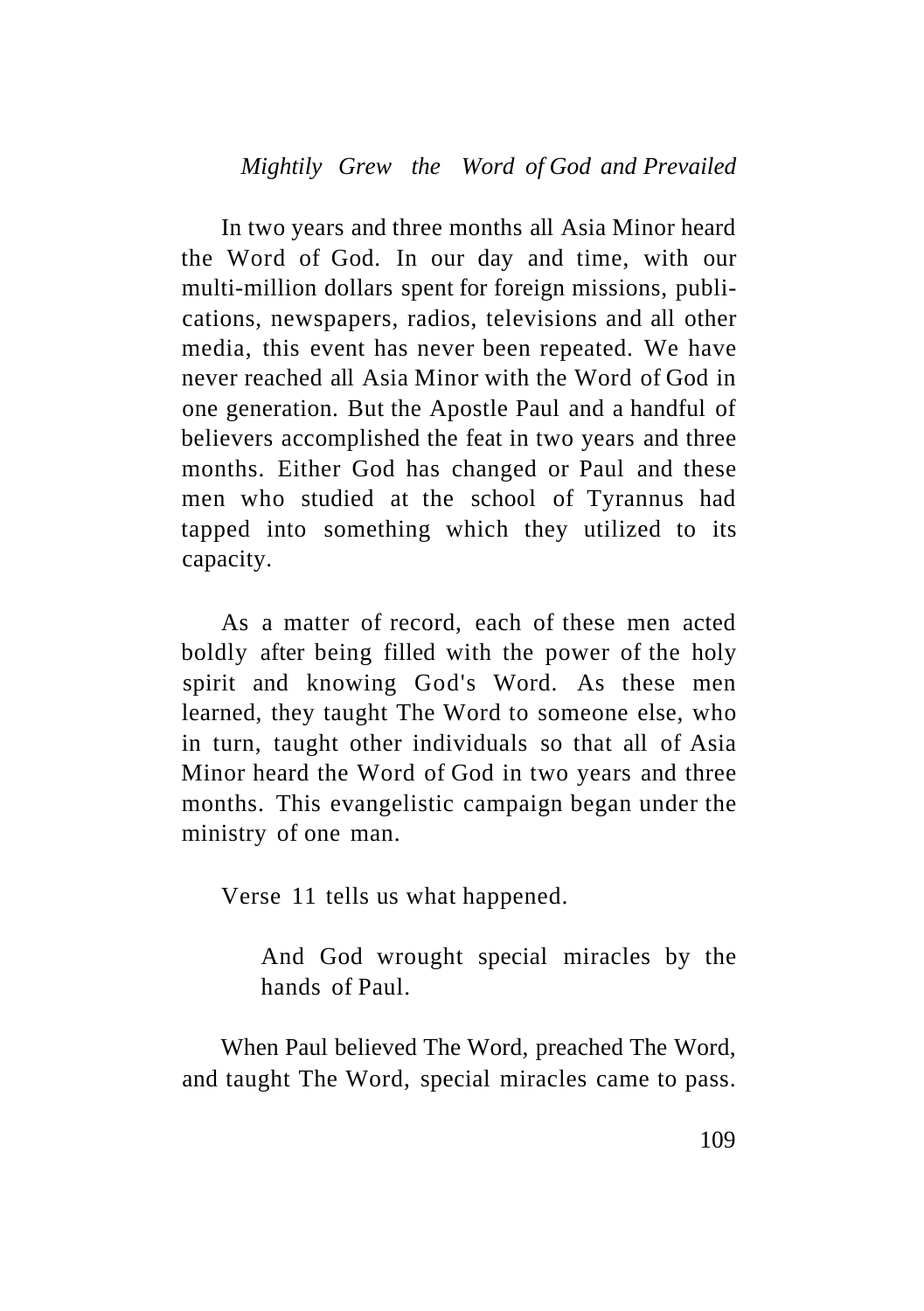This stir which began in Ephesus with the Word of God prevailing had a reverberating effect. People whom Paul had not taught tried to get into the act too, but their actions boomeranged on them.

Verse 13,

Then certain of the vagabond Jews, exorcists, took upon them [themselves] to call over them which had evil spirits the name of the Lord Jesus, saying

In Acts 19:13 people with evil spirits tried to cast out evil spirits. This verse will give one trouble until he understands that a more powerful devil spirit has command over the less potent devil spirits. Just as in the army when a captain tells the private to jump, the private does not ask how high; he simply jumps. That is what these various devil spirits were doing. These exorcists were endeavoring to cast out devil spirits by other devil spirits in the name of Jesus saying, "We adjure you by Jesus whom Paul preaches. Come on out."

Verse 15,

And the evil spirit answered and said, Jesus I know, and Paul I know; but who are ye?

These sons of Sceva, chief of the priests, were cast-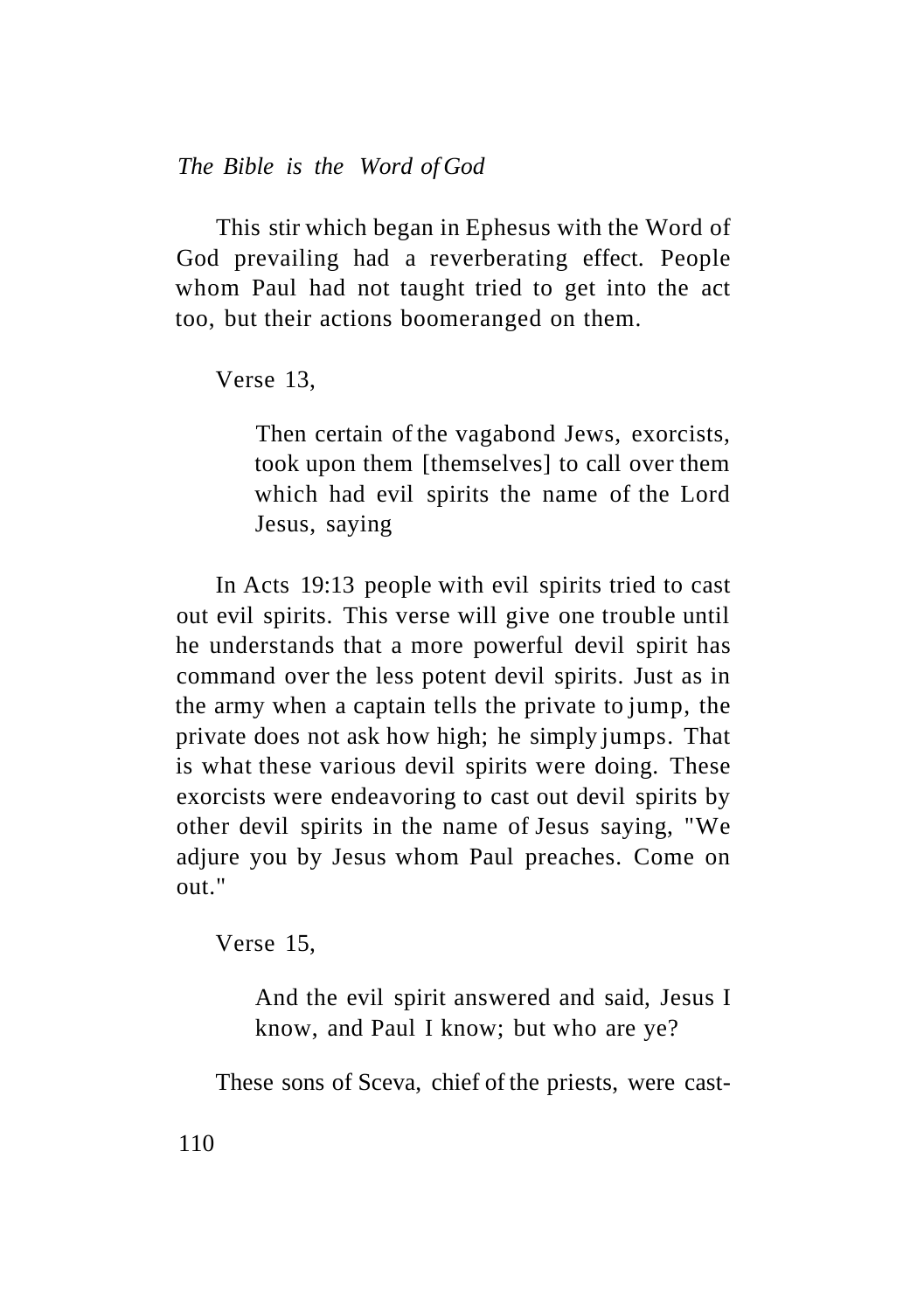ing out devil spirits by other devil spirits. But one of these devil spirits came out and talked back to the sons and said, "Wait a minute. Jesus we know and Paul we know, but who in the world are you?"

Verse 16,

And the man in whom the evil spirit was leaped on them, and overcame them, and prevailed against them, so that they fled out of that house naked and wounded.

Can't you just see those frenzied fellows running away? Once the devil spirits were aroused, the man, in whom the devil spirit was, attacked these fellows, jerking off their clothes and beating them around so that they ran out of the house naked and wounded.

Verse 17,

And this was known to all the Jews and Greeks also dwelling at Ephesus; and fear fell on them all, and the name of the Lord Jesus was magnified.

Verse 18,

And many that believed came, and confessed, and shewed their deeds.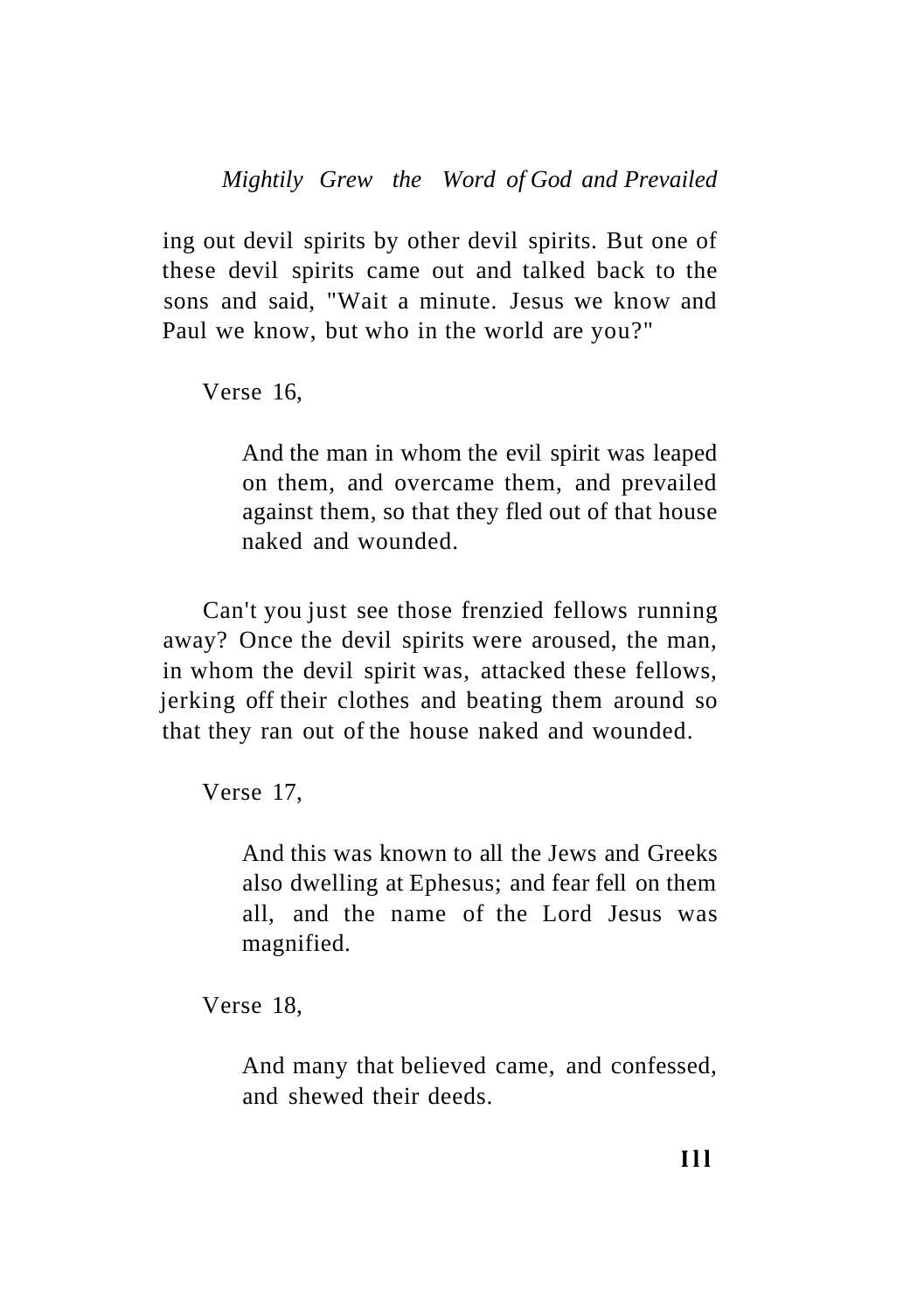*The Bible is the Word of God* 

Verse 19,

Many of them also which used curious arts ....

Do you know what curious arts are? Curious arts are a part of the entire E.S.P. field; for example, ouija boards which we are selling every place today for kids to play with because we want children to get started right in the spirit world. We tell them it is just a nice little game to play with. In truth it is a little game to open their minds to devil-possession which will later control and use the children at the spirit's own will.

Today very few people know the difference between an evil spirit and a good spirit so we go along and say that God gives all. We make just one basic mistake - which god? The Bible says that there are two gods - one is the God and Father of our Lord Jesus Christ and the other god is the god of this world called Satan. Later on I am going to show this to you from the Word of God, line by line arid word by word.

Acts 19:19:

Many of them also which used curious arts brought their books together and burned them before all *men:* and they counted the price of them, and found *it* fifty thousand *pieces* of silver.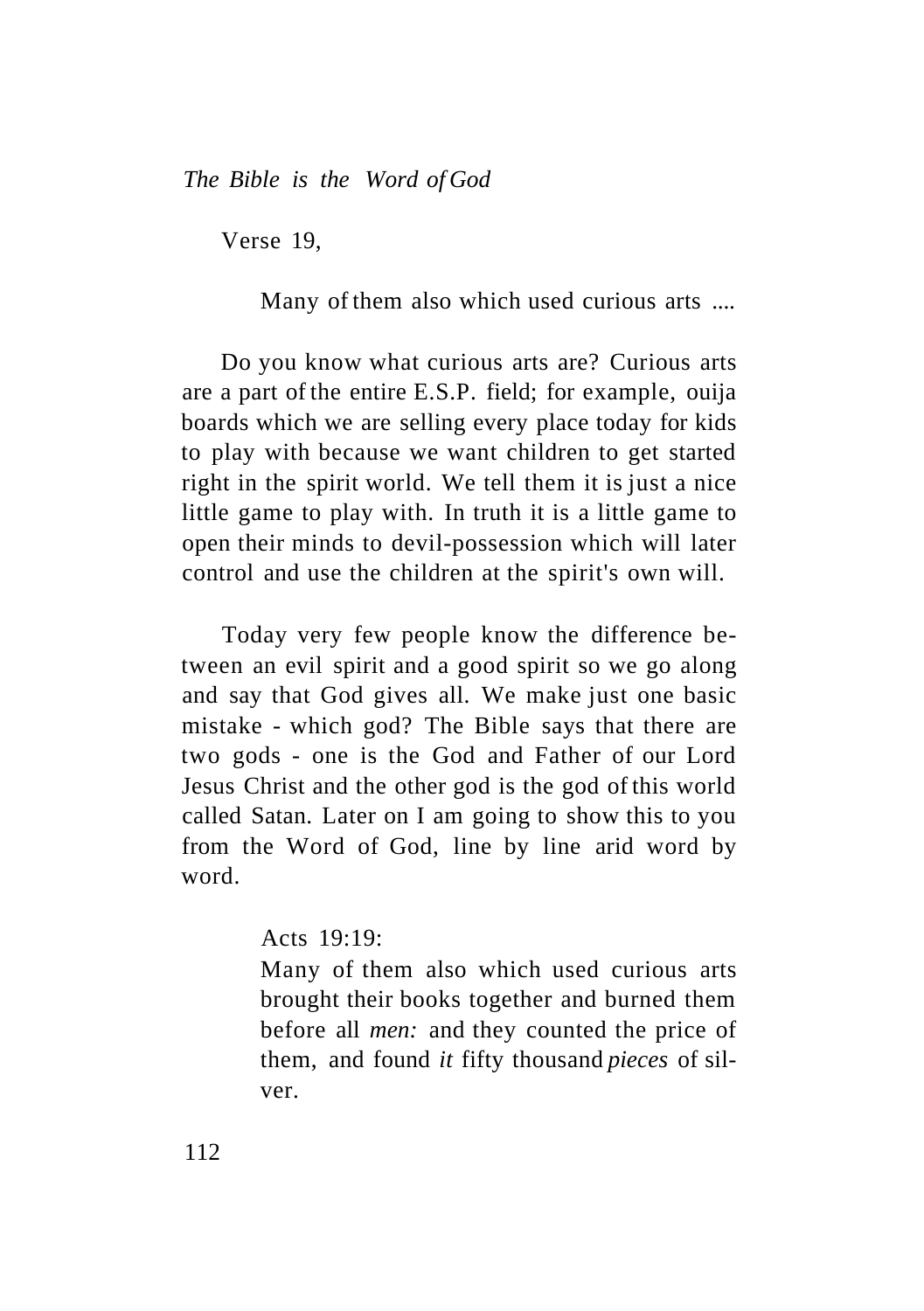Think how much 50,000 pieces of silver would be in present-day currency. Verse 20 gives the fulfilling joy and greatness of the ministry in Ephesus.

> Acts  $19.20$ So mightily grew the word of God and prevailed.

What grew? Not man's opinion. The Word of God grew and the Word of God prevailed. When that Word of God prevails, things begin to happen in our lives, in our community, and in our society. But as long as the growth of the Word of God is stunted, as long as people do not understand the fullness of God's Word, it can never prevail. God meant for His Word to prevail. God gave us His Word that we might lead people out of darkness into the glorious light of the gospel of redemption and salvation to make known His will.

All Asia Minor was revived by the ministry of one man. When The Word again becomes real, revival will break out again. People will be saved without newspapers, without radio, without television, without the cooperation of all the churches of a community. When we start living The Word, The Word begins to permeate our everyday lives. It is the Word of God that sparks faith for rebirth.

> Romans 10:17: So then faith *cometh* by hearing, and hearing by the word of God.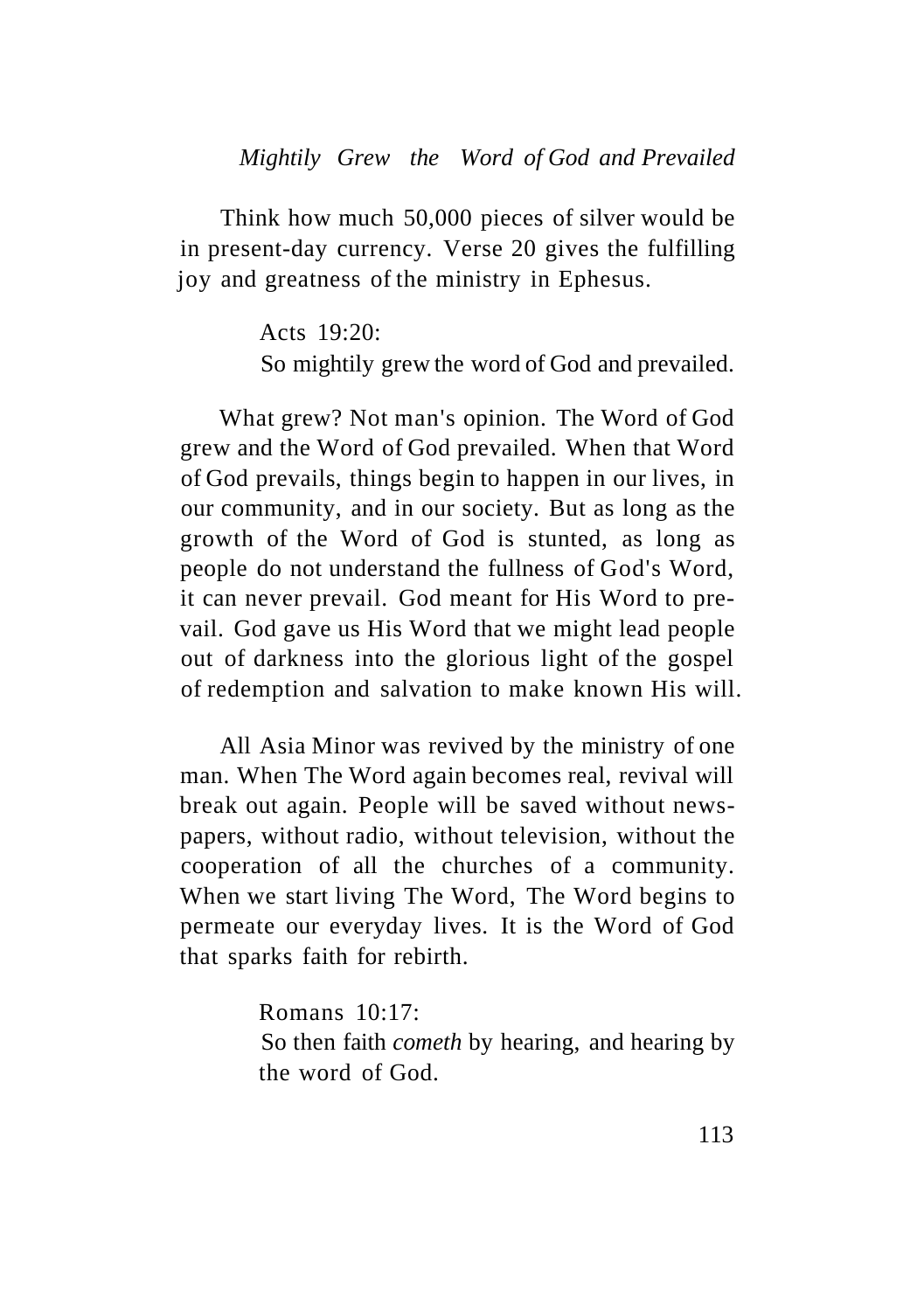Faith does not come by hearing what *Look, Life, Time,* or the *Reader's Digest* has to say. Faith comes by hearing one thing - the Word of God. The Word of God builds believing so that a man can be born again by God's Spirit and filled with the power of the holy spirit. The Word of God is faithful. What He has promised He is able to perform. His Word is the same yesterday, today and forever. Believe that Word, speak that Word, and it produces the same results today that it produced at any time in the history of civilization since that Word was given. The Bible says that we are to abide in The Word and that we are to let this Word abide in us. To the end that we abide in The Word, this Word takes the Master's place in our lives.

I have never seen a man, woman, boy or girl whose soul was not thrilled when this Word of God started to unfold to them. Why? Because the Word of God reveals mysteries, as it says in Romans 16:25 and 26. The Word makes us wise unto salvation as II Timothy 3:15 tells us. According to Acts 17:11 we are to search the Word of God for truth. We do not search any secular sources for truth. We must search the Word of God because the Word of God is the Will of God. Once we know His Will and let it prevail in our lives, then we wifi see the power of God in manifestation.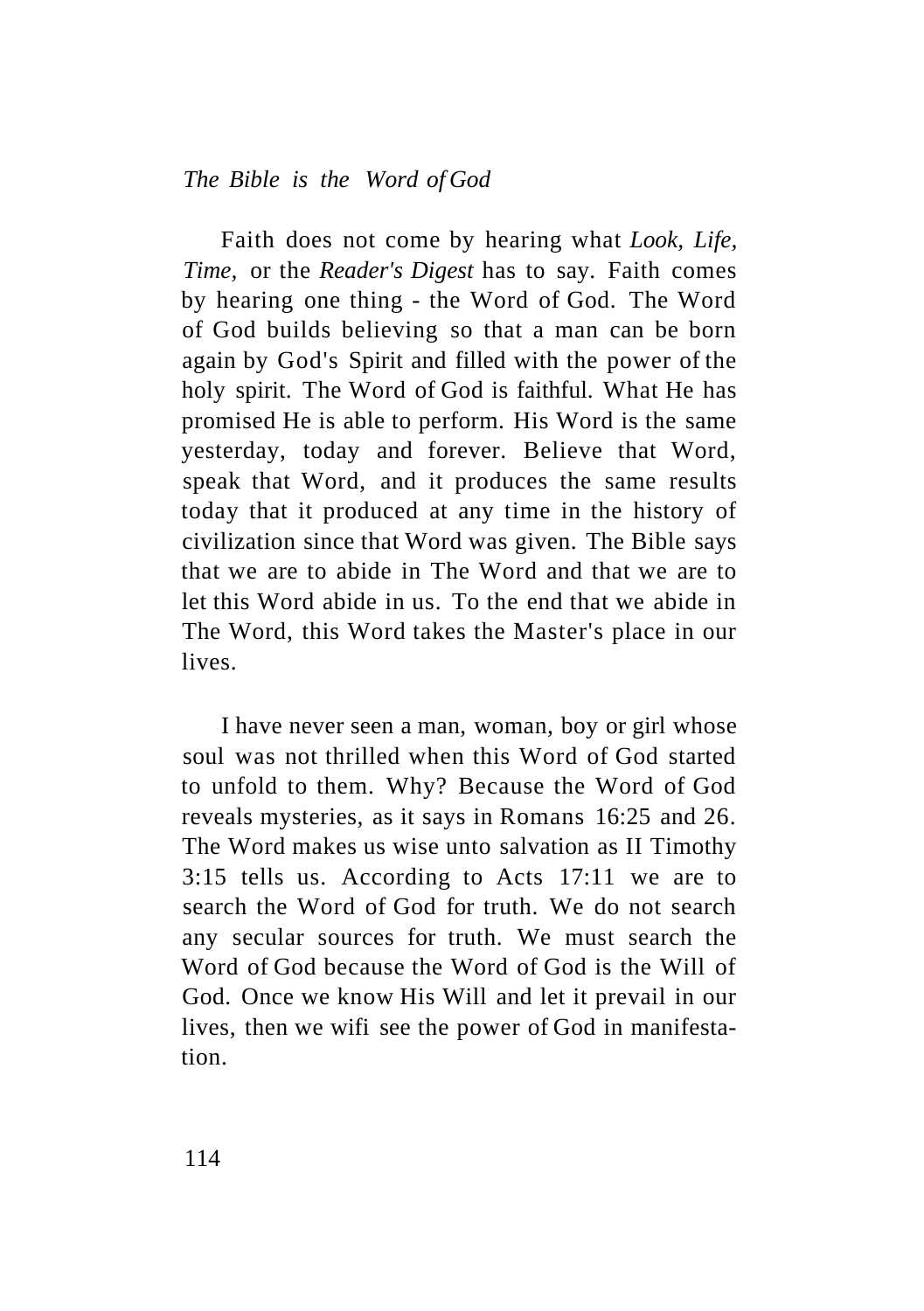## **Chapter Ten The Rightly-divided Word**

Time and again I have heard the statement that God's Word causes trouble in a community or in a church or in our society. After frequently hearing that and after searching The Word as to why there is division and lack of accord among Christians, I wrote a study entitled "Why Division?" Division comes not from the Word of God; it comes from the unbelief of those who refuse to believe the integrity and the accuracy of God's Word.

The subject of this chapter is the accuracy of God's Word and a workman's responsibility to that Word. II Timothy 2:15 is our point of departure in studying this topic.

> Study to shew thyself approved unto God, a workman that needeth not to be ashamed, rightly dividing the word of truth.

The one great requirement of every Biblical stu-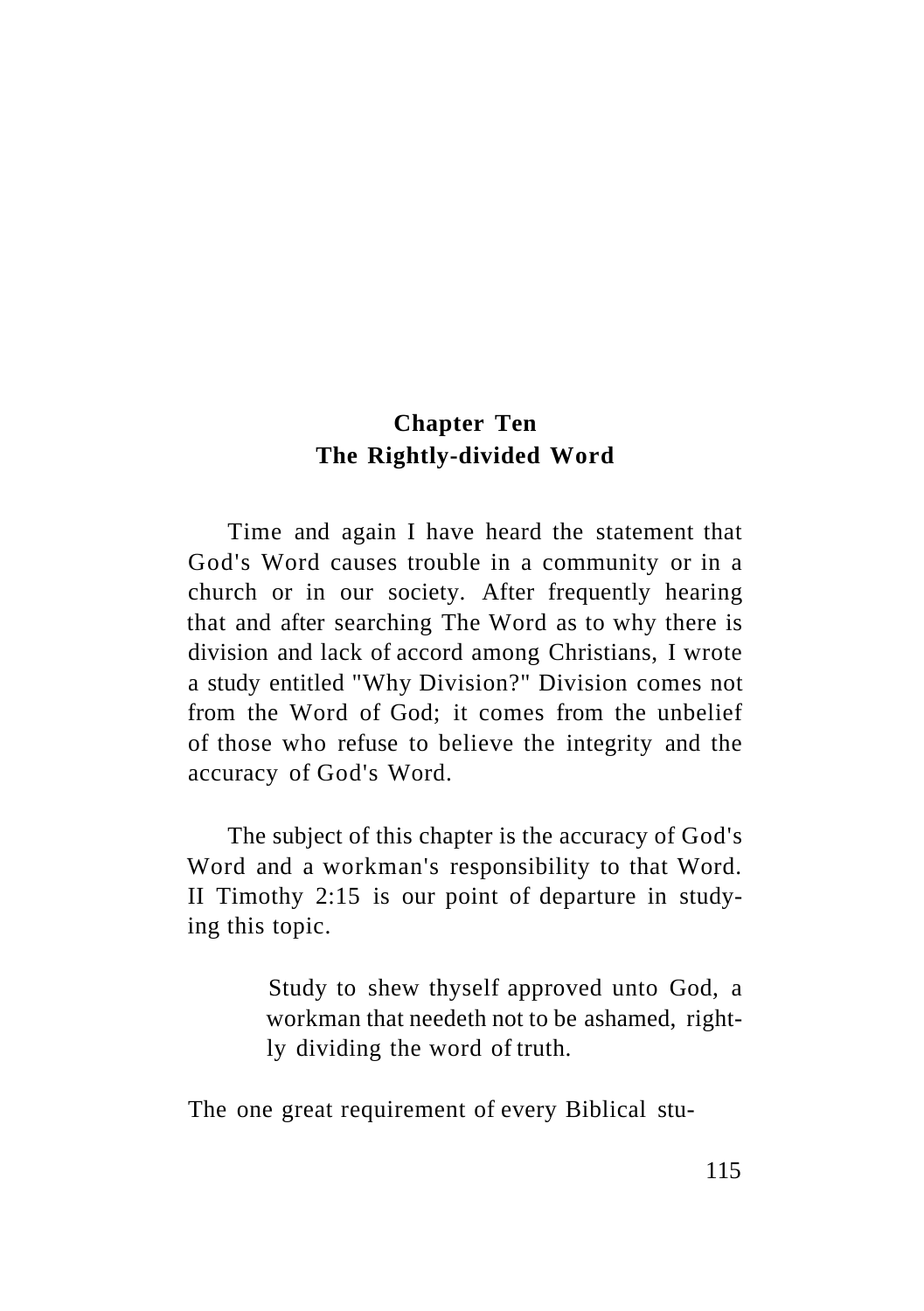dent is to rightly divide the Word of Truth. The Bible, the Word of God in its originally-revealed form, is the Word of Truth. But when it is wrongly divided, the true Word does not exist. We have the Word of Truth only to the extent that the Word of God is rightly divided. Everybody at one time or another divides The Word. The question is not whether we divide The Word; the question is whether we rightly divide it.

Acts 17:2 is a verse of Scripture which a minister once handed to me. He said, "Dr. Wierwille, you are always talking about preaching nothing but The Word and not going to outside sources, but do you know that the Apostle Paul did not always use the Word of God, that he reasoned with people logically from outside The Word?" Then he quoted Acts 17:2 to prove to me that the Apostle Paul went outside of the Bible to reason with people about spiritual matters.

Acts  $17.2$ 

And Paul, as his manner was, went in unto them, and three sabbath days reasoned with them out of the scriptures.

Did Paul reason with them from outside of the Scriptures? That is what the minister said, but that is not what The Word says. It says that he "reasoned with them out [out] of the scriptures," not *outside*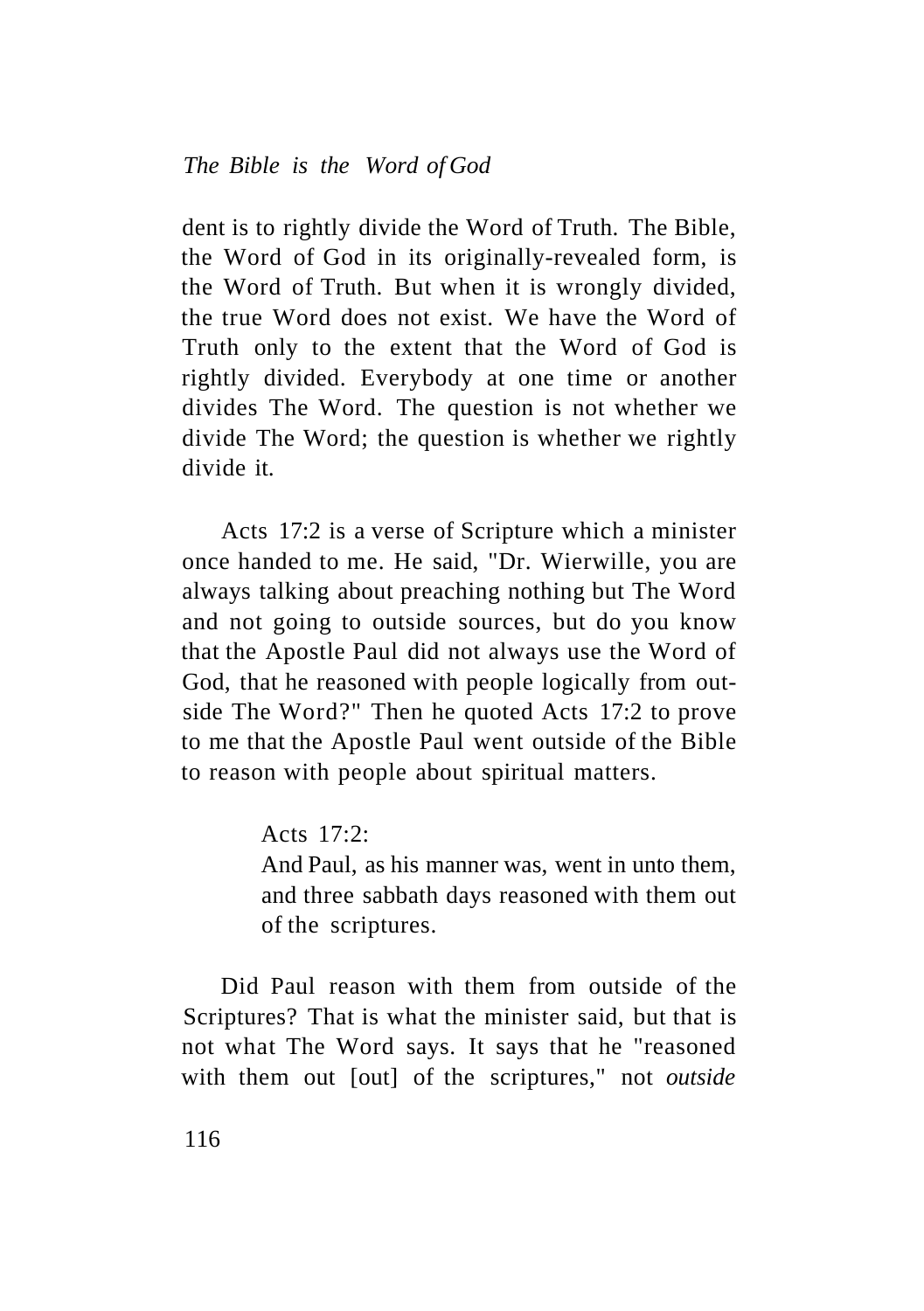the scriptures. That man divided The Word. Again, the question is whether he rightly divided it. We must study to show ourselves approved unto God as a workman who does not need to be ashamed by *rightly* dividing The Word.

Let me give another illustration of how people wrongly divide The Word. A man had been in a prayer meeting after which he came to the home of two students of the class on Power for Abundant Living. He said to them, "You know, we have just had the most tremendous meeting. We prayed until we had prayed the Holy Spirit into the meeting."

The Abundant Living student said, "Do you mean you prayed 'so fervently that you prayed the Holy Spirit into your prayer group? I thought that God is the Holy Spirit and that He is everywhere present. How could you pray Him in?"

"Oh," the man said, "we did."

So the students asked the man to give them the chapter and verse. He turned to the book of Jude and gave this verse to prove that they had prayed the Holy Spirit into that meeting.

> Jude, Verse 20: But ye, beloved, building up yourselves on the most holy faith, praying in [in] the Holy Ghost.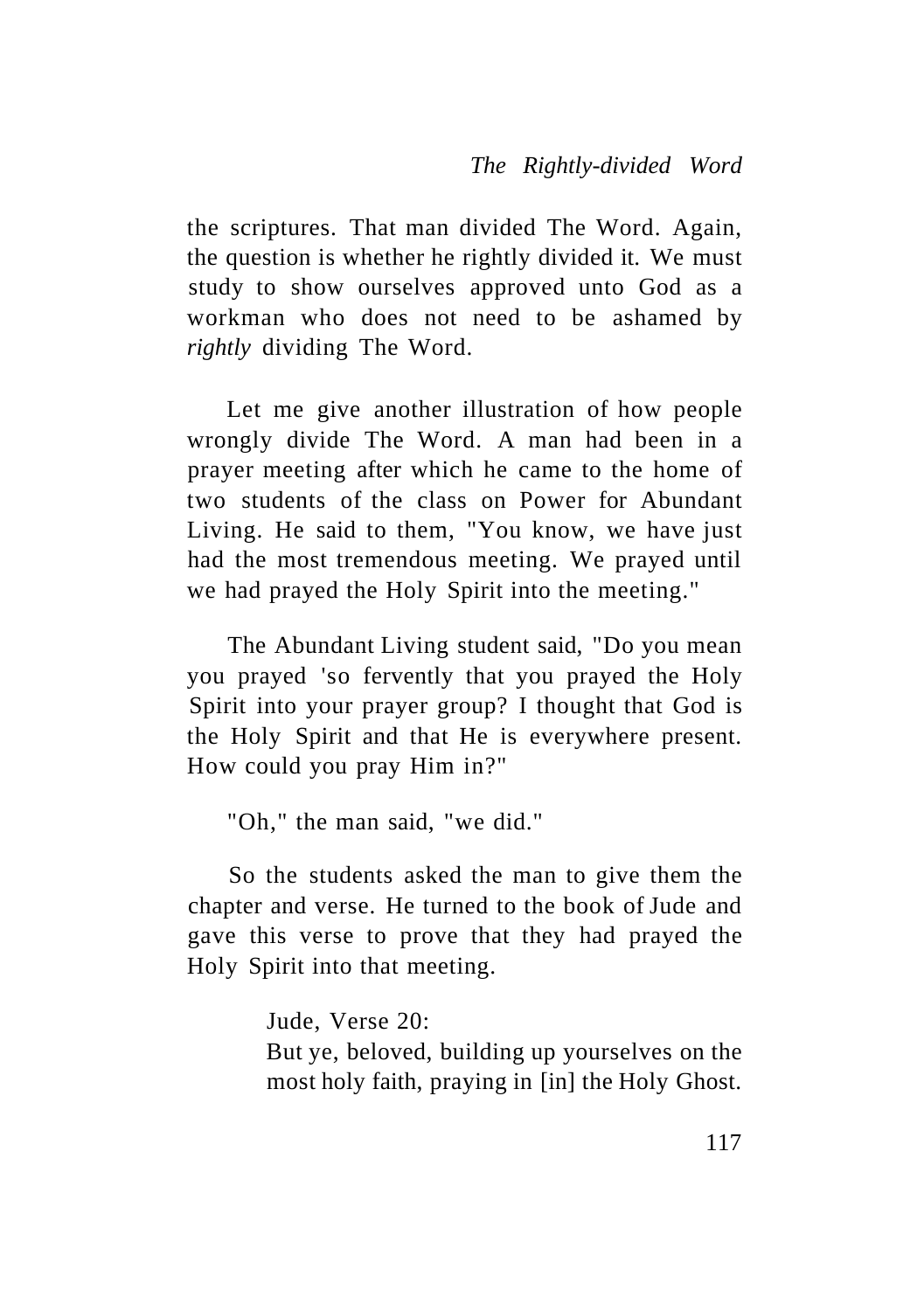Did he divide The Word? Yes. But did he rightly divide it? Is that what "praying in the Holy Ghost" means? Look again. "Building up yourselves on your most holy faith, praying in the Holy Ghost."

Anyone can take the Word of God and make it mean exactly what he wants by taking it out of its context or by adding to it or by deleting certain words. The story goes that a man once said that he could prove from the Bible that there is no God. He quoted from Psalm 14:1, *"There is* no God."

> Psalms  $14 \cdot 1$ The fool hath said in his heart, *There is* no God....

Does that verse say that there is no God? Yes, it does. It says, "There is no God." So one can go to the Bible and prove just what the man said. He just forgot to include the first part of the verse, "The fool hath said in his heart..."

A person can prove anything from the Bible by isolating a text or by changing it around. Anyone can substantiate a theological viewpoint by manipulating Scripture.

II Timothy does not tell us to divide The Word; it tells us to rightly divide it. II Timothy 2:15 is the only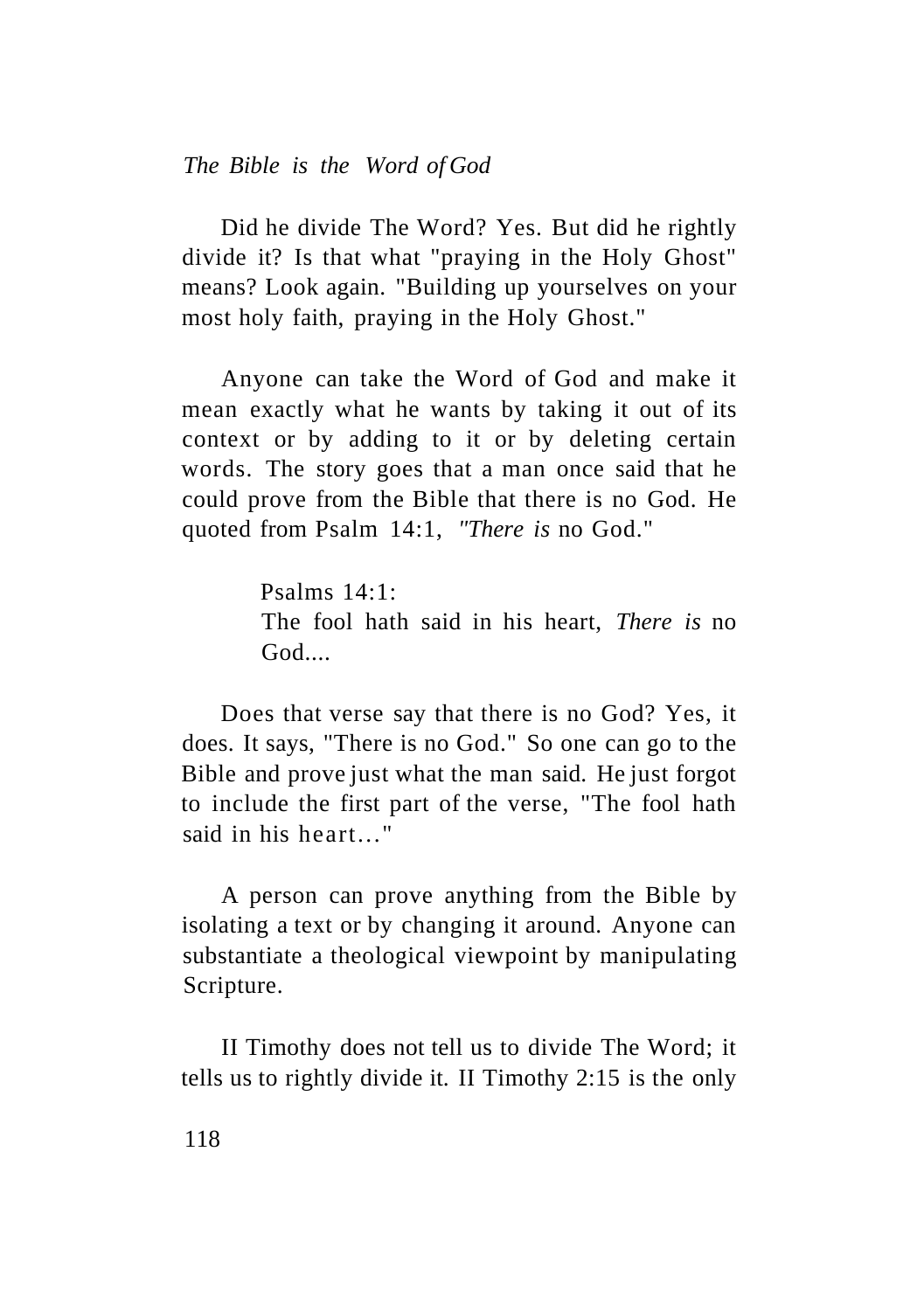place in the Bible where the words "rightly dividing" are found. Again a singular usage in the Word of God shows that the expression is uniquely and dynamically significant. The English words "rightly dividing" are the Greek word *orthotomounta. Orthos* means "perfectly right" or "perfectly straight" *Temno*  means "to cut." Putting these two words together in the word orthotomounta, translated "rightly dividing" in the King James Version, literally means "a perfectly right cutting." Its intricate nuance of meaning is that there is only one way to rightly cut The Word; all other ways are wrong cuttings. The teaching that many people give - that as long as you are sincere everything is wonderful - is not the teaching of The Word. II Timothy 2:15 says that we are to "study to show ourselves approved unto God by rightly dividing." There is only one way to rightly cut The Word; all other ways are wrong cuttings. Now do you understand why we have splits, denominations and sects in so-called Christianity? They stem from the wrong dividing of The Word.

The first word in II Timothy 2:15 is "Study." The very first thing a person must do to rightly divide The Word is study. He is not told to study commentaries or secular writers; he must study The Word. If we are ever going to rightly divide The Word, we have to study The Word and not what people say about it.

For years I did nothing but read around the Word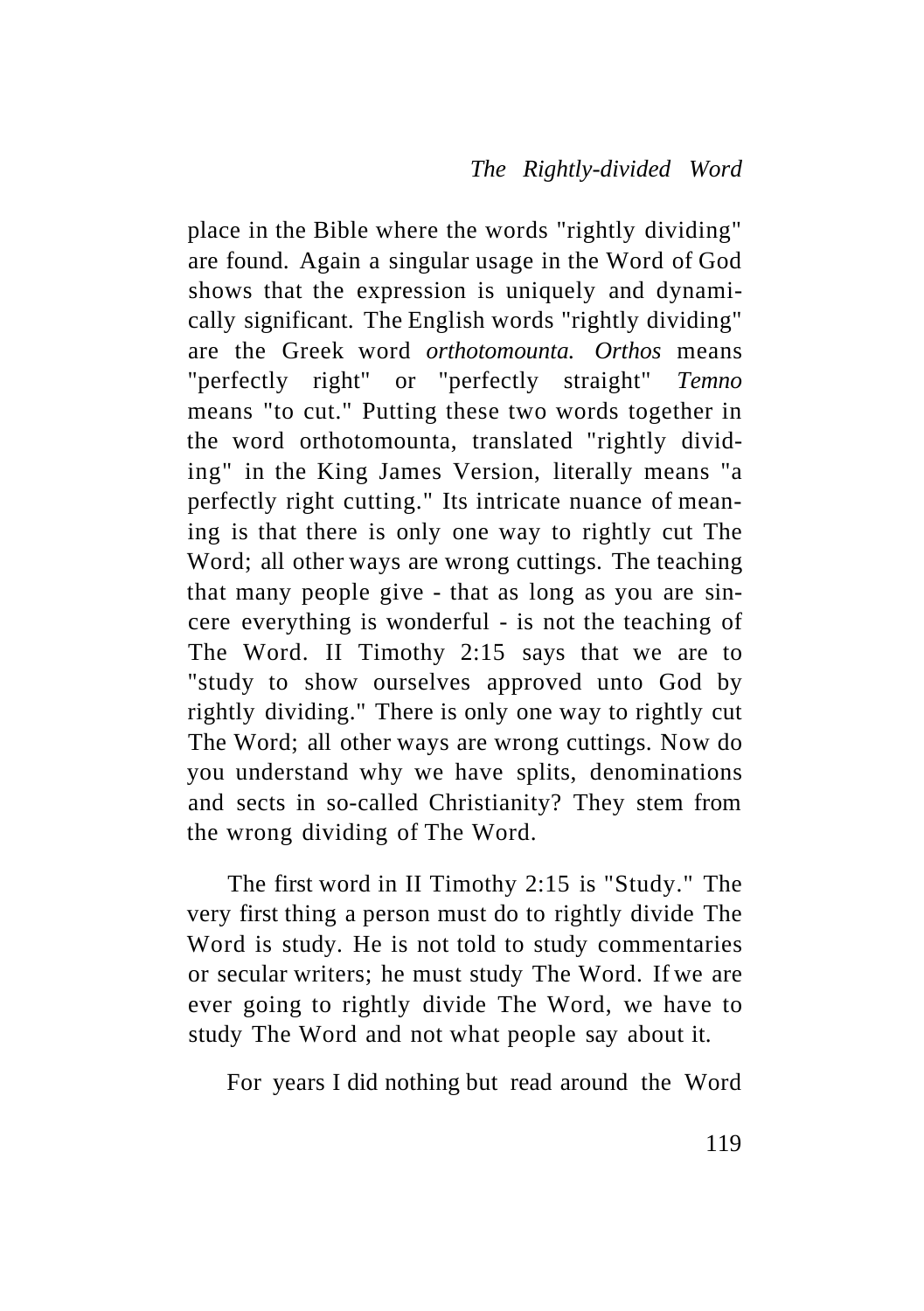of God. I used to read two or three theological works weekly for month after month and year after year. I knew what Professor so-and-so said, what Dr. so-andso and the Right Reverend so-and-so said, but I could not quote you The Word. I had not read it. One day I finally became so disgusted and tired of reading around The Word that I hauled over 3,000 volumes of theological works to the city dump. I decided to quit reading around The Word. Consequently, I have spent years stu-dying The Word - its integrity, its meaning, its words.

Why do we study? Because God expects us as workmen to know what His Word says.

I Corinthians 12:1:

Now concerning spiritual *gifts* [matters], brethren, I would not have you ignorant.

Since God would not have us ignorant, there is only one way He would have us to be - smart.

We are to study to show ourselves approved unto God, not to man. You do not study to show yourself approved unto the leading financier in your community, or to the heads of your denominations. Whether men approve you or not isn't of primary importance; the primary thing is to stand approved before God. And the only way you are going to stand approved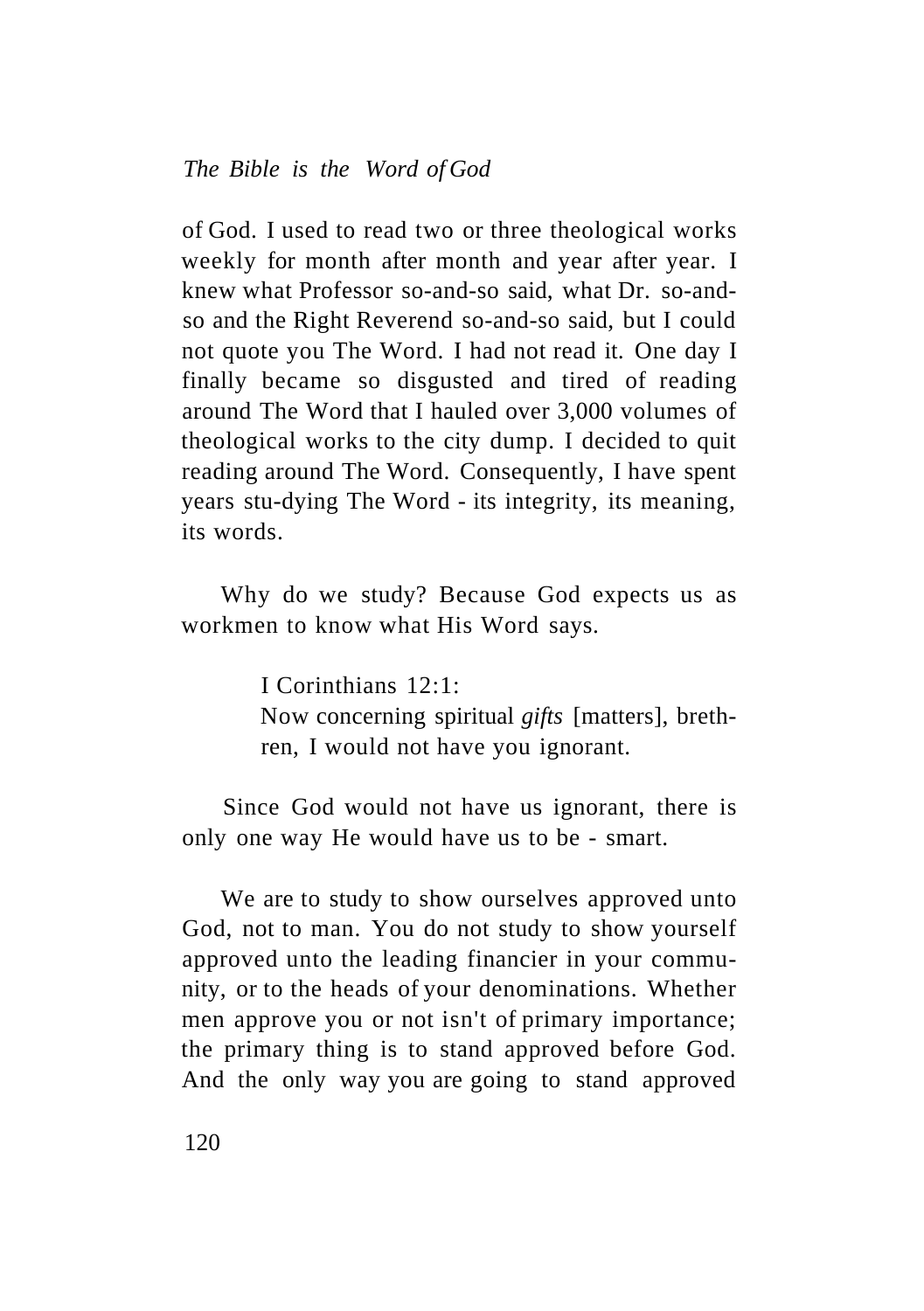before God is to study and rightly divide The Word.

Romans 16:10: Salute Apollos [who is] approved in Christ....

It does not say that he was approved in the community or by the society or in the denomination, but he was approved in or of Christ.

> Acts  $2.22$ Ye men of Israel, hear these words; Jesus of Nazareth, a man approved of God ....

We study to show ourselves approved of God because we are workmen who do not need to be ashamed of our workmanship. If I were a carpenter and built a house with joints and mortises that were gaping, I would stand in disapproval for my workmanship when the owner came to look. A workman is approved or not approved by the people who employ him. So we study The Word that we may be approved before God because we are held accountable to Him for our workmanship.

Matthew 12: 36,37:

But I say unto you, That every idle word that men shall speak, they shall give [an] account thereof in the day of judgment.

For by thy words thou shalt be justified, and by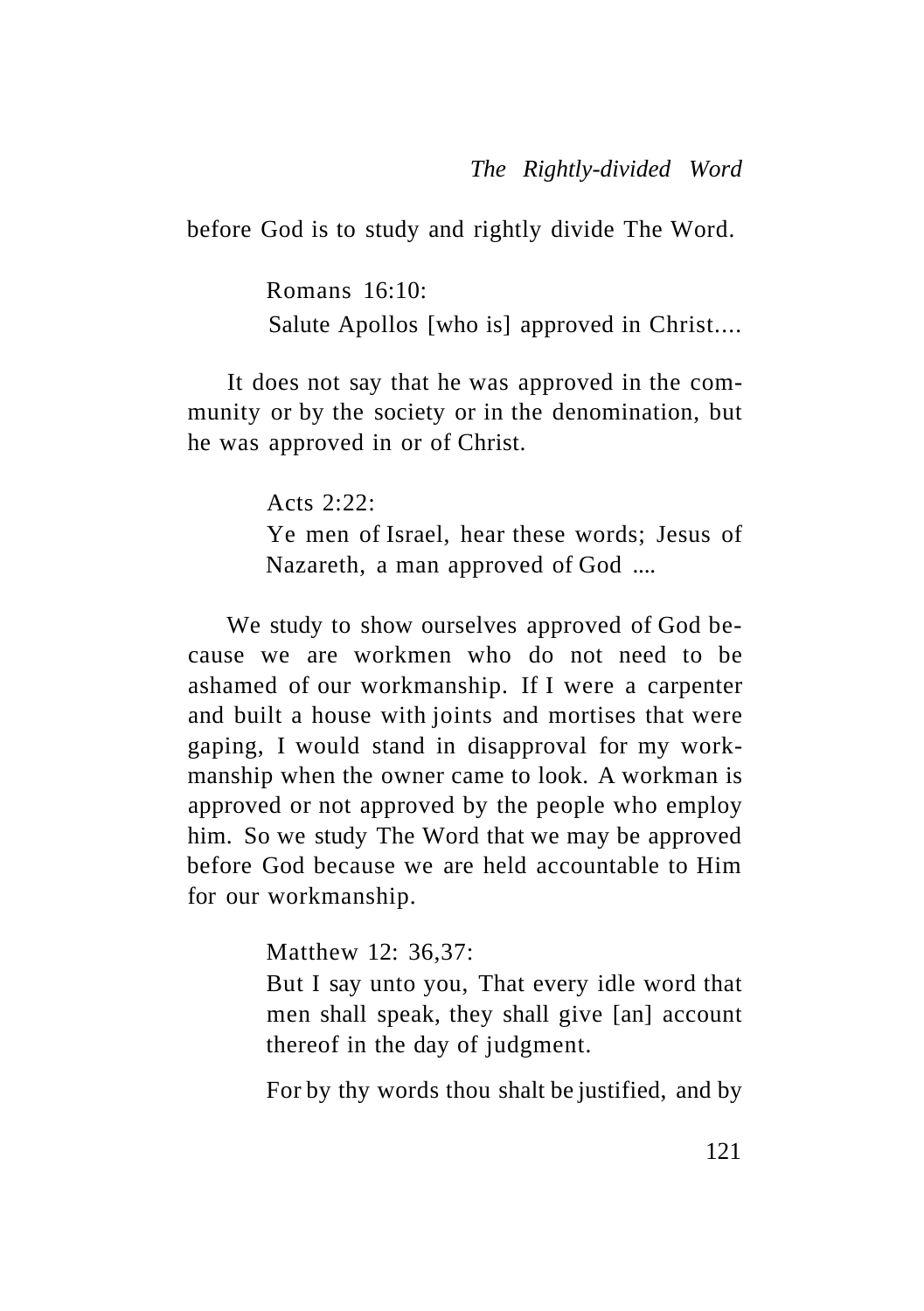*The Bible is the Word of God* 

thy words thou shalt be condemned.

Romans 14:12:

So then every one of us shall give account of himself to God.

The Word says and means that everyone shall give an account of himself. To have God's approval we must study The Word and study it in the right way. The right way is the right cutting of the Word of Truth to have the true Word.

Jesus Christ, God's only-begotten Son, rightly divided The Word. According to Luke 24:44 Jesus divided the Old Testament into the Law, the Prophets and the Psalms. "Psalms" means "writings" in Biblical usage. I had been taught to divide the Old Testament into the books of the Law, the books of History, the books of Poetry, the Major Prophets and the Minor Prophets. I put them into five categories whereas Jesus Christ put them into three. Who do you think was right? Jesus Christ rightly divided The Word.

Psalms 116:15 is another verse which is frequently wrongly divided. This is a verse of Scripture which we often hear at a funeral when a good man of God has died.

Psalms 116:15: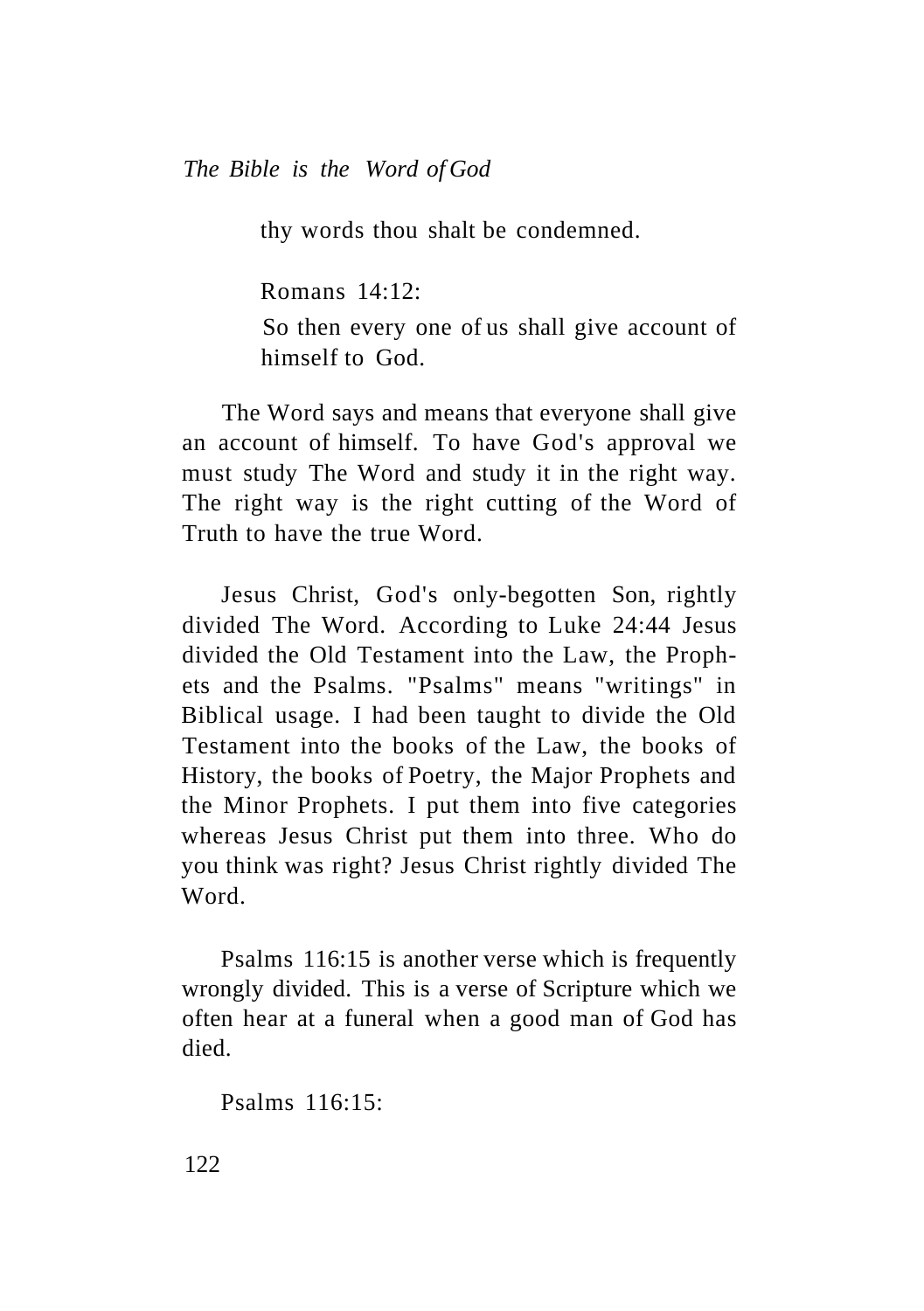Precious in the sight of the Lord *is* the death of his saints.

We say, "It is precious, it is good, in the sight of the Lord that he is dead." Talk about wrongly dividing The Word! It is not good in the sight of the Lord that Herman died or that John died or that Mary died because they cannot help God any after they are dead. The only time they could help God is when they were alive. The word "precious" in the text is "costly."

We speak of a diamond as a precious stone because it is costly and rare. The more costly it is, the more precious it is. This is what is meant by "precious in the sight of the Lord *is* the death of his saints." It does not cost God anything when an unbeliever or a God-rejector dies. They have not done anything for God anyway. But if a believer died, it would be costly to God. That is why the Psalmist said, "Costly in the sight of the Lord *is* the death of his saints."

The Word of God is the true Word only when it is rightly divided. When it is wrongly divided we have error at the particular place where it is wrongly divided. To illustrate, if I rightly divide the Word of Truth on salvation, I will have the true Word on salvation. But if I wrongly divide the Word of Truth on the subject of the Holy Spirit, then at that place I do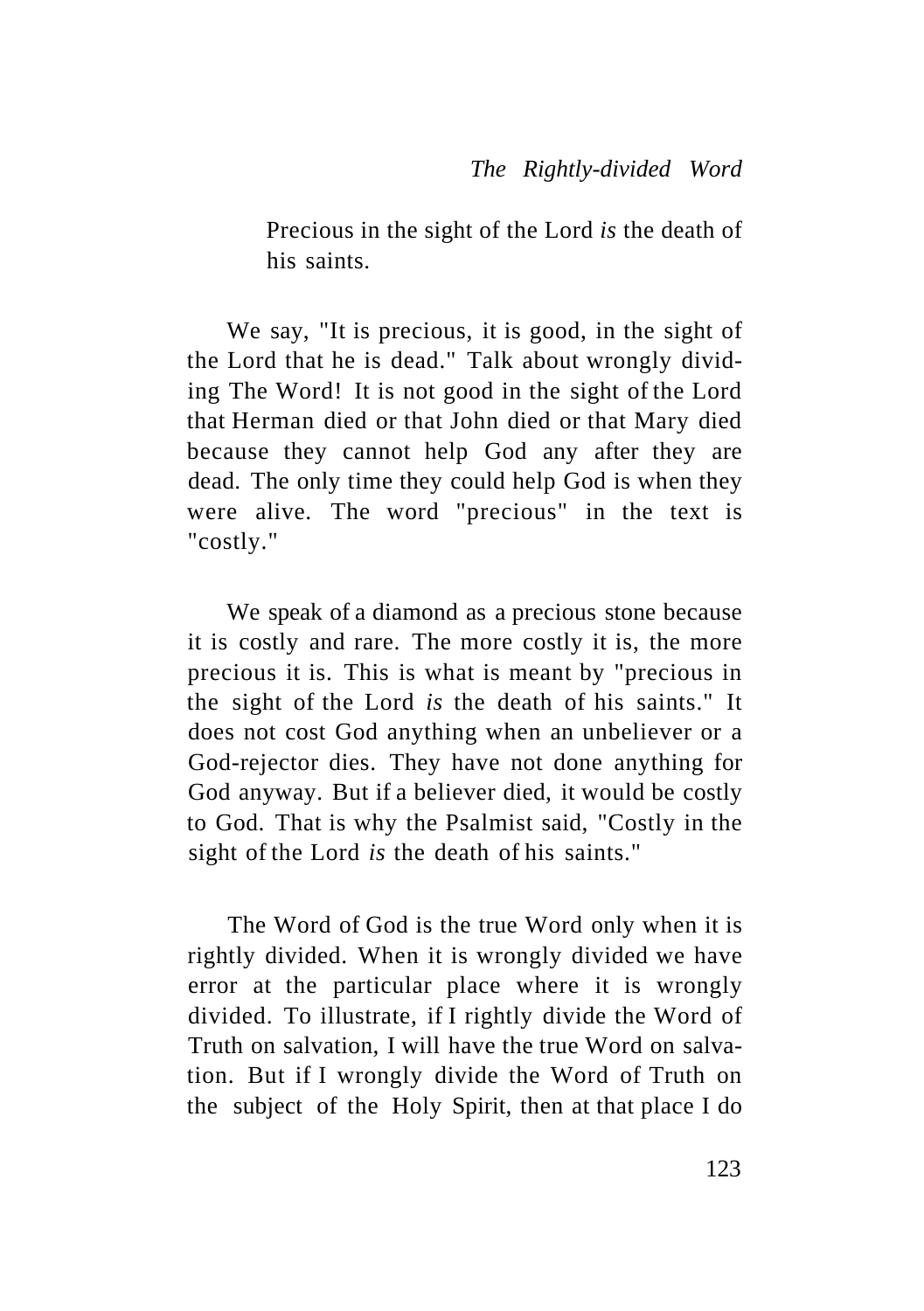not have the true Word. Naturally I will be sincere on both salvation and the Holy Spirit; but sincerity is absolutely no guarantee for truth. Sincerity is wonderful, but it is not synonymous with truth. I like sincere people, but I have also been hoodwinked by them. The insincere people have never deceived me, but the sincere people have.

Sincerity or insincerity is not the determining factor for truth. The Word of God is Truth. When we rightly divide it, we have the true Word; when we wrongly divide it, we have error.

In the matter of standing approved before God, people are again in disagreement. People say that we stand approved before God if we pray a certain way or if the flowers are on the altar at the right place. It does not make a bit of difference to God where the flowers are on the altar. It may make a difference to us, but it does not make any difference at all to God. The Word of God says we study to show ourselves approved unto God by rightly dividing The Word. To the end we rightly divide The Word, we stand approved; to the end we wrongly divide it, we do not stand approved. We must come to the position of using The Word as our authority. Christian believers can never be brought together On other extraneous, superficial, ritualistic matters. They can only be brought together when they stand approved before God by rightly dividing The Word.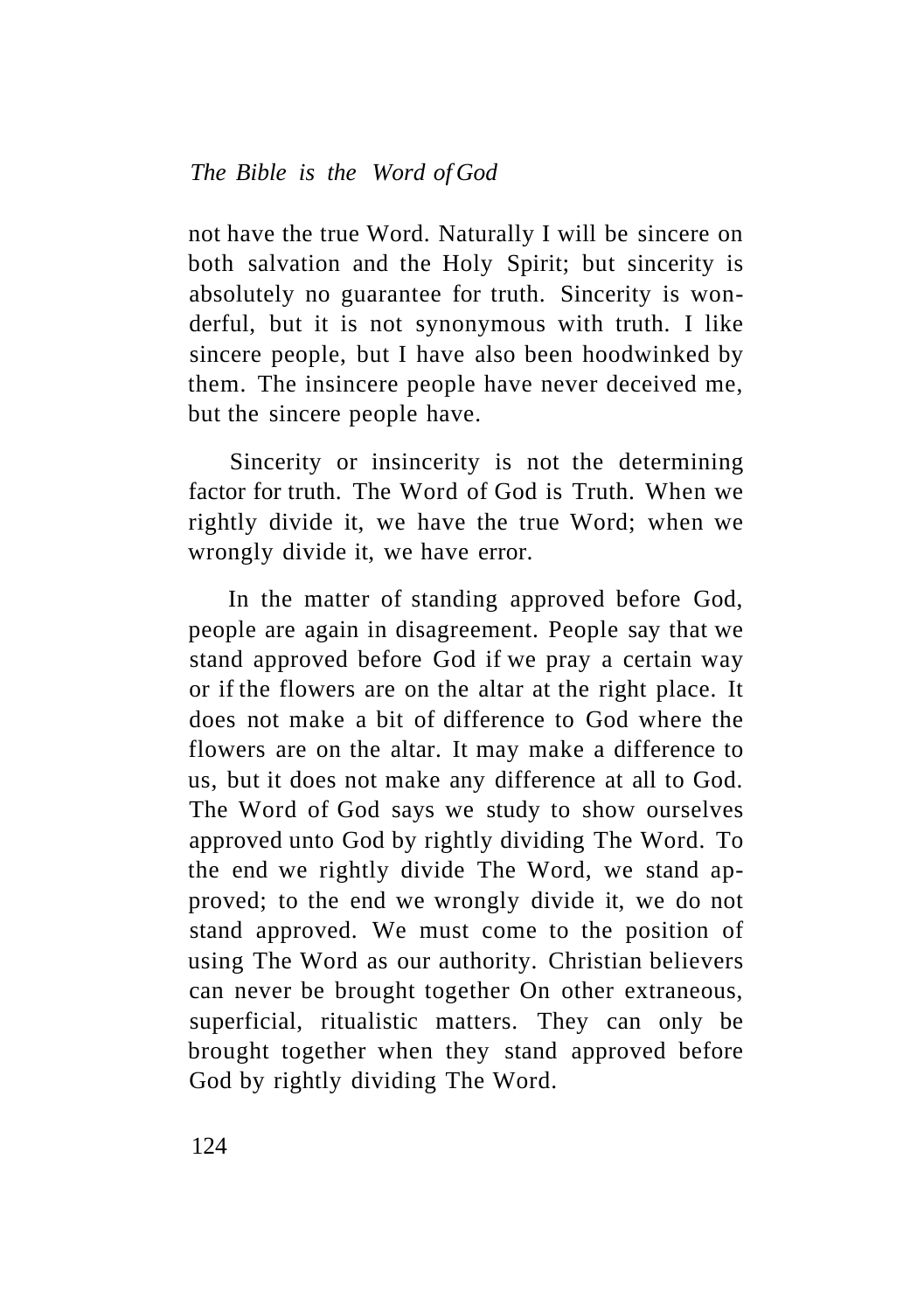An example of people trying to stand approved of God is a sadly ridiculous commentary on so-called Christians. Many years ago when I was doing research in the archives of the University of Chicago Divinity School, I came across a clipping from a newspaper on a denomination which had two factions. The cause of the rift was the question whether or not God originally had created Adam and Eve with or without navels. Incredible! One group said that Adam and Eve did not have navels while the other faction believed that God had given both Adam and Eve navels. The one group built a new church just across the street from the old one and called their new denomination the First Church of the Navelites. Christians bring disapproval to themselves when they become sidetracked on such irrelevant matters.

It does not make any difference to God whether one wears a long dress or a short one; it does not make any difference to Him whether I wear a tie or whether I do not. I could teach The Word just as effectively with a tie as without one. The greatness is not in what we wear or how we adorn ourselves, but whether we rightly divide The Word. This Word of God is the greatest thing in the whole world and rightly divided it gives us the true Word; it gives efficacy, power, exuberance and the more abundant life which Jesus Christ, made available.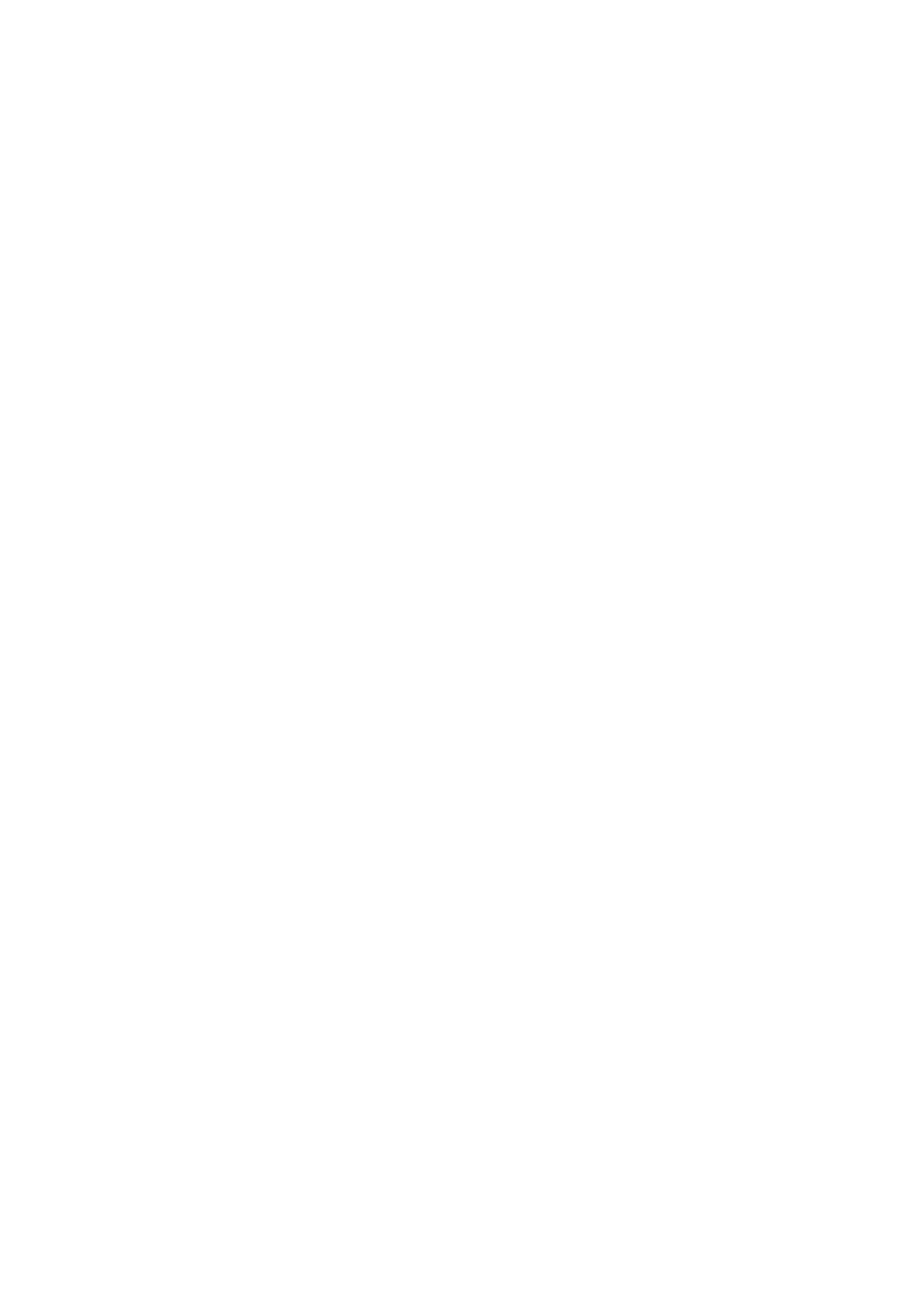## **Chapter Eleven The Translations of the Word of God**

In proceeding as a workman, there is basic information which must be kept in mind, the first of which is that no translation or version of the Bible may properly be called the Word of God.

The Bible from which I have been quoting is called the King James Version. It is not the King James translation. If I had the King James translation in my hands, I would have a Bible that is worth a great deal of money as a collector's item. Once a translation has been made from an original text, like the Stephens Text from which the King James was translated, the first copy is called a translation. When scholars begin to rework the translation in any way, it becomes a version.

Now I said that no translation, let alone a version, may properly be called the Word of God. As far as anybody knows, there are no original texts in existence today. The oldest dated manuscript is written in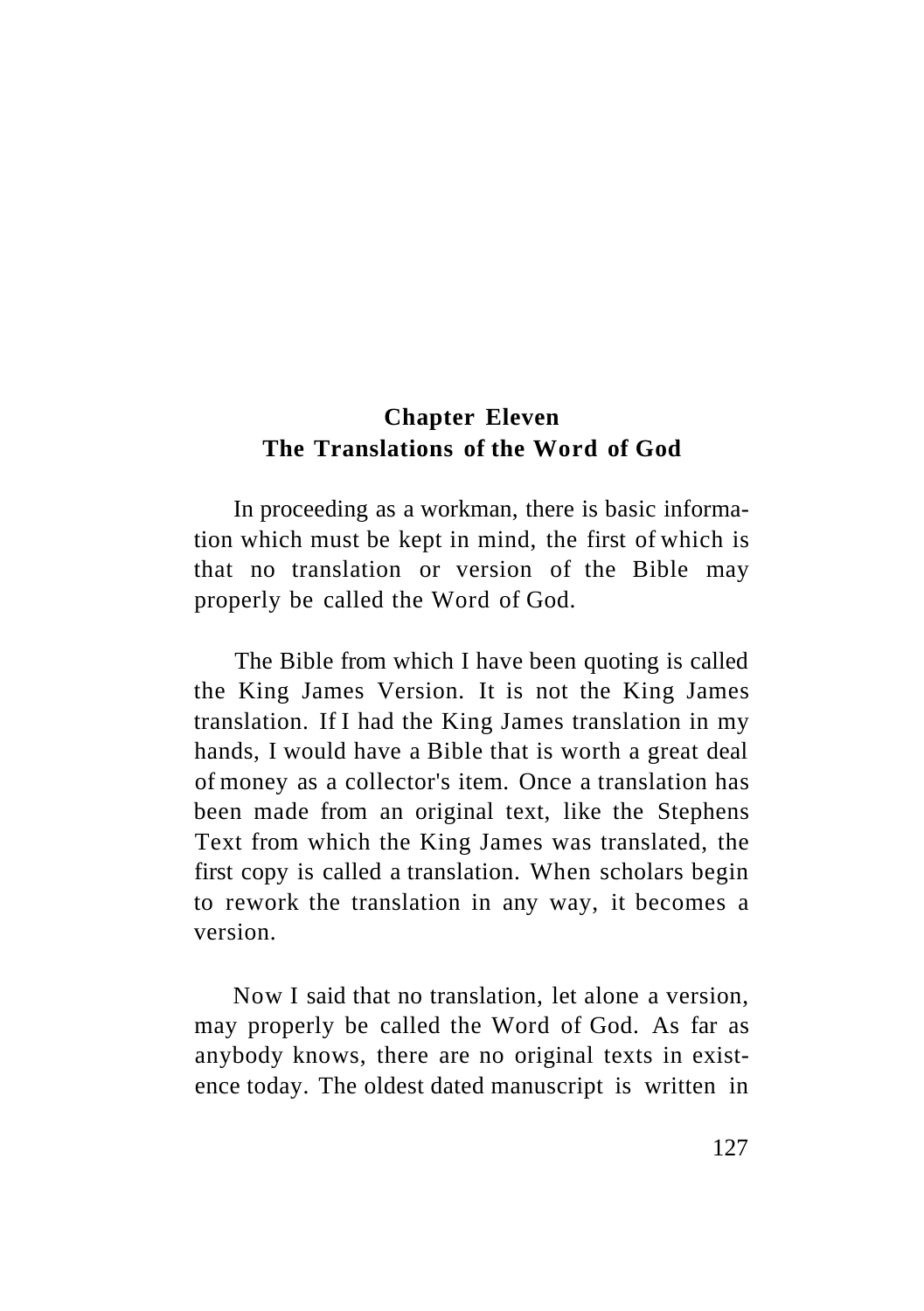Estrangelo Aramaic. There is a possibility that some of the older Estrangelo Aramaic manuscripts will predate 434 A.D. What students or scholars refer to as originals really date from 430 and later. These manuscripts are not originals - the originals are those which holy men of God wrote as they were moved by the Holy Spirit. At best we have copies of the originals. When I refer to the Word of God, I do not mean a copy or a translation or a version; I mean that Word of God which was originally given by revelation to holy men.

Since we have no originals and the oldest manuscripts that we have date back to the fifth century A.D., how can we get back to the authentic prophecy which was given when holy men of God spoke? To get the Word of God out of any translation or out of any version, we have to compare one word with another word and one verse with another verse. We have to study the context of all the verses. If it is the Word of God, then it cannot have a contradiction for God cannot contradict Himself. Error has to be either in the translation or in one's own understanding. When we get back to that original, God-breathed Word - which I am confident we can - then once again We will be able to say with all the 'authority of the prophets of old, "Thus saith the Lord."

Note carefully the following about The Word: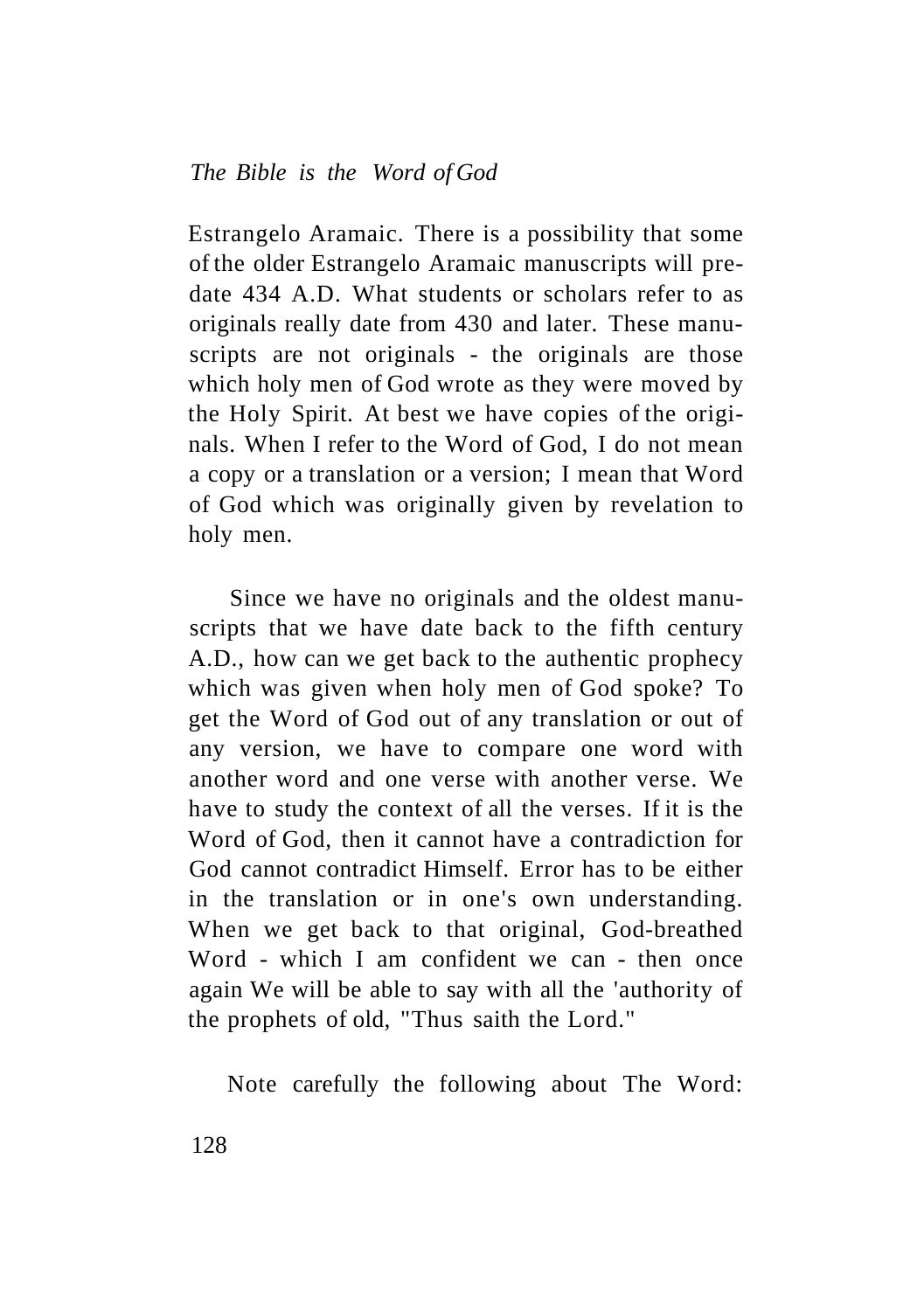(1) there are no original texts in existence today; (2) there were no chapter divisions in the original manuscripts; (3) there were no verse divisions in the original manuscripts. Chapters were first put into the Bible in 1250 A.D. Verses first appeared in the Geneva Bible in -1560 and then in the 1611 translation known as the King James.

God cannot be blamed for the error in the division of verses or chapters. Chapters and verses are good only for quick reference. But we must keep in mind that chapters and verses are all man-made and, therefore, devoid of authority in rightly dividing the Word of Truth.

Let us look at some examples of poor divisions in chapters and verses.

> Genesis 1:31: And God saw every thing that he had made, and, behold, *it was* very good. And the evening and the morning were the sixth day.

Then comes chapter 2 which begins with "thus." That first word immediately tells me that something is wrong because "thus" shows the result of what has already been said. Chapter 1 closed with "And the evening and the morning were the sixth day." And chapter 2 begins,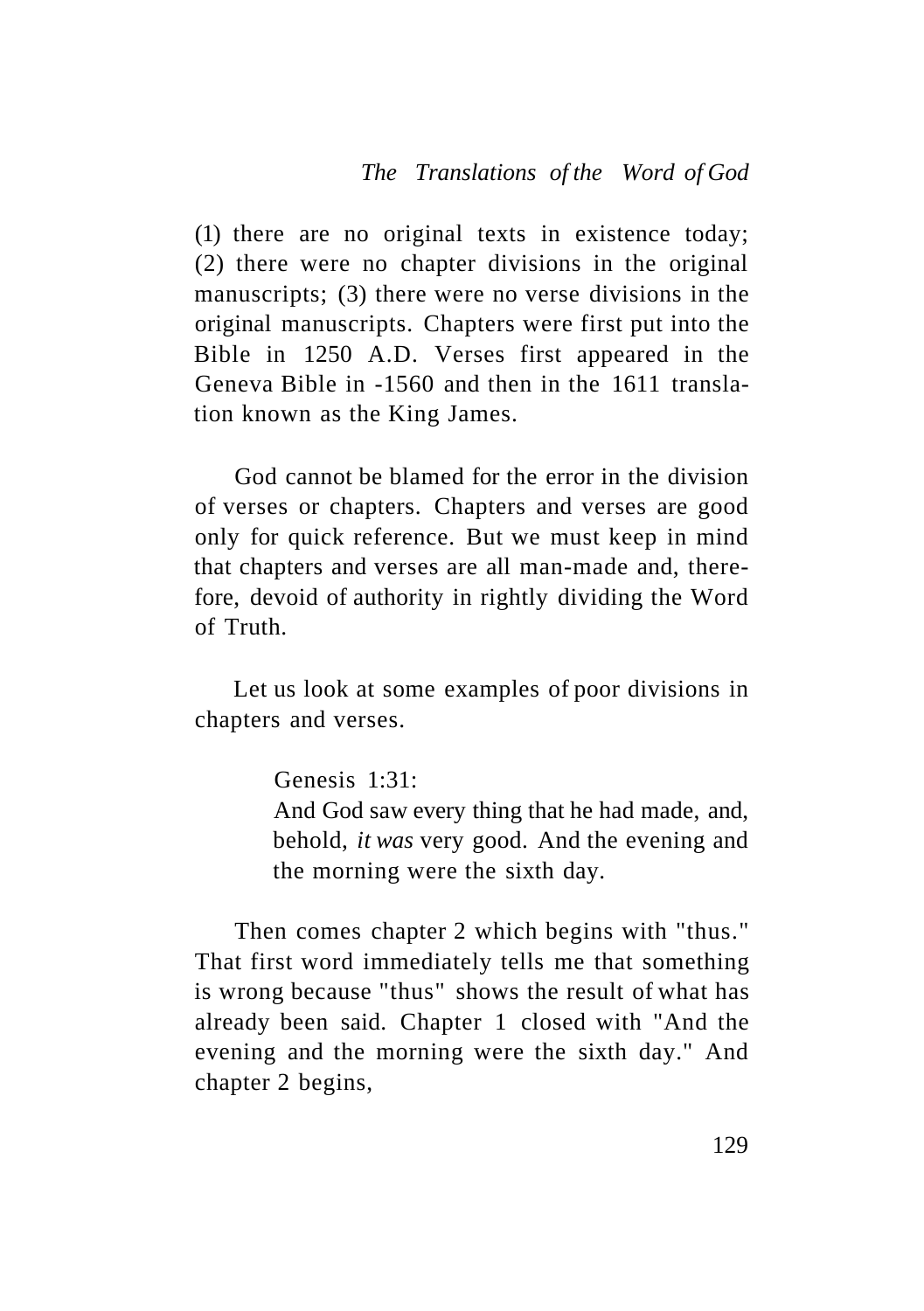Thus the heavens and the earth were finished, and all the host of them.

Verse 2,

And on the seventh day God ended his work which he had made; and he rested on the seventh day from all his work which he had made.

Verse 3,

And God blessed the seventh day, and sanctified it: because that in it he had rested from all his work which God created and made.

Verse 4,

These *are* the generations of the heavens and of the earth when they were created ....

Verse 4 is an entirely new thought. The first three verses of chapter 2 finish the thought of the first chapter. The second chapter should begin with verse four, "These *are* the generations .

John 2 is another example of bad chaptering. One of the reasons the story of Nicodemus has not been understood is that we have never read the verses preceding it as part of the context. John 2:23 should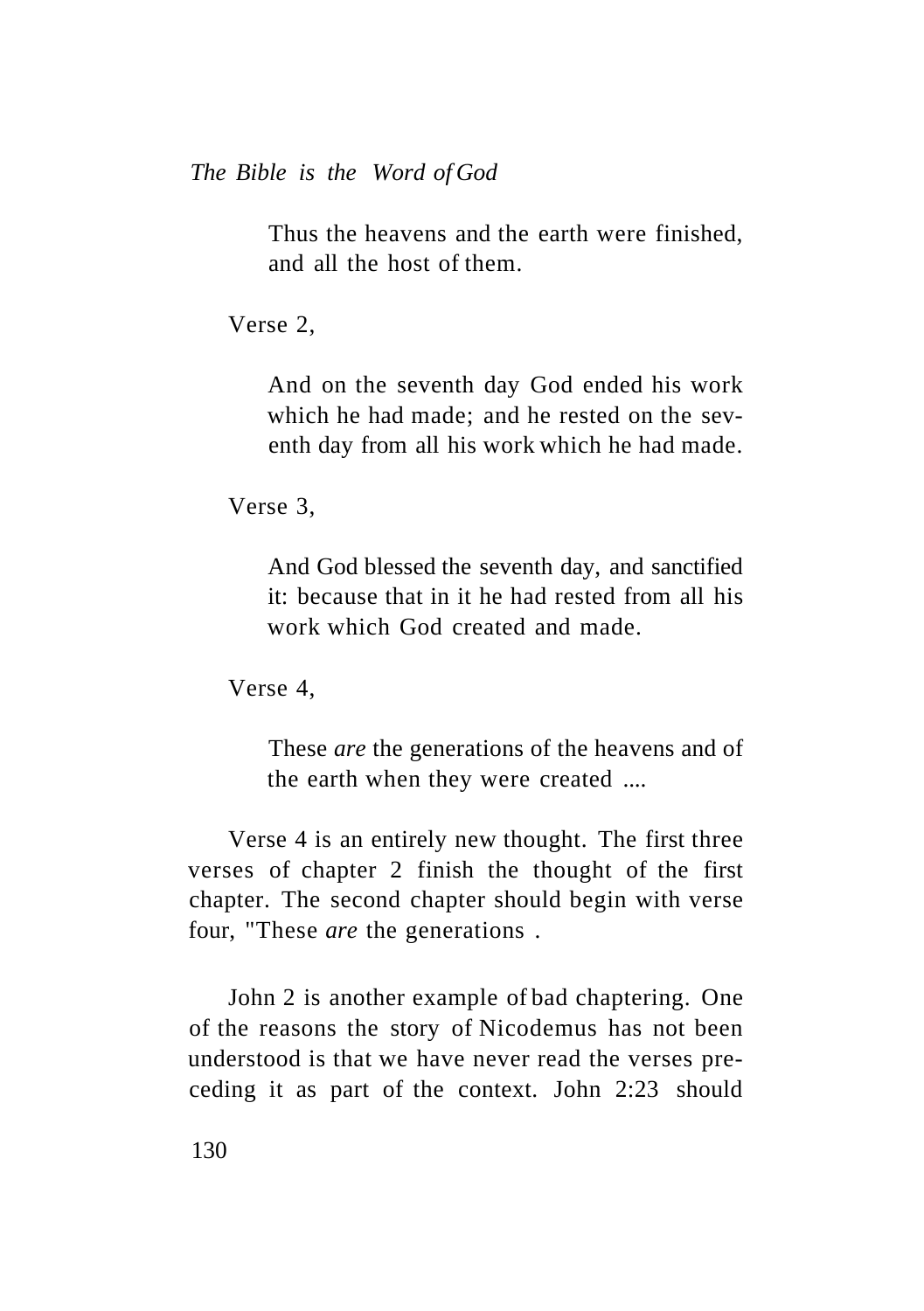logically be John 3:1.

Now when he [Jesus] was in Jerusalem at the passover, in the feast day, many believed in his name, when they saw the miracles which he did

Verse 24,

But Jesus did not commit himself unto them, because he knew all *men,* 

Verse 25,

And needed not that any should testify of man: for he knew what was in man.

Chapter 3, verse 1,

There was a man of the Pharisees, named Nico $\neg$ demus, a ruler of the Jews.

Reading those three verses before beginning the present third chapter explains the context for the Coming of Nicodemus. Jesus knew what was in Nico $\neg$ demus. With this introduction or background to the setting of the story, Nicodemus is easily understood.

John 7:53 is an example of a chapter that is divided in the middle of a verse.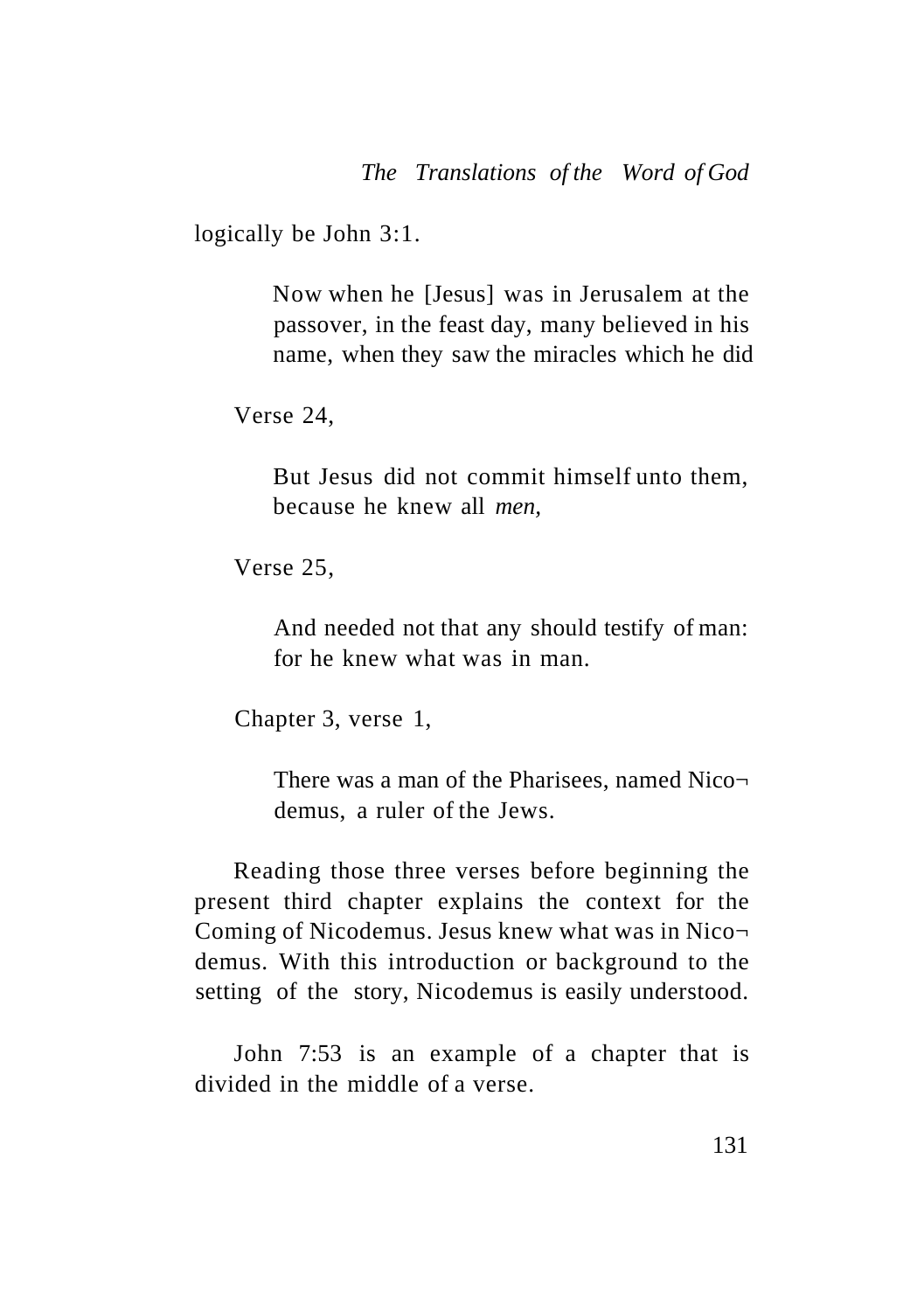And every man went unto his own house.

Chapter 8, verse I begins,

Jesus went unto the mount of Olives.

It should read, "And every man went unto his own house. Jesus went unto the mount of Olives." Then there should be a chapter division to begin, "And early in the next morning he came again into the temple ..."

If chaptering was not in the originals, what about chapter headings? Chapter headings are also not part of the original God-breathed Word. Chapter headings are found below the chapter markings and are usually in italics. These are what man has added. An example of an erroneous chapter heading in some King James editions is Isaiah 29. Chapter 29 heading says, "The heavy judgment of God upon *Jerusalem. "* The heading on chapter 30 says, "God's mercy toward His Church." The text says in Isaiah 1:1, "The vision of Isaiah the son of Amoz, which he saw concerning Judah and Jerusalem." Either the man who put "To the church" at the top of chapter 30 is wrong or The Word in Isaiah 1:1 is wrong.

Paragraphs and center references are all man-made. Paragraphs are interpretations of what the translators think. They indicate when one subject is complete and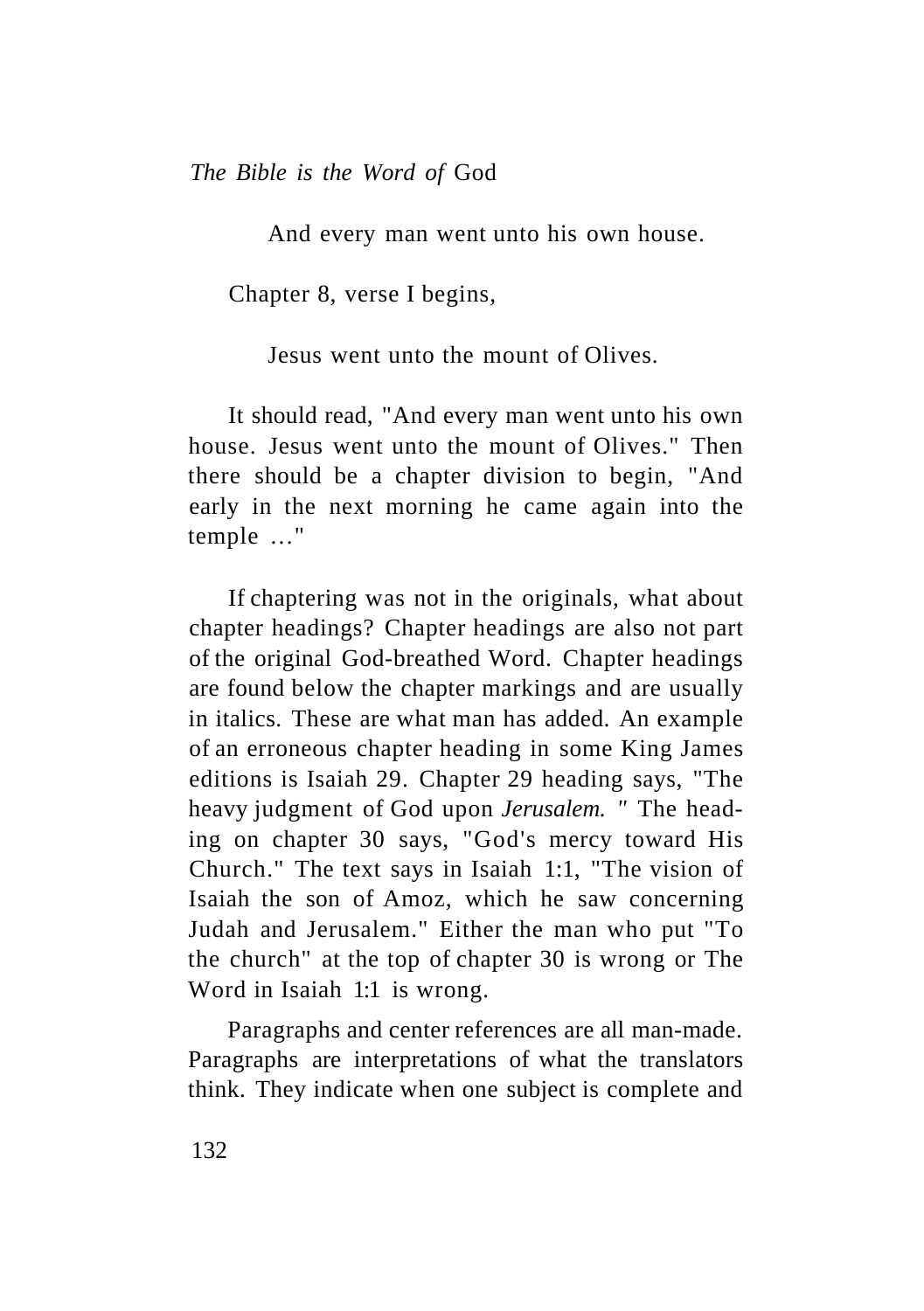when a new paragraph should begin. Sometimes translators fail to recognize proper subject division. Center references, which run down a long column in the center of each page, tell what the editors think has some connection with that verse. Sometimes they are right, sometimes they are' wrong. All these markings have been added and they can confuse the average new student in the Bible because he may think they have been given by God Himself.

God gave the original Word. He is not at all responsible for the errors that men have introduced by their chapter headings or by their center references or by their paragraph markings. Man made all those mistakes.

Punctuation is another man-made trickery. If you want the Bible to say something to substantiate your theology, all you have to do is to manipulate the punctuation. The Word of God can be made to say something that it does not really say by just putting in a comma. Each translator followed his own plan or his own pattern which makes all punctuation devoid of divine authority.

Let us observe the punctuation in the book of Luke.

Luke  $23.43$ And Jesus said unto him [the malefactor],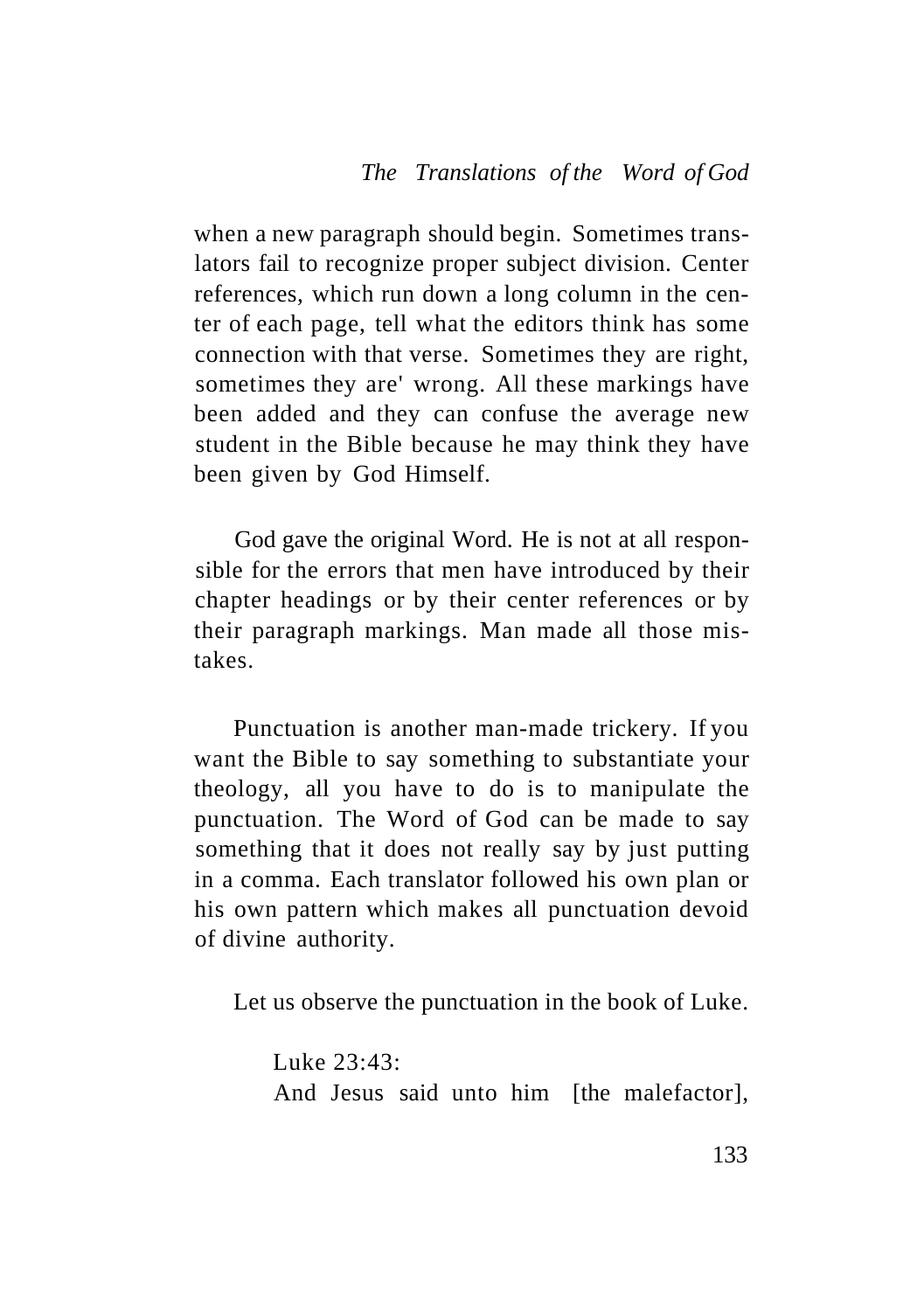Verily I say unto thee, To day shalt thou be with me in paradise.

Some translations have the comma after the word "today" so that is read, "Jesus said unto him, Verily I say unto thee To day, thou shalt..." The King James puts the comma before "today" while other translations put the comma after "today." Why? Because one group teaches that the moment one dies, he goes to heaven, while other groups teach that the moment one dies, he does not necessarily go to heaven for there is a period before going to heaven. If there is a waiting period between death and heaven then He could not say to that malefactor, "Today you are going to be with me in heaven," for the malefactor would have had to wait a duration. On the other hand others say man goes to heaven immediately after death so that comma before the word "today" fits in with their theology.

If a man is going to heaven today, heaven must be available. Some teach that heaven is available. If they had studied The Word, they would know that heaven is not available. However, this verse talks about paradise and paradise is not heaven. Heaven is heaven and paradise is paradise. When the Word of God says "paradise," it means "paradise." Paradise is present in Genesis chapters 1 and 2, at the end of which paradise is no longer accessible. It is not again available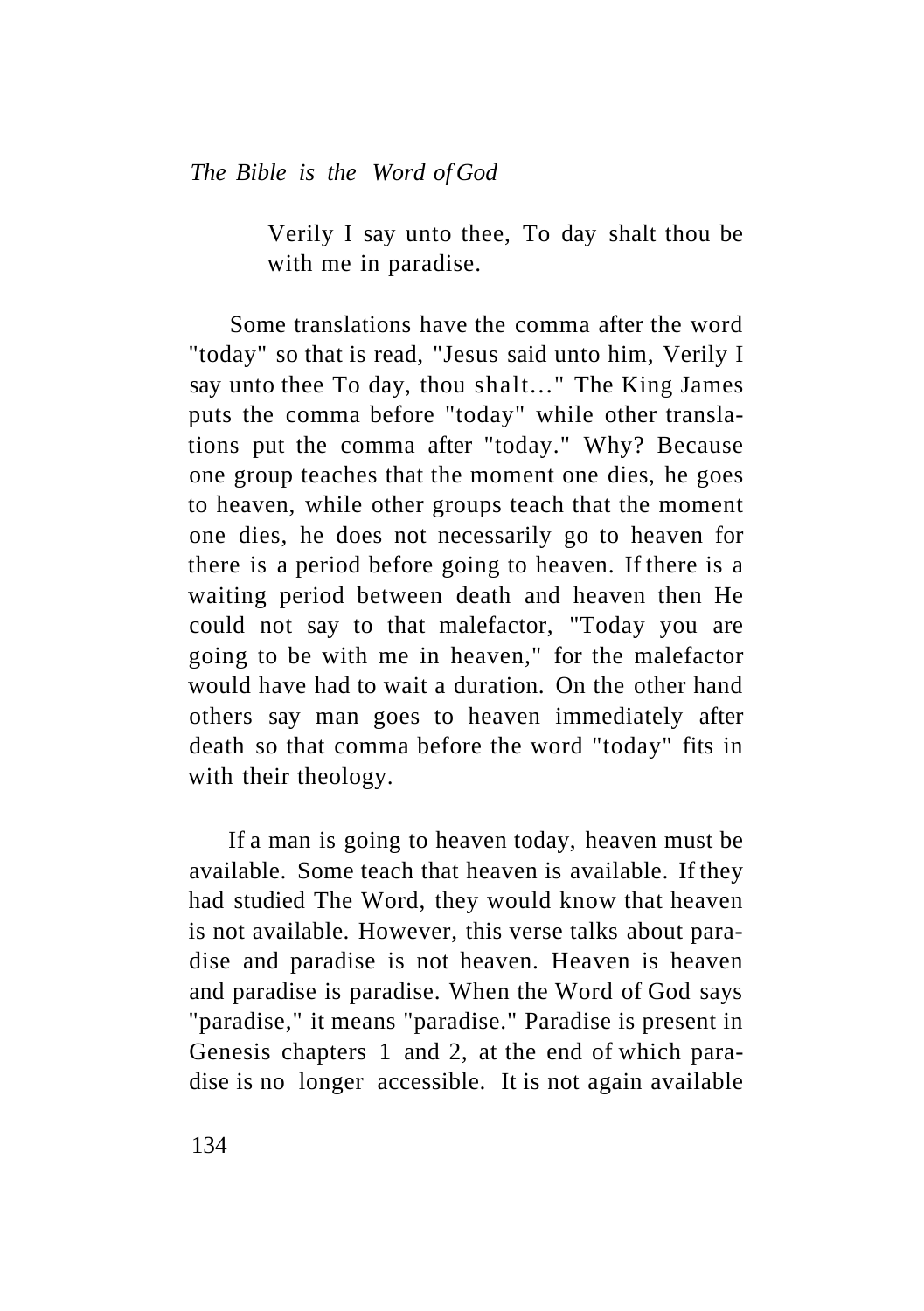until the book of Revelation which speaks of a new heaven and a new earth wherein dwells righteousness.

Paradise is always a place upon earth. If we are going to paradise, it has to be available. Was Jesus saying to the malefactor that day, "... Verily I say unto thee To day," or was it ".. Verily I say unto thee, To day ..."? Since paradise was nonexistent on the day of the crucifixion, Jesus had to say to the malefactor that sometime in the future he would be with Him, not in heaven, but in paradise.

Let us read the sentence with the literal accuracy of the word "paradise" in mind.

> ... Verily, I say to you To day, thou shalt [the day is coming in the future when you are going to] be with me in paradise.

This fits with the rest of the Word of God. One little comma has caused so much error in dividing The Word.

Another example of a grave punctuation error is in Acts 21 which, when I first saw it, I found difficult to believe. I had been taught that the men of God in the Bible - like Abraham, and Paul, and John - never made mistakes. These men were on a pedestal while we other lowly Christians stared in awe with mouth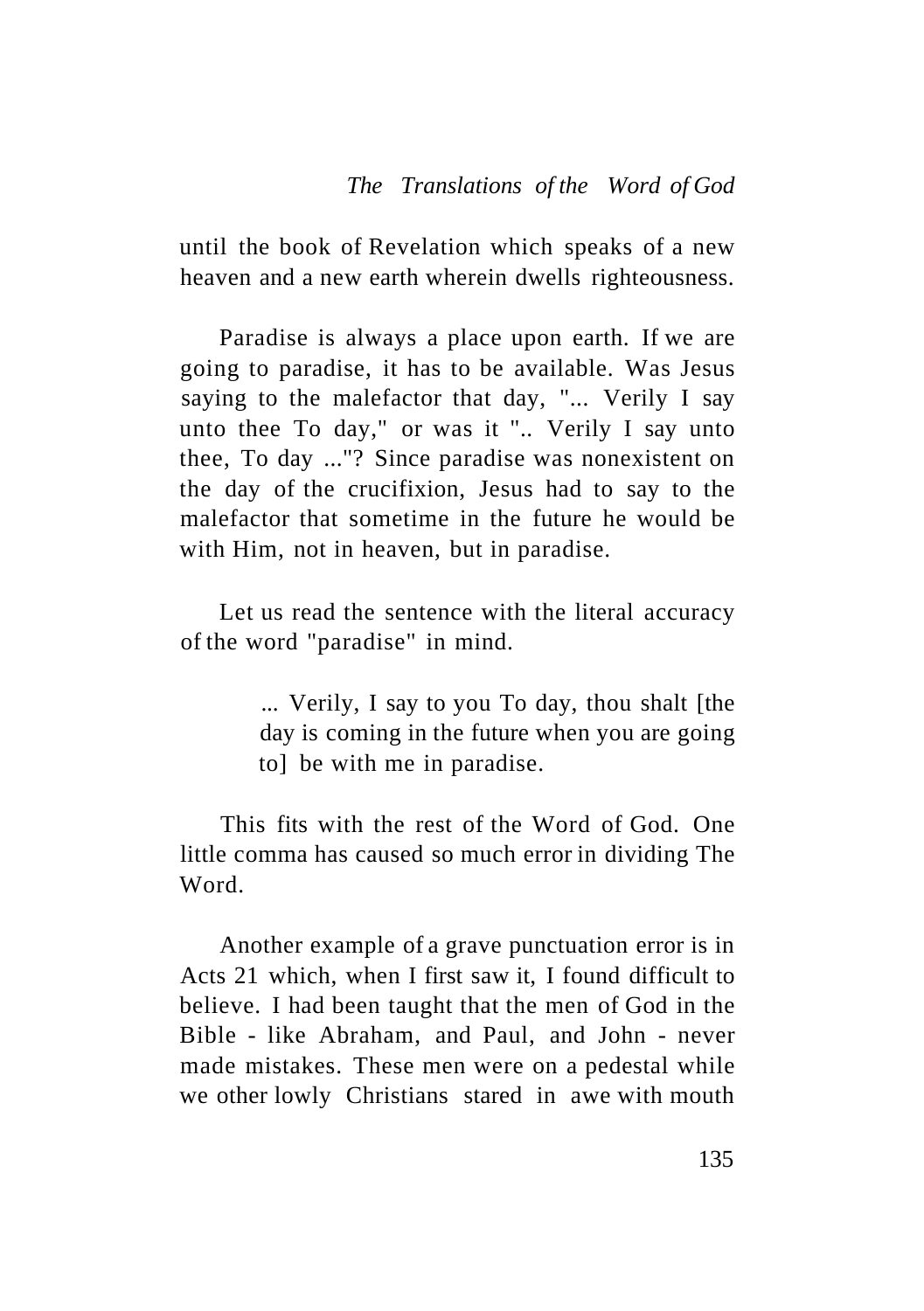agape at such men to whom we thought we could never aspire. The record of the Apostle Paul in Acts 21 gave me quite a jolt when the error in using a comma was discovered.

> Acts 21:4, And when he [Paul] would not be persuaded, we ceased, saying, The will of the Lord be done.

This verse, the way it is punctuated, obviously says that they endeavored to persuade the Apostle Paul to change his mind and not go to Jerusalem; but when Paul would not change his mind, they finally said to him "All right, Paul, go out and do the will of the Lord. Go to Jerusalem." But this is not what it says.

To understand the background of this situation, let's go back to Acts 20:22.

> And now, behold, I go bound in the spirit unto Jerusalem, not knowing the things that shall befall me there.

Paul was bound in the spirit. To be "bound in the spirit" means that one is not spiritually free. Paul wanted to go, but something nagged his mind saying, "Don't go." Paul said, "I am going to go to Jerusalem"; but when he made this statement, he was bound in the spirit, he felt restrained. He knew he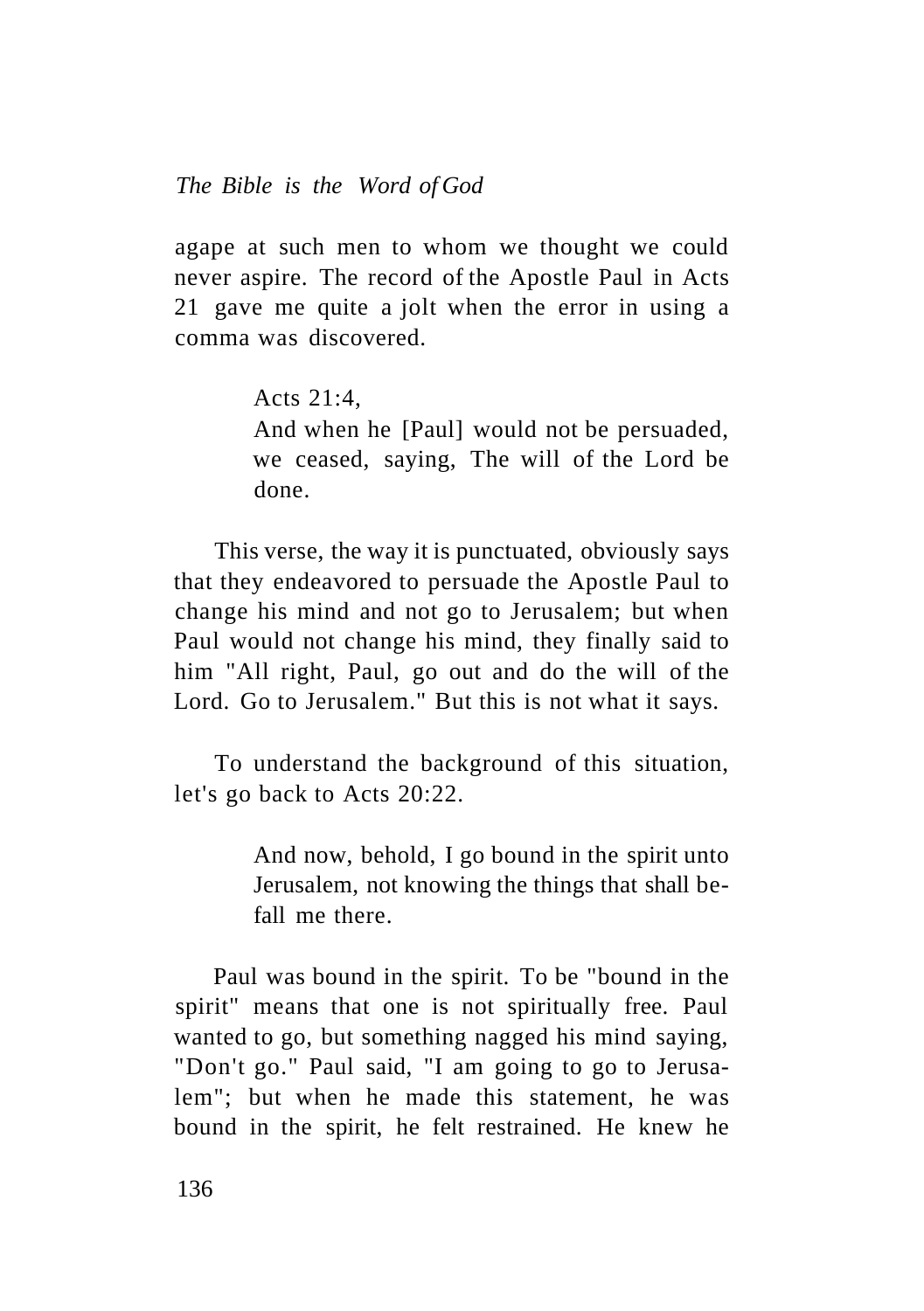should not go.

Verse 23,

Save that the Holy Ghost witnesseth in every city, saying that bonds and afflictions abide me [if I go to Jerusalem].

Verse 24,

But none of these things move me, neither count I my life dear unto myself, so that I might finish my course with joy, and the ministry, which I have received of the Lord Jesus, to testify the gospel of the grace of God.

Doesn't that sound wonderful, sincere, devout? But what good was Paul's sincerity in going to Jerusalem when the spirit had already told him not to go there?

Acts 21:3,

Now when we had discovered Cyprus, we left it on the left hand, and sailed into Syria, and landed at Tyre: for there the ship was to unlade her burden.

Verse 4,

And finding disciples [there], we tarried there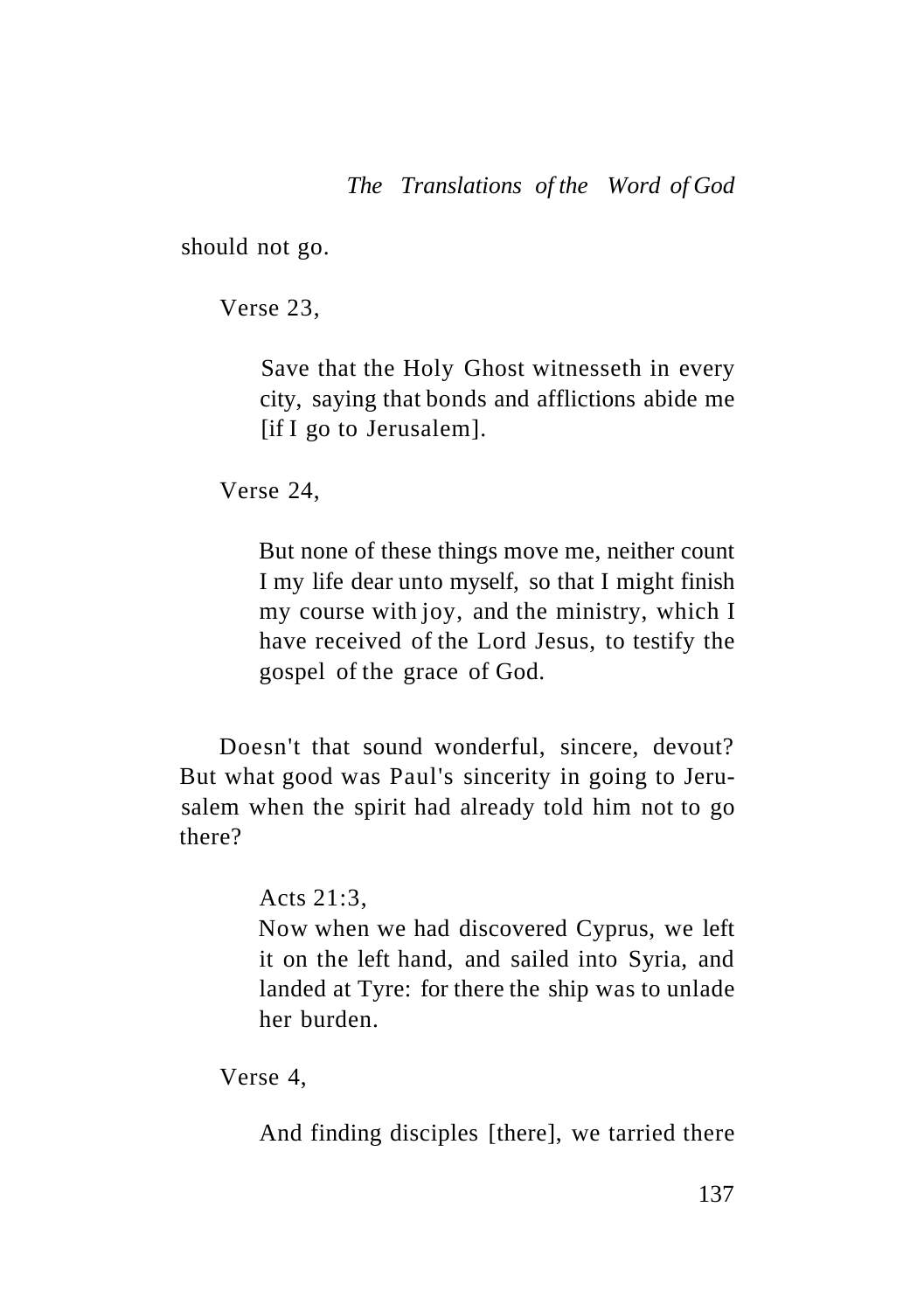seven days: who said to Paul through the Spirit, that he should not go up to Jerusalem.

What then was the will of God? For Paul *not* to go to Jerusalem. But who was determined to go?

Verse 8,

And the next *day* we that were of Paul's company departed, and came unto Caesarea: and we entered into the house of Philip the evangelist, which was *one* of the seven; and abode with him.

Verse 9,

And the same man had four daughters, virgins, which did prophesy.

Verse nine does not say what the virgins prophesied. 1 would bet you, however, that they did not prophesy about the price of coffee or about who would win the next ball game. What is the context talking about? It is about a man who wanted to go to Jerusalem while the will of the Lord was for him not to go. Paul persisted, however. In context we know what the topic of the virgins' prophecy was.

After a period of time there came another message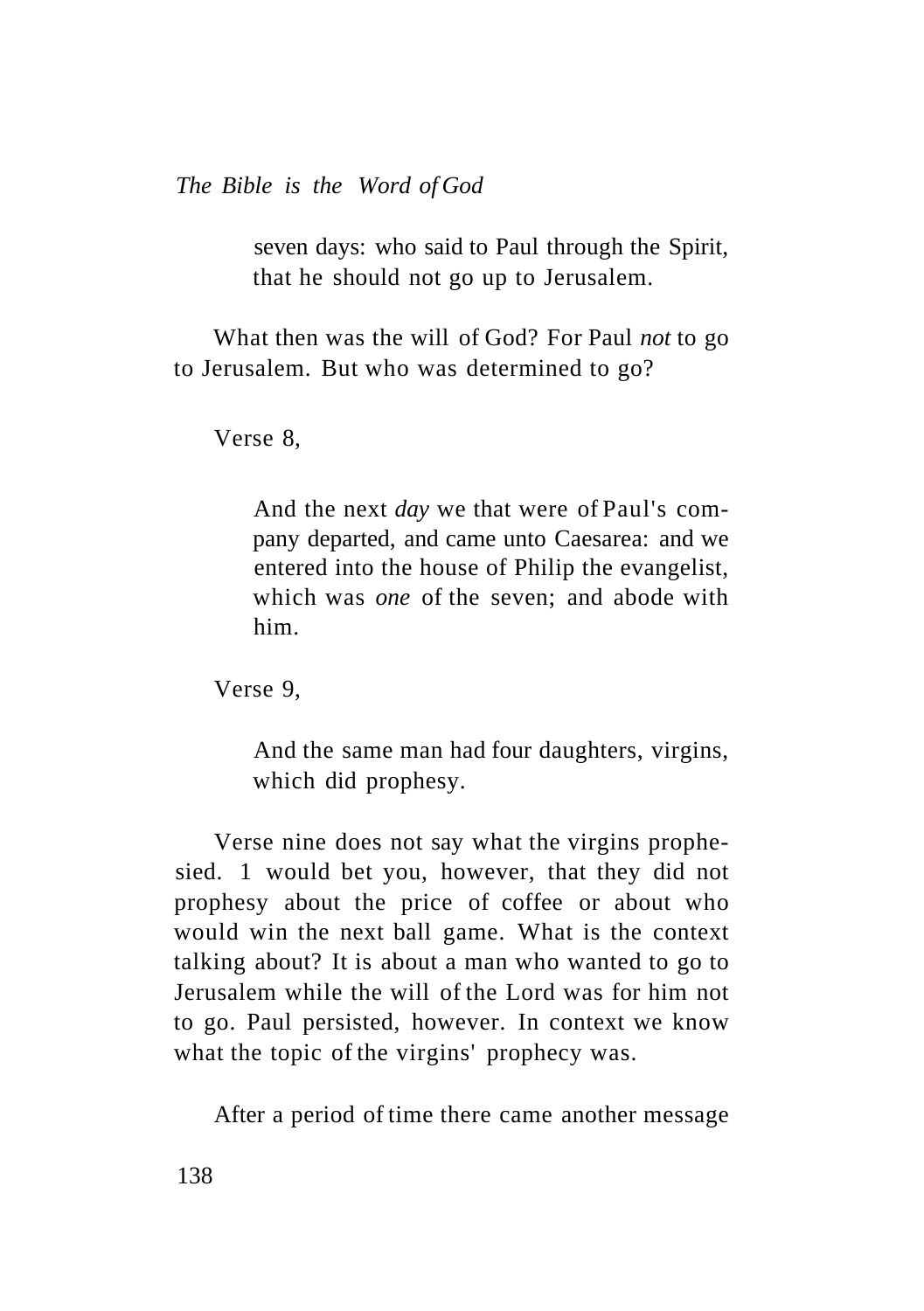to Paul.

Verse 10,

And as we tarried *there* many days, there came down from Judea a certain prophet, named Agabus.

Look at the pains God was taking to keep the Apostle Paul out of a mess. First of all, He told Paul personally not to go to Jerusalem; Paul was bound in the spirit. Then Paul was warned by a group in Tyre who told him by the spirit not to go. Paul continued on his trip to Caesarea where four Christian believers prophesied. Finally God sent a prophet all the way from Jerusalem to Caesarea to intercept Paul on his journey and say, "Paul, don't go to Jerusalem."

Acts  $21 \cdot 11$ 

And when he [Agabus] was come unto us, he took Paul's girdle [a strip of cloth four or five inches wide which they tie around their loosely flowing garments], and bound his own hands and feet, and said, Thus saith the Holy Ghost, So shall the Jews at Jerusalem bind the man that owneth this girdle, and shall deliver *him* into the hands of the Gentiles.

Agabus foretold that when Paul got to Jerusalem he, Paul, would be delivered into the hands of the **Gentiles**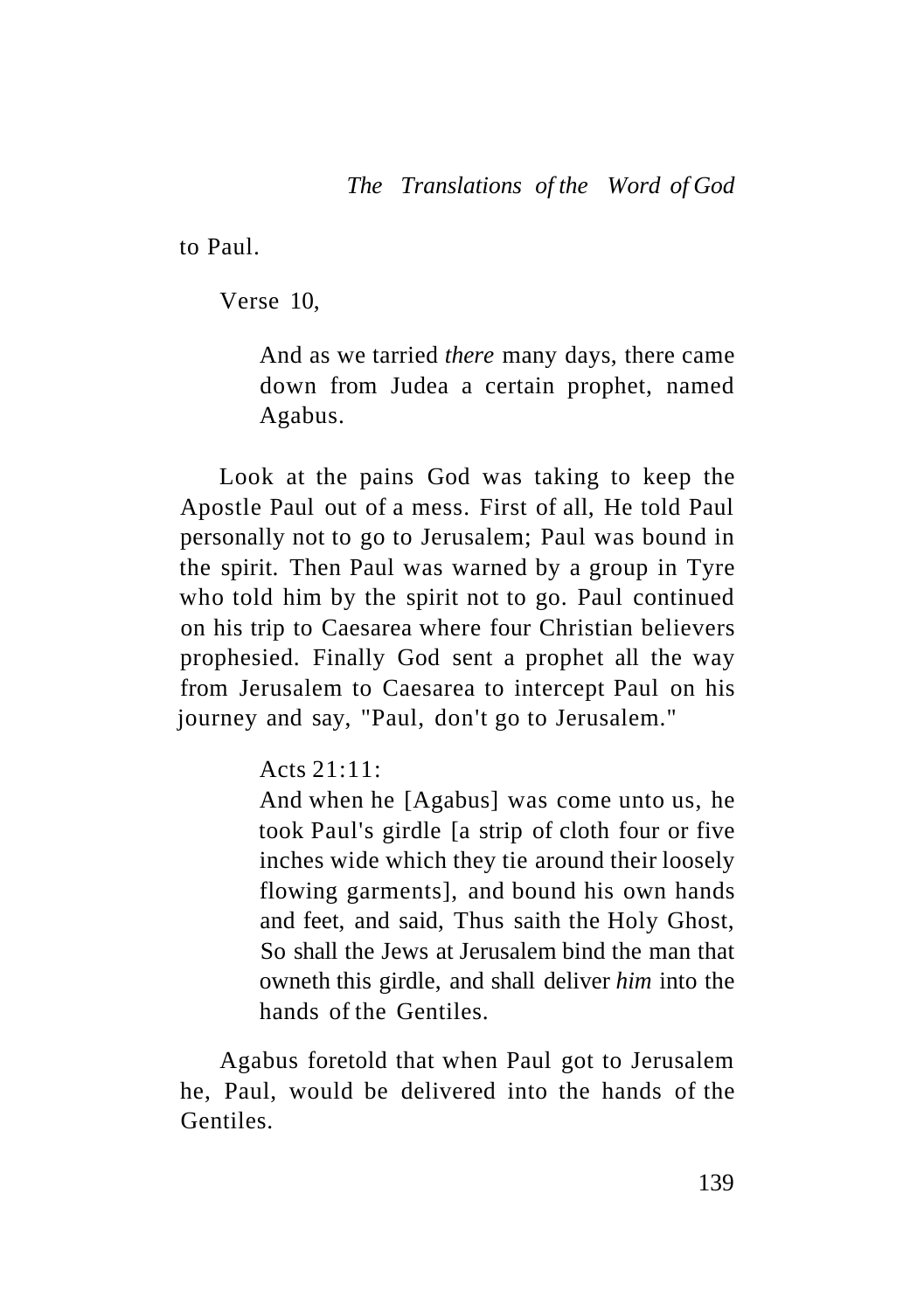Verse 12,

And when we heard these things, both we, and they of that place, besought him not to go up to Jerusalem.

God had done everything to keep His man out of a big dilemma, but Paul was determined to get in it. God can try to tell you; but if you will not listen, He cannot force you.

Verse 13,

Then Paul answered, What mean ye to weep and to break mine heart

Paul moaned, so-to-speak, "Don't you people know that I am ready not to be bound only, but also to die at Jerusalem for the name of the Lord Jesus?" Doesn't that sound magnanimous and sincere! But Paul was totally wrong. The will of the Lord was for him not to go to Jerusalem.

After translators accurately gave The Word thus far, they reached verse 14. The translators tried to help Paul save face in the modern translations by simply putting in commas.

Verse 14,

140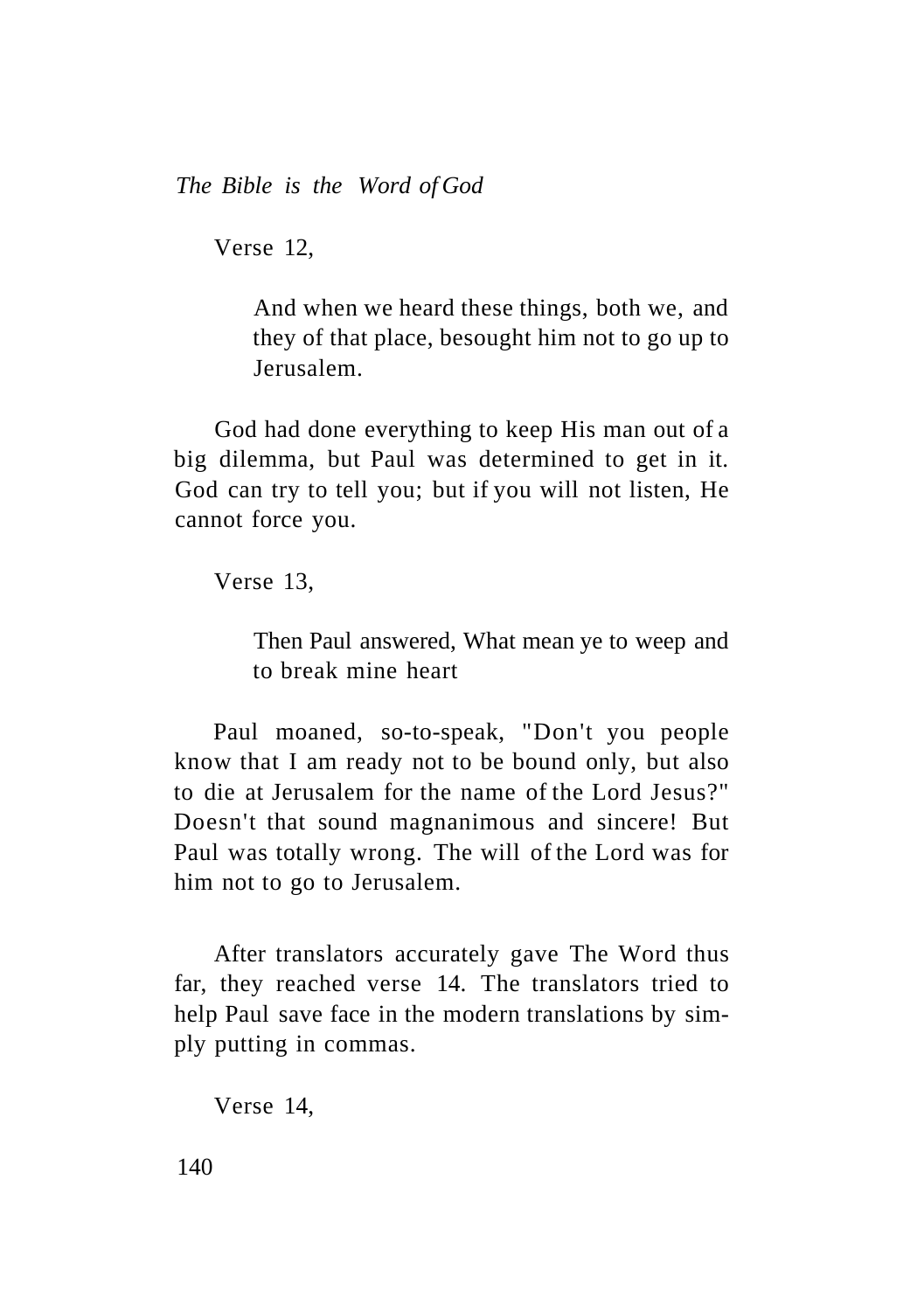And when he would not be persuaded, we ceased, saying, The will of the Lord be done.

If the commas are left in, there is error upon error for. the truth of the record is clearly obvious. Four times the word of the Lord to Paul was not to go to Jerusalem. If that was the Word of God, then it has to fit with verse 14 too. What did the translators do? They put in commas to substantiate their theology because they could not believe that the Apostle Paul ever made a mistake. Let me ask, did Paul go to Jerusalem? Surely, he went to Jerusalem. Did he get into trouble? He surely did; he almost lost his life there. This mighty man of God, under whose ministry all Asia Minor heard the Word of God in two years and three months, in the following two years won not one soul for the Lord Jesus Christ. The only record is in Acts 26:28 when he witnessed to Agrippa, the king who said to Paul, "... Almost thou persuadest me to be a Christian." If the evangelists who use this text realized what it really implies, they would never use it again. In the context the quote is about the ministry of a man who was outside the will of God. The nearest Paul came to winning anybody for the Lord in all those years was "almost."

Take the commas out of Acts 21:14.

And when he [Paul] would not be persuaded, we